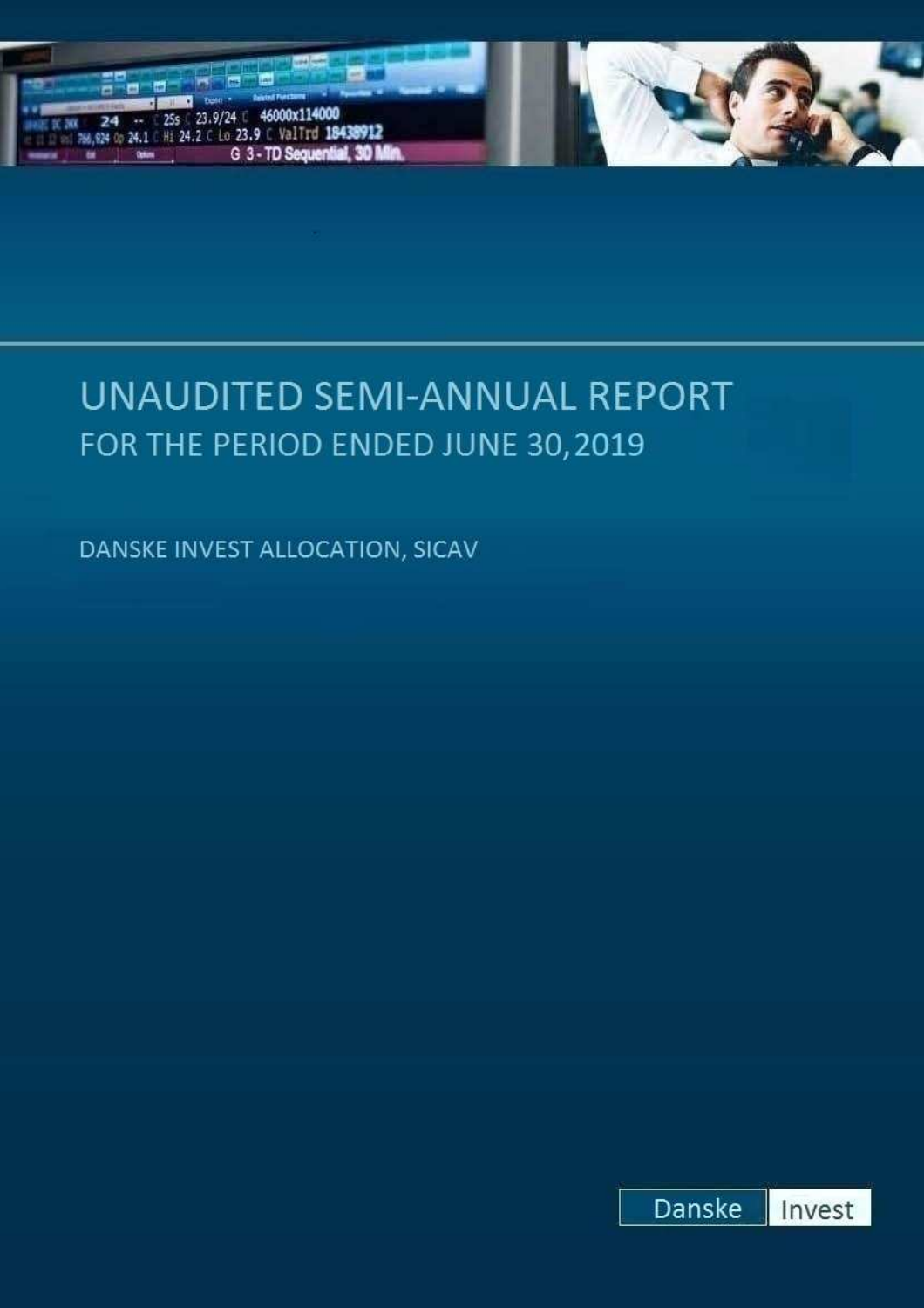# DANSKE INVEST ALLOCATION Société d'Investissement à Capital Variable

Unaudited Semi-Annual Report

as at June 30, 2019

R.C.S B82717

The Prospectus and the relevant KIID (Key Investor Information Document) should be read in their entirety before making any investments in the Shares. Subscriptions can only be placed after the relevant KIID has been made available and on the basis of the current Prospectus accompanied by the most recent annual report, including audited financial statements and semi-annual reports of the Fund, if any. Such reports are deemed to be an integral part of the Prospectus.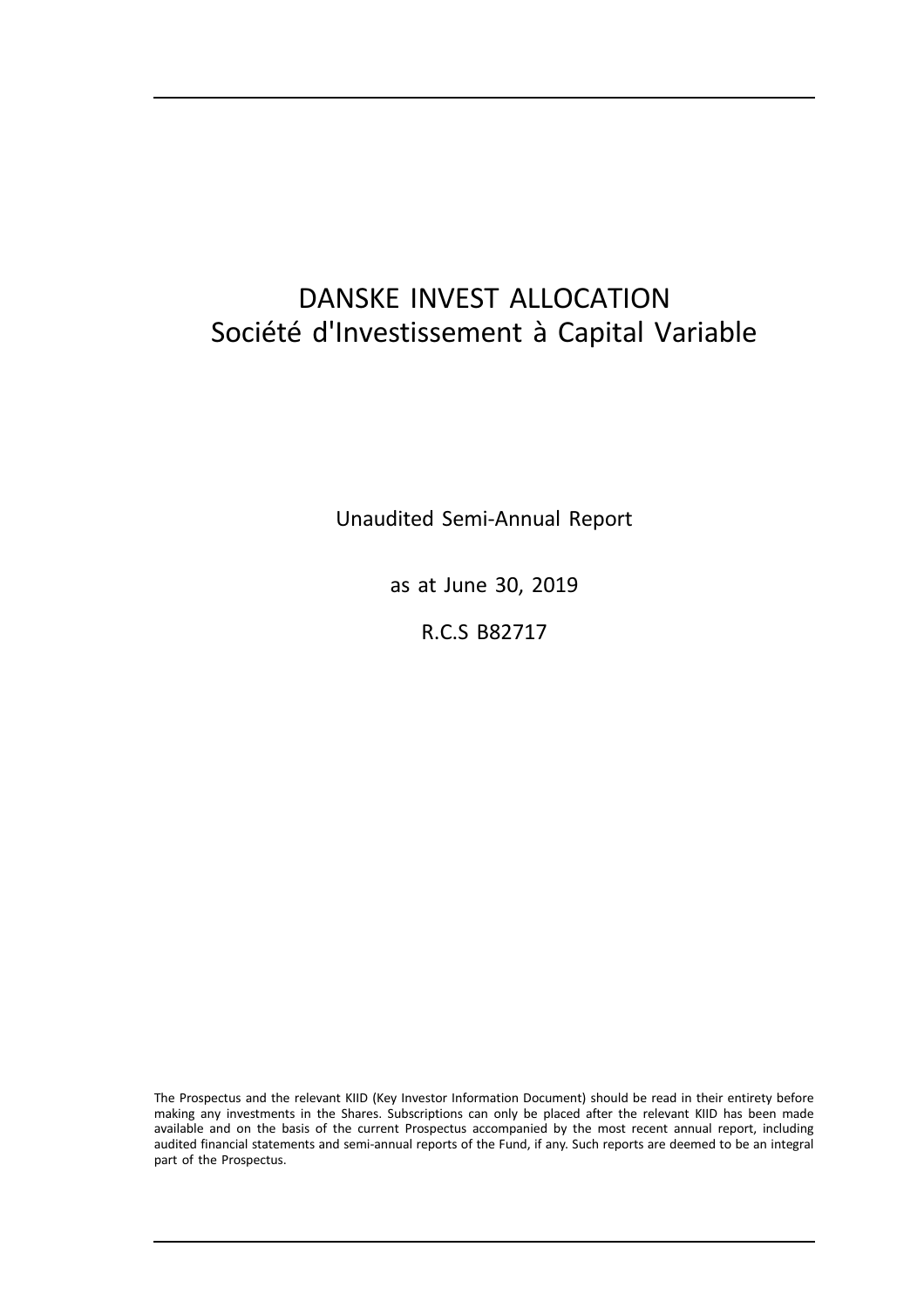### Table of contents

|                                                                            | Page     |
|----------------------------------------------------------------------------|----------|
| <b>Management and Administration</b>                                       | 5        |
| <b>Information to Shareholders</b>                                         | 6        |
| <b>Remuneration Policy</b>                                                 | 8        |
| <b>Unaudited Statement of Net Assets</b><br><b>DYNAMIC</b>                 | 9        |
| Statement of Investments                                                   | 21       |
| Geographical and Economic Portfolio Breakdowns                             | 22       |
| <b>ESG BASIC 20</b>                                                        |          |
| Statement of Investments                                                   | 23       |
| Geographical and Economic Portfolio Breakdowns                             | 24       |
| <b>ESG BASIC 35</b>                                                        |          |
| Statement of Investments                                                   | 25       |
| Geographical and Economic Portfolio Breakdowns                             | 26       |
| <b>ESG BASIC 50</b>                                                        |          |
| Statement of Investments                                                   | 27       |
| Geographical and Economic Portfolio Breakdowns                             | 28       |
| <b>ESG BASIC 80</b>                                                        |          |
| Statement of Investments                                                   | 29       |
| Geographical and Economic Portfolio Breakdowns                             | 30       |
| <b>ESG BASIC 100</b>                                                       |          |
| Statement of Investments                                                   | 31       |
| Geographical and Economic Portfolio Breakdowns                             | 32       |
| GLOBAL PORTFOLIO SOLUTION DKK - FIXED INCOME (launched on April 02, 2019)  |          |
| Statement of Investments<br>Geographical and Economic Portfolio Breakdowns | 33<br>34 |
| GLOBAL PORTFOLIO SOLUTION DKK - DEFENSIVE (launched on April 02, 2019)     |          |
| Statement of Investments                                                   | 35       |
| Geographical and Economic Portfolio Breakdowns                             | 37       |
| GLOBAL PORTFOLIO SOLUTION DKK - BALANCED (launched on April 02, 2019)      |          |
| Statement of Investments                                                   | 38       |
| Geographical and Economic Portfolio Breakdowns                             | 40       |
| GLOBAL PORTFOLIO SOLUTION DKK - OPPORTUNITY (launched on April 02, 2019)   |          |
| Statement of Investments                                                   | 41       |
| Geographical and Economic Portfolio Breakdowns                             | 43       |
| GLOBAL PORTFOLIO SOLUTION DKK - EQUITIES (launched on April 02, 2019)      |          |
| Statement of Investments                                                   | 44       |
| Geographical and Economic Portfolio Breakdowns                             | 45       |
| <b>HORISONT AKTIE</b>                                                      |          |
| Statement of Investments                                                   | 46       |
| Geographical and Economic Portfolio Breakdowns                             | 53       |
| <b>HORISONT BALANSERAD</b><br>Statement of Investments                     | 54       |
| Geographical and Economic Portfolio Breakdowns                             | 62       |
| HORISONT FÖRSIKTIG                                                         |          |
| Statement of Investments                                                   | 63       |
| Geographical and Economic Portfolio Breakdowns                             | 69       |
| <b>HORISONT OFFENSIV</b>                                                   |          |
| Statement of Investments                                                   | 70       |
| Geographical and Economic Portfolio Breakdowns                             | 71       |
| <b>HORISONT RÄNTA</b>                                                      |          |
| Statement of Investments                                                   | 72       |
| Geographical and Economic Portfolio Breakdowns                             | 73       |
| <b>JUNE BALANCED</b>                                                       |          |
| Statement of Investments                                                   | 74       |
| Geographical and Economic Portfolio Breakdowns                             | 75       |
| <b>JUNE DEFENSIVE</b><br>Statement of Investments                          |          |
| Geographical and Economic Portfolio Breakdowns                             | 76<br>77 |
| <b>JUNE EQUITY</b>                                                         |          |
| Statement of Investments                                                   | 78       |
| Geographical and Economic Portfolio Breakdowns                             | 79       |
| <b>JUNE MODERATE</b>                                                       |          |
| Statement of Investments                                                   | 80       |
| Geographical and Economic Portfolio Breakdowns                             | 81       |
|                                                                            |          |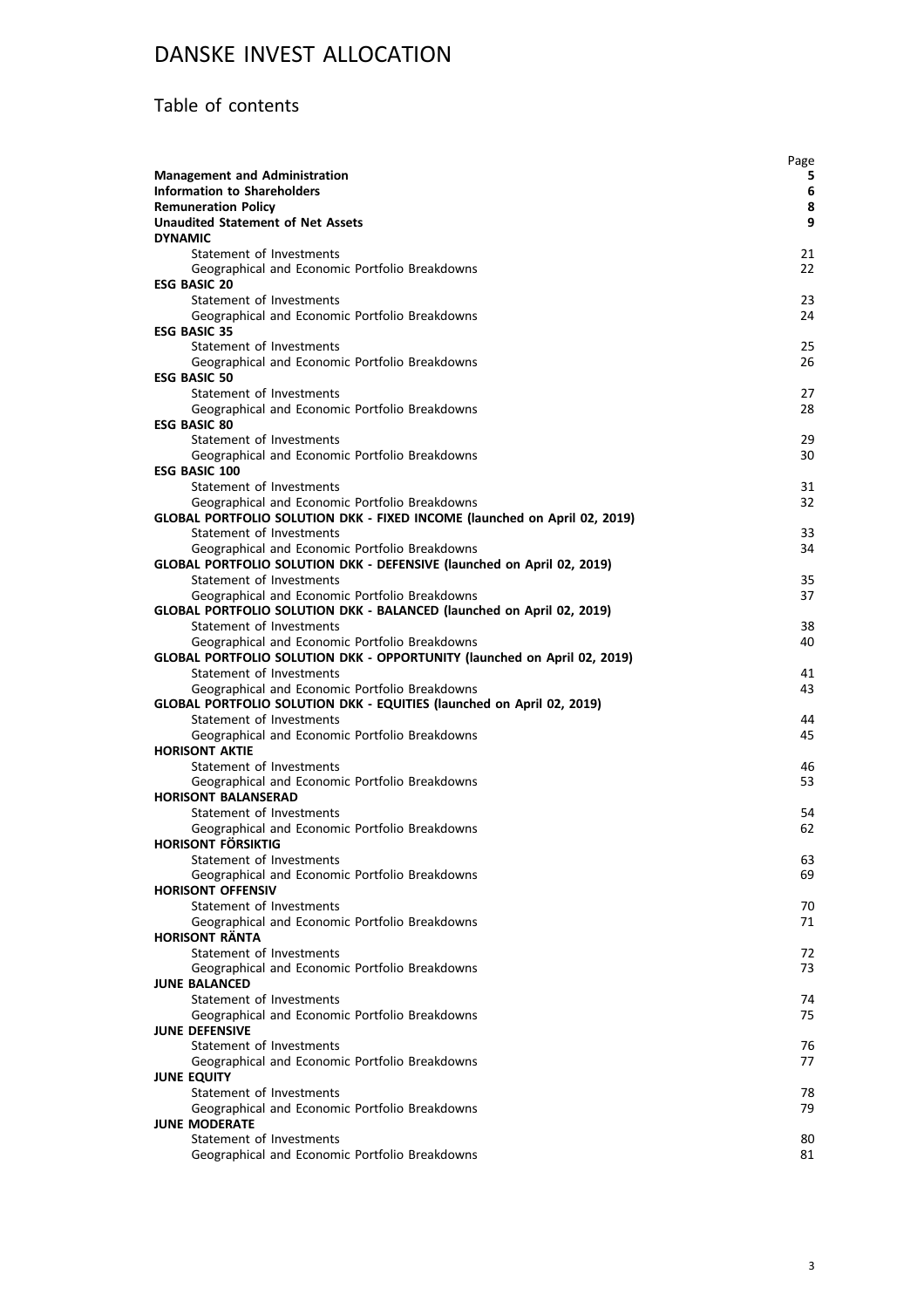# Table of contents (continued)

| <b>JUNE MODERATE SHORT</b>                     |     |
|------------------------------------------------|-----|
| Statement of Investments                       | 82  |
| Geographical and Economic Portfolio Breakdowns | 83  |
| <b>JUNE OPPORTUNITY</b>                        |     |
| Statement of Investments                       | 84  |
| Geographical and Economic Portfolio Breakdowns | 85  |
| <b>JUNE PROGRESSIVE</b>                        |     |
| Statement of Investments                       | 86  |
| Geographical and Economic Portfolio Breakdowns | 87  |
| Notes to the Unaudited Financial Statements    | 88  |
| <b>Unaudited Appendix</b>                      | 102 |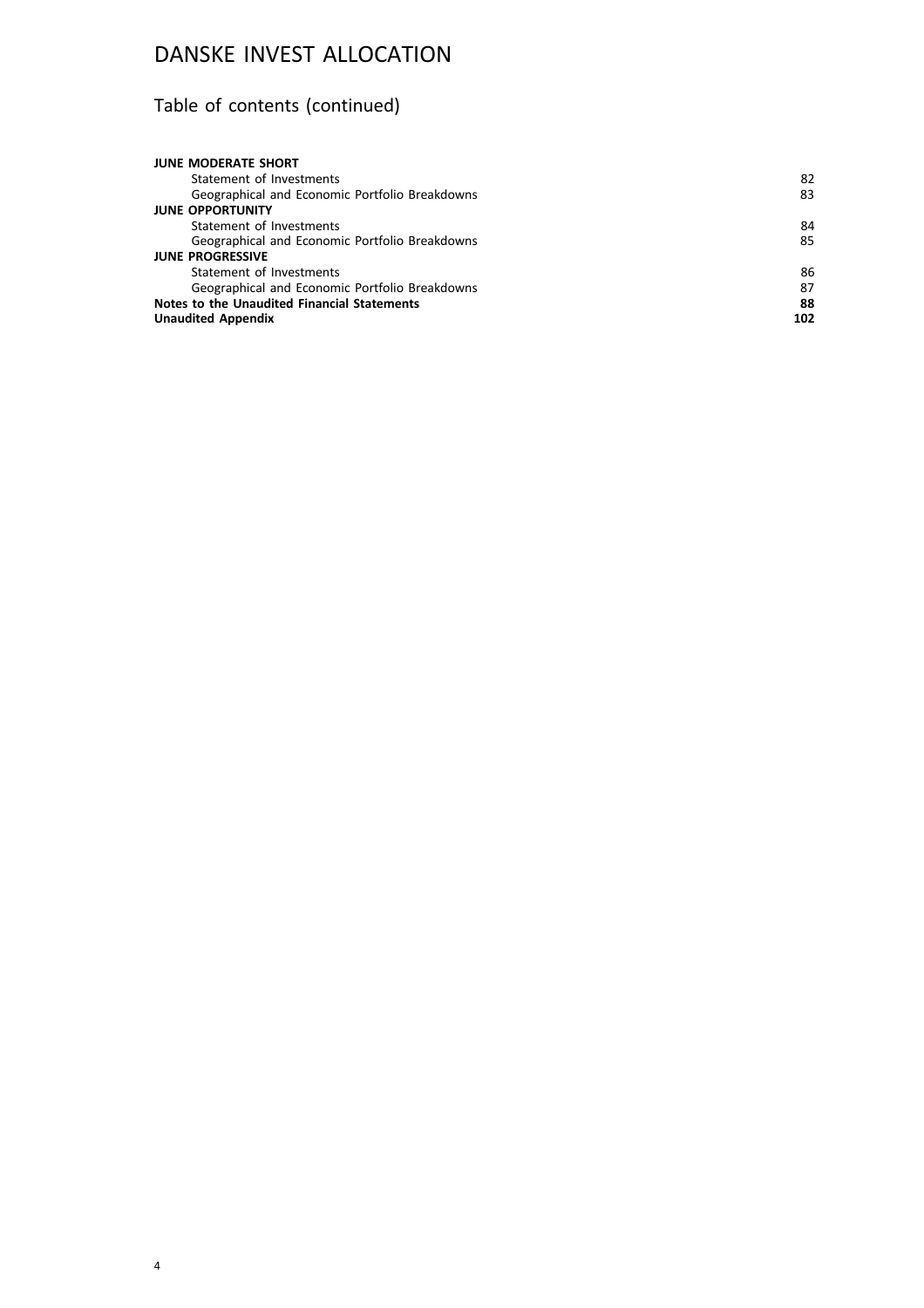### Management and Administration

#### **BOARD OF DIRECTORS OF THE FUND**

Robert Bruun MIKKELSTRUP (Chairman) Managing Director Danske Invest Management A/S 17, Parallelvej 2800-Kgs. Lyngby Denmark

Salla KOMULAINEN Independent Director 52, rue de Rodenbourg L-6950 Olingen Grand Duchy of Luxembourg

Jan Stig RASMUSSEN Independent Director 11, rue de Wecker L-6795 Grevenmacher Grand Duchy of Luxembourg

Morten RASTEN Executive Director Danske Invest Management A/S 17, Parallelvej 2800-Kgs. Lyngby Denmark

#### **MANAGEMENT COMPANY**

Danske Invest Management Company 13, rue Edward Steichen L-2540 Luxembourg Grand Duchy of Luxembourg

#### **BOARD OF DIRECTORS OF THE MANAGEMENT COMPANY**

Morten RASTEN (Chairman) Executive Director Danske Invest Management A/S 17, Parallelvej 2800-Kgs. Lyngby Denmark

Thomas Borg DIDERIKSEN Managing Director Danske Bank International S.A. 13, rue Edward Steichen L-2540 Luxembourg Grand-Duchy of Luxembourg

Lars Eigen MØLLER Executive Vice President Danske Bank A/S Wealth Management 17, Parallelvej 2800-Kgs. Lyngby Denmark

Klaus EBERT (until April 16, 2019) Managing Director Danske Invest Management Company 13, rue Edward Steichen L-2540 Luxembourg Grand Duchy of Luxembourg

Anna ALTHOFF (from April 8, 2019) Senior Vice President Wealth Management Danske Bank A/S 1, Norrmalmstorg 10392 Stockholm Sweden

#### **DEPOSITARY BANK AND PRINCIPAL PAYING AGENT**

RBC Investor Services Bank S.A. 14, Porte de France L-4360 Esch-sur-Alzette Grand Duchy of Luxembourg

#### **INVESTMENT MANAGER**

Danske Bank A/S 17, Parallelvej 2800-Kgs. Lyngby Denmark

#### **AUDITOR**

Deloitte Audit, *Société à responsabilité limitée* 20, Boulevard de Kockelscheuer L-1821 Luxembourg Grand Duchy of Luxembourg

#### **CENTRAL ADMINISTRATION AGENT AND REGISTRAR AGENT**

RBC Investor Services Bank S.A. 14, Porte de France L-4360 Esch-sur-Alzette Grand Duchy of Luxembourg

#### **REGISTERED OFFICE**

Danske Invest Management Company 13, rue Edward Steichen L-2540 Luxembourg Grand Duchy of Luxembourg

#### **DOMICILIARY AGENT**

Danske Invest Management Company 13, rue Edward Steichen L-2540 Luxembourg Grand Duchy of Luxembourg

#### **LENDING AGENT**

RBC Investor Services Trust 155, Wellington Street West, 7<sup>th</sup> floor Toronto, Ontario M5V 3L3 Canada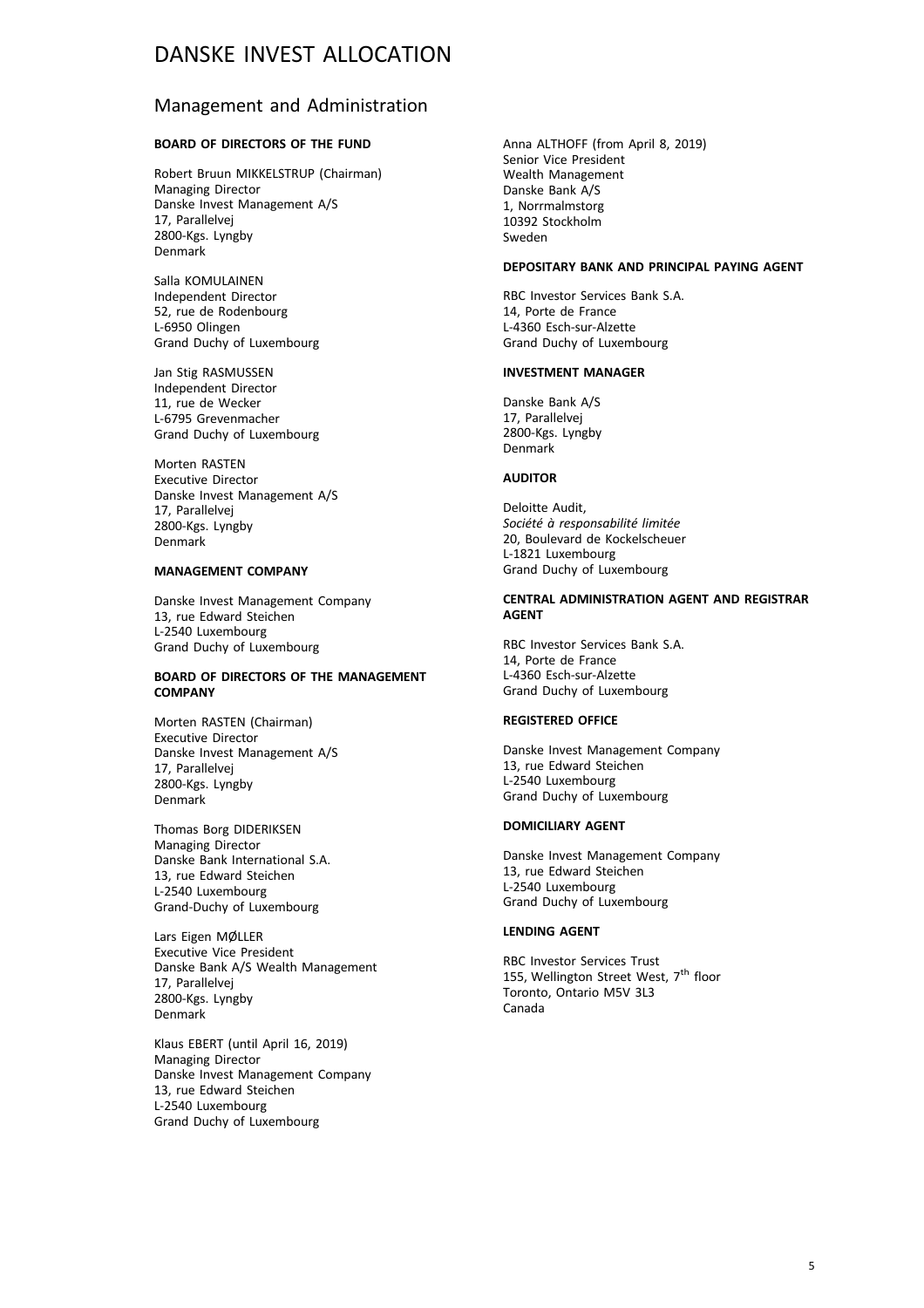### Information to Shareholders

Information about the Net Asset Value of the shares of each fund and about the subscription and redemption prices is available at all times at the registered office of the Fund.

Copies of the annual report, including audited financial statements and semi-annual reports may be obtained by holders of shares from the registered office of the Fund.

A detailed schedule of portfolio changes is available free of charge upon request at the registered office of the Fund.

#### **Significant events during the first half-year 2019**

#### **Board of Directors**

The Annual General Meeting of Danske Invest Allocation took place on March 5, 2019.

The Annual General Meeting of shareholders re-elected the following Board Members - Mr. Robert Mikkelstrup, Mr. Morten Rasten, Mr. Jan Stig Rasmussen and Mrs. Salla Komulainen for a one-year period until the next annual general meeting to be held in 2020. The Annual General Meeting of shareholders approved the declaration and payment of dividends for the financial year ended on December 31, 2018 and re-appointed Deloitte Audit S.à.r.l. as statutory auditor for a one year period until the next annual general meeting of shareholders to be held in 2020.

#### **Events subsequent to Annual General Meeting**

A circular resolution constituting Mr. Robert Mikkelstrup as Chairman to the Board was made subsequent to the Annual General Meeting. At a Board meeting held on May 23, 2019, the Board approved the appointment of Mr. Jan Stig Rasmussen as Chairman as from July 1, 2019 until the end of the next annual general meeting of shareholders to be held in 2020 and that Mr. Robert Mikkelstrup will step down from his role as Chairman as of June 30, 2019.

#### **Liquidation of the Equity Opportunities fund**

The Equity Opportunities fund was liquidated on February 18, 2019. This was due to the fund's assets under management reaching a level which no longer allowed for the fund to be operated in an economically efficient manner. The CSSF approved the liquidation on February 8, 2019 and shareholders in the fund were duly informed via a shareholder notice.

#### **Mergers within Danske Invest Allocation**

The following two fund mergers were carried out successfully on March 15, 2019 in the Fund:

- Danske Invest SICAV Sverige Europa merged into Danske Invest Allocation Horisont Aktie
- Danske Invest Allocation Stable Income merged into Danske Invest SICAV Multi Asset Inflation Strategy

#### **Launch of new Share Classes / Funds in 2019**

The following share classes/funds were launched in 2019 at the initial issue prices listed below:

| <b>Share Class Name</b>                                  | <b>ISIN</b>  | <b>Share Class</b><br><b>Start</b><br>Date | <b>Currency</b> | Start<br>Price |
|----------------------------------------------------------|--------------|--------------------------------------------|-----------------|----------------|
| Global Portfolio Solution DKK - Fixed Income* Class TI   | LU1806394547 | April 2, 2019                              | <b>DKK</b>      | 1,000          |
| Global Portfolio Solution DKK - Fixed Income* Class TI d | LU1966038595 | April 2, 2019                              | <b>DKK</b>      | 1,000          |
| Global Portfolio Solution DKK - Defensive* Class TI      | LU1806395197 | April 2, 2019                              | <b>DKK</b>      | 1,000          |
| Global Portfolio Solution DKK - Defensive* Class TLd     | LU1966038678 | April 2, 2019                              | <b>DKK</b>      | 1,000          |
| Global Portfolio Solution DKK - Balanced* Class TI       | LU1806395601 | April 2, 2019                              | <b>DKK</b>      | 1,000          |
| Global Portfolio Solution DKK - Balanced* Class TI d     | LU1966038751 | April 2, 2019                              | <b>DKK</b>      | 1,000          |
| Global Portfolio Solution DKK - Opportunity* Class TI    | LU1806396088 | April 2, 2019                              | <b>DKK</b>      | 1,000          |
| Global Portfolio Solution DKK - Opportunity* Class TI d  | LU1966038835 | April 2, 2019                              | <b>DKK</b>      | 1,000          |
| Global Portfolio Solution DKK - Equities* Class TI       | LU1806396591 | April 2, 2019                              | <b>DKK</b>      | 1,000          |
| Global Portfolio Solution DKK - Equities* Class TI d     | LU1966038918 | April 2, 2019                              | <b>DKK</b>      | 1.000          |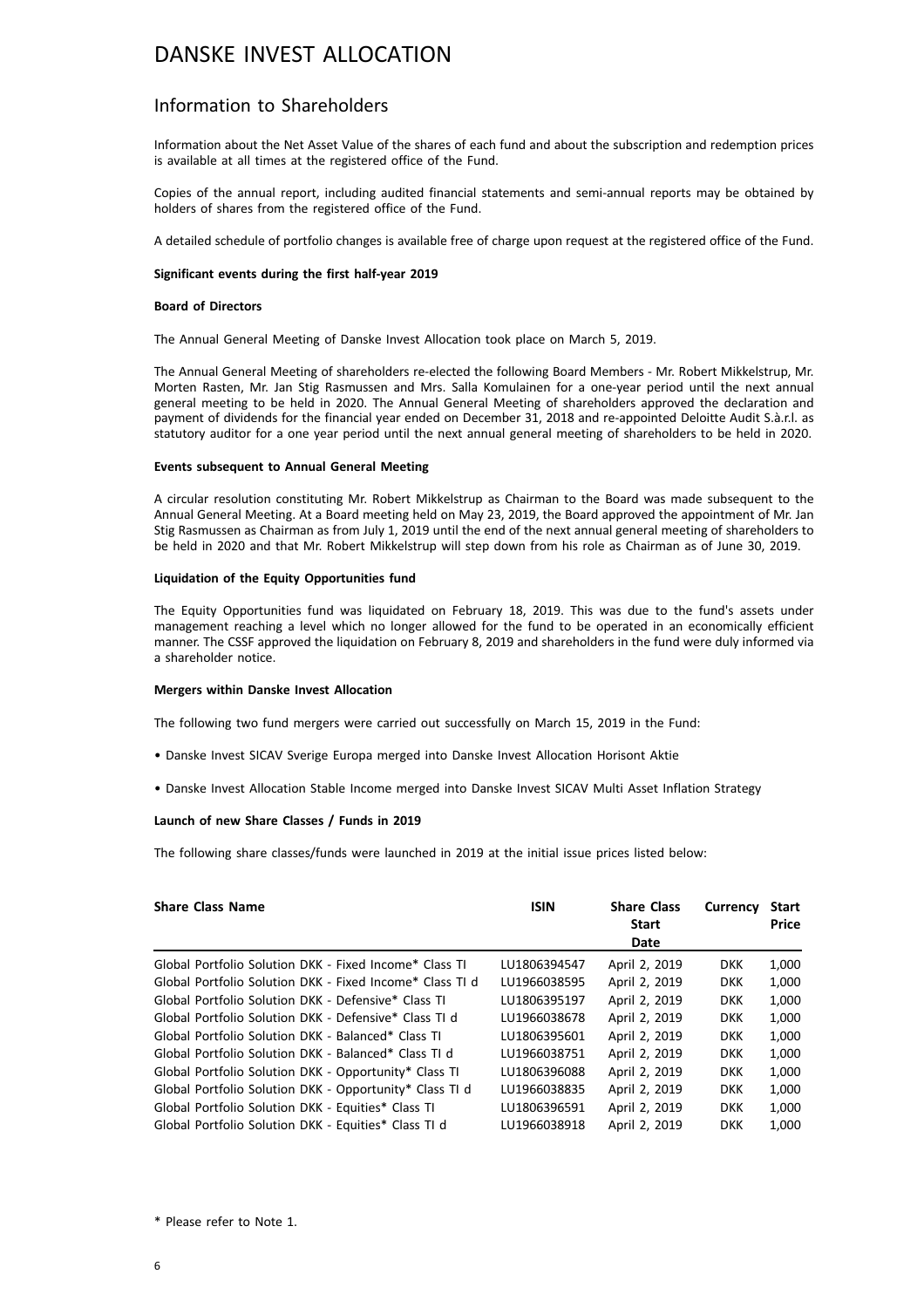### Information to Shareholders (continued)

#### **KIID**

All the Key Investor Information Documents - the KIIDs - are available and published on the website www. danskeinvest.com.

#### **The Board**

**Mr. Robert Mikkelstrup** was appointed to the Board in September 2011 and was appointed Chairman in April 2012. He is also Chairman of the boards in Danske Invest SICAV and Danske Invest SICAV-SIF in Luxembourg. As from September 2018 he is CEO of Danske Invest Management A/S. Previously he was Senior Vice President, heading Investment Risk & Implementation in Danske Bank Asset Management. He has been with Danske Bank Group since 1994 and has had several management positions within Treasury, Finance as well as Fund and Asset Management.

**Mr. Morten Rasten** was appointed to the Board in July 2014. He is part of the Executive Management in Danske Invest Management A/S – Denmark, a position he has held since January 2014. He is responsible for the Fund Management Companies in the Danske Bank Group, and in this capacity, serves as Chairman of the Board of Directors for a number of subsidiaries in the Danske Bank Group. Currently he is Chairman of Danske Invest Management Company in Luxembourg. He has held several positions within Danske Bank Group from 2003 and was Managing Director of Danske Capital AS in Norway from 2010 until 2013.

**Mr. Jan Stig Rasmussen** was appointed to the Board in June 2017. He is an experienced independent director within the financial sector with recognized competence in the Pan-European banking and asset management industry. He is a non-executive director of a number of investment funds, both traditional UCITS and Alternative Investment Funds.

He is on the board of some fund management companies based in Luxembourg and Switzerland as well as on a Luxembourg-based bank. He embarked on his career in the financial industry in Denmark in 1980, but has worked in Luxembourg since 1987. He has been CEO of Sparinvest S.A. and member of Sparinvest's Group Executive Committee (2005-2013) as well as Managing Director of Nordea Investment Funds S.A. (2000-2005). In both cases he was responsible for developing the Group's international business model. Prior to this, he was an Executive Director at Nordea Bank S.A.'s Private Banking Department (1992-1999), Associate Director and Head of International Bank Services (1989-1992) as well as Credit Officer and Deputy Head of Credit Department (1987-1989).

**Mrs. Salla Komulainen** was appointed to the Board in June 2017. She is an independent director and consultant specialising in fund governance, compliance and delegates' oversight matters within UCITS and alternative investment funds. Until October 2017, she held also a part-time conducting officer role at Mandatum Life Fund Management. She started her career in the financial services industry in Finland in 1994. From 1997 to 2007 she worked within several major banks in Finland as controller, head of custody client services, project manager and sales director. From 2010 to 2012 she worked for CapMan Group in Luxembourg where, as fund manager, she was responsible for CapMan's Luxembourg office and oversaw daily fund and management company operations. She is a member of Luxembourg and UK Institute of Directors and has a director certification from both institutes.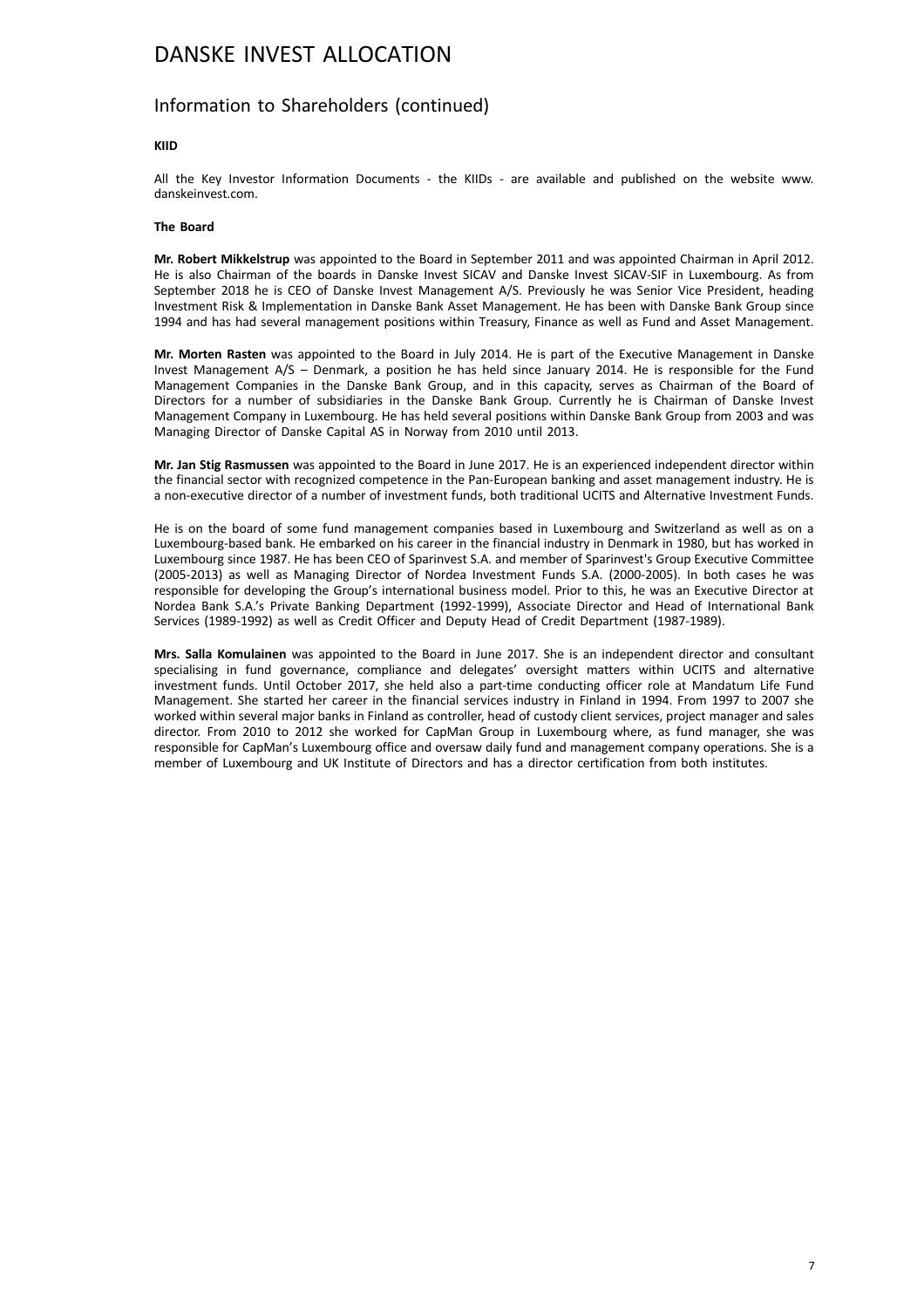### Remuneration Policy

Danske Invest Management Company has a remuneration policy which is available on the website www. danskeinvest.lu.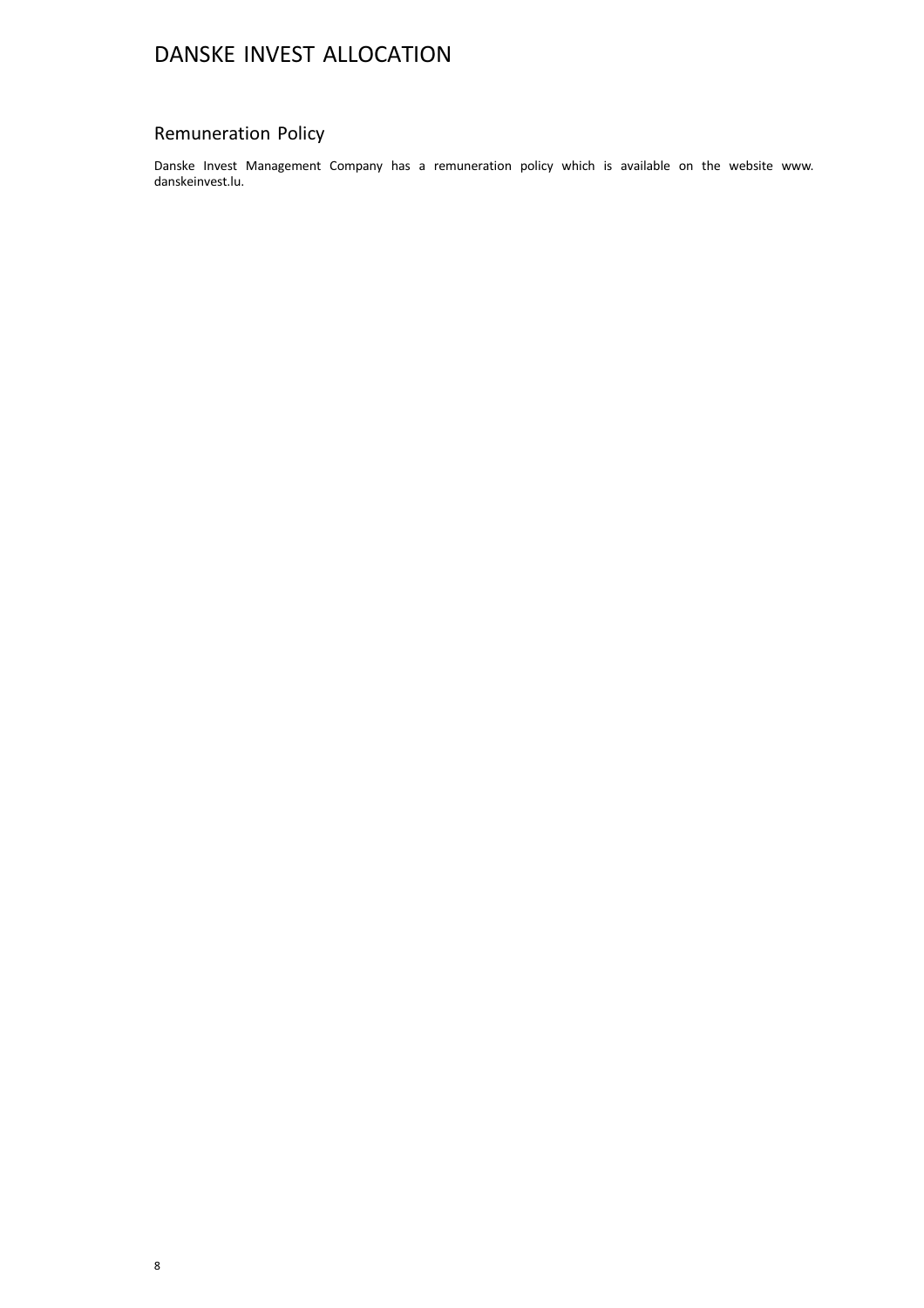### Unaudited Statement of Net Assets as at June 30, 2019

|                                                 |             | <b>Dynamic</b> | <b>ESG Basic 20</b> | <b>ESG Basic 35</b> | <b>ESG Basic 50</b> |
|-------------------------------------------------|-------------|----------------|---------------------|---------------------|---------------------|
|                                                 | <b>Note</b> | <b>EUR</b>     | <b>EUR</b>          | <b>EUR</b>          | <b>EUR</b>          |
|                                                 |             |                |                     |                     |                     |
| <b>ASSETS</b>                                   |             |                |                     |                     |                     |
| Investment portfolio at market value            | (2)         | 12,129,870     | 11,968,273          | 12,798,081          | 10,926,890          |
| Options purchased                               | (9)         |                |                     |                     |                     |
| Cash at bank                                    | (2)         | 255,965        | 337,675             | 418,003             | 319,173             |
| Amounts receivable on subscriptions             |             |                | 390,079             | 185,376             | 154,794             |
| Interest and dividends receivable               |             | 8,997          |                     |                     |                     |
| Net unrealised profit on forward foreign        |             |                |                     |                     |                     |
| exchange contracts                              | (2, 8)      |                | 949                 | 494                 | 3,338               |
| Other assets                                    | (11)        | 30,107         | 2,457               | 3,554               | 3,333               |
| <b>TOTAL ASSETS</b>                             |             | 12,424,939     | 12,699,433          | 13,405,508          | 11,407,528          |
| <b>LIABILITIES</b>                              |             |                |                     |                     |                     |
| Options redeemed                                | (9)         |                |                     |                     |                     |
| Interest payable                                |             | 54             | 222                 | 207                 | 183                 |
| Amounts payable on purchase of investments      |             |                | 437,307             | 258,178             | 211,804             |
| Amounts payable on redemptions                  |             |                | 22,687              | 9,157               | 40,360              |
| Net unrealised loss on forward foreign exchange |             |                |                     |                     |                     |
| contracts                                       | (2, 8)      |                |                     |                     |                     |
| Management fee payable                          | (3)         | 27,847         | 10,862              | 12,392              | 10,785              |
| Performance commission payable                  | (7)         | 46,289         |                     |                     |                     |
| Taxes and expenses payable                      |             | 6,382          |                     |                     |                     |
| Operating and Administrative fee payable        | (6)         | 10,211         | 4,466               | 5,105               | 4,436               |
| Other liabilities                               |             |                | 38                  | 16                  | 17                  |
| <b>TOTAL LIABILITIES</b>                        |             | 90,783         | 475,582             | 285,055             | 267,585             |
| <b>TOTAL NET ASSETS</b>                         |             | 12,334,156     | 12,223,851          | 13,120,453          | 11,139,943          |

| Net asset value per share |        |        |        |                          |
|---------------------------|--------|--------|--------|--------------------------|
| Class A p                 | 37.934 |        |        | ٠                        |
| Class J dkk               |        | 104.68 | 104.81 | 105.03                   |
| Class J-sek h             | -      | 103.85 | 104.07 | 104.25                   |
| Class R                   |        | ۰      |        | ۰.                       |
| Class SA                  |        | ۰      |        | $\overline{\phantom{a}}$ |
| Class SA d                |        |        |        | ۰.                       |
| Class SI                  |        | ۰      |        | $\sim$                   |
| Class TI                  |        |        |        | ۰.                       |
| Class TI d                |        |        |        |                          |
| Class WA                  |        | 10.395 | 10.406 | 10.419                   |
| Class WA d                |        |        |        | $\overline{\phantom{a}}$ |
| Class WI                  |        |        |        | ۰.                       |
|                           |        |        |        |                          |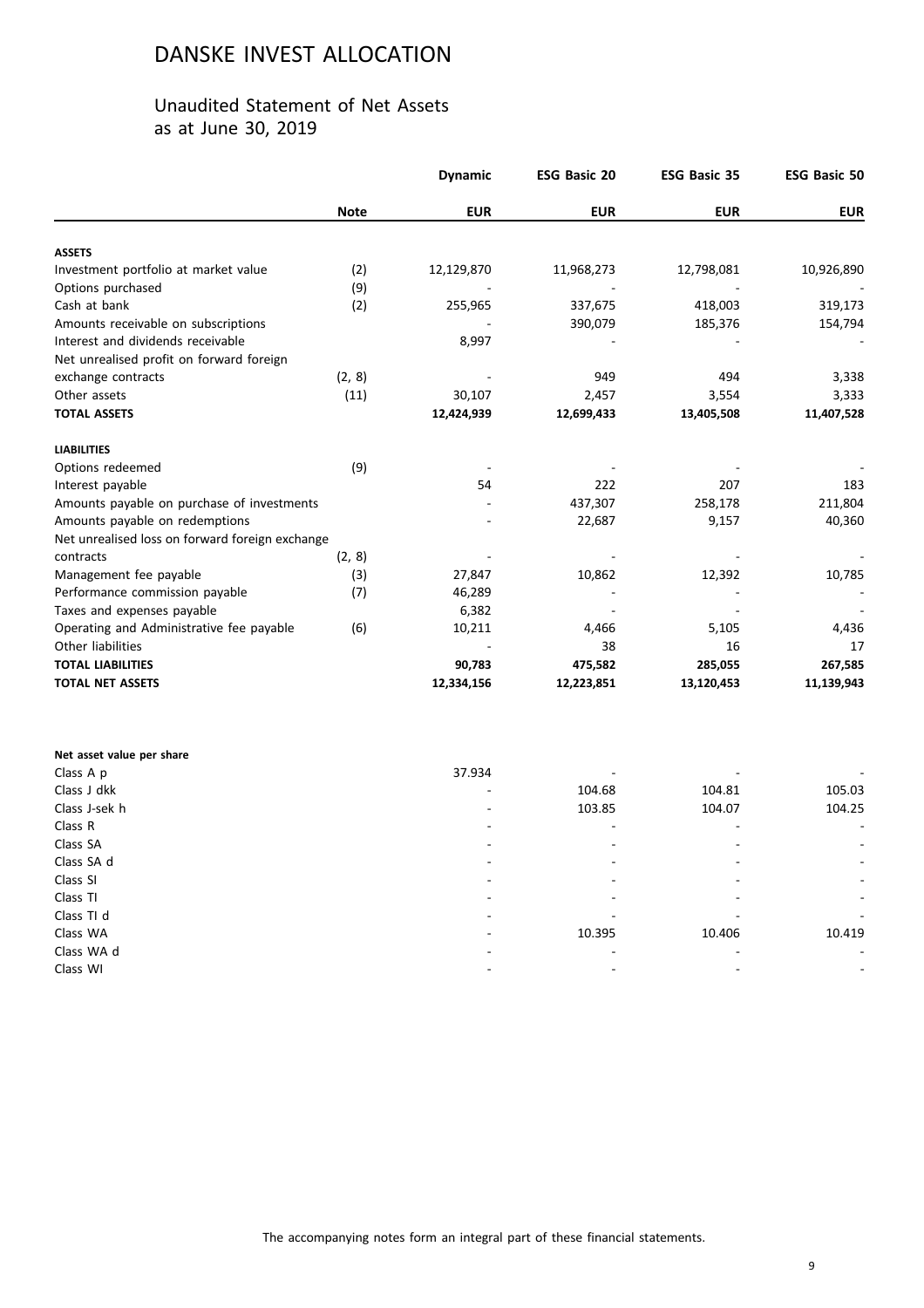|                              | <b>Dynamic</b> | <b>ESG Basic 20</b> | <b>ESG Basic 35</b> | <b>ESG Basic 50</b>      |
|------------------------------|----------------|---------------------|---------------------|--------------------------|
|                              | <b>EUR</b>     | <b>EUR</b>          | <b>EUR</b>          | <b>EUR</b>               |
|                              |                |                     |                     |                          |
| Number of shares outstanding |                |                     |                     |                          |
| Class A p                    | 325,150.8062   |                     |                     |                          |
| Class J dkk                  |                | 829,805.9637        | 907,959.5995        | 769,648.5166             |
| Class J-sek h                |                | 3,688.8694          | 2,011.8609          | 15,629.6650              |
| Class R                      |                |                     |                     |                          |
| Class SA                     |                |                     |                     |                          |
| Class SA d                   |                |                     |                     |                          |
| Class SI                     |                |                     |                     | $\overline{\phantom{a}}$ |
| Class TI                     |                |                     |                     |                          |
| Class TI dI                  |                |                     |                     |                          |
| Class WA                     | ۰              | 52,911.4749         | 33,712.6248         | 14,968.1892              |
| Class WA d                   |                |                     |                     |                          |
| Class WI                     |                |                     |                     |                          |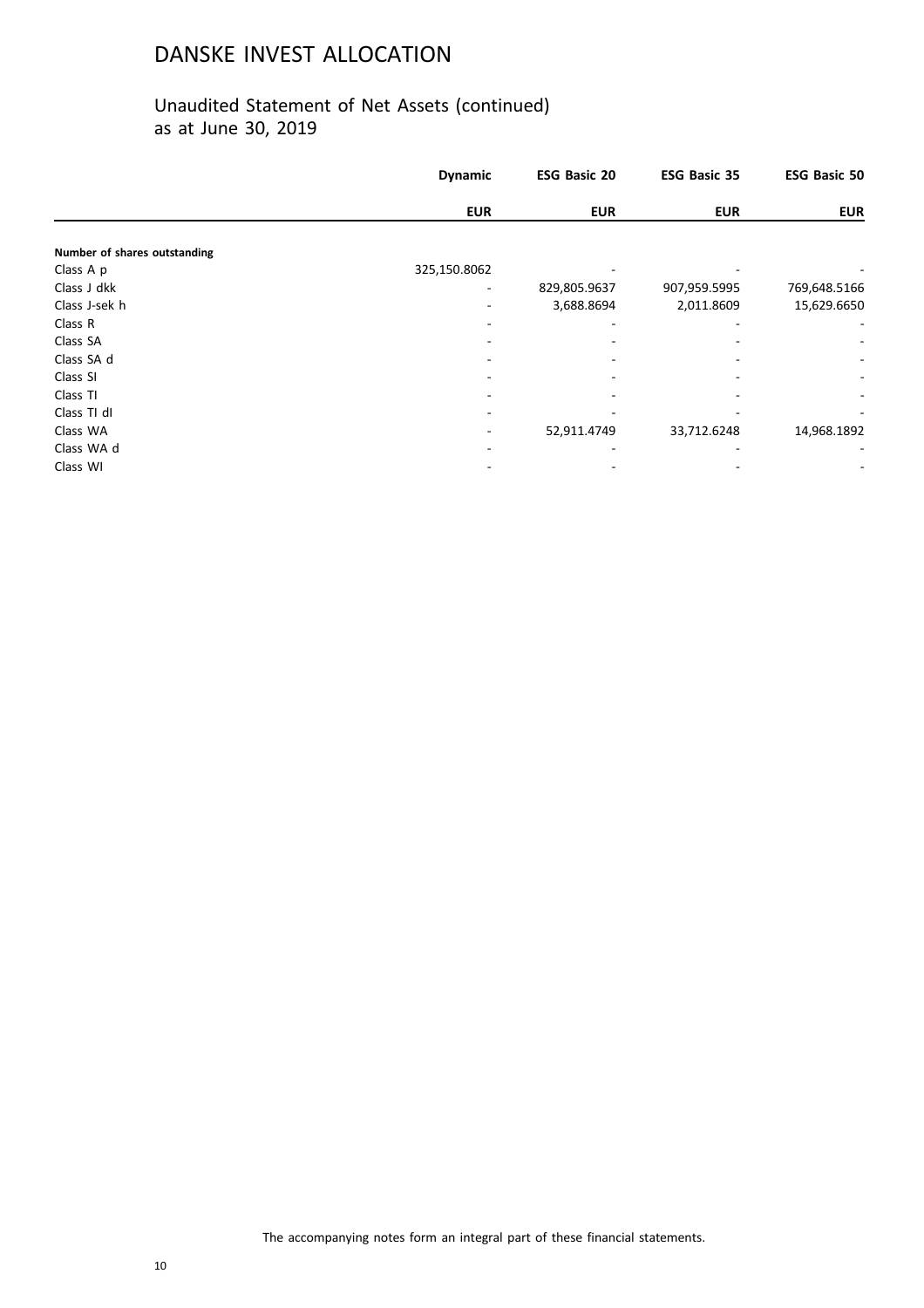### Unaudited Statement of Net Assets (continued) as at June 30, 2019

|                                                       |             | <b>ESG Basic 80</b> | ESG Basic 100 | <b>Global Portfolio</b><br><b>Solution DKK -</b><br>Fixed Income* | <b>Global Portfolio</b><br><b>Solution DKK -</b><br>Defensive* |
|-------------------------------------------------------|-------------|---------------------|---------------|-------------------------------------------------------------------|----------------------------------------------------------------|
|                                                       | <b>Note</b> | <b>EUR</b>          | <b>EUR</b>    | <b>DKK</b>                                                        | DKK                                                            |
|                                                       |             |                     |               |                                                                   |                                                                |
| <b>ASSETS</b><br>Investment portfolio at market value | (2)         | 11,008,481          | 648,355       | 50,066,760                                                        | 76,516,861                                                     |
| Options purchased                                     | (9)         |                     |               |                                                                   | 310,846                                                        |
| Cash at bank                                          | (2)         | 156,327             | 4,044         | 605,037                                                           |                                                                |
| Amounts receivable on subscriptions                   |             | 305,275             | 7,908         |                                                                   | 3,745,271                                                      |
| Interest and dividends receivable                     |             |                     |               | 61,560                                                            | 135,593                                                        |
| Net unrealised profit on forward foreign              |             |                     |               |                                                                   |                                                                |
| exchange contracts                                    | (2, 8)      | 4,475               | 5,055         | 136,396                                                           | 401,709                                                        |
| Other assets                                          | (11)        | 3,006               | 189           | 50,201                                                            | 52,865                                                         |
| <b>TOTAL ASSETS</b>                                   |             | 11,477,564          | 665,551       | 50,919,954                                                        | 81,163,145                                                     |
| <b>LIABILITIES</b>                                    |             |                     |               |                                                                   |                                                                |
| Options redeemed                                      | (9)         |                     |               |                                                                   | 121,892                                                        |
| Interest payable                                      |             | 152                 | 2             | 564                                                               | 531                                                            |
| Amounts payable on purchase of investments            |             | 303,101             | 8,774         |                                                                   |                                                                |
| Amounts payable on redemptions                        |             | 23,648              | 476           |                                                                   |                                                                |
| Net unrealised loss on forward foreign exchange       |             |                     |               |                                                                   |                                                                |
| contracts                                             | (2, 8)      |                     |               |                                                                   |                                                                |
| Management fee payable                                | (3)         | 11,225              | 376           | 54,395                                                            | 101,334                                                        |
| Performance commission payable                        | (7)         |                     |               |                                                                   |                                                                |
| Taxes and expenses payable                            |             |                     |               |                                                                   |                                                                |
| Operating and Administrative fee payable              | (6)         | 4,614               | 249           | 24,176                                                            | 38,603                                                         |
| Other liabilities                                     |             | 34                  |               |                                                                   |                                                                |
| <b>TOTAL LIABILITIES</b>                              |             | 342,774             | 9,877         | 79,135                                                            | 262,360                                                        |
| <b>TOTAL NET ASSETS</b>                               |             | 11,134,790          | 655,674       | 50,840,819                                                        | 80,900,785                                                     |
|                                                       |             |                     |               |                                                                   |                                                                |
| Net asset value per share                             |             |                     |               |                                                                   |                                                                |
| Class A p                                             |             |                     |               |                                                                   |                                                                |
| Class J dkk                                           |             | 104.93              |               |                                                                   |                                                                |
| Class J-sek h                                         |             | 104.07              | 104.42        |                                                                   |                                                                |
| Class R                                               |             |                     | 10.446        |                                                                   |                                                                |
| Class SA                                              |             |                     |               |                                                                   |                                                                |
| Class SA d                                            |             |                     |               |                                                                   |                                                                |
| Class SI                                              |             |                     |               |                                                                   |                                                                |
| Class TI                                              |             |                     |               | 1,016.61                                                          | 1,011.13                                                       |
| Class TI d                                            |             |                     |               | 1,016.67                                                          | 1,011.17                                                       |
| Class WA                                              |             | 10.418              | 10.446        |                                                                   |                                                                |
| Class WA d                                            |             |                     |               |                                                                   |                                                                |
| Class WI                                              |             |                     |               |                                                                   |                                                                |

\* Please refer to Note 1.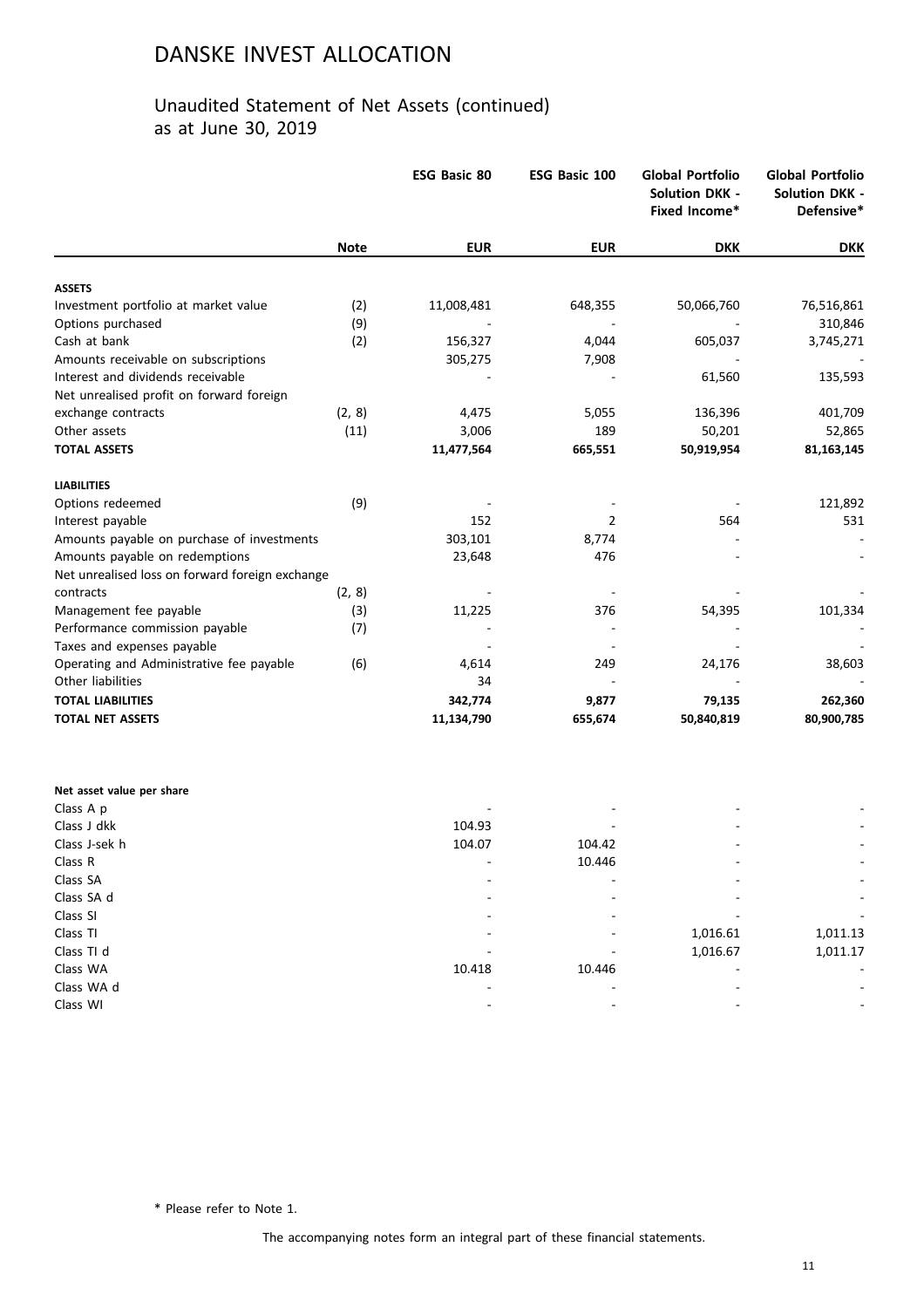### Unaudited Statement of Net Assets (continued) as at June 30, 2019

|                              | <b>ESG Basic 80</b> | ESG Basic 100 | <b>Global Portfolio</b><br><b>Solution DKK -</b><br>Fixed Income* | <b>Global Portfolio</b><br><b>Solution DKK -</b><br>Defensive* |
|------------------------------|---------------------|---------------|-------------------------------------------------------------------|----------------------------------------------------------------|
|                              | <b>EUR</b>          | <b>EUR</b>    | <b>DKK</b>                                                        | <b>DKK</b>                                                     |
| Number of shares outstanding |                     |               |                                                                   |                                                                |
| Class A p                    |                     |               |                                                                   |                                                                |
| Class J dkk                  | 761,001.5417        |               |                                                                   |                                                                |
| Class J-sek h                | 19,319.6459         | 22,947.6852   |                                                                   |                                                                |
| Class R                      |                     | 18,000.0000   |                                                                   |                                                                |
| Class SA                     |                     |               |                                                                   |                                                                |
| Class SA d                   |                     |               |                                                                   |                                                                |
| Class SI                     |                     |               |                                                                   |                                                                |
| Class TI                     |                     |               | 50,000.0000                                                       | 80,000.0000                                                    |
| Class TI dI                  |                     |               | 10.0000                                                           | 10.0000                                                        |
| Class WA                     | 23,603.8123         | 23,043.9856   |                                                                   |                                                                |
| Class WA d                   |                     |               |                                                                   | $\overline{\phantom{a}}$                                       |
| Class WI                     |                     |               |                                                                   | $\overline{\phantom{a}}$                                       |

\* Please refer to Note 1.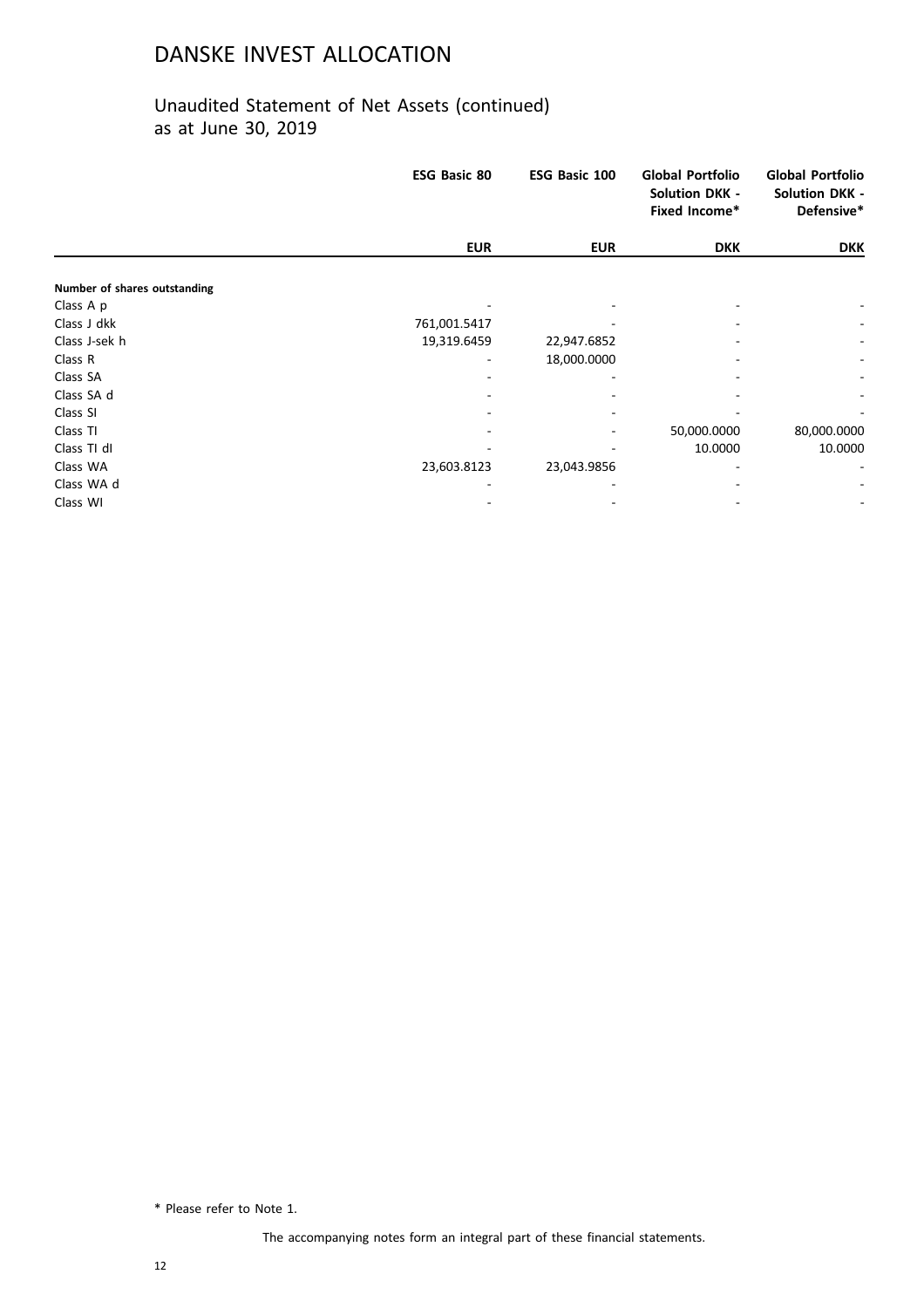### Unaudited Statement of Net Assets (continued) as at June 30, 2019

|                                            |             | <b>Global Portfolio</b><br><b>Solution DKK -</b><br>Balanced* | <b>Global Portfolio</b><br><b>Solution DKK -</b><br>Opportunity* | <b>Global Portfolio</b><br><b>Solution DKK -</b><br>Equities* | <b>Horisont Aktie</b> |
|--------------------------------------------|-------------|---------------------------------------------------------------|------------------------------------------------------------------|---------------------------------------------------------------|-----------------------|
|                                            | <b>Note</b> | <b>DKK</b>                                                    | <b>DKK</b>                                                       | <b>DKK</b>                                                    | <b>SEK</b>            |
| <b>ASSETS</b>                              |             |                                                               |                                                                  |                                                               |                       |
| Investment portfolio at market value       | (2)         | 37,808,529                                                    | 27,926,765                                                       | 45,905,447                                                    | 6,014,684,161         |
| Options purchased                          | (9)         | 303,085                                                       | 303,085                                                          | 520,128                                                       |                       |
| Cash at bank                               | (2)         | 2,162,039                                                     | 2,008,793                                                        | 3,964,281                                                     | 38,347,000            |
| Amounts receivable on subscriptions        |             |                                                               |                                                                  |                                                               | 2,749,169             |
| Interest and dividends receivable          |             | 52,493                                                        | 25,002                                                           | 502                                                           | 175,682               |
| Net unrealised profit on forward foreign   |             |                                                               |                                                                  |                                                               |                       |
| exchange contracts                         | (2, 8)      | 185,135                                                       | 97,982                                                           |                                                               |                       |
| Other assets                               | (11)        | 30,332                                                        | 22,232                                                           | 34,361                                                        | 20,691,426            |
| <b>TOTAL ASSETS</b>                        |             | 40,541,613                                                    | 30,383,859                                                       | 50,424,719                                                    | 6,076,647,438         |
| <b>LIABILITIES</b>                         |             |                                                               |                                                                  |                                                               |                       |
| Options redeemed                           | (9)         | 118,340                                                       | 118,340                                                          | 203,122                                                       |                       |
| Interest payable                           |             | 1,094                                                         | 925                                                              | 1,844                                                         | 19,519                |
| Amounts payable on purchase of investments |             |                                                               |                                                                  |                                                               |                       |
| Amounts payable on redemptions             |             |                                                               |                                                                  |                                                               | 2,832,928             |
| Net unrealised loss on forward foreign     |             |                                                               |                                                                  |                                                               |                       |
| exchange contracts                         | (2, 8)      |                                                               |                                                                  | 207                                                           |                       |
| Management fee payable                     | (3)         | 62,605                                                        | 52,326                                                           | 102,106                                                       | 21,046,257            |
| Performance commission payable             | (7)         |                                                               |                                                                  |                                                               |                       |
| Taxes and expenses payable                 |             |                                                               |                                                                  |                                                               |                       |
| Operating and Administrative fee payable   | (6)         | 19,263                                                        | 14,435                                                           | 24,025                                                        | 1,030,245             |
| Other liabilities                          |             |                                                               |                                                                  |                                                               |                       |
| <b>TOTAL LIABILITIES</b>                   |             | 201,302                                                       | 186,026                                                          | 331,304                                                       | 24,928,949            |
| <b>TOTAL NET ASSETS</b>                    |             | 40,340,311                                                    | 30,197,833                                                       | 50,093,415                                                    | 6,051,718,489         |
| Net asset value per share                  |             |                                                               |                                                                  |                                                               |                       |
| Class A p                                  |             |                                                               |                                                                  |                                                               |                       |
| Class J dkk                                |             |                                                               |                                                                  |                                                               |                       |
| Class J-sek h                              |             |                                                               |                                                                  |                                                               |                       |
| Class R                                    |             |                                                               |                                                                  |                                                               |                       |
| Class SA                                   |             |                                                               |                                                                  |                                                               | 288.09                |
| Class SA d                                 |             |                                                               |                                                                  |                                                               | 216.82                |
| Class SI                                   |             |                                                               |                                                                  |                                                               | 288.09                |
| Class TI                                   |             | 1,008.26                                                      | 1,006.26                                                         | 1,001.67                                                      |                       |
| Class TI d                                 |             | 1,008.27                                                      | 1,006.27                                                         | 1,001.67                                                      |                       |
| Class WA                                   |             |                                                               |                                                                  |                                                               | 111.19                |
| Class WA d                                 |             |                                                               |                                                                  |                                                               |                       |

\* Please refer to Note 1.

Class WI - - - -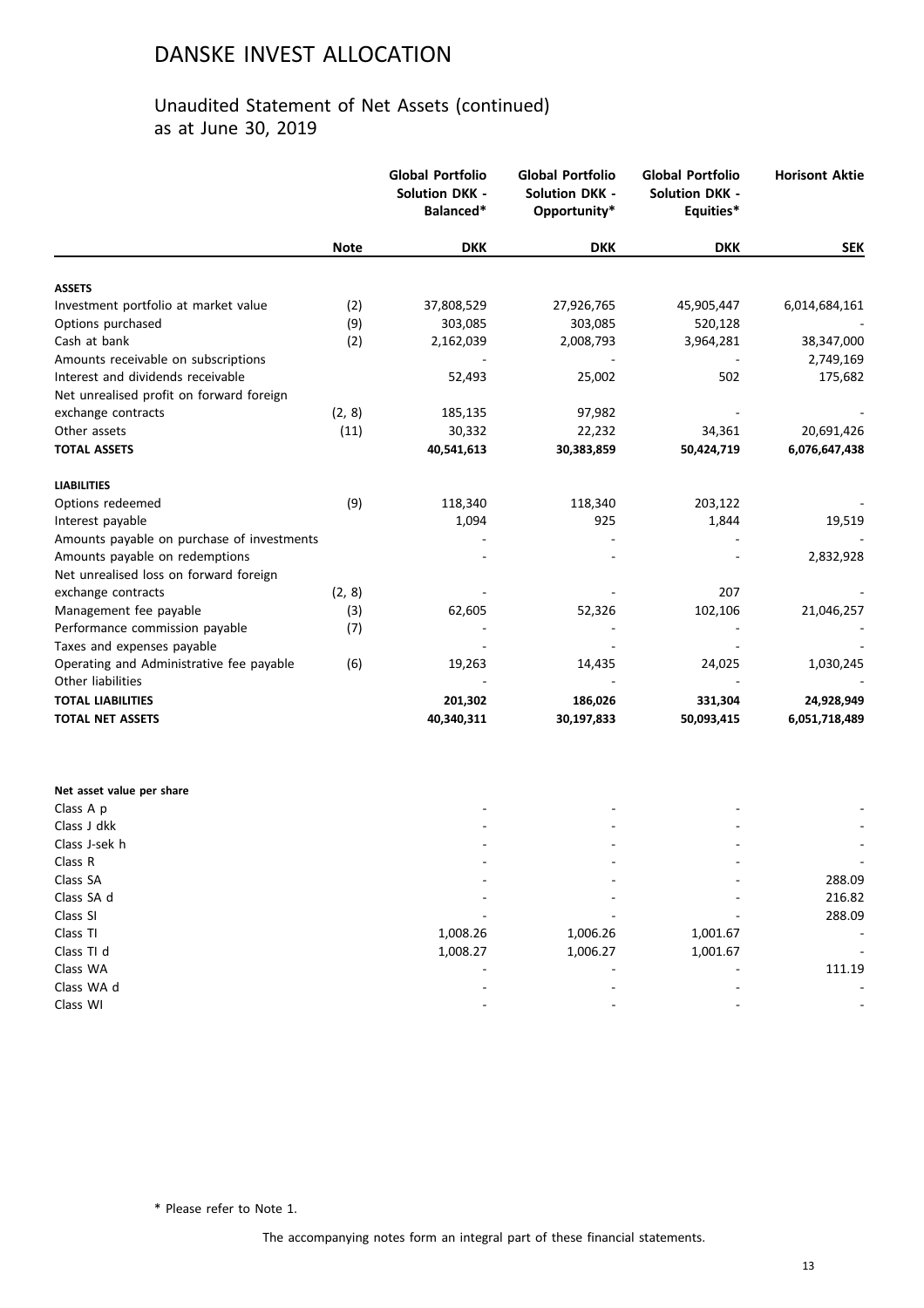### Unaudited Statement of Net Assets (continued) as at June 30, 2019

|                              | <b>Global Portfolio</b><br><b>Solution DKK -</b><br>Balanced* | <b>Global Portfolio</b><br><b>Solution DKK -</b><br>Opportunity* | <b>Global Portfolio</b><br><b>Solution DKK -</b><br>Equities* | <b>Horisont Aktie</b> |
|------------------------------|---------------------------------------------------------------|------------------------------------------------------------------|---------------------------------------------------------------|-----------------------|
|                              | <b>DKK</b>                                                    | <b>DKK</b>                                                       | <b>DKK</b>                                                    | <b>SEK</b>            |
| Number of shares outstanding |                                                               |                                                                  |                                                               |                       |
| Class A p                    |                                                               |                                                                  |                                                               |                       |
| Class J dkk                  |                                                               |                                                                  |                                                               |                       |
| Class J-sek h                |                                                               |                                                                  |                                                               |                       |
| Class R                      |                                                               |                                                                  |                                                               |                       |
| Class SA                     |                                                               |                                                                  |                                                               | 9,370,895.6069        |
| Class SA d                   |                                                               |                                                                  |                                                               | 33,242.8401           |
| Class SI                     |                                                               |                                                                  |                                                               | 11,610,134.4528       |
| Class TI                     | 40,000.0000                                                   | 30,000.0000                                                      | 50,000.0000                                                   |                       |
| Class TI dI                  | 10.0000                                                       | 10.0000                                                          | 10.0000                                                       |                       |
| Class WA                     |                                                               |                                                                  |                                                               | 994.0000              |
| Class WA d                   |                                                               |                                                                  |                                                               |                       |
| Class WI                     |                                                               |                                                                  |                                                               |                       |

\* Please refer to Note 1.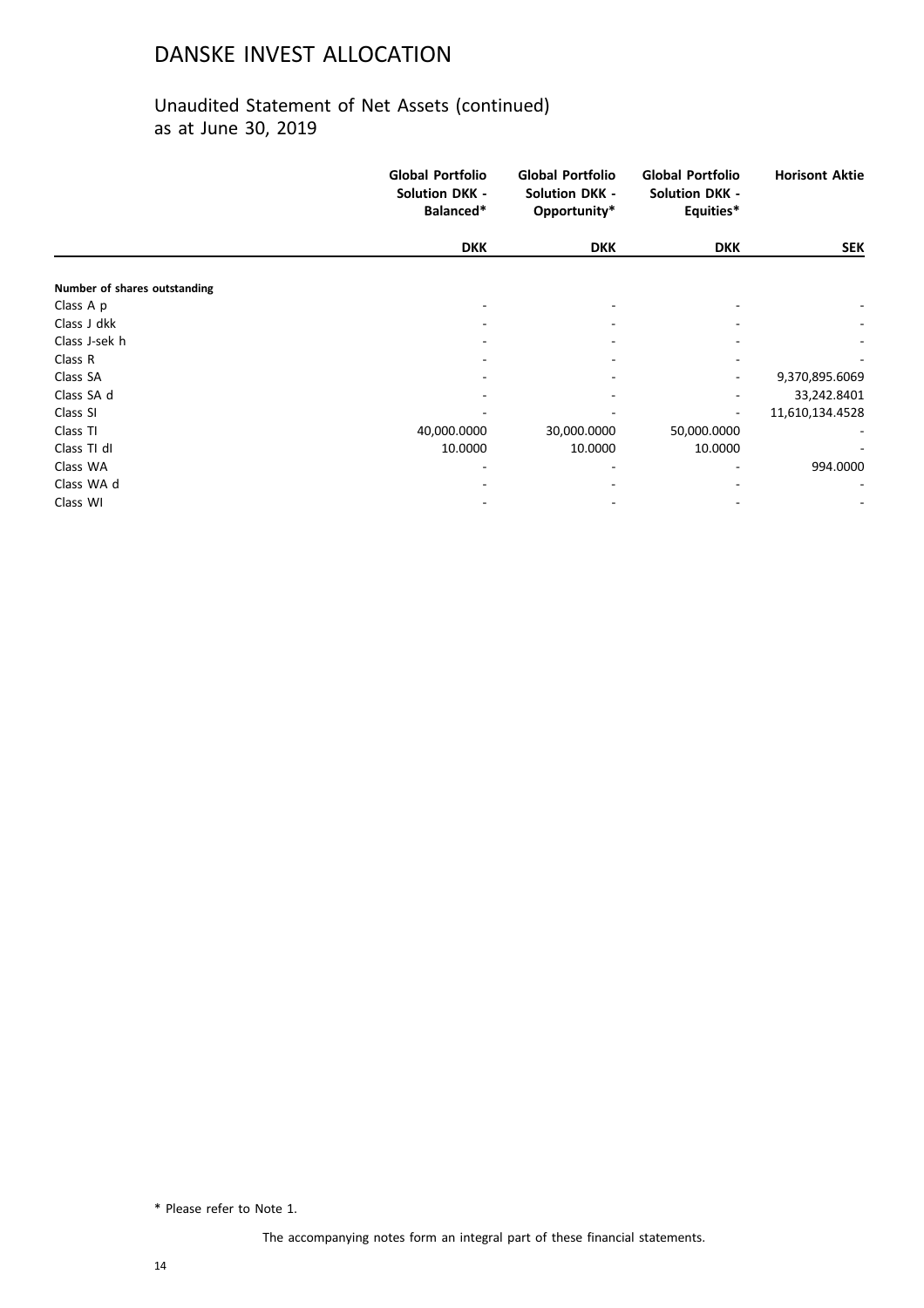|                                                 |             | Horisont<br><b>Balanserad</b> | Horisont Försiktig | <b>Horisont Offensiv</b> | Horisont Ränta |
|-------------------------------------------------|-------------|-------------------------------|--------------------|--------------------------|----------------|
|                                                 | <b>Note</b> | <b>SEK</b>                    | <b>SEK</b>         | <b>SEK</b>               | <b>SEK</b>     |
| <b>ASSETS</b>                                   |             |                               |                    |                          |                |
| Investment portfolio at market value            | (2)         | 9,826,881,314                 | 7,020,483,828      | 1,504,143,900            | 880,662,079    |
| Options purchased                               | (9)         |                               |                    |                          |                |
| Cash at bank                                    | (2)         | 82,731,025                    | 68,617,756         | 14,591,946               | 4,313,308      |
| Amounts receivable on subscriptions             |             | 5,599,186                     | 7,369,876          | 2,383,856                | 2,774,910      |
| Interest and dividends receivable               |             | 10,238,193                    | 13,448,140         | 482,761                  | 742,084        |
| Net unrealised profit on forward foreign        |             |                               |                    |                          |                |
| exchange contracts                              | (2, 8)      |                               |                    |                          |                |
| Other assets                                    | (11)        | 31,752,317                    | 20,163,416         | 5,100,199                | 2,376,456      |
| <b>TOTAL ASSETS</b>                             |             | 9,957,202,035                 | 7,130,083,016      | 1,526,702,662            | 890,868,837    |
| <b>LIABILITIES</b>                              |             |                               |                    |                          |                |
| Options redeemed                                | (9)         |                               |                    |                          |                |
| Interest payable                                |             | 32,932                        | 37,537             | 6,574                    | 5,976          |
| Amounts payable on purchase of investments      |             |                               |                    |                          |                |
| Amounts payable on redemptions                  |             | 4,198,105                     | 3,366,480          | 1,175,461                | 2,866,639      |
| Net unrealised loss on forward foreign exchange |             |                               |                    |                          |                |
| contracts                                       | (2, 8)      |                               |                    |                          |                |
| Management fee payable                          | (3)         | 24,725,265                    | 14,202,474         | 4,494,928                | 956,225        |
| Performance commission payable                  | (7)         |                               |                    |                          |                |
| Taxes and expenses payable                      |             |                               |                    |                          |                |
| Operating and Administrative fee payable        | (6)         | 1,686,244                     | 1,198,055          | 256,219                  | 144,611        |
| Other liabilities                               |             |                               |                    |                          |                |
| <b>TOTAL LIABILITIES</b>                        |             | 30,642,546                    | 18,804,546         | 5,933,182                | 3,973,451      |
| <b>TOTAL NET ASSETS</b>                         |             | 9,926,559,489                 | 7,111,278,470      | 1,520,769,480            | 886,895,386    |
| Net asset value per share                       |             |                               |                    |                          |                |
| Class A p                                       |             |                               |                    |                          |                |
| Class J dkk                                     |             |                               |                    |                          |                |
| Class J-sek h                                   |             |                               |                    |                          |                |
| Class R                                         |             |                               |                    |                          |                |
| Class SA                                        |             | 225.26                        | 182.53             | 177.46                   | 121.21         |
| Class SA d                                      |             | 179.71                        | 150.98             | 139.70                   | 102.94         |
| Class SI                                        |             | 225.26                        | 182.53             | 177.46                   | 121.21         |
| Class TI                                        |             |                               |                    |                          |                |
| Class TI d                                      |             |                               |                    |                          |                |
| Class WA                                        |             | 226.70                        | 183.43             | 178.86                   | 121.53         |
| Class WA d                                      |             | 107.31                        |                    | 140.83                   | 103.20         |
| Class WI                                        |             |                               |                    |                          |                |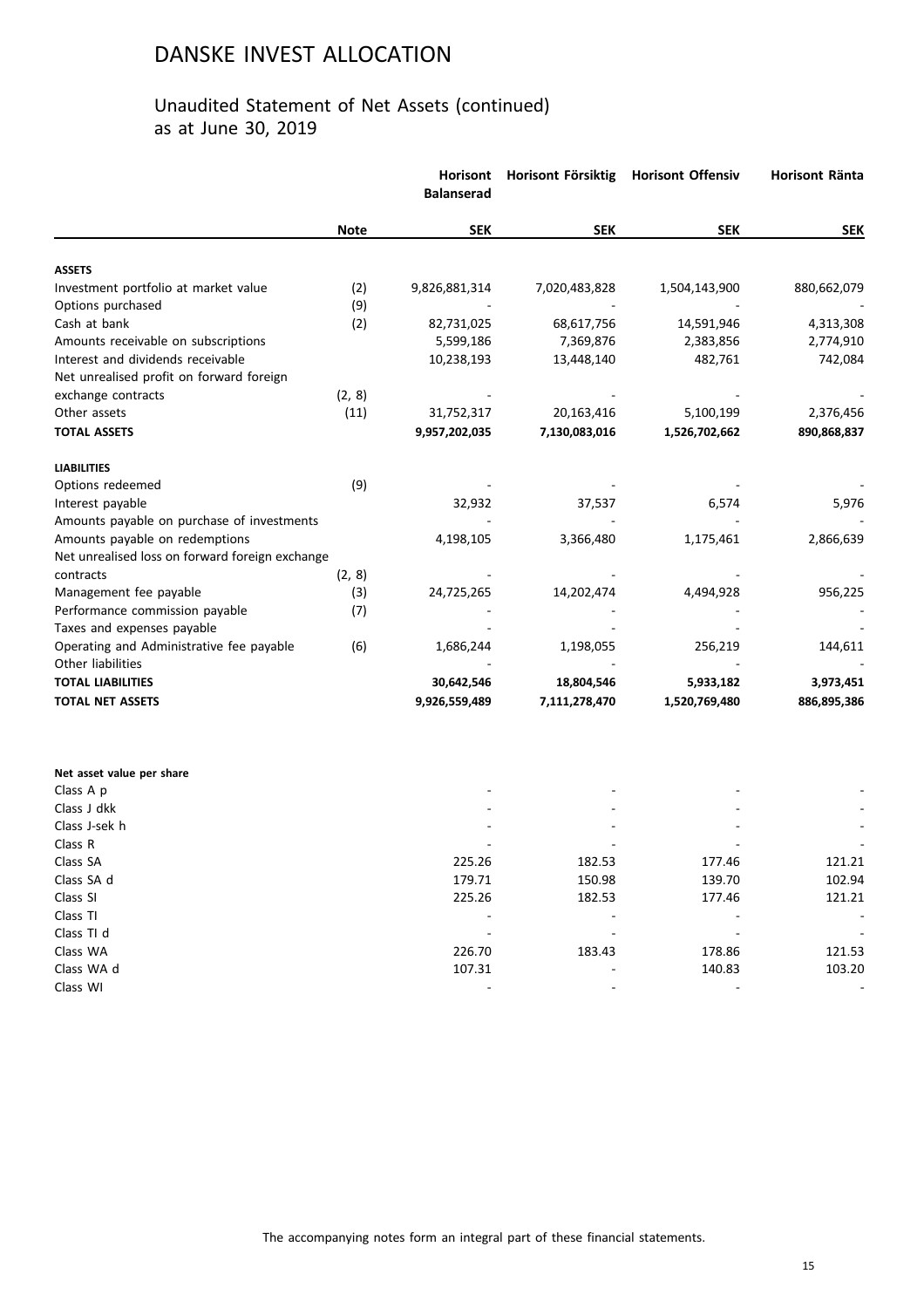|                              | <b>Horisont</b><br><b>Balanserad</b> | Horisont Försiktig | <b>Horisont Offensiv</b> | Horisont Ränta |
|------------------------------|--------------------------------------|--------------------|--------------------------|----------------|
|                              | <b>SEK</b>                           | <b>SEK</b>         | <b>SEK</b>               | <b>SEK</b>     |
| Number of shares outstanding |                                      |                    |                          |                |
| Class A p                    |                                      |                    |                          |                |
| Class J dkk                  |                                      |                    |                          |                |
| Class J-sek h                |                                      |                    |                          |                |
| Class R                      |                                      |                    |                          |                |
| Class SA                     | 21,679,179.7075                      | 27,875,833.4711    | 4,182,714.4354           | 3,902,534.8175 |
| Class SA d                   | 399,577.4366                         | 356,845.4127       | 443,270.4955             | 94,110.0753    |
| Class SI                     | 21,699,595.9117                      | 10,767,844.9611    | 4,006,437.6377           | 583,609.6765   |
| Class TI                     |                                      |                    |                          |                |
| Class TI dI                  |                                      |                    |                          |                |
| Class WA                     | 367,220.4087                         | 20,712.0494        | 22,008.8658              | 505,099.1381   |
| Class WA d                   | 994.0000                             |                    | 11,982.2572              | 2,636,483.2746 |
| Class WI                     |                                      |                    |                          |                |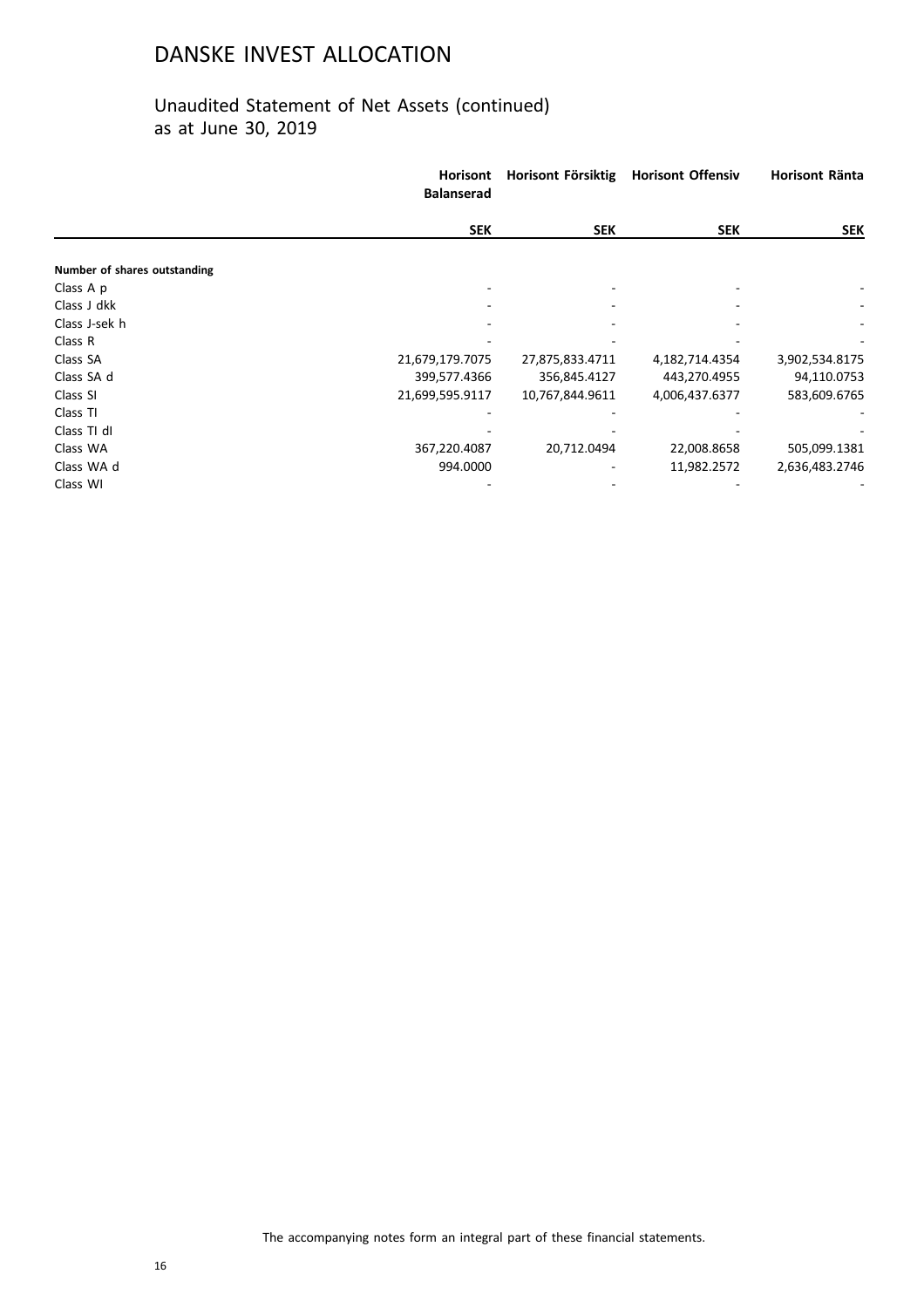|                                                 |             | <b>June Balanced</b> | <b>June Defensive</b> | <b>June Equity</b> | <b>June Moderate</b> |
|-------------------------------------------------|-------------|----------------------|-----------------------|--------------------|----------------------|
|                                                 | <b>Note</b> | <b>EUR</b>           | <b>EUR</b>            | <b>EUR</b>         | <b>EUR</b>           |
| <b>ASSETS</b>                                   |             |                      |                       |                    |                      |
| Investment portfolio at market value            | (2)         | 34,304,239           | 5,346,661             | 2,226,087          | 22,616,173           |
| Options purchased                               | (9)         |                      |                       |                    |                      |
| Cash at bank                                    | (2)         | 1,001,850            | 130,766               | 18,965             | 594,638              |
| Amounts receivable on subscriptions             |             | 268,098              | 851                   | 18,302             | 41,066               |
| Interest and dividends receivable               |             | 13,167               | 34                    | 2,455              | 162                  |
| Net unrealised profit on forward foreign        |             |                      |                       |                    |                      |
| exchange contracts                              | (2, 8)      |                      | 2,069                 |                    |                      |
| Other assets                                    | (11)        |                      |                       |                    | 3                    |
| <b>TOTAL ASSETS</b>                             |             | 35,587,354           | 5,480,381             | 2,265,809          | 23,252,042           |
| <b>LIABILITIES</b>                              |             |                      |                       |                    |                      |
| Options redeemed                                | (9)         |                      |                       |                    |                      |
| Interest payable                                |             | 442                  | 47                    | 6                  | 226                  |
| Amounts payable on purchase of investments      |             | 459,268              | 13,070                | 25,984             | 177,548              |
| Amounts payable on redemptions                  |             | 18,979               | 732                   |                    | 28,812               |
| Net unrealised loss on forward foreign exchange |             |                      |                       |                    |                      |
| contracts                                       | (2, 8)      |                      |                       |                    |                      |
| Management fee payable                          | (3)         | 21,151               | 3,697                 | 1,001              | 15,063               |
| Performance commission payable                  | (7)         |                      |                       |                    |                      |
| Taxes and expenses payable                      |             |                      |                       |                    |                      |
| Operating and Administrative fee payable        | (6)         | 15,959               | 2,646                 | 970                | 10,871               |
| Other liabilities                               |             | 108                  |                       | 51                 |                      |
| <b>TOTAL LIABILITIES</b>                        |             | 515,907              | 20,192                | 28,012             | 232,520              |
| <b>TOTAL NET ASSETS</b>                         |             | 35,071,447           | 5,460,189             | 2,237,797          | 23,019,522           |
|                                                 |             |                      |                       |                    |                      |

| Net asset value per share |        |                          |        |                          |
|---------------------------|--------|--------------------------|--------|--------------------------|
| Class A p                 |        |                          |        | $\overline{\phantom{a}}$ |
| Class J dkk               | 114.44 | 107.04                   |        | 110.34                   |
| Class J-sek h             |        | -                        |        | ٠                        |
| Class R                   |        | $\overline{\phantom{a}}$ | 10.831 | ۰.                       |
| Class SA                  |        | $\overline{\phantom{a}}$ |        | $\sim$                   |
| Class SA d                |        | ۰                        |        | ٠                        |
| Class SI                  |        |                          |        | $\sim$                   |
| Class TI                  |        |                          |        | $\sim$                   |
| Class TI d                |        |                          |        | $\overline{\phantom{a}}$ |
| Class WA                  | 10.594 | 10.376                   | 10.831 | 10.480                   |
| Class WA d                |        | -                        |        | $\sim$                   |
| Class WI                  |        | $\overline{\phantom{a}}$ | 10.839 | ۰.                       |
|                           |        |                          |        |                          |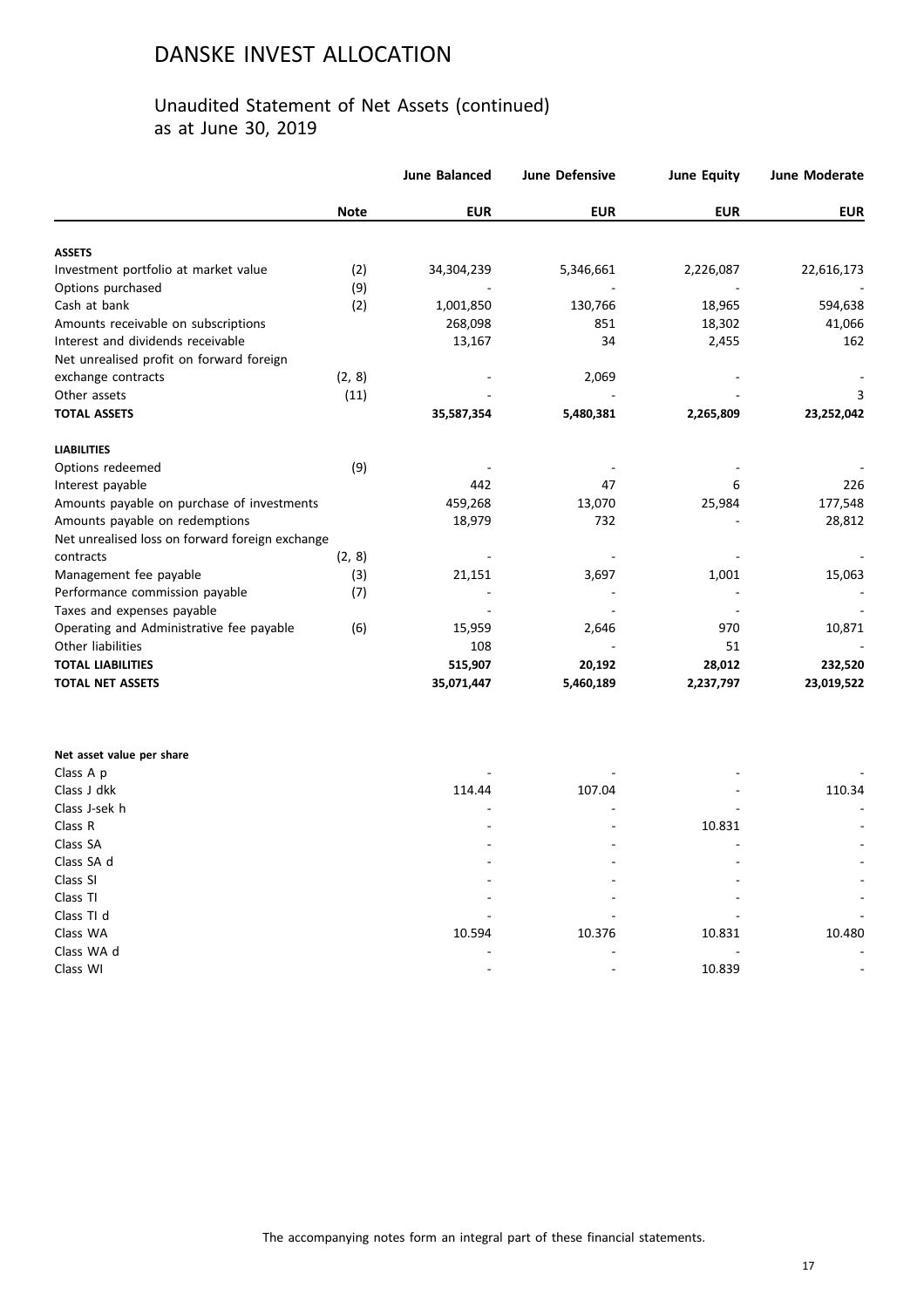|                              | <b>June Balanced</b> | <b>June Defensive</b> | <b>June Equity</b> | <b>June Moderate</b>     |
|------------------------------|----------------------|-----------------------|--------------------|--------------------------|
|                              | <b>EUR</b>           | <b>EUR</b>            | <b>EUR</b>         | <b>EUR</b>               |
|                              |                      |                       |                    |                          |
| Number of shares outstanding |                      |                       |                    |                          |
| Class A p                    |                      |                       |                    |                          |
| Class J dkk                  | 955,346.8018         | 188,111.1970          |                    | 767,878.5532             |
| Class J-sek h                |                      |                       |                    |                          |
| Class R                      |                      |                       | 17,000.0000        |                          |
| Class SA                     |                      |                       |                    |                          |
| Class SA d                   |                      |                       |                    |                          |
| Class SI                     |                      |                       |                    | $\overline{\phantom{a}}$ |
| Class TI                     |                      |                       |                    | ۰                        |
| Class TI dI                  |                      |                       |                    |                          |
| Class WA                     | 1,927,810.3770       | 266,249.5432          | 187,604.0840       | 1,113,349.4371           |
| Class WA d                   |                      |                       |                    |                          |
| Class WI                     |                      |                       | 2,000.0000         |                          |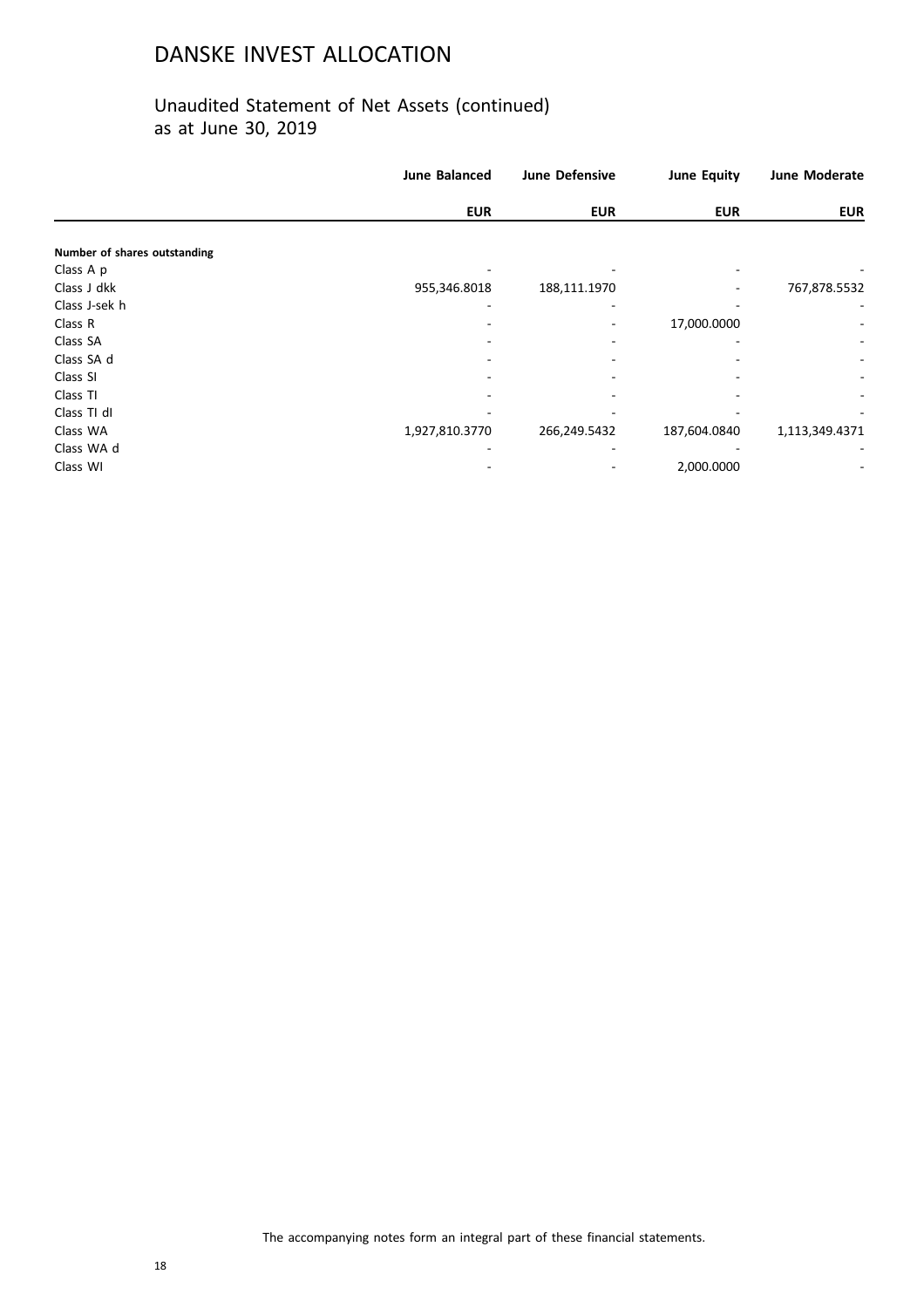|                                                 |             | June Moderate<br><b>Short</b> | <b>June Opportunity</b> | <b>June Progressive</b> | Combined      |
|-------------------------------------------------|-------------|-------------------------------|-------------------------|-------------------------|---------------|
|                                                 | <b>Note</b> | <b>EUR</b>                    | <b>EUR</b>              | <b>EUR</b>              | <b>EUR</b>    |
| <b>ASSETS</b>                                   |             |                               |                         |                         |               |
| Investment portfolio at market value            | (2)         | 32,165                        | 27,513,908              | 48,104,852              | 2,620,395,878 |
| Options purchased                               | (9)         |                               |                         |                         | 192,524       |
| Cash at bank                                    | (2)         | 968                           | 635,196                 | 1,006,353               | 26,290,346    |
| Amounts receivable on subscriptions             |             |                               | 43,948                  | 153,187                 | 3,544,266     |
| Interest and dividends receivable               |             |                               | 37,383                  | 33,265                  | 2,506,043     |
| Net unrealised profit on forward foreign        |             |                               |                         |                         |               |
| exchange contracts                              | (2, 8)      |                               |                         |                         | 126,393       |
| Other assets                                    | (11)        |                               |                         |                         | 7,645,635     |
| <b>TOTAL ASSETS</b>                             |             | 33,133                        | 28,230,435              | 49,297,657              | 2,660,701,085 |
| <b>LIABILITIES</b>                              |             |                               |                         |                         |               |
| Options redeemed                                | (9)         |                               |                         |                         | 75,246        |
| Interest payable                                |             |                               | 289                     | 585                     | 12,781        |
| Amounts payable on purchase of investments      |             |                               | 84,792                  | 80,213                  | 2,060,039     |
| Amounts payable on redemptions                  |             |                               | 36,257                  | 9,507                   | 1,556,892     |
| Net unrealised loss on forward foreign exchange |             |                               |                         |                         |               |
| contracts                                       | (2, 8)      |                               |                         |                         | 28            |
| Management fee payable                          | (3)         | 29                            | 19,808                  | 28,362                  | 6,403,065     |
| Performance commission payable                  | (7)         |                               |                         |                         | 46,289        |
| Taxes and expenses payable                      |             |                               |                         |                         | 6,382         |
| Operating and Administrative fee payable        | (6)         | 16                            | 13,217                  | 22,647                  | 519,871       |
| Other liabilities                               |             |                               | 38                      |                         | 302           |
| <b>TOTAL LIABILITIES</b>                        |             | 45                            | 154,401                 | 141,314                 | 10,680,895    |
| <b>TOTAL NET ASSETS</b>                         |             | 33,088                        | 28,076,034              | 49,156,343              | 2,650,020,190 |

| Net asset value per share |        |        |                |
|---------------------------|--------|--------|----------------|
| Class A p                 |        |        |                |
| Class J dkk               | 106.86 | 129.02 | 118.07         |
| Class J-sek h             |        |        | $\overline{a}$ |
| Class R                   |        |        | $\overline{a}$ |
| Class SA                  |        |        | ÷              |
| Class SA d                |        |        | ÷              |
| Class SI                  |        |        | ٠              |
| Class TI                  |        |        | ÷              |
| Class TI d                |        |        |                |
| Class WA                  |        | 10.952 | 10.672         |
| Class WA d                |        |        |                |
| Class WI                  |        |        |                |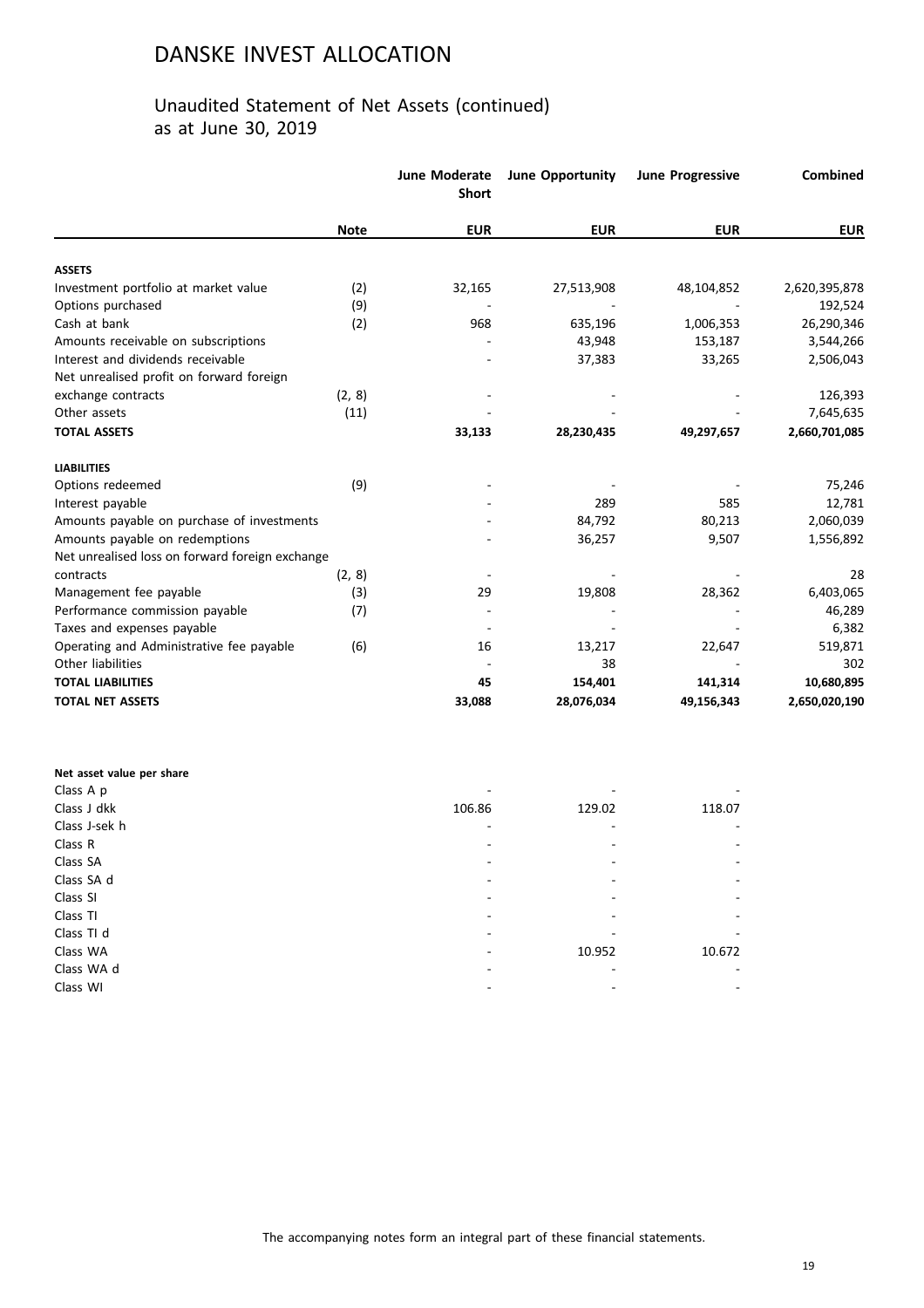|                              | <b>June Opportunity</b><br>June Moderate<br><b>Short</b> |                | <b>June Progressive</b> |  |
|------------------------------|----------------------------------------------------------|----------------|-------------------------|--|
| <b>Note</b>                  | <b>EUR</b>                                               | <b>EUR</b>     | <b>EUR</b>              |  |
| Number of shares outstanding |                                                          |                |                         |  |
| Class A p                    |                                                          |                |                         |  |
| Class J dkk                  | 2,311.2173                                               | 1,040,059.6761 | 963,632.5039            |  |
| Class J-sek h                |                                                          |                |                         |  |
| Class R                      |                                                          |                |                         |  |
| Class SA                     |                                                          |                |                         |  |
| Class SA d                   |                                                          |                |                         |  |
| Class SI                     |                                                          |                |                         |  |
| Class TI                     |                                                          |                |                         |  |
| Class TI dI                  |                                                          |                |                         |  |
| Class WA                     |                                                          | 921,947.2284   | 3,177,765.5905          |  |
| Class WA d                   |                                                          |                |                         |  |
| Class WI                     |                                                          |                |                         |  |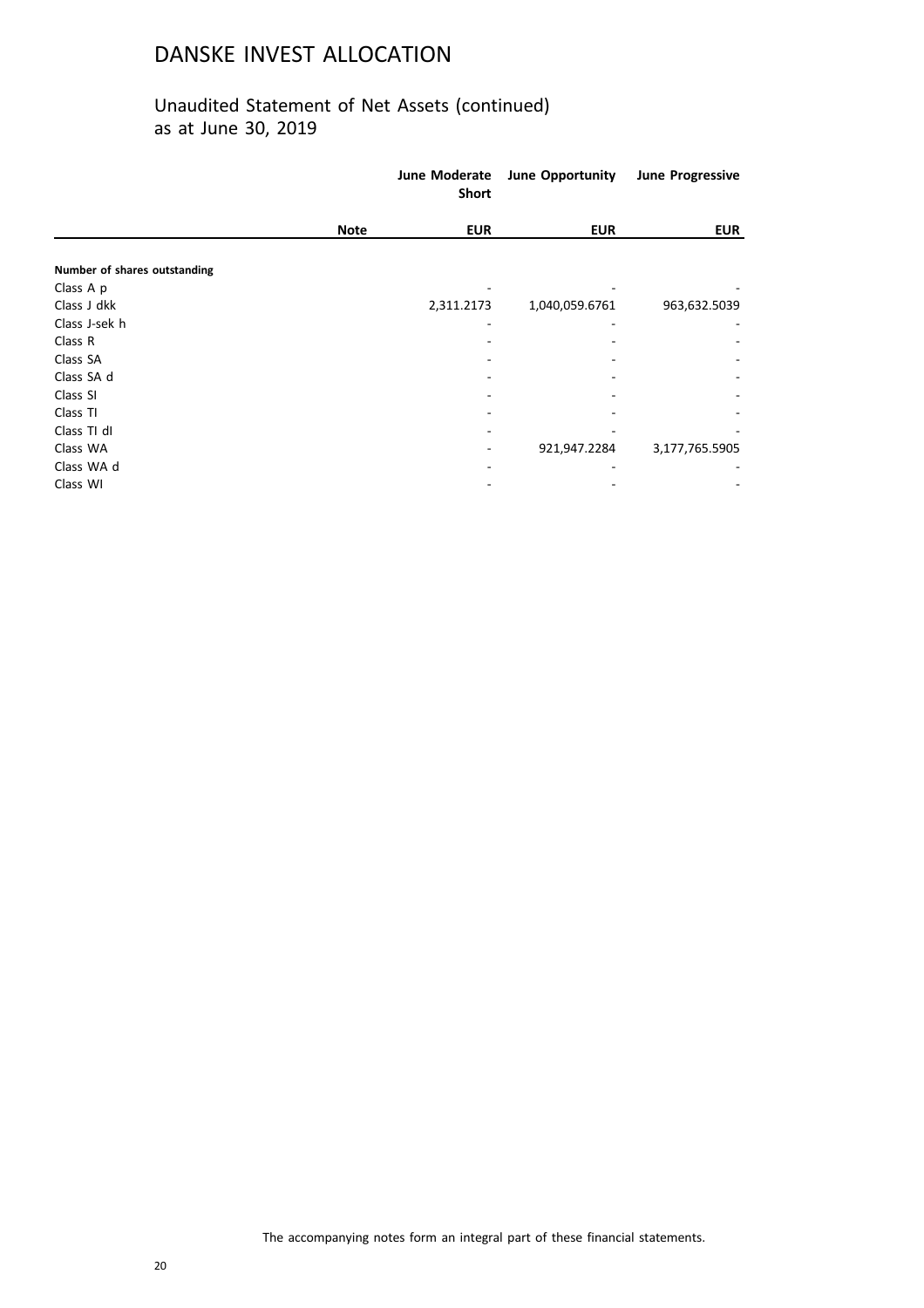### Dynamic

## Statement of Investments as at June 30, 2019

(expressed in EUR)

| Description | Quantity / Face Currency | Cost | Evaluation % net |
|-------------|--------------------------|------|------------------|
|             | Value                    |      | assets           |
|             |                          |      |                  |

**Transferable securities admitted to an official stock exchange listing or dealt in on another regulated market**

#### **Bonds**

| <b>Denmark</b>                                                                                                            |           |            |           |                 |      |
|---------------------------------------------------------------------------------------------------------------------------|-----------|------------|-----------|-----------------|------|
| Nordea Kred 1% 17-01.10.23                                                                                                | 2,540,000 | <b>DKK</b> | 357,140   | 360,720         | 2.92 |
| Nykred Tv 04-38 43d Cf Oa                                                                                                 | 2,053,197 | <b>DKK</b> | 287,792   | 289,867         | 2.35 |
| Nykredit 1.5% 15-01.10.37                                                                                                 | 2,753,454 | <b>DKK</b> | 372,244   | 382,678         | 3.10 |
| Nykredit 2% 14-01.10.37                                                                                                   | 1,942,445 | <b>DKK</b> | 257,238   | 273,170         | 2.21 |
| Nykredit 2% 17-01.10.50                                                                                                   | 1,838,514 | <b>DKK</b> | 244,399   | 254,369         | 2.06 |
| Nykredit 2% 17-01.10.50                                                                                                   | 2,250,000 | <b>DKK</b> | 310,275   | 310,628         | 2.52 |
| Nykredit Frn 15-01.07.26                                                                                                  | 1,448,888 | <b>DKK</b> | 202,944   | 204,614         | 1.66 |
| Nykredit Frn 17-01.07.28                                                                                                  | 2,451,130 | <b>DKK</b> | 332,480   | 337,784         | 2.74 |
| Nykredit Frn 18-01.07.23                                                                                                  | 360,000   | <b>DKK</b> | 48,372    | 48,363          | 0.39 |
| Realkrdt 2% 15-01.10.47                                                                                                   | 750,000   | <b>DKK</b> | 103,866   | 103,758         | 0.85 |
|                                                                                                                           |           |            | 2,516,750 | 2,565,951 20.80 |      |
| <b>Total - Bonds</b>                                                                                                      |           |            | 2,516,750 | 2,565,951 20.80 |      |
| Total - Transferable securities admitted to an official stock exchange listing or<br>dealt in on another regulated market |           |            | 2,516,750 | 2,565,951 20.80 |      |
| <b>Investment Funds</b>                                                                                                   |           |            |           |                 |      |
| Luxembourg                                                                                                                |           |            |           |                 |      |
| Dan Inv Emmk Dhc -I- Eur -H*                                                                                              | 73,050    | <b>EUR</b> | 766,587   | 818,525         | 6.64 |
| Danske I Eu -I- Eur /Cap*                                                                                                 | 48,927    | <b>EUR</b> | 659,946   | 869,971         | 7.05 |
| Danske I Eu Hyb -A- Cap*                                                                                                  | 48,000    | <b>EUR</b> | 589,942   | 640,080         | 5.19 |
| Danske Inv Gbl Em Mkt I / Cap*                                                                                            | 25,961    | <b>USD</b> | 883,802   | 979,623         | 7.94 |
| Danske Inv Sic Eu Abs -Ip- Eur /Cap*                                                                                      | 18,700    | <b>EUR</b> | 235,075   | 254,806         | 2.07 |
| Danske Invest / High Dividend -I- / Cap*                                                                                  | 16,000    | <b>EUR</b> | 170,633   | 256,133         | 2.08 |
| Danske Invest Japan A*                                                                                                    | 12,870    | JPY        | 306,297   | 333,424         | 2.70 |
| Fid America -Y- Usd /Cap                                                                                                  | 68,538    | <b>USD</b> | 1,134,335 | 1,325,323 10.75 |      |
| Fidelity World Fd -I- Eur /Cap                                                                                            | 165,520   | <b>EUR</b> | 1,899,258 | 2,090,518 16.95 |      |
| Jpm Fl. /Us Sel. Equi. -C- Usd Cap                                                                                        | 5,999     | <b>USD</b> | 1,500,049 | 1,995,516 16.17 |      |
|                                                                                                                           |           |            | 8,145,924 | 9,563,919 77.54 |      |
| <b>Total - Investment Funds</b>                                                                                           |           |            | 8,145,924 | 9,563,919 77.54 |      |
| TOTAL INVESTMENT PORTFOLIO                                                                                                |           |            |           |                 |      |

\* Related party fund (Note 3)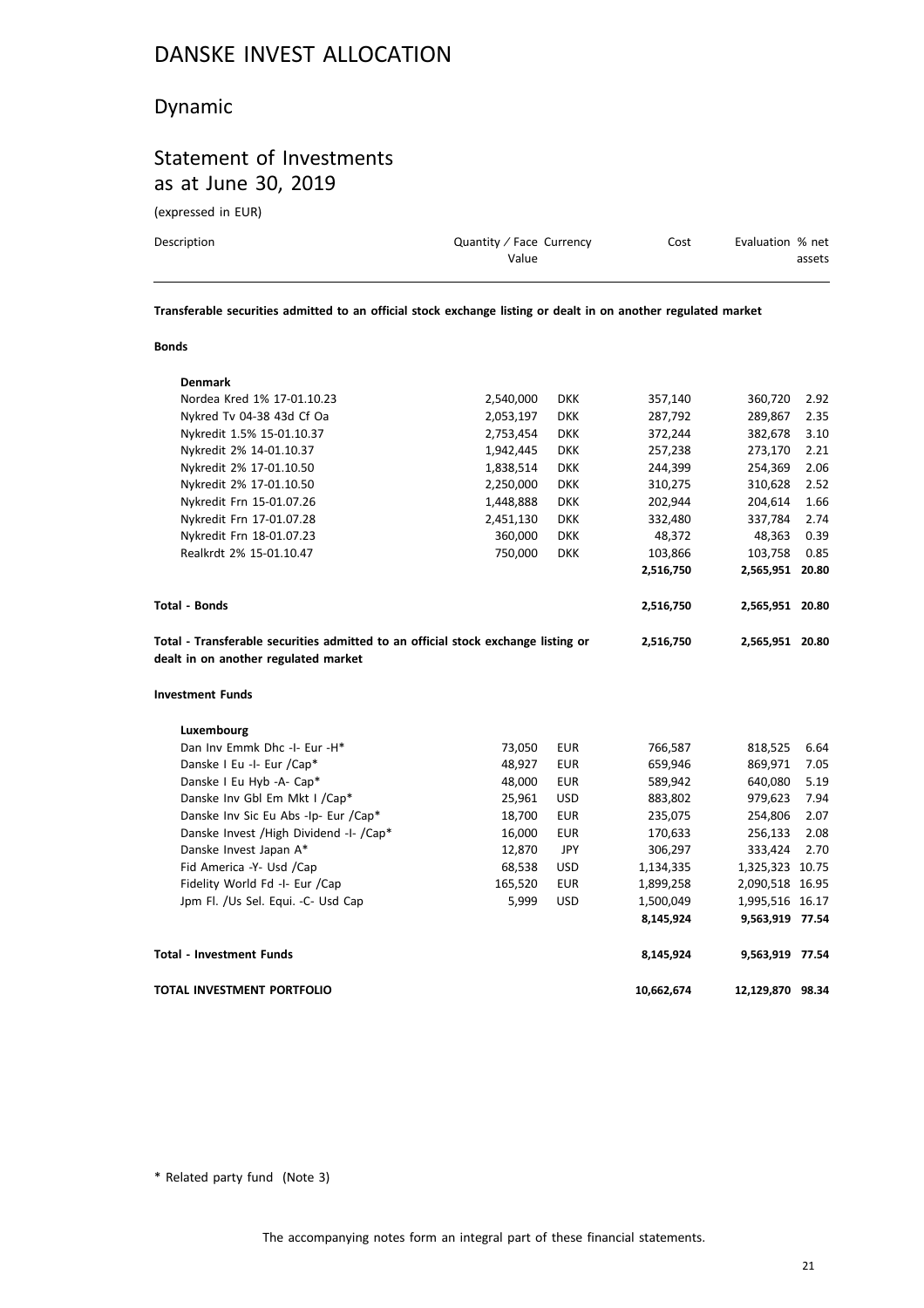### Dynamic

## Geographical and Economic Portfolio Breakdowns as at June 30, 2019

(expressed as a percentage of net assets)

|                        | 98.34 |
|------------------------|-------|
| Denmark                | 20.80 |
| Luxembourg             | 77.54 |
| Geographical breakdown |       |

| Economic breakdown                |       |
|-----------------------------------|-------|
| Investment Funds                  | 77.54 |
| Mortgage and Funding Institutions | 20.80 |
|                                   | 98.34 |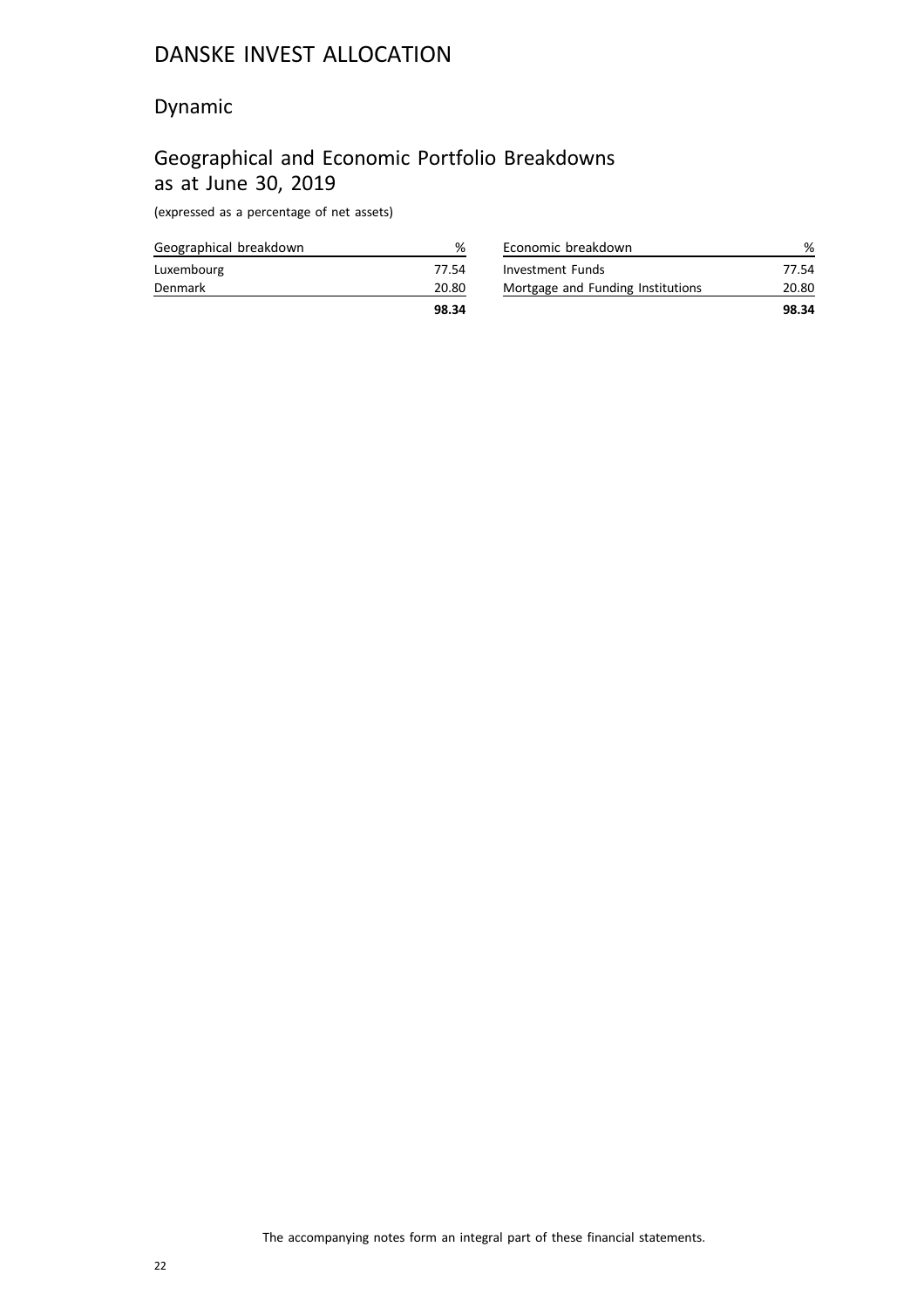### ESG Basic 20

### Statement of Investments as at June 30, 2019

(expressed in EUR)

| Description                        | Quantity / Face Currency<br>Value |            | Cost       | Evaluation % net | assets |
|------------------------------------|-----------------------------------|------------|------------|------------------|--------|
| <b>Investment Funds</b>            |                                   |            |            |                  |        |
| <b>Denmark</b>                     |                                   |            |            |                  |        |
| Da In Em Ma De -W- Acc Hdg*        | 46,612                            | <b>EUR</b> | 692,684    | 723,884          | 5.92   |
| Pc Eu In Fn Akk -Dkk W-*           | 26,576                            | <b>DKK</b> | 348,571    | 366,947          | 3.00   |
| Pc GI Em Mr Akk -Dkk W-*           | 14,985                            | <b>DKK</b> | 278,252    | 285,905          | 2.34   |
| Pc Glb Ac In Ak Shs -Dkk W-*       | 37,129                            | <b>DKK</b> | 671,721    | 715,164          | 5.85   |
| Pc Pc Cn Jp Akk -Dkk- W*           | 7,126                             | <b>DKK</b> | 96,606     | 103,767          | 0.85   |
| Pc Usa Indx Akk Shs - Dkk W-*      | 62,340                            | <b>DKK</b> | 1,125,139  | 1,185,150        | 9.70   |
| Procap Jap Ind Cl-W Dkk/Cap*       | 8,716                             | <b>DKK</b> | 109,187    | 111,728          | 0.91   |
|                                    |                                   |            | 3,322,160  | 3,492,545        | 28.57  |
| <b>Ireland</b>                     |                                   |            |            |                  |        |
| Ish Eur Inf Linked Govt Etf        | 23                                | <b>EUR</b> | 4,769      | 4,923            | 0.04   |
| Ishs Usd Tips Ac Ex Tr Fd Usd      | 37                                | <b>USD</b> | 6,377      | 6,980            | 0.06   |
| Spdr Barcl Eur Gov Bd Ucit Etf     | 10,167                            | <b>EUR</b> | 638,737    | 666,731          | 5.45   |
| Ssga Barc 1-3y Eur Gov Bd /Dis     | 29,216                            | <b>EUR</b> | 1,530,609  | 1,534,775 12.56  |        |
|                                    |                                   |            | 2,180,492  | 2,213,409 18.11  |        |
| Luxembourg                         |                                   |            |            |                  |        |
| Danske I Eu Hyb -I- Eur /Cap*      | 63,483                            | <b>EUR</b> | 726,641    | 753,803          | 6.17   |
| Danske Inv Gl Corp Bds -I- Cap*    | 39,831                            | <b>EUR</b> | 581,653    | 599,967          | 4.91   |
| Mul L 3-5y Ig -C- Eur -Etf         | 8,609                             | <b>EUR</b> | 1,318,423  | 1,331,554        | 10.89  |
| Mul Ly 3-5y Dr - Shs -Acc- Cap     | 5,543                             | <b>EUR</b> | 626,101    | 630,211          | 5.16   |
| Mul Ly Euhrmwgb - C- Eur - Cap Etf | 9,712                             | <b>EUR</b> | 1,422,779  | 1,457,091 11.92  |        |
| Ubs Etf M Emusr -A- Cap            | 4,326                             | <b>EUR</b> | 78,031     | 85,352           | 0.70   |
| Xt2 Eec Bd -1d- Dis                | 3,906                             | <b>EUR</b> | 597,838    | 611,973          | 5.01   |
| Xtr2 Egb-1c-Cap /Eur               | 3,044                             | <b>EUR</b> | 713,375    | 744,958          | 6.09   |
| Xtr2 Egb35-1c-Cap /Eur             | 230                               | <b>EUR</b> | 46,143     | 47,410           | 0.38   |
|                                    |                                   |            | 6,110,984  | 6,262,319 51.23  |        |
| <b>Total - Investment Funds</b>    |                                   |            | 11,613,636 | 11,968,273 97.91 |        |
| TOTAL INVESTMENT PORTFOLIO         |                                   |            | 11,613,636 | 11,968,273 97.91 |        |

\* Related party fund (Note 3)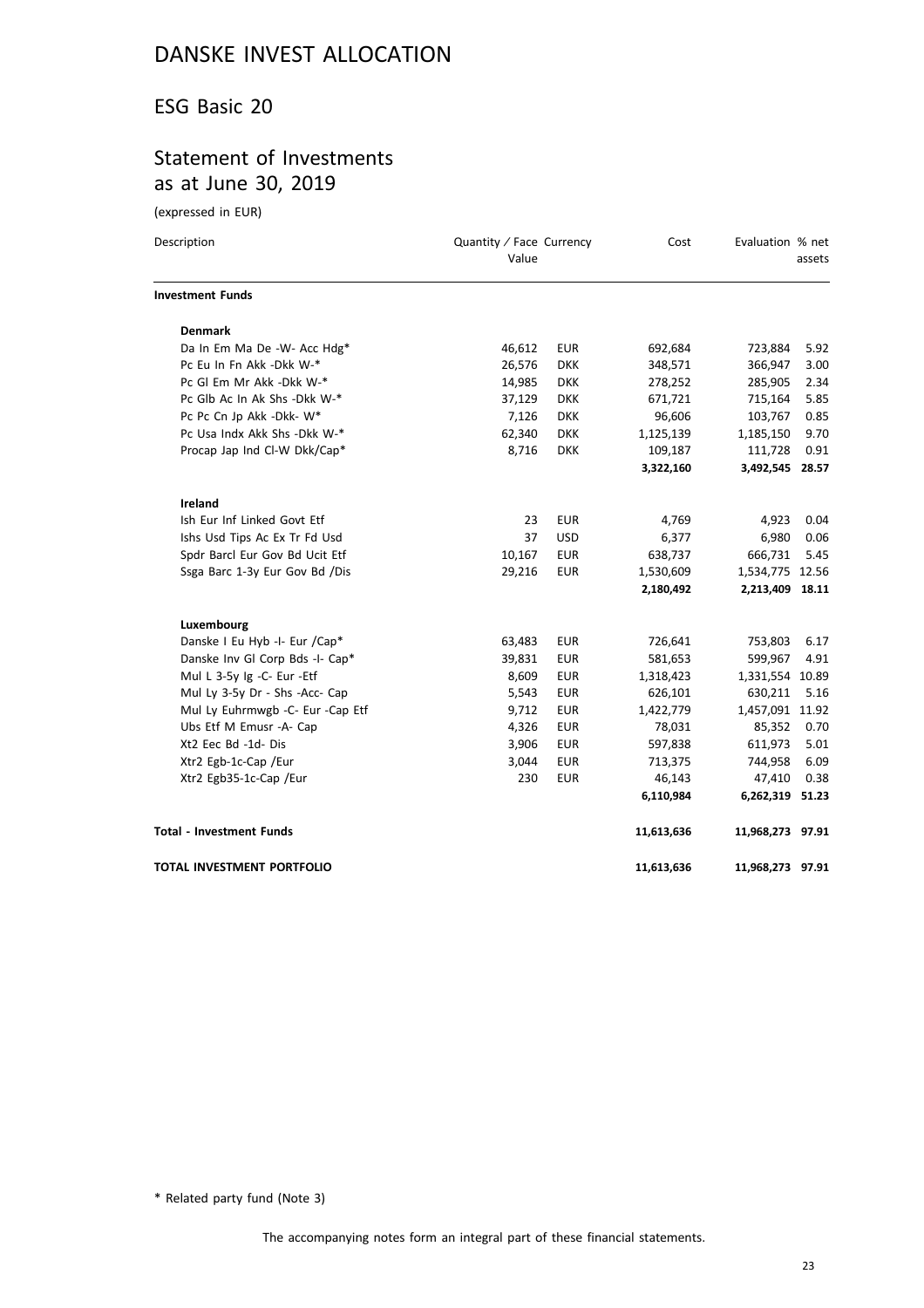### ESG Basic 20

## Geographical and Economic Portfolio Breakdowns as at June 30, 2019

(expressed as a percentage of net assets)

| Geographical breakdown | %     |
|------------------------|-------|
| Luxembourg             | 51.23 |
| Denmark                | 28.57 |
| Ireland                | 18.11 |
|                        | 97.91 |

| Economic breakdown |       |
|--------------------|-------|
| Investment Funds   | 97 91 |
|                    | 97.91 |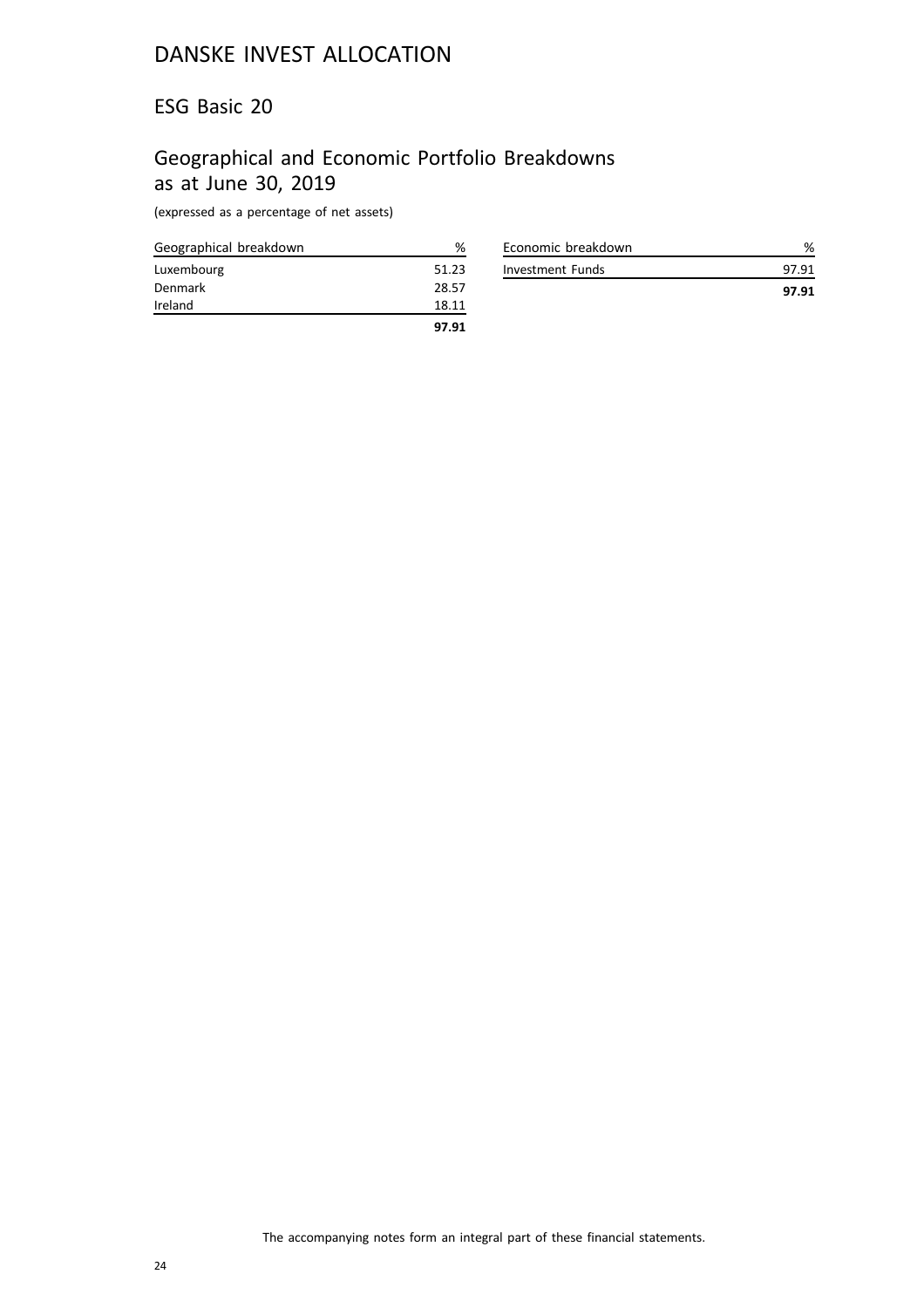### ESG Basic 35

### Statement of Investments as at June 30, 2019

(expressed in EUR)

| Description                      | Quantity / Face Currency<br>Value |            | Cost       | Evaluation % net | assets |
|----------------------------------|-----------------------------------|------------|------------|------------------|--------|
| <b>Investment Funds</b>          |                                   |            |            |                  |        |
| <b>Denmark</b>                   |                                   |            |            |                  |        |
| Da In Em Ma De -W- Acc Hdg*      | 63,138                            | <b>EUR</b> | 936,865    | 980,533          | 7.47   |
| Pc Eu In Fn Akk -Dkk W-*         | 46,858                            | <b>DKK</b> | 612,510    | 646,990          | 4.93   |
| Pc Gl Em Mr Akk -Dkk W-*         | 27,805                            | <b>DKK</b> | 517,538    | 530,502          | 4.04   |
| Pc Glb Ac In Ak Shs - Dkk W-*    | 47,569                            | <b>DKK</b> | 866,771    | 916,255          | 6.98   |
| Pc Pc Cn Jp Akk -Dkk- W*         | 17,017                            | <b>DKK</b> | 232,629    | 247,797          | 1.89   |
| Pc Usa Indx Akk Shs -Dkk W-*     | 123,542                           | <b>DKK</b> | 2,227,939  | 2,348,665 17.90  |        |
| Procap Jap Ind Cl-W Dkk /Cap*    | 20,242                            | <b>DKK</b> | 252,683    | 259,477          | 1.99   |
|                                  |                                   |            | 5,646,935  | 5,930,219        | 45.20  |
| Ireland                          |                                   |            |            |                  |        |
| Spdr Barcl Eur Gov Bd Ucit Etf   | 7,818                             | <b>EUR</b> | 488,679    | 512,689          | 3.91   |
| Ssga Barc 1-3y Eur Gov Bd /Dis   | 19,793                            | <b>EUR</b> | 1,036,798  | 1,039,766        | 7.92   |
|                                  |                                   |            | 1,525,477  | 1,552,455 11.83  |        |
| Luxembourg                       |                                   |            |            |                  |        |
| Danske I Eu Hyb -I- Eur /Cap*    | 69,560                            | <b>EUR</b> | 795,747    | 825,953          | 6.30   |
| Danske Inv Gl Corp Bds -I- Cap*  | 43,457                            | <b>EUR</b> | 633,530    | 654,598          | 4.99   |
| Mul L 3-5y Ig -C- Eur -Etf       | 6,232                             | <b>EUR</b> | 954,444    | 963,904          | 7.35   |
| Mul Ly 3-5y Dr -Shs -Acc- Cap    | 4,173                             | <b>EUR</b> | 471,395    | 474,449          | 3.62   |
| Mul Ly Euhrmwgb -C- Eur -Cap Etf | 6,862                             | <b>EUR</b> | 1,006,399  | 1,029,506        | 7.85   |
| Ubs Etf M Emusr -A- Cap          | 8,654                             | <b>EUR</b> | 154,962    | 170,743          | 1.30   |
| Xt2 Eec Bd -1d- Dis              | 4,146                             | <b>EUR</b> | 633,910    | 649,575          | 4.95   |
| Xtr2 Egb -1c- Cap /Eur           | 2,158                             | <b>EUR</b> | 506,394    | 528,127          | 4.03   |
| Xtr2 Egb35 -1c- Cap /Eur         | 90                                | <b>EUR</b> | 17,955     | 18,552           | 0.12   |
|                                  |                                   |            | 5,174,736  | 5,315,407 40.51  |        |
| <b>Total - Investment Funds</b>  |                                   |            | 12,347,148 | 12,798,081 97.54 |        |
| TOTAL INVESTMENT PORTFOLIO       |                                   |            | 12,347,148 | 12,798,081 97.54 |        |

\* Related party fund (Note 3)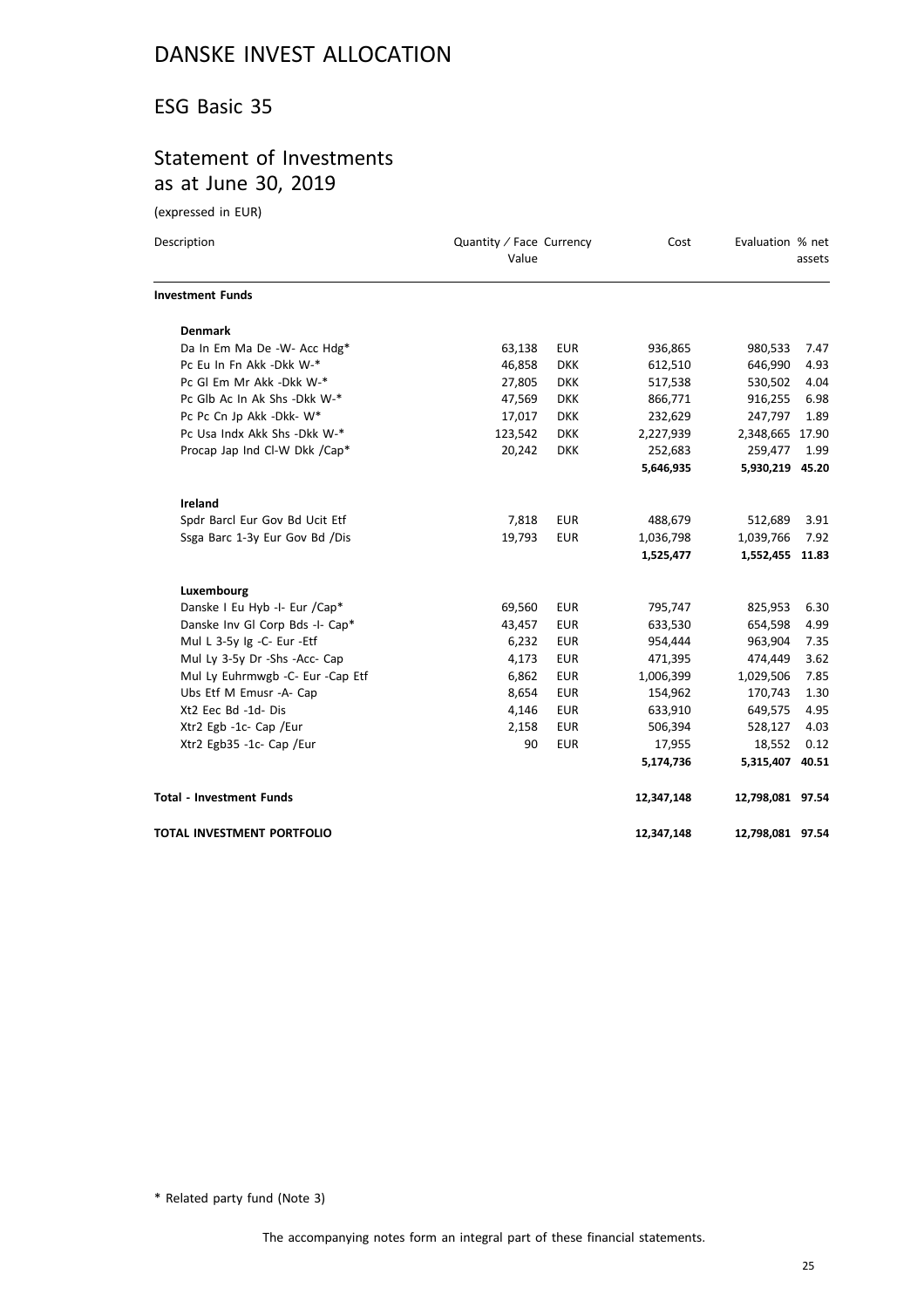### ESG Basic 35

## Geographical and Economic Portfolio Breakdowns as at June 30, 2019

(expressed as a percentage of net assets)

| Geographical breakdown | ℅     |
|------------------------|-------|
| Denmark                | 45.20 |
| Luxembourg             | 40.51 |
| Ireland                | 11.83 |
|                        | 97.54 |

| Economic breakdown |       |
|--------------------|-------|
| Investment Funds   | 97 54 |
|                    | 97.54 |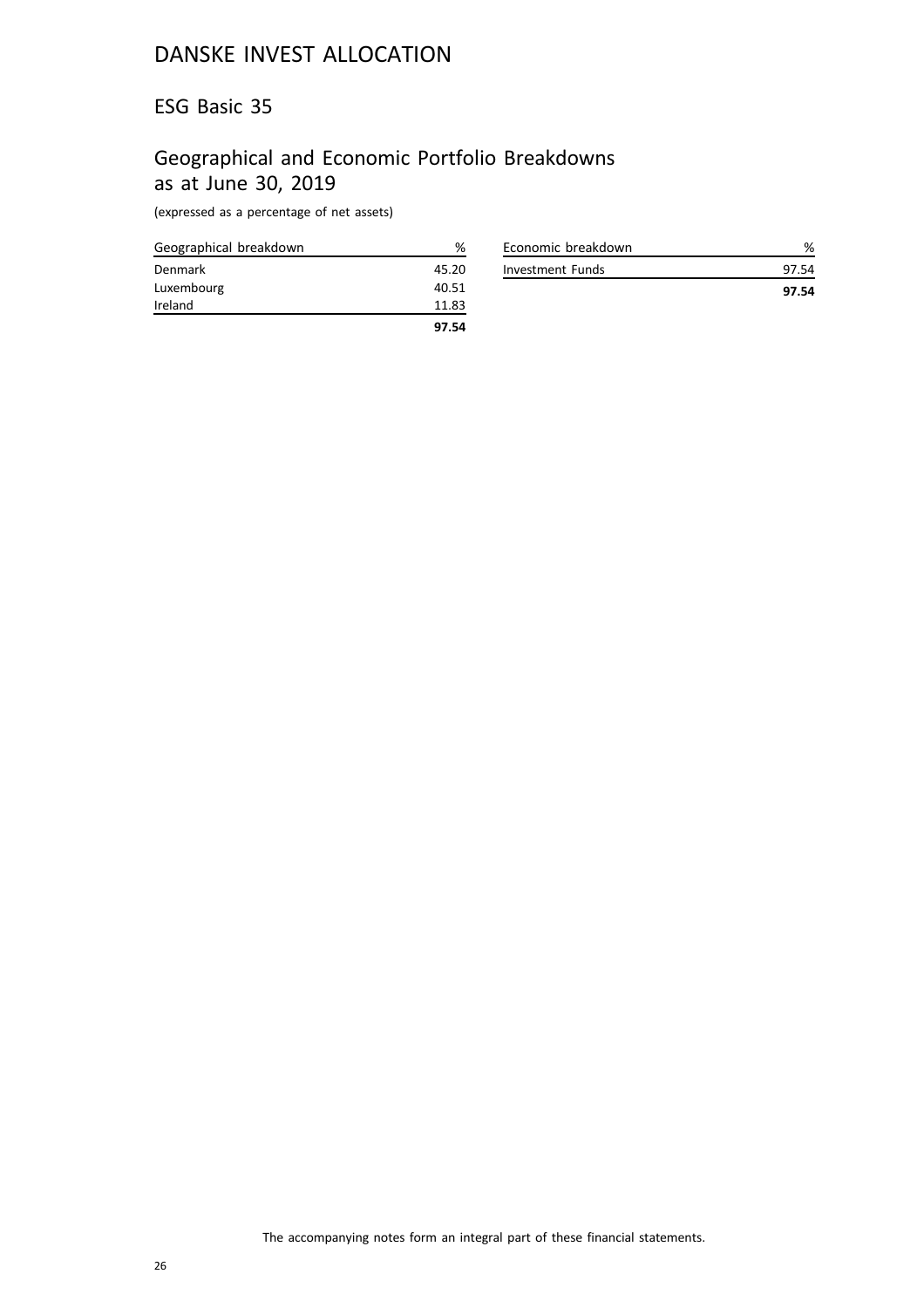### ESG Basic 50

### Statement of Investments as at June 30, 2019

(expressed in EUR)

| Description                      | Quantity / Face Currency<br>Value |            | Cost       | Evaluation % net | assets |
|----------------------------------|-----------------------------------|------------|------------|------------------|--------|
| <b>Investment Funds</b>          |                                   |            |            |                  |        |
| <b>Denmark</b>                   |                                   |            |            |                  |        |
| Da In Em Ma De -W- Acc Hdg*      | 54,110                            | <b>EUR</b> | 802,687    | 840,328          | 7.54   |
| Pc Eu In Fn Akk -Dkk W-*         | 53,585                            | <b>DKK</b> | 699,530    | 739,873          | 6.64   |
| Pc GI Em Mr Akk -Dkk W-*         | 32,416                            | <b>DKK</b> | 601,133    | 618,478          | 5.55   |
| Pc Glb Ac In Ak Shs -Dkk W-*     | 56,171                            | <b>DKK</b> | 1,029,833  | 1,081,943        | 9.71   |
| Pc Pc Cn Jp Akk -Dkk- W*         | 20,086                            | <b>DKK</b> | 273,097    | 292,487          | 2.63   |
| Pc Usa Indx Akk Shs - Dkk W-*    | 104,088                           | <b>DKK</b> | 1,858,631  | 1,978,823 17.76  |        |
| Procap Jap Ind Cl-W Dkk /Cap*    | 23,669                            | <b>DKK</b> | 296,461    | 303,407          | 2.73   |
|                                  |                                   |            | 5,561,372  | 5,855,339 52.56  |        |
| <b>Ireland</b>                   |                                   |            |            |                  |        |
| Ishs Msci Usa Etf Usd /Cap       | 111,546                           | <b>EUR</b> | 714,538    | 752,043          | 6.75   |
| Ishs Wrld Sri -Accum Shs Eur     | 4,900                             | <b>EUR</b> | 24,418     | 29,020           | 0.26   |
| Ssga Barc 1-3y Eur Gov Bd /Dis   | 11,018                            | <b>EUR</b> | 577,312    | 578,798          | 5.20   |
|                                  |                                   |            | 1,316,268  | 1,359,861 12.21  |        |
| Luxembourg                       |                                   |            |            |                  |        |
| Danske I Eu Hyb -I- Eur /Cap*    | 55,350                            | <b>EUR</b> | 632,205    | 657,228          | 5.90   |
| Danske Inv Gl Corp Bds -I- Cap*  | 23,915                            | <b>EUR</b> | 347,296    | 360,230          | 3.23   |
| Mul L 3-5y Ig -C- Eur -Etf       | 3,482                             | <b>EUR</b> | 533,804    | 538,561          | 4.83   |
| Mul Ly 3-5y Dr -Shs -Acc- Cap    | 2,152                             | <b>EUR</b> | 242,910    | 244,672          | 2.20   |
| Mul Ly Euhrmwgb -C- Eur -Cap Etf | 3,725                             | <b>EUR</b> | 545,832    | 558,862          | 5.02   |
| Ubs Etf M Emusr -A- Cap          | 10,939                            | <b>EUR</b> | 198,022    | 215,826          | 1.94   |
| Xt2 Eec Bd -1d- Dis              | 3,562                             | <b>EUR</b> | 545,204    | 558,076          | 5.01   |
| Xtr2 Egb -1c- Cap /Eur           | 2,324                             | <b>EUR</b> | 546,638    | 568,753          | 5.10   |
| Xtr2 Egb35 -1c- Cap /Eur         | 46                                | <b>EUR</b> | 9,177      | 9,482            | 0.09   |
|                                  |                                   |            | 3,601,088  | 3,711,690        | 33.32  |
| <b>Total - Investment Funds</b>  |                                   |            | 10,478,728 | 10,926,890 98.09 |        |
| TOTAL INVESTMENT PORTFOLIO       |                                   |            | 10,478,728 | 10,926,890 98.09 |        |

\* Related party fund (Note 3)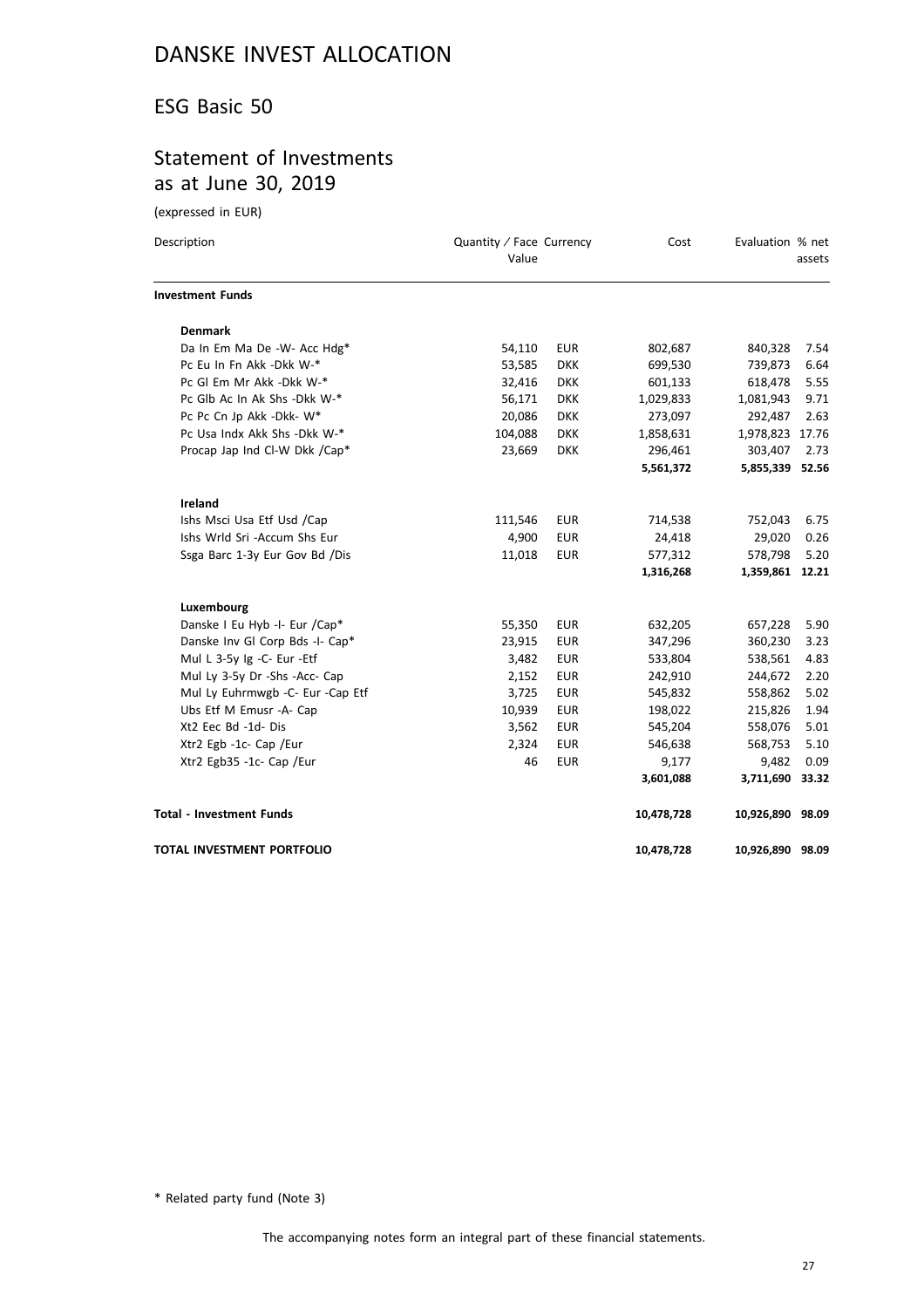### ESG Basic 50

## Geographical and Economic Portfolio Breakdowns as at June 30, 2019

(expressed as a percentage of net assets)

| Geographical breakdown | %     |
|------------------------|-------|
| Denmark                | 52.56 |
| Luxembourg             | 33.32 |
| Ireland                | 12.21 |
|                        | 98.09 |

| Economic breakdown | %     |
|--------------------|-------|
| Investment Funds   | 98.09 |
|                    | 98.09 |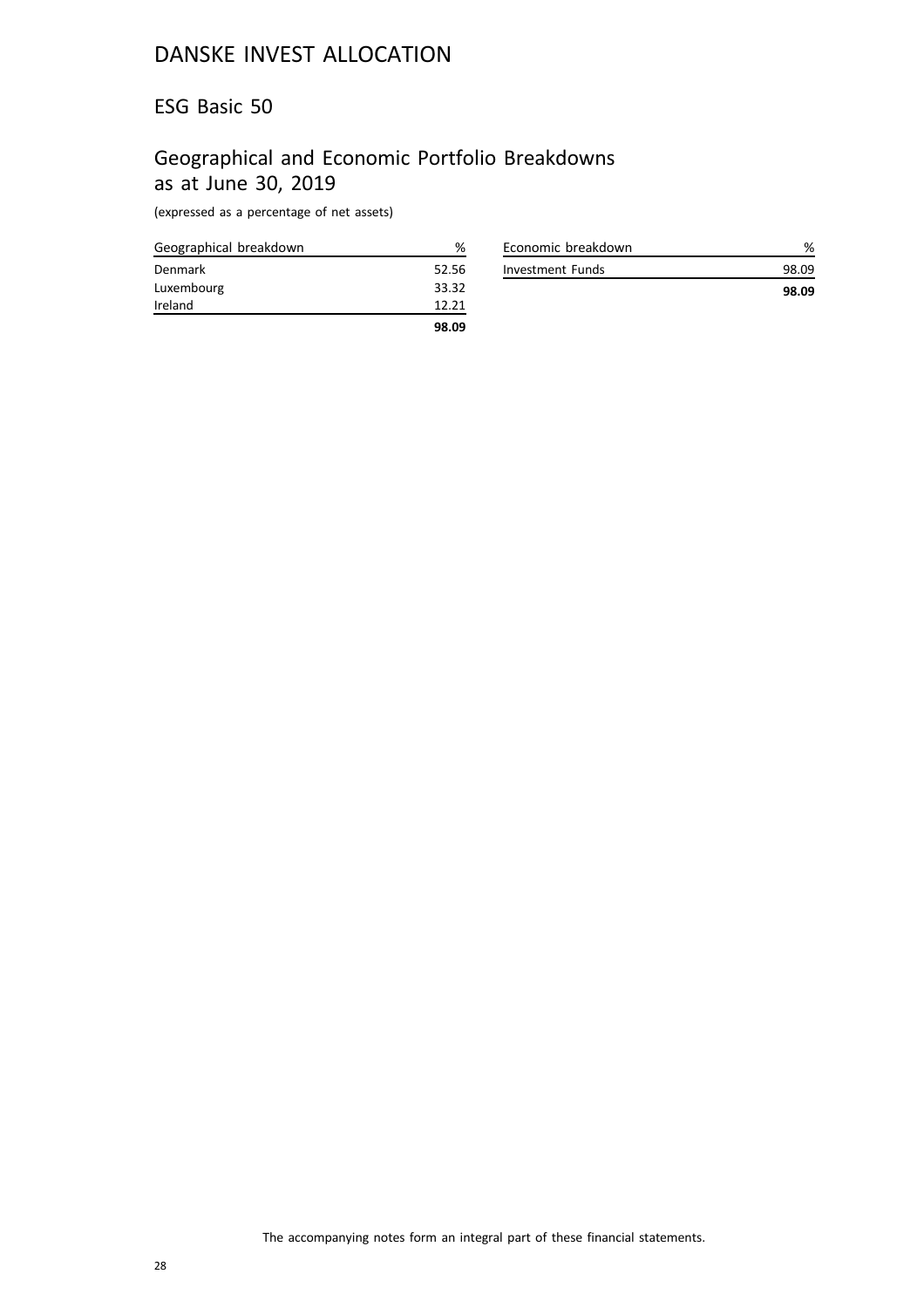### ESG Basic 80

### Statement of Investments as at June 30, 2019

(expressed in EUR)

| Description                       | Quantity / Face Currency<br>Value |            | Cost       | Evaluation % net | assets |
|-----------------------------------|-----------------------------------|------------|------------|------------------|--------|
| <b>Investment Funds</b>           |                                   |            |            |                  |        |
| <b>Denmark</b>                    |                                   |            |            |                  |        |
| Da In Em Ma De -W- Acc Hdg*       | 13,656                            | <b>EUR</b> | 202,576    | 212,078          | 1.90   |
| Pc Eu In Fn Akk -Dkk W-*          | 83,911                            | <b>DKK</b> | 1,083,057  | 1,158,599 10.41  |        |
| Pc GI Em Mr Akk -Dkk W-*          | 47,724                            | <b>DKK</b> | 875,662    | 910,545          | 8.18   |
| Pc Glb Ac In Ak Shs - Dkk W-*     | 90,535                            | <b>DKK</b> | 1,639,028  | 1,743,848 15.66  |        |
| Pc Pc Cn Jp Akk -Dkk- W*          | 33,131                            | <b>DKK</b> | 445,822    | 482,445          | 4.33   |
| Pc Usa Indx Akk Shs - Dkk W-*     | 104,733                           | <b>DKK</b> | 1,849,843  | 1,991,085 17.88  |        |
| Procap Jap Ind Cl-W Dkk /Cap*     | 38,760                            | <b>DKK</b> | 482,610    | 496,854          | 4.47   |
|                                   |                                   |            | 6,578,598  | 6,995,454 62.83  |        |
| Ireland                           |                                   |            |            |                  |        |
| Ishs Msci Usa Etf Usd /Cap        | 299,445                           | <b>EUR</b> | 1,852,737  | 2,018,858 18.13  |        |
| Ishs Wrld Sri - Accum Shs Eur     | 6,426                             | <b>EUR</b> | 34,920     | 38,058           | 0.34   |
|                                   |                                   |            | 1,887,657  | 2,056,916 18.47  |        |
| Luxembourg                        |                                   |            |            |                  |        |
| Danske I Eu Hyb -I- Eur /Cap*     | 15,658                            | <b>EUR</b> | 181,202    | 185,929          | 1.67   |
| Mul L 3-5y Ig -C- Eur -Etf        | 2,999                             | <b>EUR</b> | 458,128    | 463,856          | 4.17   |
| Mul Ly 3-5y Dr - Shs -Acc- Cap    | 2,488                             | <b>EUR</b> | 282,456    | 282,873          | 2.54   |
| Ubs Etf M Emusr -A- Cap           | 14,381                            | <b>EUR</b> | 253,626    | 283,737          | 2.55   |
| Ubs Etf Musa Sr -A- Dis           | 1,501                             | <b>EUR</b> | 157,337    | 156,524          | 1.41   |
| Xtr2 Egb -1c- Cap /Eur            | 2,383                             | <b>EUR</b> | 563,829    | 583,192          | 5.23   |
|                                   |                                   |            | 1,896,578  | 1,956,111 17.57  |        |
| <b>Total - Investment Funds</b>   |                                   |            | 10,362,833 | 11,008,481 98.87 |        |
| <b>TOTAL INVESTMENT PORTFOLIO</b> |                                   |            | 10,362,833 | 11,008,481 98.87 |        |

\* Related party fund (Note 3)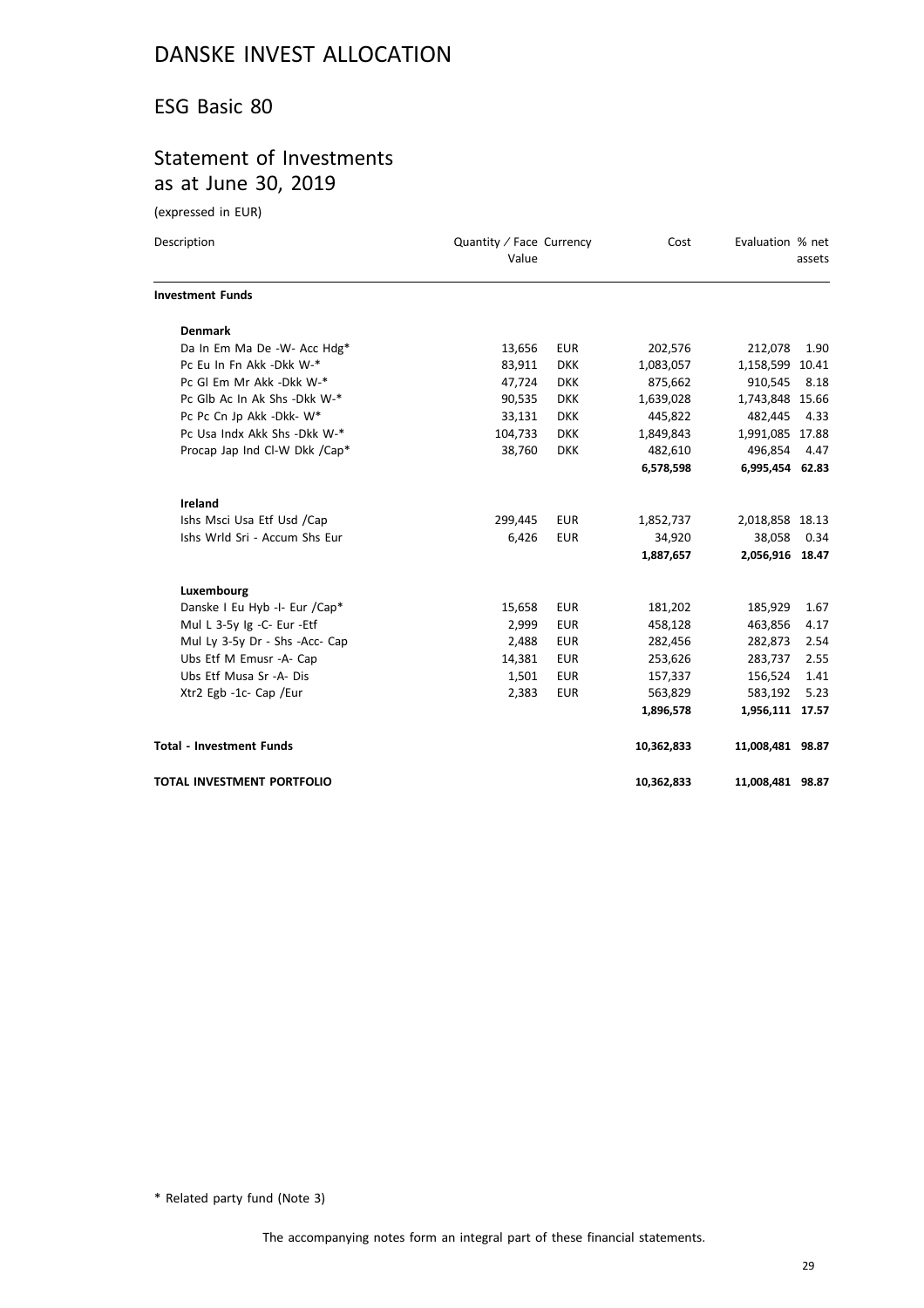### ESG Basic 80

## Geographical and Economic Portfolio Breakdowns as at June 30, 2019

(expressed as a percentage of net assets)

| Geographical breakdown | %     |
|------------------------|-------|
| Denmark                | 62.83 |
| Ireland                | 18.47 |
| Luxembourg             | 17.57 |
|                        | 98.87 |

|                    | 98.87 |
|--------------------|-------|
| Investment Funds   | 98.87 |
| Economic breakdown |       |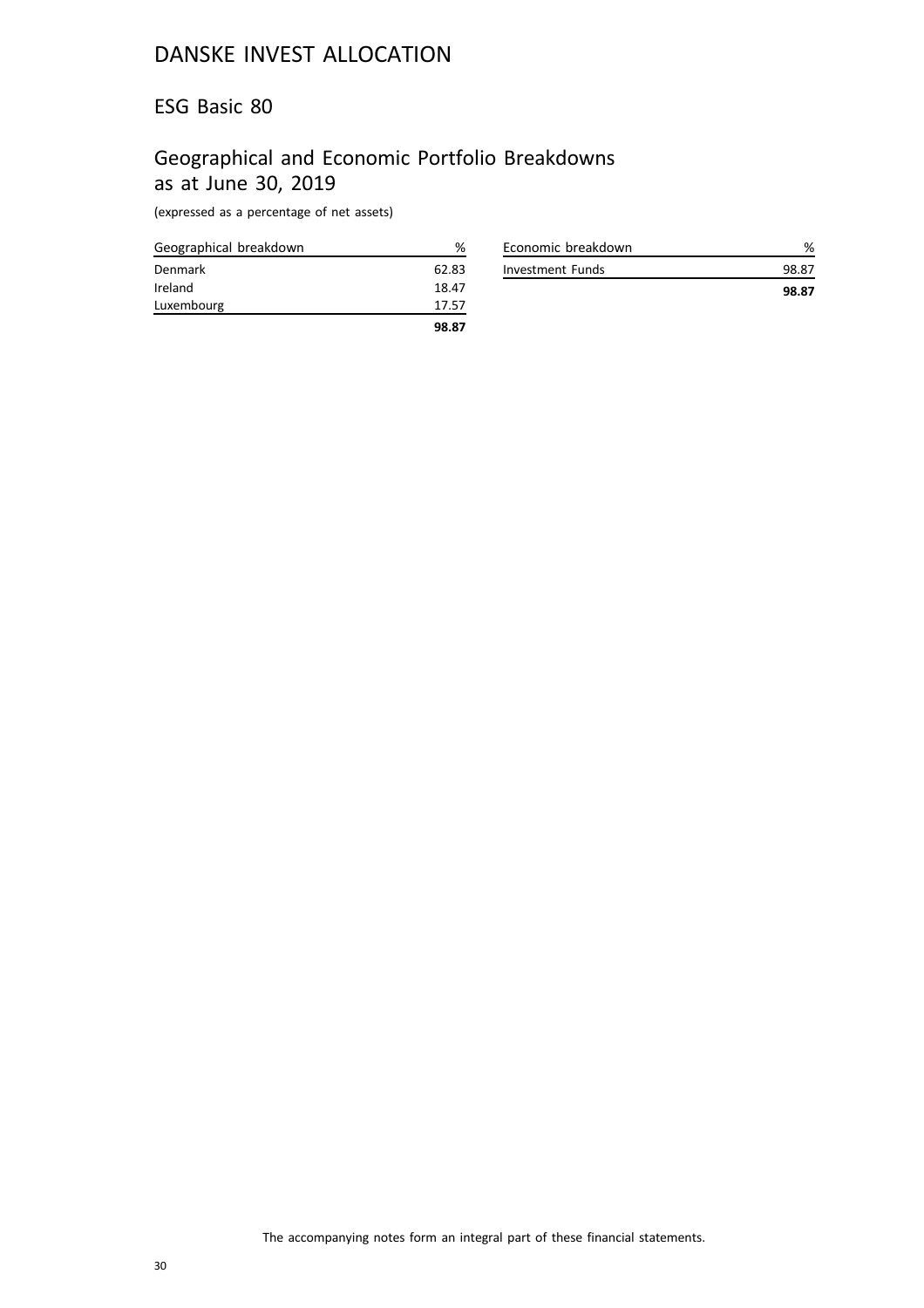### ESG Basic 100

### Statement of Investments as at June 30, 2019

(expressed in EUR)

| Description                     | Quantity / Face Currency<br>Value |            | Cost    | Evaluation % net | assets       |
|---------------------------------|-----------------------------------|------------|---------|------------------|--------------|
| <b>Investment Funds</b>         |                                   |            |         |                  |              |
| <b>Denmark</b>                  |                                   |            |         |                  |              |
| Pc Eu In Fn Akk -Dkk W-*        | 7,100                             | <b>DKK</b> | 96,928  |                  | 98,033 14.95 |
| Pc GI Em Mr Akk -Dkk W-*        | 4,299                             | <b>DKK</b> | 81,269  | 82,022 12.51     |              |
| Pc Glb Ac In Ak Shs - Dkk W-*   | 6,104                             | <b>DKK</b> | 114,283 | 117,573 17.93    |              |
| Pc Jap Indx Fnd -W- Sek*        | 1,016                             | <b>SEK</b> | 12,033  | 11,558           | 1.76         |
| Pc Pc Cn Jp Akk -Dkk- W*        | 2,384                             | <b>DKK</b> | 33,449  | 34,715           | 5.29         |
| Pc Usa Indx Akk Shs - Dkk W-*   | 6,101                             | <b>DKK</b> | 111,037 | 115,987 17.69    |              |
| Procap Jap Ind Cl-W Dkk /Cap*   | 1,909                             | <b>DKK</b> | 24,352  | 24,471           | 3.74         |
|                                 |                                   |            | 473,351 | 484,359 73.87    |              |
| Ireland                         |                                   |            |         |                  |              |
| Ishs Msci Usa Etf Usd /Cap      | 17,517                            | <b>EUR</b> | 111,916 | 118,100 18.01    |              |
| Ishs Wrld Sri - Accum Shs Eur   | 2,075                             | <b>EUR</b> | 11,667  | 12,289           | 1.88         |
|                                 |                                   |            | 123,583 | 130,389 19.89    |              |
| Luxembourg                      |                                   |            |         |                  |              |
| Ubs Etf M Emusr -A- Cap         | 974                               | <b>EUR</b> | 18,702  | 19,217           | 2.94         |
| Ubs Etf Musa Sr -A- Dis         | 138                               | <b>EUR</b> | 13,764  | 14,390           | 2.18         |
|                                 |                                   |            | 32,466  | 33,607           | 5.12         |
| <b>Total - Investment Funds</b> |                                   |            | 629,400 | 648,355 98.88    |              |
| TOTAL INVESTMENT PORTFOLIO      |                                   |            | 629,400 | 648,355 98.88    |              |

\* Related party fund (Note 3)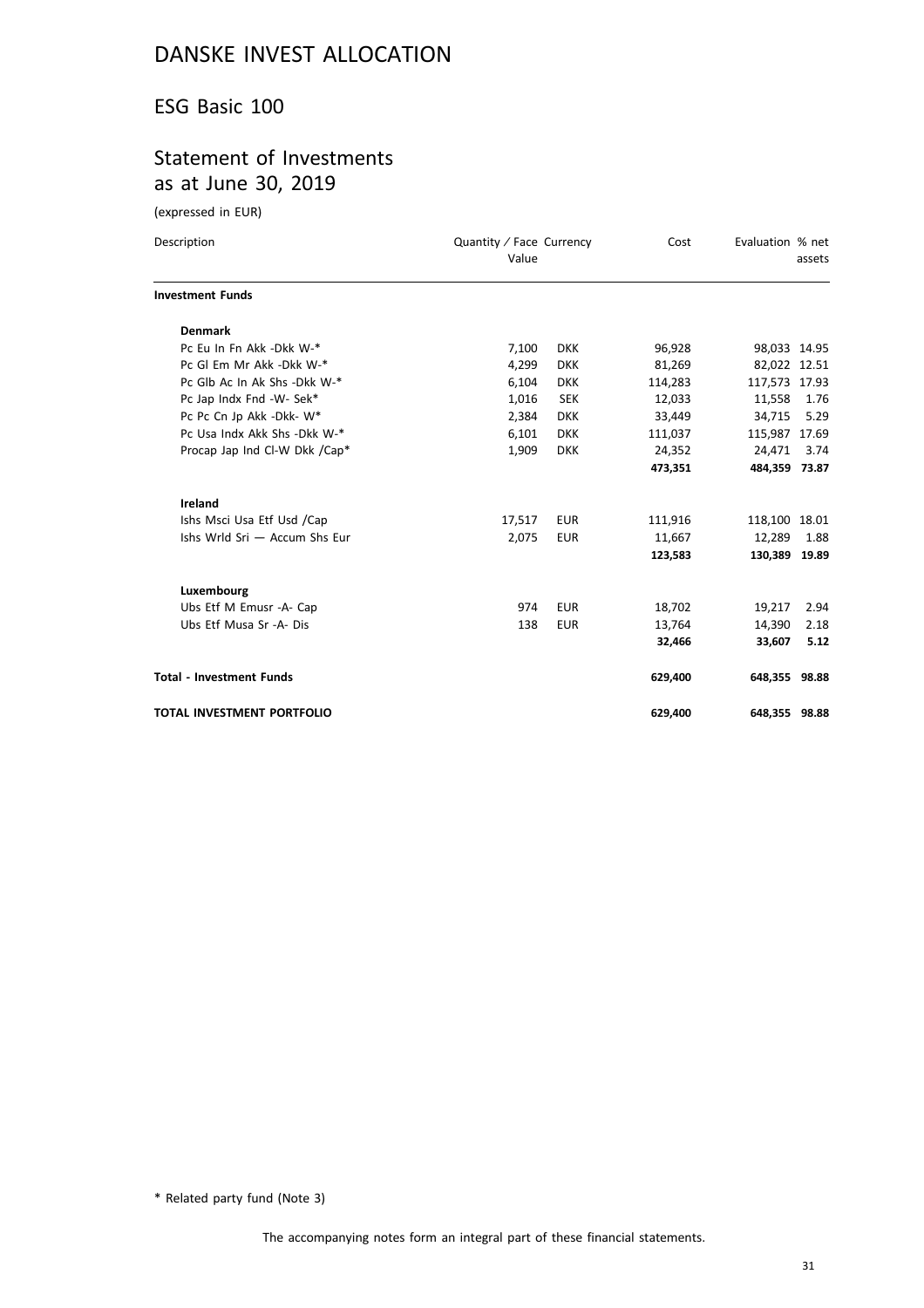### ESG Basic 100

## Geographical and Economic Portfolio Breakdowns as at June 30, 2019

(expressed as a percentage of net assets)

| Geographical breakdown | %     |
|------------------------|-------|
| Denmark                | 73.87 |
| Ireland                | 19.89 |
| Luxembourg             | 5.12  |
|                        | 98.88 |

| Economic breakdown | %     |
|--------------------|-------|
| Investment Funds   | 98.88 |
|                    | 98.88 |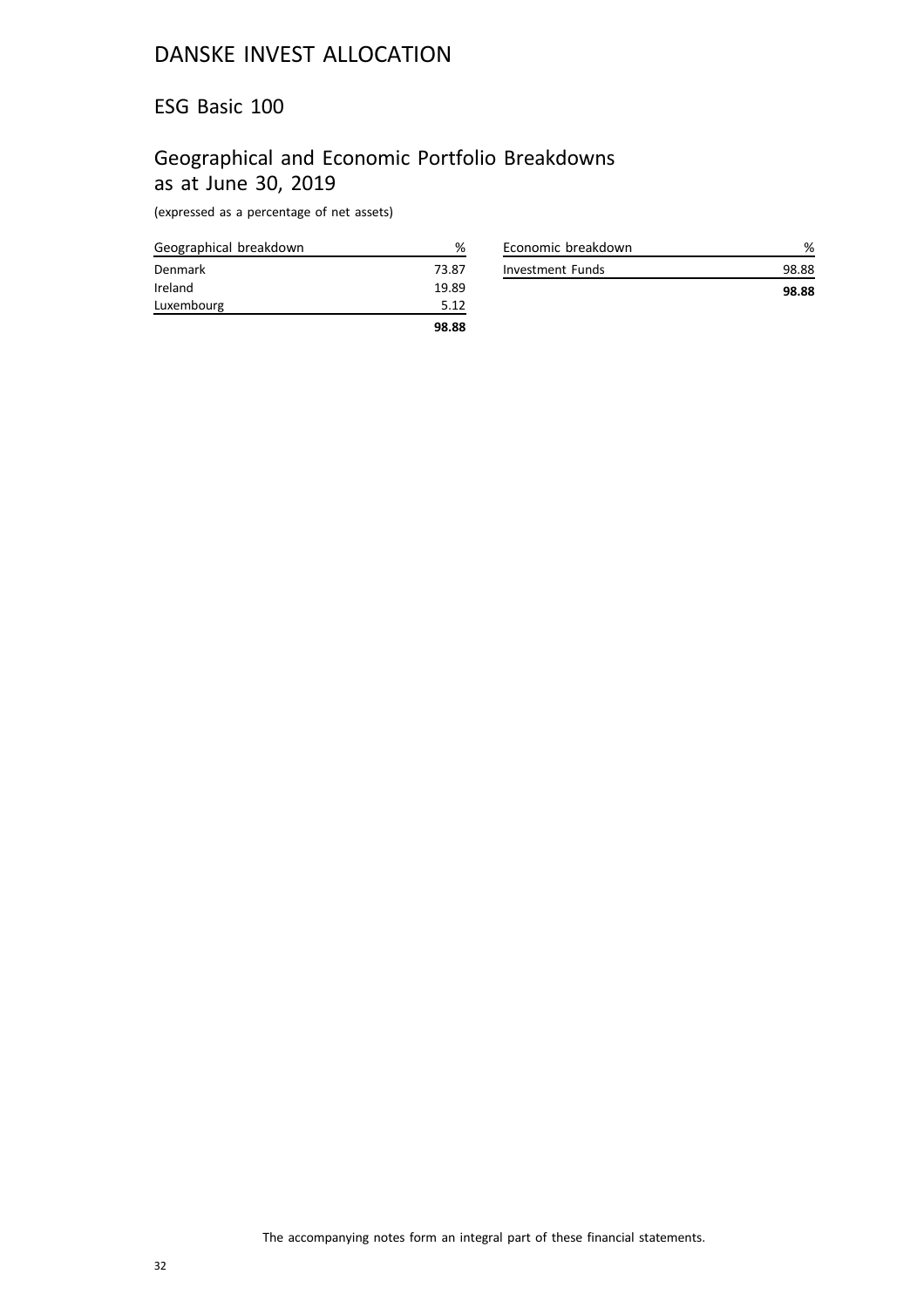### Global Portfolio Solution DKK - Fixed Income\*

## Statement of Investments as at June 30, 2019

(expressed in DKK)

| Description | Quantity / Face Currency | Cost | Evaluation % net |
|-------------|--------------------------|------|------------------|
|             | Value                    |      | assets           |
|             |                          |      |                  |

**Transferable securities admitted to an official stock exchange listing or dealt in on another regulated market**

#### **Bonds**

| <b>France</b>                                                                     |         |            |            |                  |      |
|-----------------------------------------------------------------------------------|---------|------------|------------|------------------|------|
| France O.A. 2% 25.05.48 /Oat                                                      | 145,000 | <b>EUR</b> | 1,255,667  | 1,390,297        | 2.73 |
|                                                                                   |         |            | 1,255,667  | 1,390,297        | 2.73 |
| Germany                                                                           |         |            |            |                  |      |
| Bko 0% 19-12.03.21                                                                | 803,000 | <b>EUR</b> | 6,066,135  | 6,068,730 11.94  |      |
| Germany 0.25% 19-15.02.29 Regs                                                    | 152,000 | <b>EUR</b> | 1,167,796  | 1,197,875        | 2.35 |
|                                                                                   |         |            | 7,233,931  | 7,266,605 14.29  |      |
| <b>United States of America</b>                                                   |         |            |            |                  |      |
| Us Treas 2.625% 19-15.02.29 /Tbo                                                  | 166,000 | <b>USD</b> | 1,119,583  | 1,145,552        | 2.25 |
| Usa 2.25% 14-31.03.21 /Tbo                                                        | 877,000 | <b>USD</b> | 5,837,971  | 5,793,680 11.40  |      |
| Usa 3% 19-15.02.49 Tbo                                                            | 227,000 | <b>USD</b> | 1,546,240  | 1,630,577        | 3.21 |
|                                                                                   |         |            | 8,503,794  | 8,569,809 16.86  |      |
| <b>Total - Bonds</b>                                                              |         |            | 16,993,392 | 17,226,711 33.88 |      |
| Total - Transferable securities admitted to an official stock exchange listing or |         |            | 16,993,392 | 17,226,711 33.88 |      |
| dealt in on another regulated market                                              |         |            |            |                  |      |
| <b>Investment Funds</b>                                                           |         |            |            |                  |      |
| <b>Denmark</b>                                                                    |         |            |            |                  |      |
| Da Eu Hi Yi-Ob -W- Dkk /Dis                                                       | 33,638  | <b>DKK</b> | 4,440,216  | 4,493,028        | 8.84 |
| Da In Eu Invt W -W- Dkk /Dis                                                      | 81,163  | <b>DKK</b> | 8,538,348  | 8,709,602 17.13  |      |
| Da In Gl Me Ind -W- Dkk /Dis                                                      | 74,137  | <b>DKK</b> | 7,109,738  | 7,215,754 14.19  |      |
| Da Nye Ma Obl W -W- Dkk /Dis                                                      | 39,638  | <b>DKK</b> | 4,270,994  | 4,389,908        | 8.64 |
| Dan En Eur Invt -W- Dkk /Dis                                                      | 172     | <b>DKK</b> | 1,332,656  | 1,358,944        | 2.67 |
| Di Glb Hy Obl -W- Dkk /Dis                                                        | 69,041  | <b>DKK</b> | 6,645,887  | 6,672,813 13.13  |      |
|                                                                                   |         |            | 32,337,839 | 32,840,049 64.60 |      |
| <b>Total - Investment Funds</b>                                                   |         |            | 32,337,839 | 32,840,049 64.60 |      |

\* Please refer to Note 1.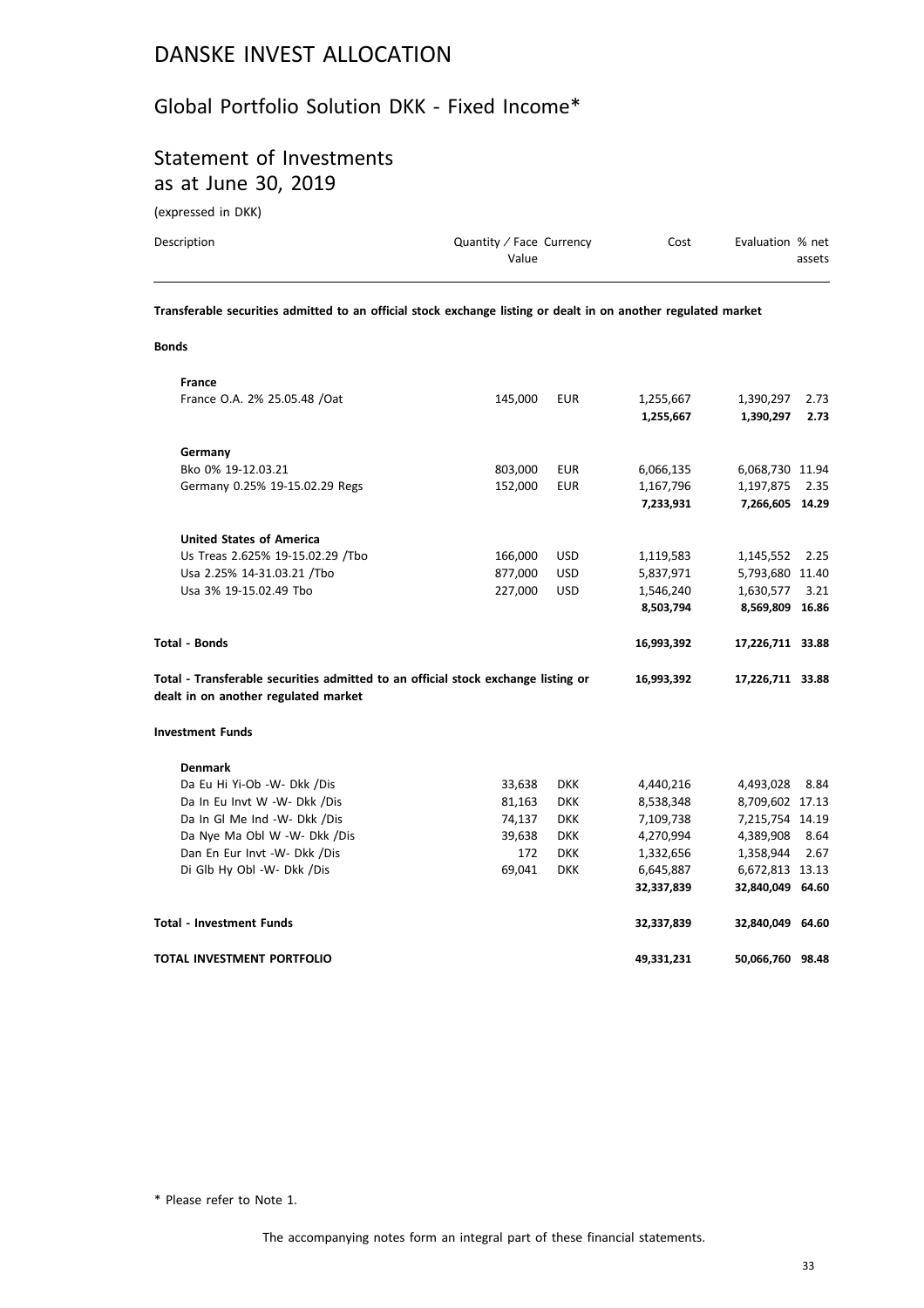# Global Portfolio Solution DKK - Fixed Income\*

### Geographical and Economic Portfolio Breakdowns as at June 30, 2019

(expressed as a percentage of net assets)

| Geographical breakdown   | ℅     |
|--------------------------|-------|
| Denmark                  | 64.60 |
| United States of America | 16.86 |
| Germany                  | 14.29 |
| France                   | 2.73  |
|                          | 98.48 |

| Economic breakdown                   |       |
|--------------------------------------|-------|
| <b>Investment Funds</b>              | 64.60 |
| States, Provinces and Municipalities | 33.88 |
|                                      | 98.48 |

<sup>\*</sup> Please refer to Note 1.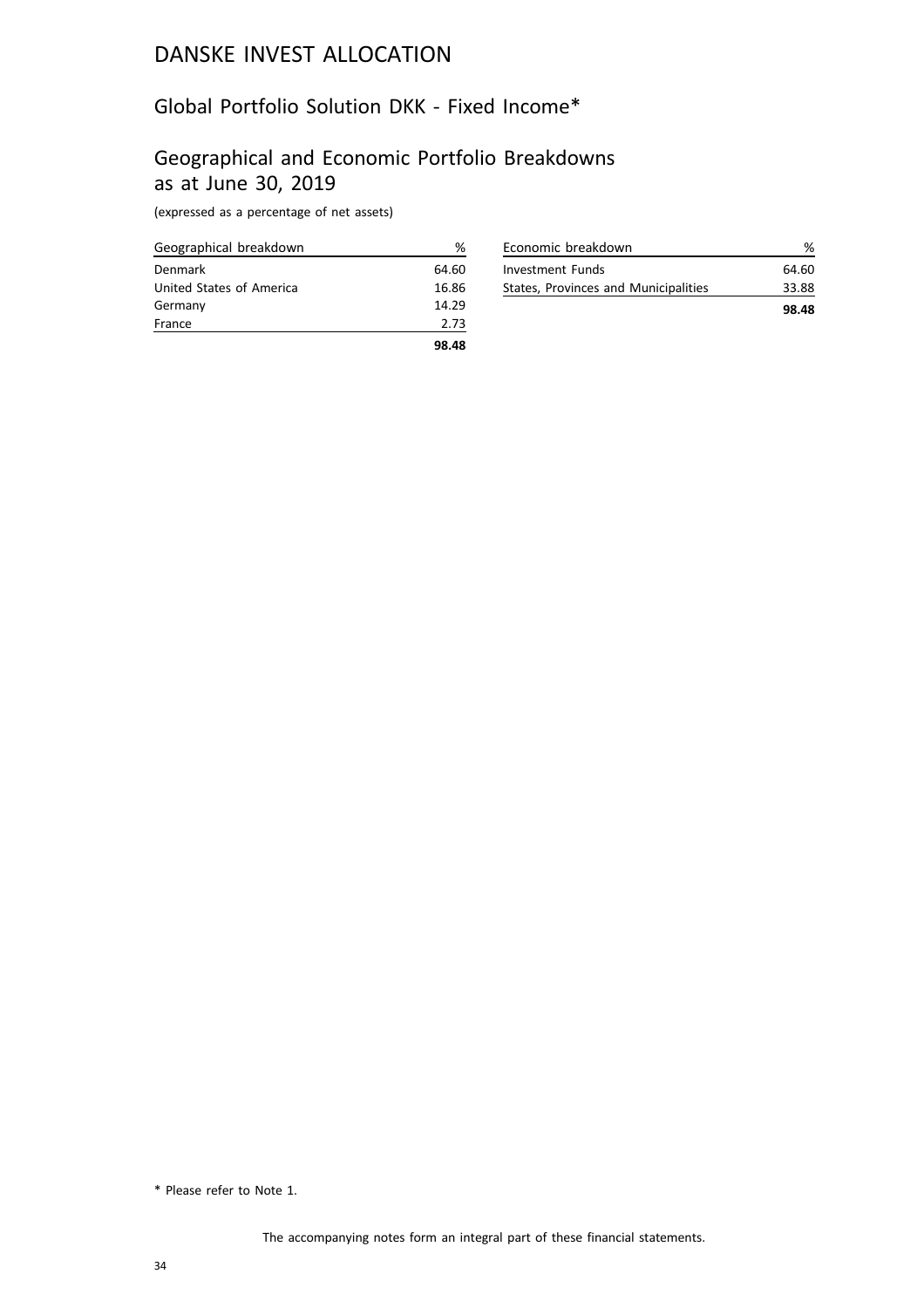### Global Portfolio Solution DKK - Defensive\*

## Statement of Investments as at June 30, 2019

(expressed in DKK)

| Description | Quantity / Face Currency | Cost | Evaluation % net |
|-------------|--------------------------|------|------------------|
|             | Value                    |      | assets           |
|             |                          |      |                  |

**Transferable securities admitted to an official stock exchange listing or dealt in on another regulated market**

#### **Bonds**

| France                                                                            |           |            |            |                     |      |
|-----------------------------------------------------------------------------------|-----------|------------|------------|---------------------|------|
| France O.A. 2% 25.05.48 / Oat                                                     | 76,001    | <b>EUR</b> | 658,151    | 728,717             | 0.90 |
|                                                                                   |           |            | 658,151    | 728,717             | 0.90 |
|                                                                                   |           |            |            |                     |      |
| Germany                                                                           |           |            |            |                     |      |
| Bko 0% 19-12.03.21                                                                | 1,058,000 | <b>EUR</b> | 7,992,492  | 7,995,911           | 9.88 |
| Germany 0.25% 19-15.02.29 Regs                                                    | 201,000   | <b>EUR</b> | 1,544,257  | 1,584,032           | 1.96 |
|                                                                                   |           |            | 9,536,749  | 9,579,943 11.84     |      |
| <b>United States of America</b>                                                   |           |            |            |                     |      |
| Us Treas 2.625% 19-15.02.29 /Tbo                                                  | 378,000   | <b>USD</b> | 2,549,411  | 2,608,546           | 3.22 |
| Usa 2.25% 14-31.03.21 /Tbo                                                        | 1,992,000 | <b>USD</b> | 13,260,248 | 13,159,647 16.27    |      |
| Usa 3% 19-15.02.49 Tbo                                                            | 515,000   | <b>USD</b> | 3,507,990  | 3,699,328           | 4.57 |
|                                                                                   |           |            | 19,317,649 | 19,467,521 24.06    |      |
|                                                                                   |           |            |            |                     |      |
| <b>Total - Bonds</b>                                                              |           |            | 29,512,549 | 29,776,181 36.80    |      |
| Total - Transferable securities admitted to an official stock exchange listing or |           |            | 29,512,549 | 29,776,181 36.80    |      |
| dealt in on another regulated market                                              |           |            |            |                     |      |
| <b>Investment Funds</b>                                                           |           |            |            |                     |      |
|                                                                                   |           |            |            |                     |      |
| <b>Denmark</b>                                                                    |           |            |            |                     |      |
| Da Eu Hi Yi-Ob -W- Dkk /Dis                                                       | 23,939    | <b>DKK</b> | 3,159,948  | 3,197,532           | 3.95 |
| Da In Eu Invt W -W- Dkk /Dis                                                      | 55,382    | <b>DKK</b> | 5,826,186  | 5,943,042           | 7.35 |
| Da In Gl Me Ind -W- Dkk /Dis                                                      | 75,181    | <b>DKK</b> | 7,209,858  | 7,317,367           | 9.04 |
| Da Nye Ma Obl W -W- Dkk /Dis                                                      | 40,590    | <b>DKK</b> | 4,373,572  | 4,495,343           | 5.56 |
| Di Glb Hy Obl -W- Dkk /Dis                                                        | 49,134    | <b>DKK</b> | 4,729,639  | 4,748,801           | 5.87 |
| Pc Eu In Fn Akk -Dkk W-                                                           | 38,854    | <b>DKK</b> | 3,988,363  | 4,017,892           | 4.97 |
| Pc Gl Em Mr Akk -Dkk W-                                                           | 17,109    | <b>DKK</b> | 2,503,902  | 2,435,979           | 3.01 |
| Pc Pc Cn Jp Akk -Dkk- W                                                           | 13,424    | <b>DKK</b> | 1,442,409  | 1,460,263           | 1.81 |
| Pc Usa Indx Akk Shs - Dkk W-                                                      | 81,921    | <b>DKK</b> | 11,513,997 | 11,635,240 14.38    |      |
| Procap Jap Ind Cl-W Dkk /Cap                                                      | 15,576    | <b>DKK</b> | 1,511,184  | 1,489,221           | 1.84 |
|                                                                                   |           |            | 46,259,058 | 46,740,680 57.78    |      |
| <b>Total - Investment Funds</b>                                                   |           |            | 46,259,058 | 46,740,680 57.78    |      |
| <b>Financial Instruments</b>                                                      |           |            |            |                     |      |
| <b>Options</b>                                                                    |           |            |            |                     |      |
| Germany                                                                           |           |            |            |                     |      |
| PUT EURO STOXX 50 PR 20/03/20 2650                                                | (27)      | <b>EUR</b> | (83, 221)  | $(47,952)$ $(0.06)$ |      |
| PUT EURO STOXX 50 PR 20/03/20 2950                                                | 27        | <b>EUR</b> | 169,062    | 104,769             | 0.13 |
|                                                                                   |           |            | 85,841     | 56,817              | 0.07 |

\* Please refer to Note 1.

The accompanying notes form an integral part of these financial statements.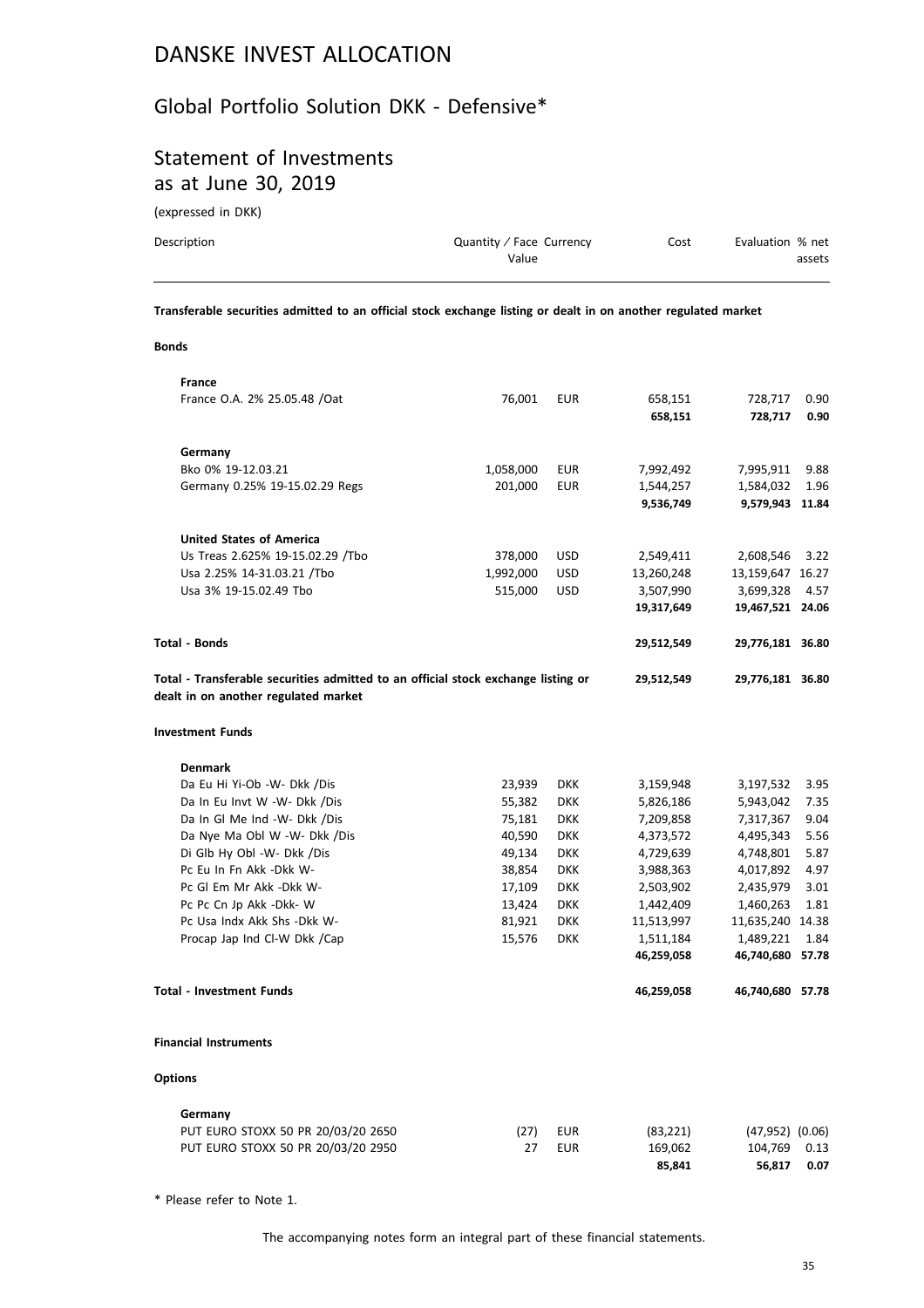## Global Portfolio Solution DKK - Defensive\*

## Statement of Investments (continued) as at June 30, 2019

(expressed in DKK)

| Description                          | Quantity / Face Currency<br>Value |            | Cost       | Evaluation % net    | assets |
|--------------------------------------|-----------------------------------|------------|------------|---------------------|--------|
| <b>United States of America</b>      |                                   |            |            |                     |        |
| PUT S&P 500 INDICES 20/12/19 2325    | (7)                               | <b>USD</b> | (125,080)  | $(73,940)$ $(0.09)$ |        |
| PUT S&P 500 INDICES 20/12/19 2625    | 7                                 | <b>USD</b> | 292,780    | 206.077             | 0.25   |
|                                      |                                   |            | 167,700    | 132,137             | 0.16   |
| <b>Total - Options</b>               |                                   |            | 253.541    | 188.954             | 0.23   |
| <b>Total - Financial Instruments</b> |                                   |            | 253.541    | 188.954             | 0.23   |
| <b>TOTAL INVESTMENT PORTFOLIO</b>    |                                   |            | 76,025,148 | 76.705.815          | 94.81  |

\* Please refer to Note 1.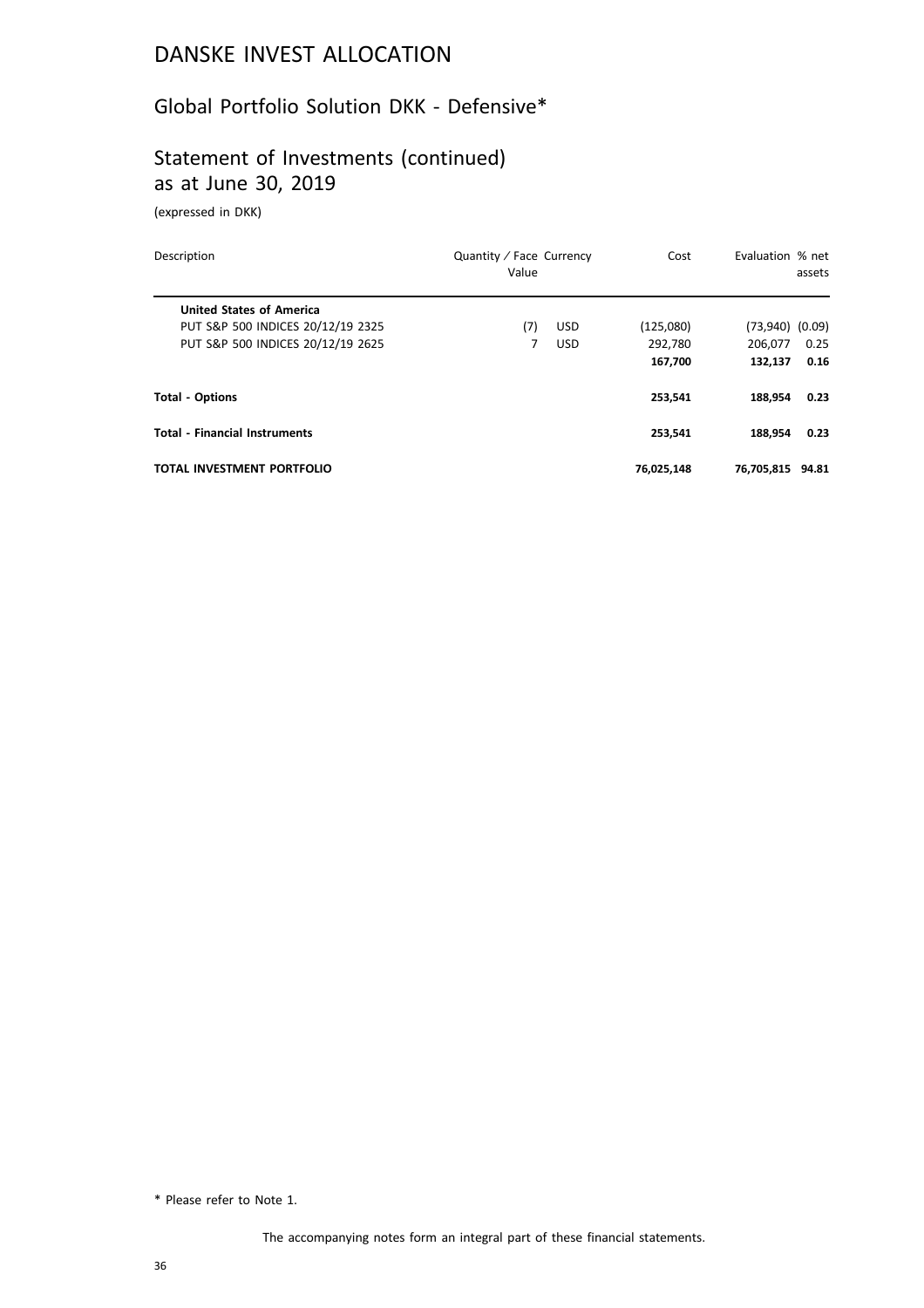### Global Portfolio Solution DKK - Defensive\*

### Geographical and Economic Portfolio Breakdowns as at June 30, 2019

(expressed as a percentage of net assets)

| Geographical breakdown   | ℅     |
|--------------------------|-------|
| Denmark                  | 57.78 |
| United States of America | 24.22 |
| Germany                  | 11.91 |
| France                   | 0.90  |
|                          | 94.81 |

| Economic breakdown                   |       |
|--------------------------------------|-------|
| Investment Funds                     | 57.78 |
| States, Provinces and Municipalities | 36.80 |
| Miscellaneous                        | 0.23  |
|                                      | 94.81 |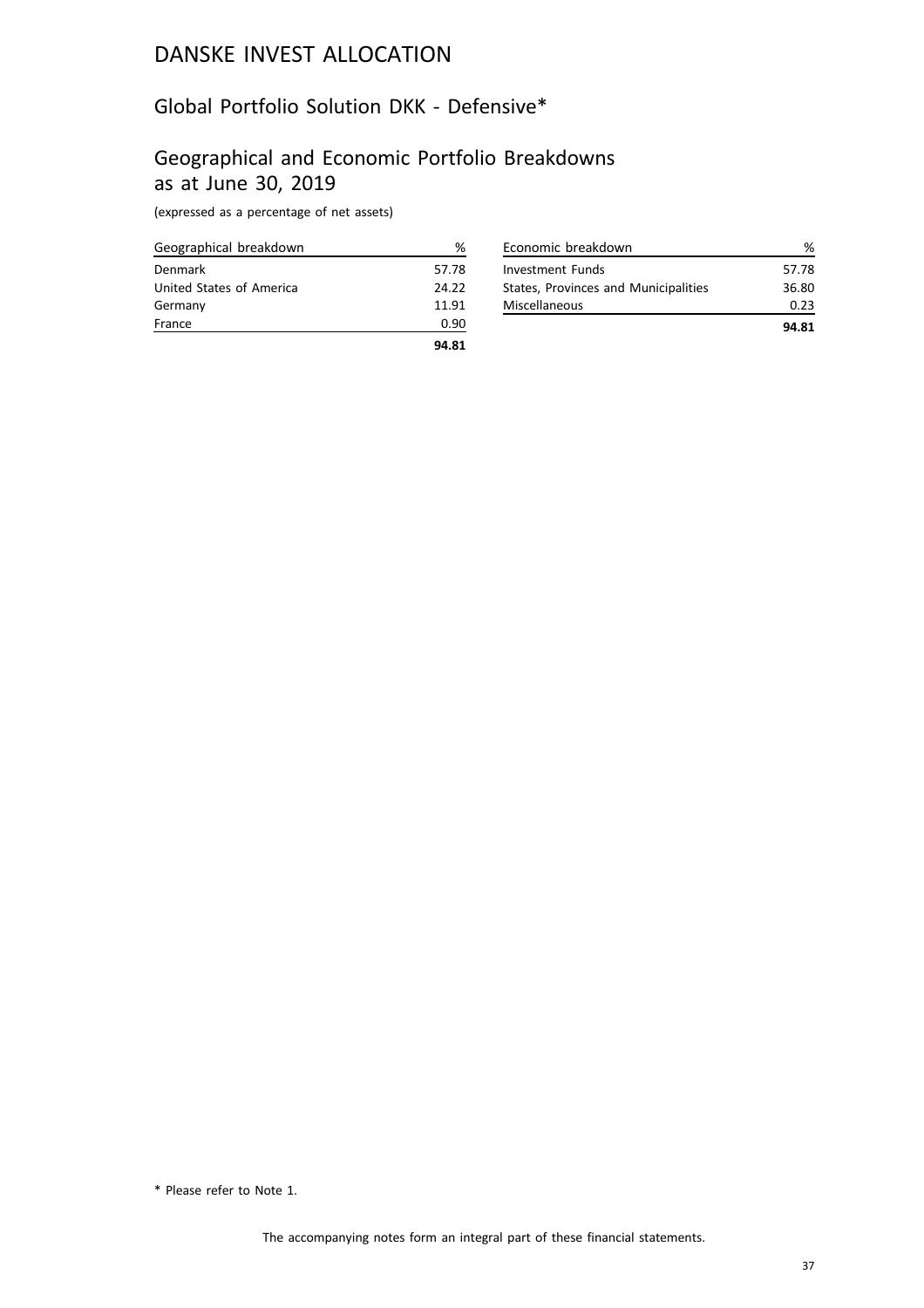### Global Portfolio Solution DKK - Balanced\*

### Statement of Investments as at June 30, 2019

(expressed in DKK)

| Description  | Quantity / Face Currency<br>Value                                                                              | Cost | Evaluation % net | assets |
|--------------|----------------------------------------------------------------------------------------------------------------|------|------------------|--------|
|              | Transferable securities admitted to an official stock exchange listing or dealt in on another regulated market |      |                  |        |
| <b>Bonds</b> |                                                                                                                |      |                  |        |

| Germany                                                                           |         |            |            |                      |      |
|-----------------------------------------------------------------------------------|---------|------------|------------|----------------------|------|
| Bko 0% 19-12.03.21                                                                | 73,302  | <b>EUR</b> | 553,747    | 553,984              | 1.37 |
| Germany 0.25% 19-15.02.29 Regs                                                    | 31,000  | <b>EUR</b> | 238,169    | 244,304              | 0.61 |
|                                                                                   |         |            | 791,916    | 798,288              | 1.98 |
| <b>United States of America</b>                                                   |         |            |            |                      |      |
| Us Treas 2.625% 19-15.02.29 /Tbo                                                  | 149,000 | <b>USD</b> | 1,004,927  | 1,028,236            | 2.55 |
| Usa 2.25% 14-31.03.21 /Tbo                                                        | 784,000 | <b>USD</b> | 5,218,893  | 5,179,299 12.84      |      |
| Usa 3% 19-15.02.49 Tbo                                                            | 203,000 | <b>USD</b> | 1,382,761  | 1,458,181            | 3.61 |
|                                                                                   |         |            | 7,606,581  | 7,665,716 19.00      |      |
| <b>Total - Bonds</b>                                                              |         |            | 8,398,497  | 8,464,004 20.98      |      |
| Total - Transferable securities admitted to an official stock exchange listing or |         |            | 8,398,497  | 8,464,004 20.98      |      |
| dealt in on another regulated market                                              |         |            |            |                      |      |
| <b>Investment Funds</b>                                                           |         |            |            |                      |      |
| <b>Denmark</b>                                                                    |         |            |            |                      |      |
| Da Eu Hi Yi-Ob -W- Dkk /Dis                                                       | 12,182  | <b>DKK</b> | 1,608,024  | 1,627,150            | 4.03 |
| Da In Gl Me Ind -W- Dkk /Dis                                                      | 10,442  | <b>DKK</b> | 1,001,388  | 1,016,320            | 2.52 |
| Da Inve Usd Akk -W- Hedg-Dkk /Dis                                                 | 7,418   | <b>DKK</b> | 1,504,370  | 1,531,817            | 3.80 |
| Da Nye Ma Obl W -W- Dkk /Dis                                                      | 41,783  | <b>DKK</b> | 4,502,118  | 4,627,467 11.47      |      |
| Di Glb Hy Obl -W- Dkk /Dis                                                        | 25,004  | <b>DKK</b> | 2,406,885  | 2,416,637            | 5.99 |
| Pc Eu In Fn Akk -Dkk W-                                                           | 25,397  | <b>DKK</b> | 2,607,002  | 2,626,304            | 6.51 |
| Pc GI Em Mr Akk -Dkk W-                                                           | 11,184  | <b>DKK</b> | 1,636,779  | 1,592,378            | 3.95 |
| Pc Glb Ac In Ak Shs -Dkk W-                                                       | 40,952  | <b>DKK</b> | 5,870,469  | 5,894,221 14.61      |      |
| Pc Pc Cn Jp Akk -Dkk- W                                                           | 8,775   | <b>DKK</b> | 942,874    | 954,545              | 2.37 |
| Pc Usa Indx Akk Shs -Dkk W-                                                       | 42,838  | <b>DKK</b> | 6,023,023  | 6,084,281 15.08      |      |
| Procap Jap Ind Cl-W Dkk /Cap                                                      | 10,181  | <b>DKK</b> | 987,964    | 973,405              | 2.41 |
|                                                                                   |         |            | 29,090,896 | 29,344,525 72.74     |      |
| <b>Total - Investment Funds</b>                                                   |         |            | 29,090,896 | 29,344,525 72.74     |      |
| <b>Financial Instruments</b>                                                      |         |            |            |                      |      |
| <b>Options</b>                                                                    |         |            |            |                      |      |
| Germany                                                                           |         |            |            |                      |      |
| PUT EURO STOXX 50 PR 20/03/20 2650                                                | (25)    | EUR        | (77,057)   | $(44, 400)$ $(0.11)$ |      |
| PUT EURO STOXX 50 PR 20/03/20 2950                                                | 25      | <b>EUR</b> | 156,539    | 97,008               | 0.24 |
|                                                                                   |         |            | 79,482     | 52,608               | 0.13 |
| <b>United States of America</b>                                                   |         |            |            |                      |      |
| PUT S&P 500 INDICES 20/12/19 2325                                                 | (7)     | <b>USD</b> | (125,080)  | $(73,940)$ $(0.18)$  |      |

\* Please refer to Note 1.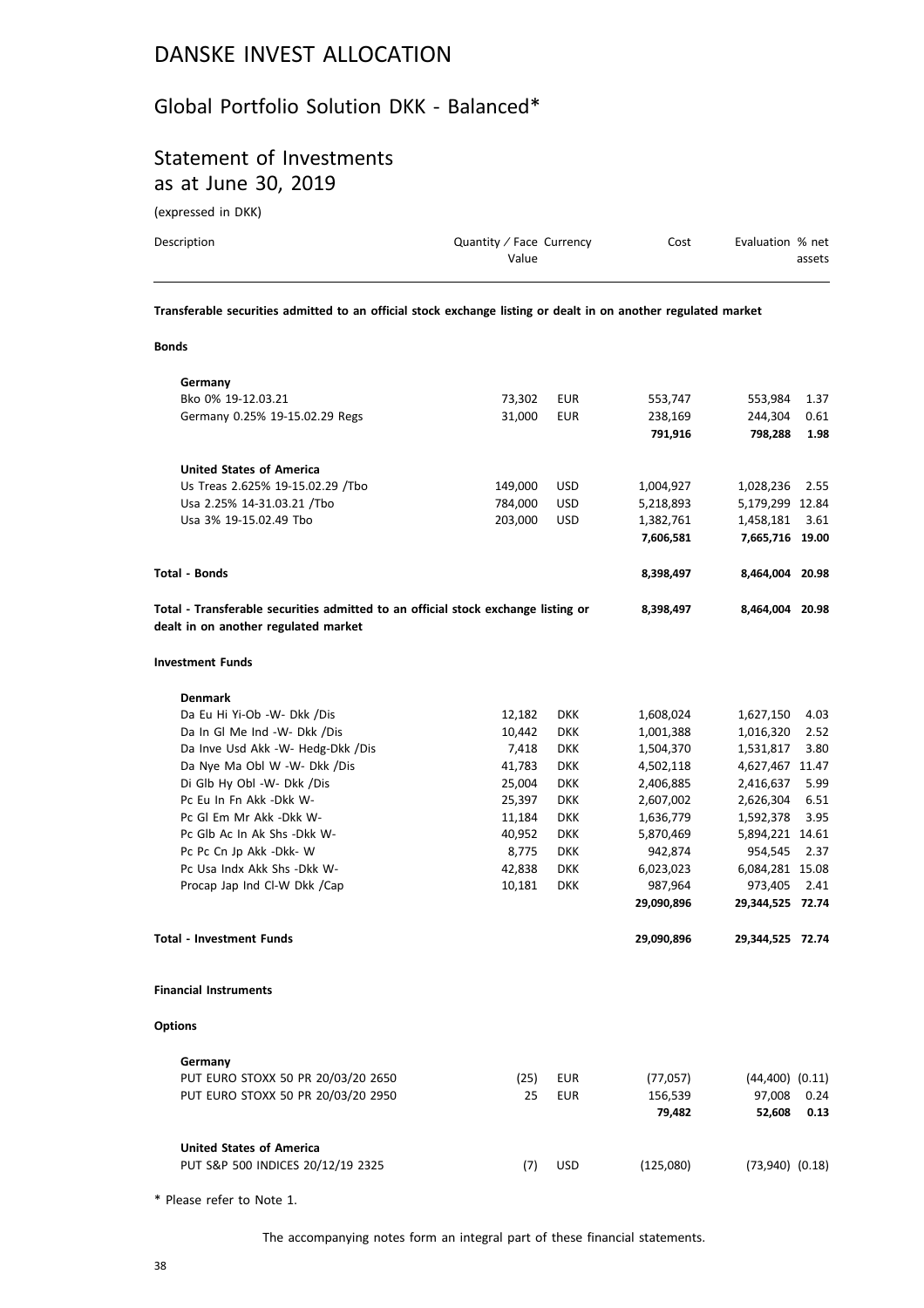### Global Portfolio Solution DKK - Balanced\*

# Statement of Investments (continued) as at June 30, 2019

(expressed in DKK)

| Description                          | Quantity / Face Currency<br>Value | Cost               | Evaluation % net   | assets       |
|--------------------------------------|-----------------------------------|--------------------|--------------------|--------------|
| PUT S&P 500 INDICES 20/12/19 2625    | <b>USD</b><br>7                   | 292,780<br>167,700 | 206,077<br>132,137 | 0.51<br>0.33 |
| <b>Total - Options</b>               |                                   | 247,182            | 184.745            | 0.46         |
| <b>Total - Financial Instruments</b> |                                   | 247,182            | 184.745            | 0.46         |
| <b>TOTAL INVESTMENT PORTFOLIO</b>    |                                   | 37,736,575         | 37,993,274         | 94.18        |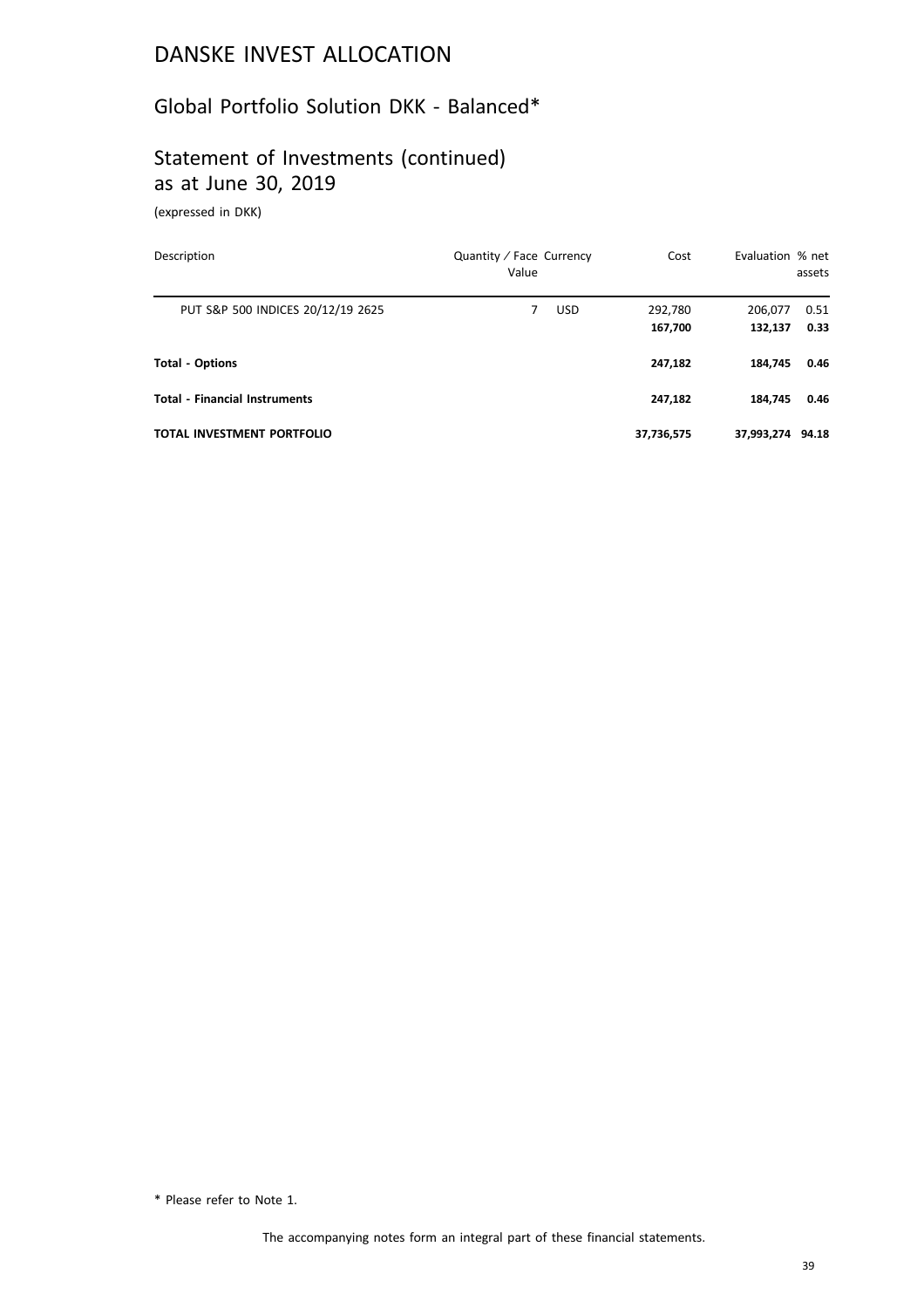### Global Portfolio Solution DKK - Balanced\*

#### Geographical and Economic Portfolio Breakdowns as at June 30, 2019

(expressed as a percentage of net assets)

| Geographical breakdown   | %     |
|--------------------------|-------|
| Denmark                  | 72.74 |
| United States of America | 19.33 |
| Germany                  | 2.11  |
|                          | 94.18 |

| Economic breakdown                   |       |
|--------------------------------------|-------|
| <b>Investment Funds</b>              | 72.74 |
| States, Provinces and Municipalities | 20.98 |
| Miscellaneous                        | 0.46  |
|                                      | 94.18 |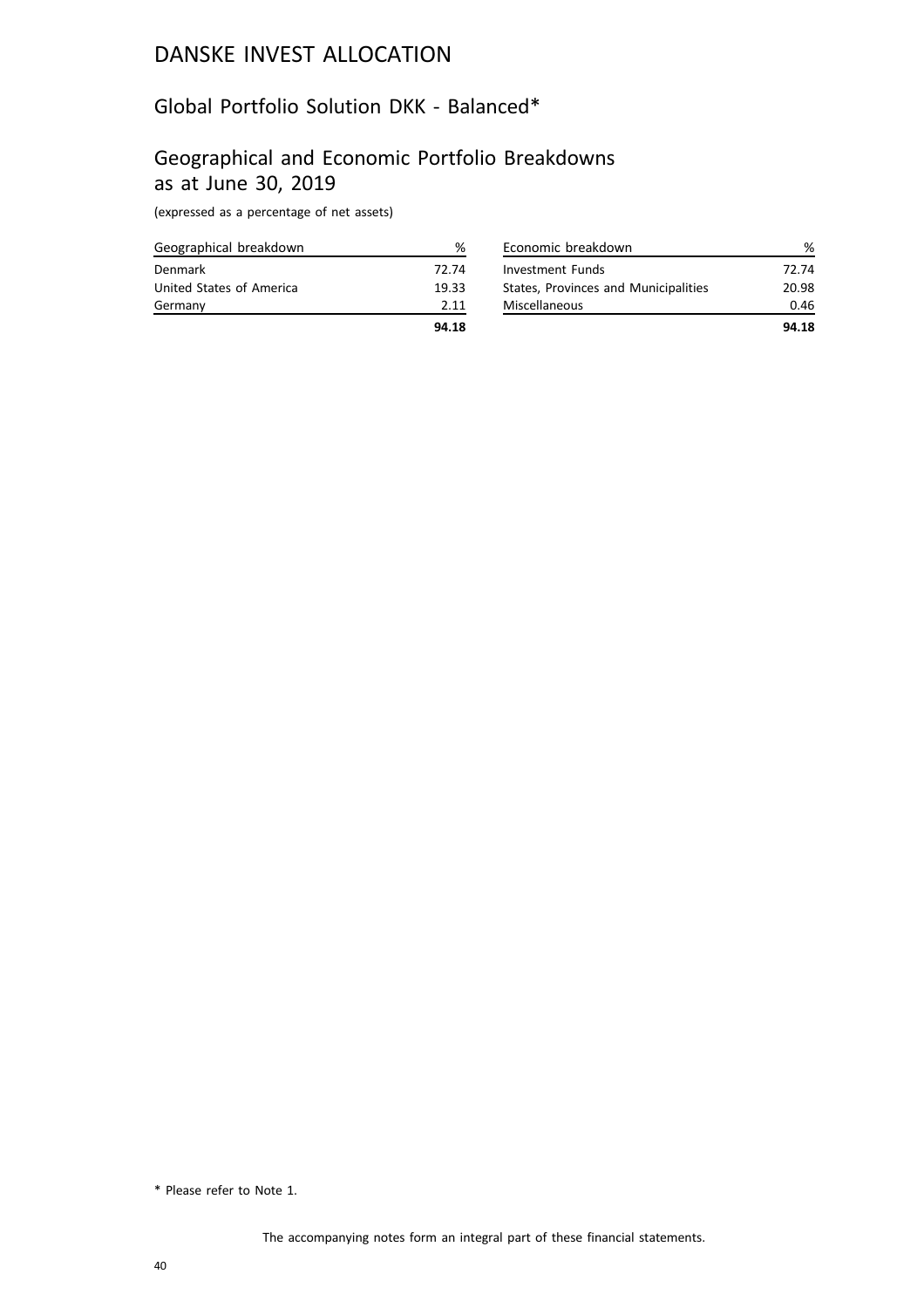### Global Portfolio Solution DKK - Opportunity\*

#### Statement of Investments as at June 30, 2019

(expressed in DKK)

| Description | Quantity / Face Currency<br>Value | Cost | Evaluation % net<br>assets |
|-------------|-----------------------------------|------|----------------------------|
|             |                                   |      |                            |

**Transferable securities admitted to an official stock exchange listing or dealt in on another regulated market**

| <br>۰.<br>. |  |
|-------------|--|
|-------------|--|

| <b>United States of America</b>                                                                                           |         |            |            |                      |      |
|---------------------------------------------------------------------------------------------------------------------------|---------|------------|------------|----------------------|------|
| Us Treas 2.625% 19-15.2.29 /Tbo                                                                                           | 86,000  | <b>USD</b> | 580,025    | 593,479              | 1.97 |
| Usa 2.25% 14-31.03.21 /Tbo                                                                                                | 301,400 | <b>USD</b> | 2,006,344  | 1,991,123            | 6.59 |
| Usa 3% 19-15.02.49 Tbo                                                                                                    | 117,000 | <b>USD</b> | 796,961    | 840,430              | 2.78 |
|                                                                                                                           |         |            | 3,383,330  | 3,425,032 11.34      |      |
| Total - Bonds                                                                                                             |         |            | 3,383,330  | 3,425,032 11.34      |      |
| Total - Transferable securities admitted to an official stock exchange listing or<br>dealt in on another regulated market |         |            | 3,383,330  | 3,425,032 11.34      |      |
| <b>Investment Funds</b>                                                                                                   |         |            |            |                      |      |
| <b>Denmark</b>                                                                                                            |         |            |            |                      |      |
| Da Eu Hi Yi-Ob -W- Dkk /Dis                                                                                               | 3,733   | <b>DKK</b> | 492,756    | 498,617              | 1.65 |
| Da In GI Me Ind -W- Dkk /Dis                                                                                              | 5,012   | <b>DKK</b> | 480,651    | 487,818              | 1.62 |
| Da Inve Usd Akk -W- Hedg-Dkk /Dis                                                                                         | 13,915  | <b>DKK</b> | 2,821,962  | 2,873,447            | 9.52 |
| Da Nye Ma Obl W -W- Dkk /Dis                                                                                              | 27,980  | <b>DKK</b> | 3,014,845  | 3,098,785 10.26      |      |
| Di Glb Hy Obl -W- Dkk /Dis                                                                                                | 7,661   | <b>DKK</b> | 737,448    | 740,436              | 2.45 |
| Pc Eu In Fn Akk -Dkk W-                                                                                                   | 27,225  | <b>DKK</b> | 2,794,646  | 2,815,337            | 9.32 |
| Pc GI Em Mr Akk -Dkk W-                                                                                                   | 11,989  | <b>DKK</b> | 1,754,590  | 1,706,994            | 5.65 |
| Pc Glb Ac In Ak Shs -Dkk W-                                                                                               | 34,144  | <b>DKK</b> | 4,894,543  | 4,914,346 16.27      |      |
| Pc Pc Cn Jp Akk -Dkk- W                                                                                                   | 9,406   | <b>DKK</b> | 1,010,675  | 1,023,185            | 3.39 |
| Pc Usa Indx Akk Shs -Dkk W-                                                                                               | 37,311  | <b>DKK</b> | 5,244,061  | 5,299,281 17.55      |      |
| Procap Jap Ind CI-W Dkk / Cap                                                                                             | 10,914  | <b>DKK</b> | 1,058,876  | 1,043,487            | 3.46 |
|                                                                                                                           |         |            | 24,305,053 | 24,501,733 81.14     |      |
| <b>Total - Investment Funds</b>                                                                                           |         |            | 24,305,053 | 24,501,733 81.14     |      |
| <b>Financial Instruments</b>                                                                                              |         |            |            |                      |      |
| <b>Options</b>                                                                                                            |         |            |            |                      |      |
| Germany                                                                                                                   |         |            |            |                      |      |
| PUT EURO STOXX 50 PR 20/03/20 2650                                                                                        | (25)    | <b>EUR</b> | (77,057)   | $(44, 400)$ $(0.15)$ |      |
| PUT EURO STOXX 50 PR 20/03/20 2950                                                                                        | 25      | <b>EUR</b> | 156,539    | 97,008               | 0.32 |
|                                                                                                                           |         |            | 79,482     | 52,608               | 0.17 |
| <b>United States of America</b>                                                                                           |         |            |            |                      |      |
| PUT S&P 500 INDICES 20/12/19 2325                                                                                         | (7)     | <b>USD</b> | (125,080)  | $(73,940)$ $(0.24)$  |      |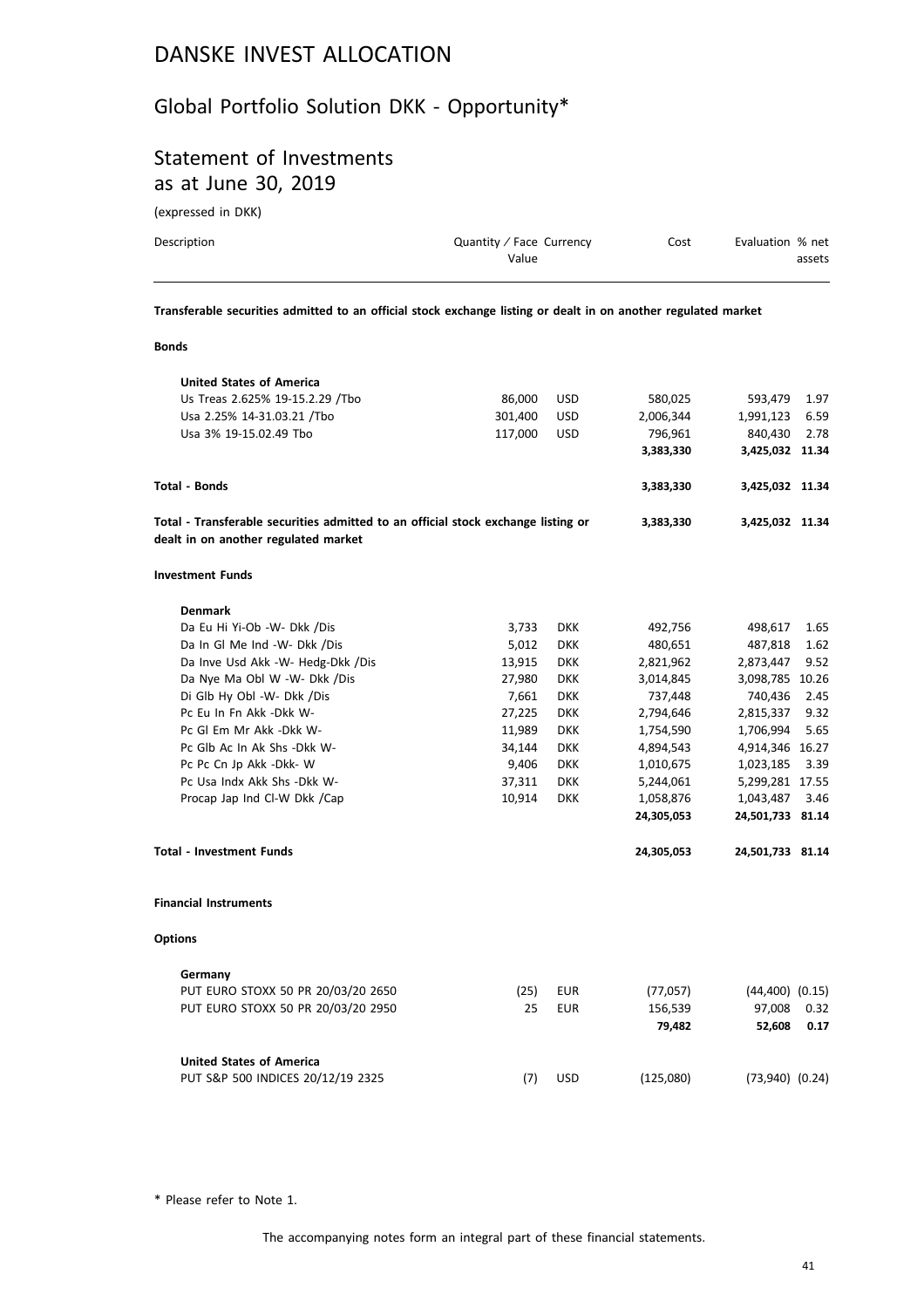### Global Portfolio Solution DKK - Opportunity\*

### Statement of Investments (continued) as at June 30, 2019

(expressed in DKK)

| Description                          | Quantity / Face Currency<br>Value | Cost               | Evaluation % net   | assets       |
|--------------------------------------|-----------------------------------|--------------------|--------------------|--------------|
| PUT S&P 500 INDICES 20/12/19 2625    | <b>USD</b><br>7                   | 292,780<br>167,700 | 206,077<br>132,137 | 0.68<br>0.44 |
| <b>Total - Options</b>               |                                   | 247,182            | 184.745            | 0.61         |
| <b>Total - Financial Instruments</b> |                                   | 247,182            | 184.745            | 0.61         |
| <b>TOTAL INVESTMENT PORTFOLIO</b>    |                                   | 27,935,565         | 28,111,510 93.09   |              |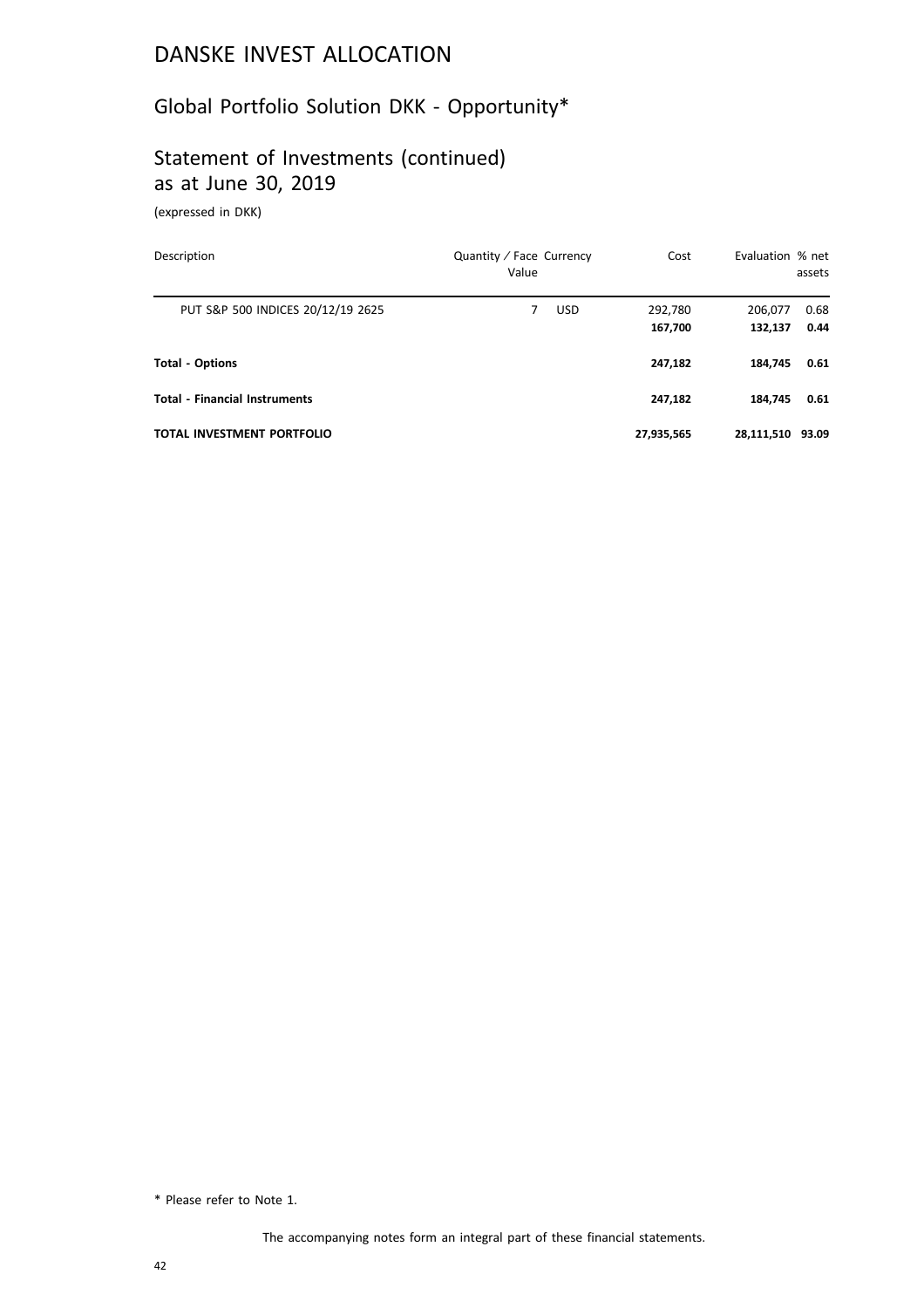### Global Portfolio Solution DKK - Opportunity\*

#### Geographical and Economic Portfolio Breakdowns as at June 30, 2019

(expressed as a percentage of net assets)

| Geographical breakdown   | ℅     |
|--------------------------|-------|
| Denmark                  | 81.14 |
| United States of America | 11.78 |
| Germany                  | 0.17  |
|                          | 93.09 |

| Economic breakdown                   |       |
|--------------------------------------|-------|
| <b>Investment Funds</b>              | 81.14 |
| States, Provinces and Municipalities | 11.34 |
| Miscellaneous                        | 0.61  |
|                                      | 93.09 |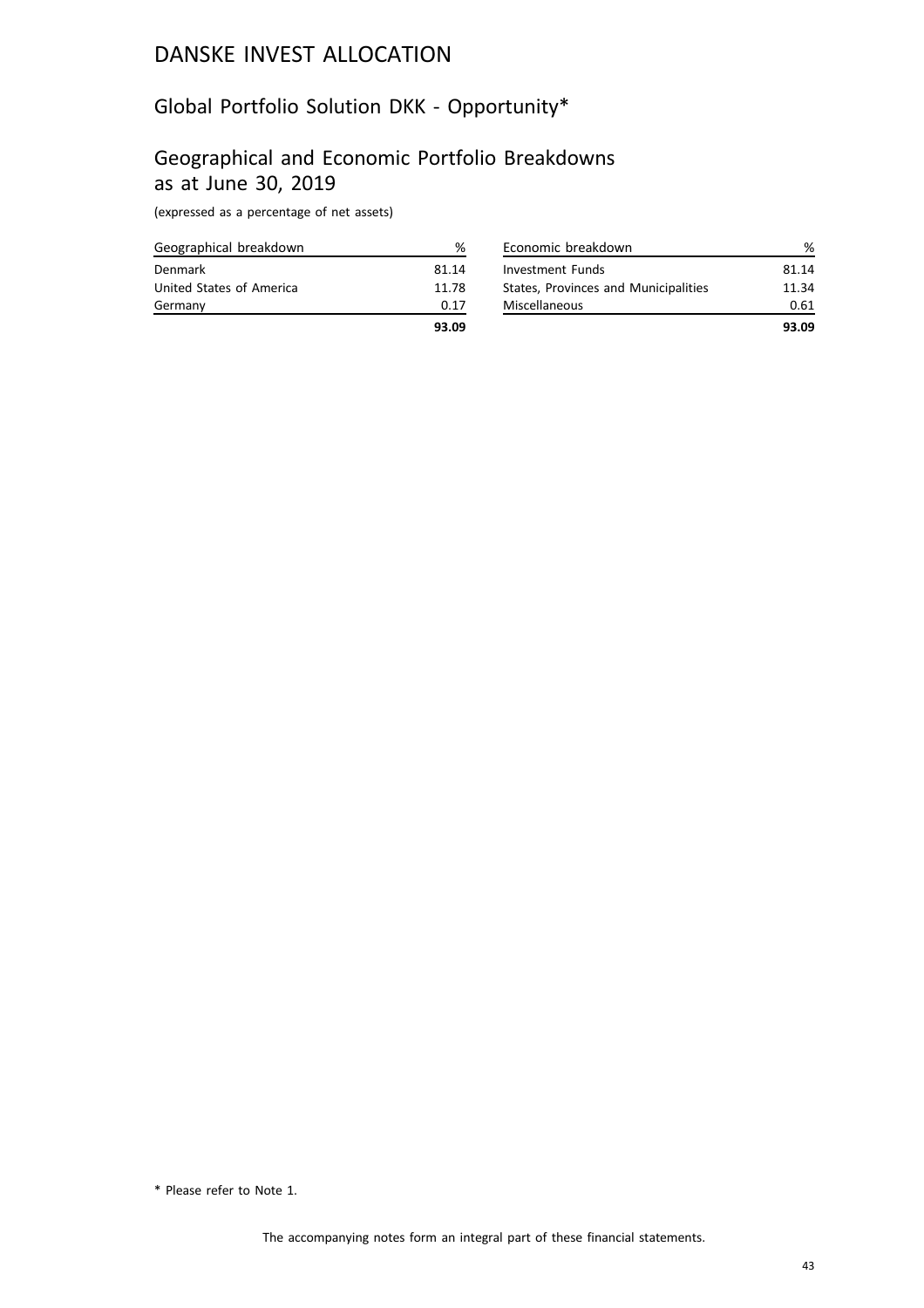# Global Portfolio Solution DKK - Equities\*

### Statement of Investments as at June 30, 2019

(expressed in DKK)

| Description                          | Quantity / Face Currency<br>Value |            | Cost       | Evaluation % net      | assets |
|--------------------------------------|-----------------------------------|------------|------------|-----------------------|--------|
| <b>Investment Funds</b>              |                                   |            |            |                       |        |
| <b>Denmark</b>                       |                                   |            |            |                       |        |
| Da In Glo In Ak /Sh -W- Dkk /Dis     | 31,434                            | <b>DKK</b> | 8,084,825  | 8,197,358 16.36       |        |
| Da Inve Usd Akk -W- Hedg-Dkk /Dis    | 41,089                            | <b>DKK</b> | 8,332,849  | 8,484,878 16.94       |        |
| Pc Eu In Fn Akk -Dkk W-              | 56,127                            | <b>DKK</b> | 5,761,436  | 5,804,093 11.59       |        |
| Pc GI Em Mr Akk -Dkk W-              | 32,268                            | <b>DKK</b> | 4,722,422  | 4,594,318             | 9.17   |
| Pc Glb Ac In Ak Shs -Dkk W-          | 42,571                            | <b>DKK</b> | 6,102,553  | 6,127,244 12.23       |        |
| Pc Pc Cn Jp Akk -Dkk- W              | 19,442                            | <b>DKK</b> | 2,088,071  | 2,114,901             | 4.22   |
| Pc Usa Indx Akk Shs - Dkk W-         | 59,324                            | <b>DKK</b> | 8,337,988  | 8,425,788 16.82       |        |
| Procap Jap Ind Cl-W Dkk /Cap         | 22,559                            | <b>DKK</b> | 2,188,674  | 2,156,866             | 4.31   |
|                                      |                                   |            | 45,618,818 | 45,905,446 91.64      |        |
| <b>Total - Investment Funds</b>      |                                   |            | 45,618,818 | 45,905,446 91.64      |        |
| <b>Financial Instruments</b>         |                                   |            |            |                       |        |
| <b>Options</b>                       |                                   |            |            |                       |        |
| Germany                              |                                   |            |            |                       |        |
| PUT EURO STOXX 50 PR 20/03/20 2650   | (43)                              | <b>EUR</b> | (132, 537) | $(76,368)$ $(0.15)$   |        |
| PUT EURO STOXX 50 PR 20/03/20 2950   | 43                                | <b>EUR</b> | 269,247    | 166,854               | 0.33   |
|                                      |                                   |            | 136,710    | 90,486                | 0.18   |
| <b>United States of America</b>      |                                   |            |            |                       |        |
| PUT S&P 500 INDICES 20/12/19 2325    | (12)                              | <b>USD</b> | (214, 423) | $(126, 754)$ $(0.25)$ |        |
| PUT S&P 500 INDICES 20/12/19 2625    | 12                                | <b>USD</b> | 501,909    | 353,275               | 0.70   |
|                                      |                                   |            | 287,486    | 226,521               | 0.45   |
| <b>Total - Options</b>               |                                   |            | 424,196    | 317,007               | 0.63   |
| <b>Total - Financial Instruments</b> |                                   |            | 424,196    | 317,007               | 0.63   |
| TOTAL INVESTMENT PORTFOLIO           |                                   |            | 46,043,014 | 46,222,453 92.27      |        |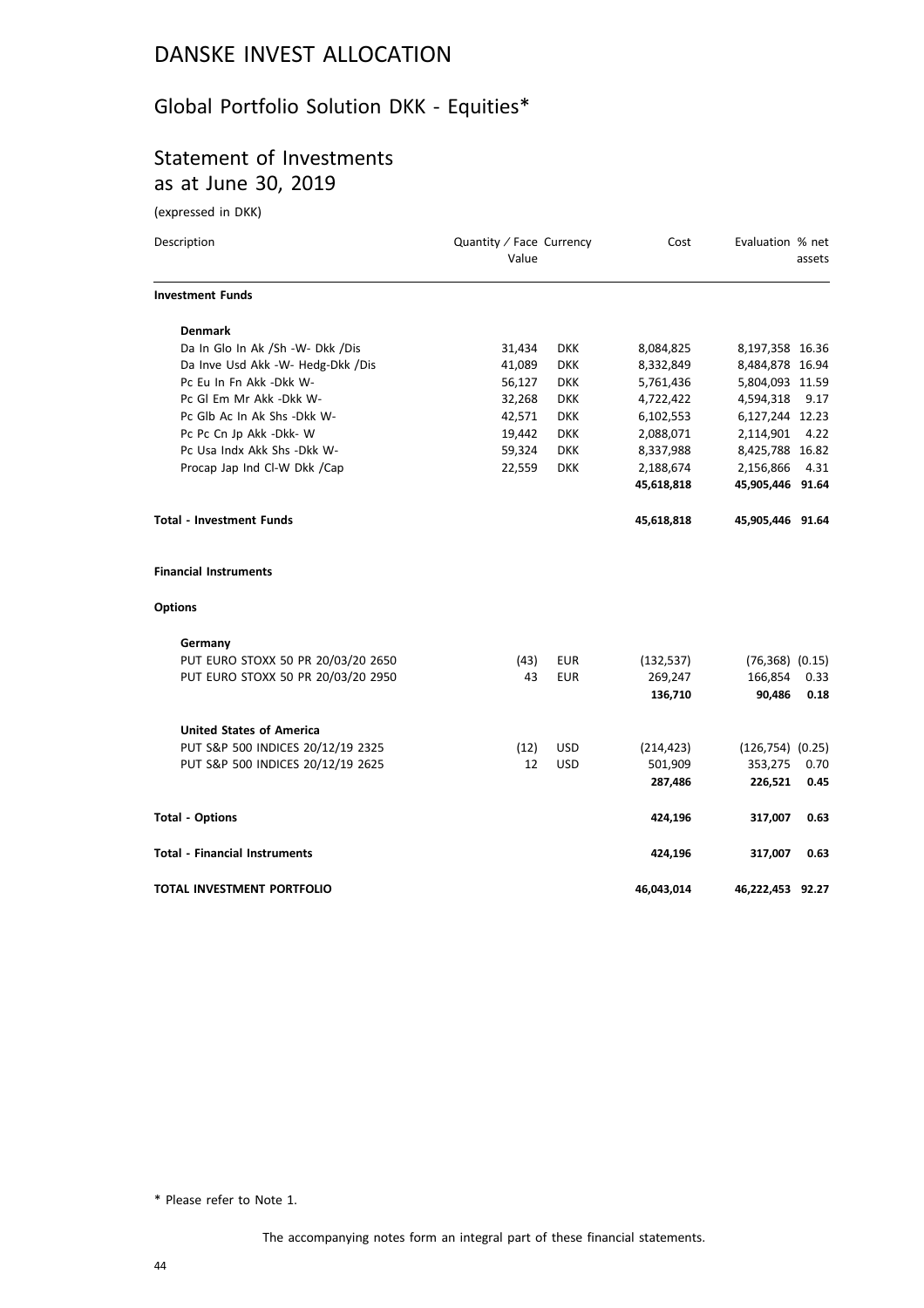### Global Portfolio Solution DKK - Equities\*

### Geographical and Economic Portfolio Breakdowns as at June 30, 2019

(expressed as a percentage of net assets)

| Geographical breakdown   | ℅     |
|--------------------------|-------|
| Denmark                  | 91.64 |
| United States of America | 0.45  |
| Germany                  | 0.18  |
|                          | 92.27 |

| Economic breakdown   |       |
|----------------------|-------|
| Investment Funds     | 91.64 |
| <b>Miscellaneous</b> | 0.63  |
|                      | 92.27 |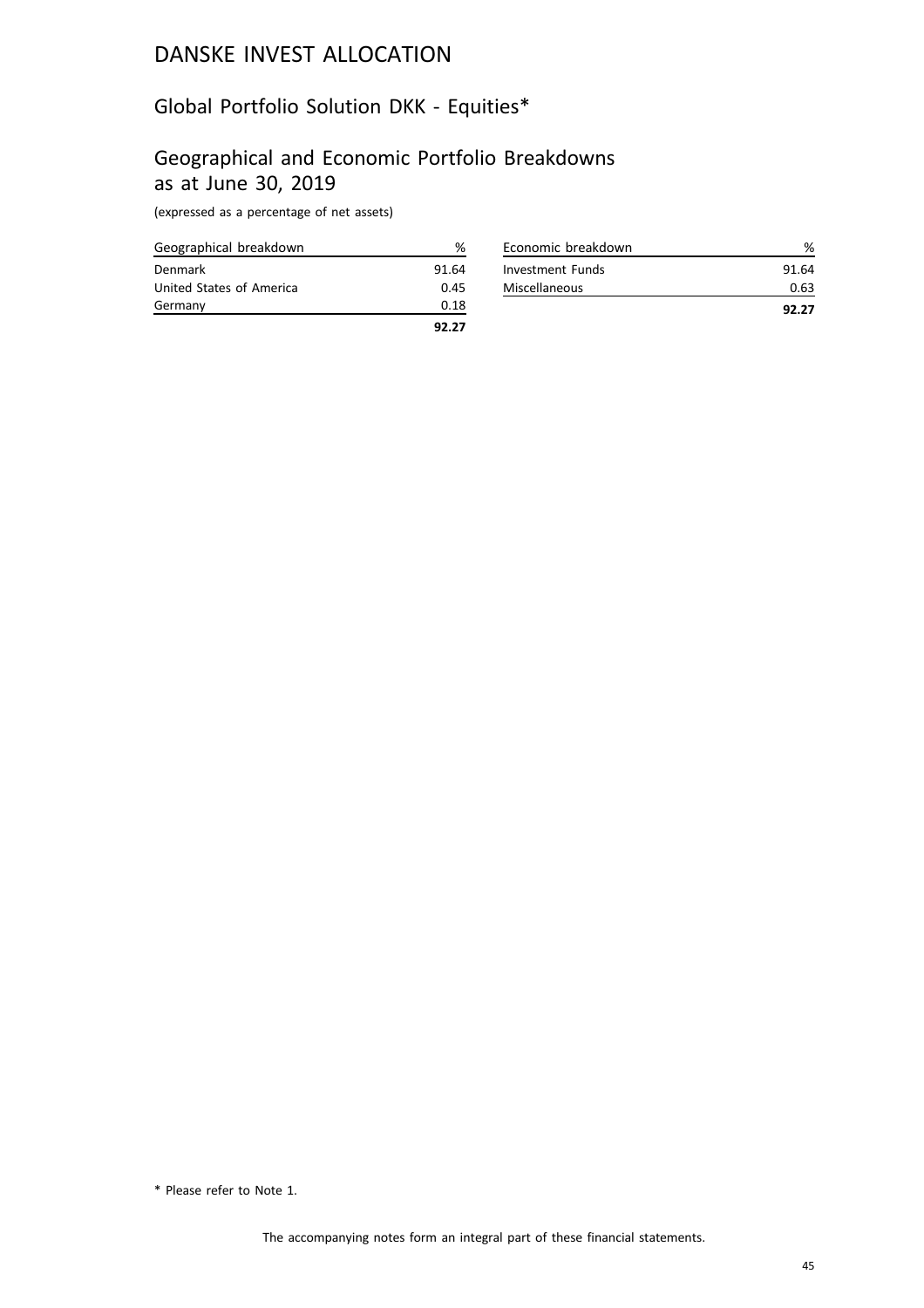#### Horisont Aktie

#### Statement of Investments as at June 30, 2019

(expressed in SEK)

| Description | Quantity / Face Currency | Cost | Evaluation % net |
|-------------|--------------------------|------|------------------|
|             | Value                    |      | assets           |
|             |                          |      |                  |

**Transferable securities admitted to an official stock exchange listing or dealt in on another regulated market**

**Shares**

| <b>Vostok New Ventures Ltd</b><br>10,708<br><b>SEK</b><br>500,037<br>615,710<br>0.01<br>615,710<br>0.01<br>500,037<br>Canada<br>Africa Oil Corp<br>42,300<br>CAD<br>372,632<br>393,126<br>0.01<br>International Petroleum Corp<br>14,823<br><b>SEK</b><br>750,156<br>612,190<br>0.01<br>Lucara Diamond<br>15,504<br>CAD<br>207,703<br>170,854<br>Lundin Gold Inc<br>6,279<br><b>SEK</b><br>200,477<br>288,520<br>0.01<br>Lundin Mining Corp<br>12,424<br><b>SEK</b><br>604,742<br>629,897<br>0.01<br>2,135,710<br>2,094,587<br>0.04<br><b>Denmark</b><br>Agromino A/S<br>12,384<br><b>SEK</b><br>209,458<br>239,011<br>0.01<br>Nordic Waterproofing<br><b>SEK</b><br>2,373<br>196,054<br>196,959<br>405,512<br>435,970<br>0.01<br><b>Finland</b><br>Nordea Bank Abp<br>314,483<br><b>SEK</b><br>29,930,179<br>0.35<br>21,265,340<br>Stora Enso Ab R (Sek)<br>7,397<br><b>SEK</b><br>980,597<br>807,013<br>0.01<br>Stora Enso Ab /-R-<br>4,787<br>EUR<br>623,560<br>522,108<br>0.01<br>Tietoenator Oyj<br>755<br><b>SEK</b><br>200,275<br>207,927<br>0.01<br>22,802,388<br>0.38<br>31,734,611<br><b>Great Britain</b><br>Astrazeneca Plc<br>GBP<br>11,184<br>7,062,802<br>8,622,864<br>0.15<br>Astrazeneca Plc<br>6,412<br>GBP<br>3,444,984<br>4,871,137<br>0.08<br><b>Enquest Plc</b><br>47,121<br><b>SEK</b><br>197,726<br>110,640<br>10,705,512<br>13,604,641<br>0.23 |
|-------------------------------------------------------------------------------------------------------------------------------------------------------------------------------------------------------------------------------------------------------------------------------------------------------------------------------------------------------------------------------------------------------------------------------------------------------------------------------------------------------------------------------------------------------------------------------------------------------------------------------------------------------------------------------------------------------------------------------------------------------------------------------------------------------------------------------------------------------------------------------------------------------------------------------------------------------------------------------------------------------------------------------------------------------------------------------------------------------------------------------------------------------------------------------------------------------------------------------------------------------------------------------------------------------------------------------------------------------------------------|
|                                                                                                                                                                                                                                                                                                                                                                                                                                                                                                                                                                                                                                                                                                                                                                                                                                                                                                                                                                                                                                                                                                                                                                                                                                                                                                                                                                         |
|                                                                                                                                                                                                                                                                                                                                                                                                                                                                                                                                                                                                                                                                                                                                                                                                                                                                                                                                                                                                                                                                                                                                                                                                                                                                                                                                                                         |
|                                                                                                                                                                                                                                                                                                                                                                                                                                                                                                                                                                                                                                                                                                                                                                                                                                                                                                                                                                                                                                                                                                                                                                                                                                                                                                                                                                         |
|                                                                                                                                                                                                                                                                                                                                                                                                                                                                                                                                                                                                                                                                                                                                                                                                                                                                                                                                                                                                                                                                                                                                                                                                                                                                                                                                                                         |
|                                                                                                                                                                                                                                                                                                                                                                                                                                                                                                                                                                                                                                                                                                                                                                                                                                                                                                                                                                                                                                                                                                                                                                                                                                                                                                                                                                         |
|                                                                                                                                                                                                                                                                                                                                                                                                                                                                                                                                                                                                                                                                                                                                                                                                                                                                                                                                                                                                                                                                                                                                                                                                                                                                                                                                                                         |
|                                                                                                                                                                                                                                                                                                                                                                                                                                                                                                                                                                                                                                                                                                                                                                                                                                                                                                                                                                                                                                                                                                                                                                                                                                                                                                                                                                         |
|                                                                                                                                                                                                                                                                                                                                                                                                                                                                                                                                                                                                                                                                                                                                                                                                                                                                                                                                                                                                                                                                                                                                                                                                                                                                                                                                                                         |
|                                                                                                                                                                                                                                                                                                                                                                                                                                                                                                                                                                                                                                                                                                                                                                                                                                                                                                                                                                                                                                                                                                                                                                                                                                                                                                                                                                         |
|                                                                                                                                                                                                                                                                                                                                                                                                                                                                                                                                                                                                                                                                                                                                                                                                                                                                                                                                                                                                                                                                                                                                                                                                                                                                                                                                                                         |
|                                                                                                                                                                                                                                                                                                                                                                                                                                                                                                                                                                                                                                                                                                                                                                                                                                                                                                                                                                                                                                                                                                                                                                                                                                                                                                                                                                         |
|                                                                                                                                                                                                                                                                                                                                                                                                                                                                                                                                                                                                                                                                                                                                                                                                                                                                                                                                                                                                                                                                                                                                                                                                                                                                                                                                                                         |
|                                                                                                                                                                                                                                                                                                                                                                                                                                                                                                                                                                                                                                                                                                                                                                                                                                                                                                                                                                                                                                                                                                                                                                                                                                                                                                                                                                         |
|                                                                                                                                                                                                                                                                                                                                                                                                                                                                                                                                                                                                                                                                                                                                                                                                                                                                                                                                                                                                                                                                                                                                                                                                                                                                                                                                                                         |
|                                                                                                                                                                                                                                                                                                                                                                                                                                                                                                                                                                                                                                                                                                                                                                                                                                                                                                                                                                                                                                                                                                                                                                                                                                                                                                                                                                         |
|                                                                                                                                                                                                                                                                                                                                                                                                                                                                                                                                                                                                                                                                                                                                                                                                                                                                                                                                                                                                                                                                                                                                                                                                                                                                                                                                                                         |
|                                                                                                                                                                                                                                                                                                                                                                                                                                                                                                                                                                                                                                                                                                                                                                                                                                                                                                                                                                                                                                                                                                                                                                                                                                                                                                                                                                         |
|                                                                                                                                                                                                                                                                                                                                                                                                                                                                                                                                                                                                                                                                                                                                                                                                                                                                                                                                                                                                                                                                                                                                                                                                                                                                                                                                                                         |
|                                                                                                                                                                                                                                                                                                                                                                                                                                                                                                                                                                                                                                                                                                                                                                                                                                                                                                                                                                                                                                                                                                                                                                                                                                                                                                                                                                         |
|                                                                                                                                                                                                                                                                                                                                                                                                                                                                                                                                                                                                                                                                                                                                                                                                                                                                                                                                                                                                                                                                                                                                                                                                                                                                                                                                                                         |
|                                                                                                                                                                                                                                                                                                                                                                                                                                                                                                                                                                                                                                                                                                                                                                                                                                                                                                                                                                                                                                                                                                                                                                                                                                                                                                                                                                         |
|                                                                                                                                                                                                                                                                                                                                                                                                                                                                                                                                                                                                                                                                                                                                                                                                                                                                                                                                                                                                                                                                                                                                                                                                                                                                                                                                                                         |
|                                                                                                                                                                                                                                                                                                                                                                                                                                                                                                                                                                                                                                                                                                                                                                                                                                                                                                                                                                                                                                                                                                                                                                                                                                                                                                                                                                         |
|                                                                                                                                                                                                                                                                                                                                                                                                                                                                                                                                                                                                                                                                                                                                                                                                                                                                                                                                                                                                                                                                                                                                                                                                                                                                                                                                                                         |
|                                                                                                                                                                                                                                                                                                                                                                                                                                                                                                                                                                                                                                                                                                                                                                                                                                                                                                                                                                                                                                                                                                                                                                                                                                                                                                                                                                         |
|                                                                                                                                                                                                                                                                                                                                                                                                                                                                                                                                                                                                                                                                                                                                                                                                                                                                                                                                                                                                                                                                                                                                                                                                                                                                                                                                                                         |
|                                                                                                                                                                                                                                                                                                                                                                                                                                                                                                                                                                                                                                                                                                                                                                                                                                                                                                                                                                                                                                                                                                                                                                                                                                                                                                                                                                         |
|                                                                                                                                                                                                                                                                                                                                                                                                                                                                                                                                                                                                                                                                                                                                                                                                                                                                                                                                                                                                                                                                                                                                                                                                                                                                                                                                                                         |
|                                                                                                                                                                                                                                                                                                                                                                                                                                                                                                                                                                                                                                                                                                                                                                                                                                                                                                                                                                                                                                                                                                                                                                                                                                                                                                                                                                         |
| Iceland                                                                                                                                                                                                                                                                                                                                                                                                                                                                                                                                                                                                                                                                                                                                                                                                                                                                                                                                                                                                                                                                                                                                                                                                                                                                                                                                                                 |
| Arion Bank /Sub Rcpt<br>41,498<br><b>SEK</b><br>246,448<br>234,879                                                                                                                                                                                                                                                                                                                                                                                                                                                                                                                                                                                                                                                                                                                                                                                                                                                                                                                                                                                                                                                                                                                                                                                                                                                                                                      |
| 246,448<br>234,879                                                                                                                                                                                                                                                                                                                                                                                                                                                                                                                                                                                                                                                                                                                                                                                                                                                                                                                                                                                                                                                                                                                                                                                                                                                                                                                                                      |
|                                                                                                                                                                                                                                                                                                                                                                                                                                                                                                                                                                                                                                                                                                                                                                                                                                                                                                                                                                                                                                                                                                                                                                                                                                                                                                                                                                         |
| Luxembourg                                                                                                                                                                                                                                                                                                                                                                                                                                                                                                                                                                                                                                                                                                                                                                                                                                                                                                                                                                                                                                                                                                                                                                                                                                                                                                                                                              |
| Millicom Intl Cell. /Swed. Dep.<br><b>SEK</b><br>7,031,855<br>6,879,019<br>0.11<br>13,153                                                                                                                                                                                                                                                                                                                                                                                                                                                                                                                                                                                                                                                                                                                                                                                                                                                                                                                                                                                                                                                                                                                                                                                                                                                                               |
| 7,031,855<br>6,879,019<br>0.11                                                                                                                                                                                                                                                                                                                                                                                                                                                                                                                                                                                                                                                                                                                                                                                                                                                                                                                                                                                                                                                                                                                                                                                                                                                                                                                                          |
|                                                                                                                                                                                                                                                                                                                                                                                                                                                                                                                                                                                                                                                                                                                                                                                                                                                                                                                                                                                                                                                                                                                                                                                                                                                                                                                                                                         |
| Sweden                                                                                                                                                                                                                                                                                                                                                                                                                                                                                                                                                                                                                                                                                                                                                                                                                                                                                                                                                                                                                                                                                                                                                                                                                                                                                                                                                                  |
| Aak Ab<br>37,349<br><b>SEK</b><br>6,519,268<br>4,731,864<br>0.11                                                                                                                                                                                                                                                                                                                                                                                                                                                                                                                                                                                                                                                                                                                                                                                                                                                                                                                                                                                                                                                                                                                                                                                                                                                                                                        |
| Ab Sagax - B<br>42,364<br>2,393,565<br>3,698,377<br>0.06<br><b>SEK</b>                                                                                                                                                                                                                                                                                                                                                                                                                                                                                                                                                                                                                                                                                                                                                                                                                                                                                                                                                                                                                                                                                                                                                                                                                                                                                                  |
| Ab Traction -B-<br>1,513<br><b>SEK</b><br>279,905<br>292,009<br>0.01                                                                                                                                                                                                                                                                                                                                                                                                                                                                                                                                                                                                                                                                                                                                                                                                                                                                                                                                                                                                                                                                                                                                                                                                                                                                                                    |
| Academedia Ab<br>924,358<br>921,700<br>0.02                                                                                                                                                                                                                                                                                                                                                                                                                                                                                                                                                                                                                                                                                                                                                                                                                                                                                                                                                                                                                                                                                                                                                                                                                                                                                                                             |
|                                                                                                                                                                                                                                                                                                                                                                                                                                                                                                                                                                                                                                                                                                                                                                                                                                                                                                                                                                                                                                                                                                                                                                                                                                                                                                                                                                         |
| 17,725<br><b>SEK</b><br>271,726                                                                                                                                                                                                                                                                                                                                                                                                                                                                                                                                                                                                                                                                                                                                                                                                                                                                                                                                                                                                                                                                                                                                                                                                                                                                                                                                         |
| Actic Group Ab<br><b>SEK</b><br>395,147<br>10,532<br>Active Biotech Ab                                                                                                                                                                                                                                                                                                                                                                                                                                                                                                                                                                                                                                                                                                                                                                                                                                                                                                                                                                                                                                                                                                                                                                                                                                                                                                  |
| 67,368<br><b>SEK</b><br>206,869<br>202,778<br>Addlife Ab<br>4,080<br><b>SEK</b><br>811,641<br>1,162,800<br>0.02                                                                                                                                                                                                                                                                                                                                                                                                                                                                                                                                                                                                                                                                                                                                                                                                                                                                                                                                                                                                                                                                                                                                                                                                                                                         |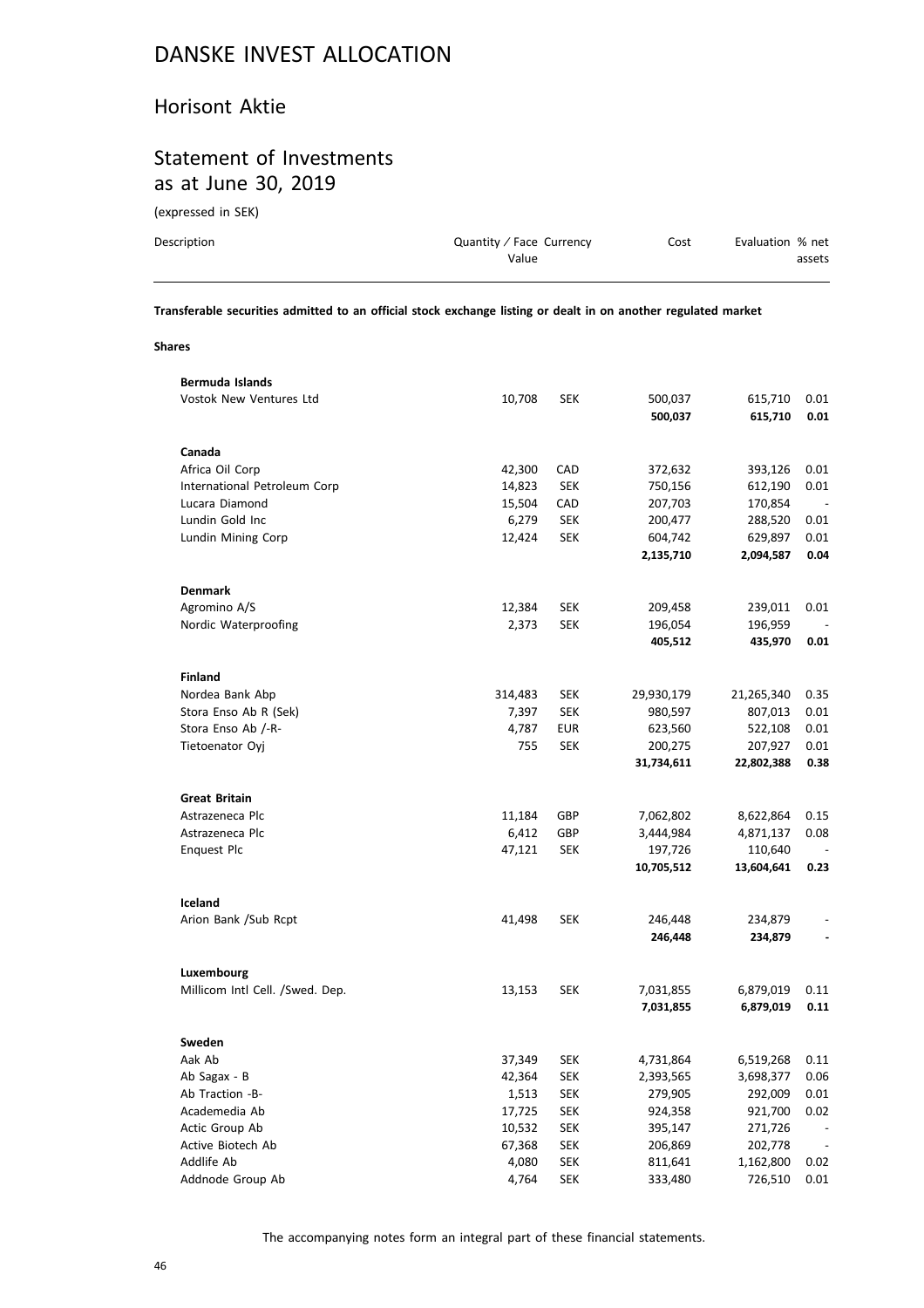#### Horisont Aktie

### Statement of Investments (continued) as at June 30, 2019

(expressed in SEK)

 $\overline{\phantom{0}}$ 

| Description                         | Quantity / Face Currency<br>Value |            | Cost                 | Evaluation % net   | assets                   |
|-------------------------------------|-----------------------------------|------------|----------------------|--------------------|--------------------------|
| Addtech Ab                          | 9,343                             | <b>SEK</b> | 1,682,153            | 2,630,054          | 0.04                     |
| Af Ab                               | 10,718                            | <b>SEK</b> | 1,963,596            | 2,244,349          | 0.04                     |
| Alfa Laval Ab                       | 54,940                            | <b>SEK</b> | 11,319,047           | 11,103,374         | 0.18                     |
| Alimak Group Ab                     | 7,288                             | <b>SEK</b> | 962,595              | 1,036,354          | 0.02                     |
| Alligator Bioscience Ab             | 5,788                             | <b>SEK</b> | 159,170              |                    | $\centerdot$             |
| Alltele Allm -A- Shs -A-            | 13,858                            | <b>SEK</b> | 199,784              | 144,700<br>198,862 | $\overline{\phantom{a}}$ |
| Ambea Ab                            | 8,872                             | <b>SEK</b> | 674,152              | 544,741            | 0.01                     |
| Anoto Group Ab                      | 66,061                            | <b>SEK</b> |                      | 66,722             |                          |
| Arise Ab                            | 15,364                            | SEK        | 237,005<br>196,659   | 356,445            | 0.01                     |
| Arjo Ab                             | 37,414                            | <b>SEK</b> |                      | 1,578,123          | 0.03                     |
| Aros Quality Group Ab               | 2,596                             | <b>SEK</b> | 1,081,737<br>419,319 | 479,741            | 0.01                     |
| Assa Abloy Ab                       | 144,336                           | <b>SEK</b> | 25,111,871           | 30,296,126         | 0.50                     |
|                                     |                                   |            |                      |                    |                          |
| Atlas Copco Ab                      | 161,060                           | <b>SEK</b> | 40,606,120           | 47,850,926         | 0.79<br>0.05             |
| Atrium Ljungb Shs -B-<br>Attendo Ab | 18,731                            | <b>SEK</b> | 2,689,449            | 3,135,569          |                          |
|                                     | 20,952                            | SEK        | 1,816,243            | 833,471            | 0.01                     |
| Avanza Bank Holding Ab              | 18,835                            | SEK        | 1,483,906            | 1,329,751          | 0.02                     |
| Axfood Ab                           | 28,223                            | <b>SEK</b> | 4,491,549            | 5,170,454          | 0.09                     |
| B3 Consulting Group Ab              | 4,246                             | <b>SEK</b> | 301,691              | 276,839            | 0.01                     |
| Bactiguard Holding Ab               | 7,283                             | <b>SEK</b> | 210,859              | 331,377            | 0.01                     |
| Balco G Ab                          | 2,892                             | <b>SEK</b> | 201,493              | 200,705            |                          |
| Be Group Ab                         | 3,944                             | SEK        | 198,642              | 173,142            |                          |
| Beijer Alma Ab                      | 7,451                             | <b>SEK</b> | 959,433              | 916,473            | 0.02                     |
| Beijer Electronics Ab               | 4,721                             | <b>SEK</b> | 153,433              | 261,543            |                          |
| Beijer Ref Registered Shs B         | 15,906                            | <b>SEK</b> | 1,953,868            | 3,566,125          | 0.06                     |
| Bergman & Bevin -B-                 | 1,818                             | <b>SEK</b> | 169,074              | 182,527            | $\overline{\phantom{a}}$ |
| Bergs Timber -B-                    | 59,409                            | <b>SEK</b> | 220,870              | 180,009            | $\overline{\phantom{0}}$ |
| Besqab Ab                           | 1,459                             | <b>SEK</b> | 187,846              | 172,162            |                          |
| Bilia Ab                            | 13,555                            | <b>SEK</b> | 1,053,299            | 1,131,165          | 0.02                     |
| Billerudkorsnas Ab                  | 28,003                            | <b>SEK</b> | 3,565,799            | 3,428,967          | 0.06                     |
| <b>Bioarctic Ab</b>                 | 12,383                            | <b>SEK</b> | 414,349              | 914,485            | 0.02                     |
| Biogaia Ab B                        | 2,145                             | <b>SEK</b> | 744,558              | 921,277            | 0.02                     |
| Biotage Ab                          | 7,909                             | <b>SEK</b> | 793,502              | 863,663            | 0.01                     |
| Boliden Ab                          | 36,262                            | SEK        | 9,469,261            | 8,619,477          | 0.14                     |
| Bonava Ab                           | 14,429                            | <b>SEK</b> | 1,611,496            | 1,676,650          | 0.03                     |
| Bonesupport Holding Ab              | 16,504                            | <b>SEK</b> | 230,850              | 503,372            | 0.01                     |
| Boozt Ab                            | 8,865                             | SEK        | 591,218              | 451,229            | 0.01                     |
| Boule Diagnostics Ab                | 2,697                             | SEK        | 200,494              | 140,783            |                          |
| Bravida Holding Ab                  | 25,870                            | SEK        | 1,612,660            | 2,130,394          | 0.04                     |
| Brinova Fastigheter                 | 15,777                            | SEK        | 273,451              | 340,783            | 0.01                     |
| Bts GroupP Ab                       | 3,241                             | <b>SEK</b> | 403,836              | 567,175            | 0.01                     |
| Bufab Holding Ab                    | 3,828                             | <b>SEK</b> | 420,917              | 408,065            | 0.01                     |
| <b>Bulten Ab</b>                    | 1,911                             | <b>SEK</b> | 199,129              | 140,650            | $\overline{\phantom{a}}$ |
| <b>Bure Equity Ab</b>               | 7,599                             | <b>SEK</b> | 792,665              | 1,205,201          | 0.02                     |
| Bygghemma Group First Ab            | 13,978                            | <b>SEK</b> | 509,801              | 534,659            | 0.01                     |
| Byggmax Grp Ab                      | 10,409                            | <b>SEK</b> | 430,708              | 387,631            | 0.01                     |
| C-Rad Ab /-B-                       | 6,400                             | <b>SEK</b> | 198,323              | 236,800            |                          |
| Calliditas Therapeutics Ab          | 4,819                             | <b>SEK</b> | 201,031              | 309,380            | 0.01                     |
| Camurus Ab                          | 4,382                             | <b>SEK</b> | 477,638              | 307,616            | 0.01                     |
| Castellum Ab Gothenburg             | 37,474                            | <b>SEK</b> | 5,472,755            | 6,640,393          | 0.11                     |
| Catella B                           | 8,752                             | <b>SEK</b> | 200,120              | 226,239            |                          |
| Catena Ab                           | 5,372                             | <b>SEK</b> | 908,492              | 1,563,252          | 0.03                     |
| Cdon Group                          | 15,141                            | <b>SEK</b> | 208,988              | 181,086            |                          |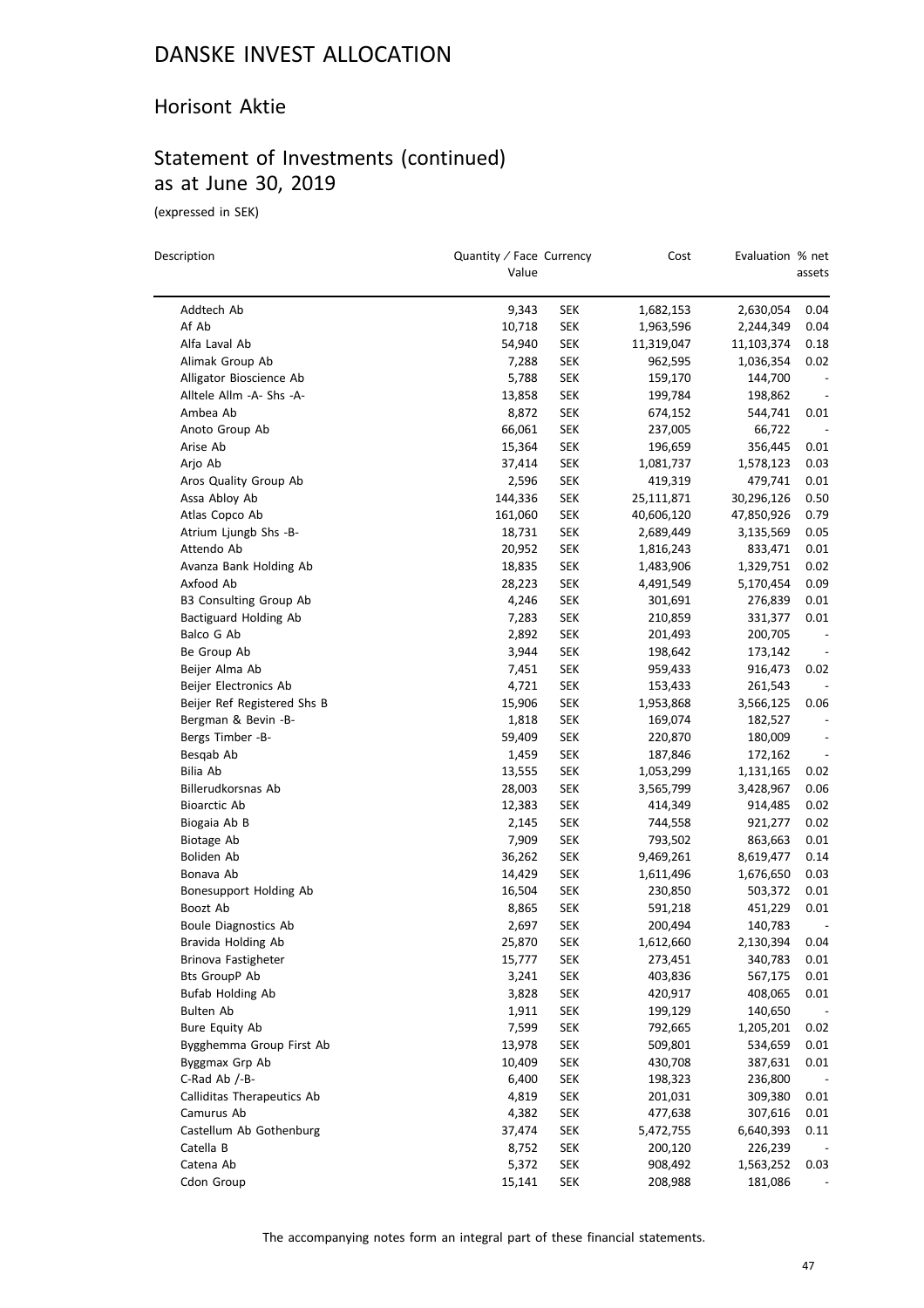#### Horisont Aktie

### Statement of Investments (continued) as at June 30, 2019

(expressed in SEK)

| Description                   | Quantity / Face Currency<br>Value |            | Cost       | Evaluation % net | assets                   |
|-------------------------------|-----------------------------------|------------|------------|------------------|--------------------------|
| Cellavision                   | 3,109                             | SEK        | 577,010    | 991,771          | 0.02                     |
| Clas Ohlson Ab B              | 8,259                             | <b>SEK</b> | 929,295    | 760,654          | 0.01                     |
| Cloetta -B-                   | 46,691                            | <b>SEK</b> | 1,237,434  | 1,409,134        | 0.02                     |
| Clx Communications Ab         | 7,744                             | <b>SEK</b> | 696,508    | 1,160,051        | 0.02                     |
| Collector Ab                  | 12,298                            | SEK        | 862,727    | 653,024          | 0.01                     |
| Concentric                    | 4,882                             | <b>SEK</b> | 674,560    | 674,692          | 0.01                     |
| Concordia Mar. B Fria         | 19,704                            | <b>SEK</b> | 203,881    | 213,788          | $\overline{\phantom{a}}$ |
| Consilium Ab /-B-             | 3,825                             | <b>SEK</b> | 199,765    | 222,615          | $\overline{\phantom{a}}$ |
| Coor                          | 12,131                            | <b>SEK</b> | 807,371    | 1,034,774        | 0.02                     |
| Corem Property Group Ab       | 59,442                            | <b>SEK</b> | 634,351    | 989,709          | 0.02                     |
| Creades Ab -A- Shs            | 1,214                             | <b>SEK</b> | 359,344    | 417,616          | 0.01                     |
| <b>Ctt Systems</b>            | 2,996                             | <b>SEK</b> | 464,342    | 518,308          | 0.01                     |
| Dedicare Ab                   | 3,196                             | <b>SEK</b> | 204,967    | 153,248          | $\overline{\phantom{a}}$ |
| Dios Fastigheter              | 21,939                            | <b>SEK</b> | 1,202,352  | 1,507,209        | 0.03                     |
| Dometic Group Ab              | 36,941                            | SEK        | 2,661,532  | 3,444,379        | 0.06                     |
| Doro Ab                       | 5,017                             | SEK        | 204,211    | 170,076          |                          |
| Duni Ab                       | 6,051                             | <b>SEK</b> | 691,631    | 762,426          | 0.01                     |
| Duroc Ab -B-                  | 7,559                             | SEK        | 196,375    | 209,384          | $\overline{\phantom{a}}$ |
| Dustin Group Ab               | 15,793                            | <b>SEK</b> | 1,196,712  | 1,343,984        | 0.02                     |
| Eastnine Ab                   | 6,006                             | <b>SEK</b> | 460,961    | 633,032          | 0.01                     |
| Elanders Ab -B-               | 5,355                             | <b>SEK</b> | 401,299    | 465,885          | 0.01                     |
| Electrolux Abb                | 41,275                            | <b>SEK</b> | 9,842,932  | 9,794,557        | 0.16                     |
| Elekta Ab                     | 50,704                            | SEK        | 4,661,323  | 6,819,688        | 0.11                     |
| Elos Medtech -B- Shs          | 2,841                             | <b>SEK</b> | 206,004    | 281,827          | 0.01                     |
| Eltel Ab                      | 25,564                            | <b>SEK</b> | 477,731    | 598,198          | 0.01                     |
| Eniro Ab                      | 65,761                            | SEK        | 216,750    | 109,163          |                          |
| Eolus Vind Ab                 | 4,306                             | <b>SEK</b> | 204,499    | 322,950          | 0.01                     |
| Epiroc Aktiebolag             | 157,838                           | <b>SEK</b> | 13,378,311 | 15,168,232       | 0.25                     |
| Ericsson Tel. B               | 433,576                           | <b>SEK</b> | 27,420,413 | 38,484,206       | 0.64                     |
| Essity Aktie -B               | 93,779                            | SEK        | 21,663,492 | 26,764,527       | 0.44                     |
| Ework Group                   | 5,022                             | <b>SEK</b> | 423,603    | 370,624          | 0.01                     |
| Fabege Ab / Reit              | 43,883                            | <b>SEK</b> | 4,447,532  | 6,117,290        | 0.10                     |
| Fagerhult Ab                  | 13,933                            | SEK        | 1,237,831  | 852,700          | 0.01                     |
| Fastighets Balder Ab B        | 23,471                            | <b>SEK</b> | 5,440,414  | 7,271,316        | 0.12                     |
| Fastpartner Rg Shs            | 23,911                            | <b>SEK</b> | 1,205,122  | 1,817,236        | 0.03                     |
| Ferronordic Machines Ab       | 1,535                             | SEK        | 198,976    | 225,645          |                          |
| <b>Fingerprint Cards Ab</b>   | 36,037                            | <b>SEK</b> | 514,797    | 595,331          | 0.01                     |
| Formpipe Software Ab          | 9,901                             | SEK        | 202,606    | 217,822          |                          |
| G5 Entertainment              | 1,000                             | <b>SEK</b> | 340,237    | 89,750           | $\overline{\phantom{a}}$ |
| Garo Ab                       | 2,589                             | <b>SEK</b> | 445,922    | 825,891          | 0.01                     |
| Getinge Ab B                  | 36,902                            | <b>SEK</b> | 3,813,605  | 5,326,804        | 0.09                     |
| Glob Health Par               | 19,262                            | <b>SEK</b> | 201,048    | 263,889          | $\overline{\phantom{a}}$ |
| Granges Ab                    | 9,466                             | <b>SEK</b> | 940,035    | 1,005,289        | 0.02                     |
| Gunnebo Ab                    | 5,213                             | <b>SEK</b> | 173,072    | 129,804          |                          |
| Haldex Ab                     | 5,047                             | <b>SEK</b> | 466,503    | 287,174          | 0.01                     |
| Handicare Group Ab            | 10,302                            | <b>SEK</b> | 407,160    | 387,355          | 0.01                     |
| Hansa Biopharma Ab            | 5,020                             | <b>SEK</b> | 1,190,974  | 851,392          | 0.01                     |
| Heba Fastighets Ab -B-        | 13,810                            | <b>SEK</b> | 783,972    | 1,162,802        | 0.02                     |
| Hembla - B Registered SHS -B- | 12,491                            | <b>SEK</b> | 1,729,222  | 2,265,867        | 0.04                     |
| Hennes & Mauritz Ab           | 215,888                           | <b>SEK</b> | 37,498,596 | 35,953,988       | 0.59                     |
| Hexagon Ab B                  | 47,548                            | <b>SEK</b> | 21,230,043 | 24,401,634       | 0.40                     |
| Hexpol Ab                     | 46,442                            | <b>SEK</b> | 3,905,168  | 3,522,626        | 0.06                     |
|                               |                                   |            |            |                  |                          |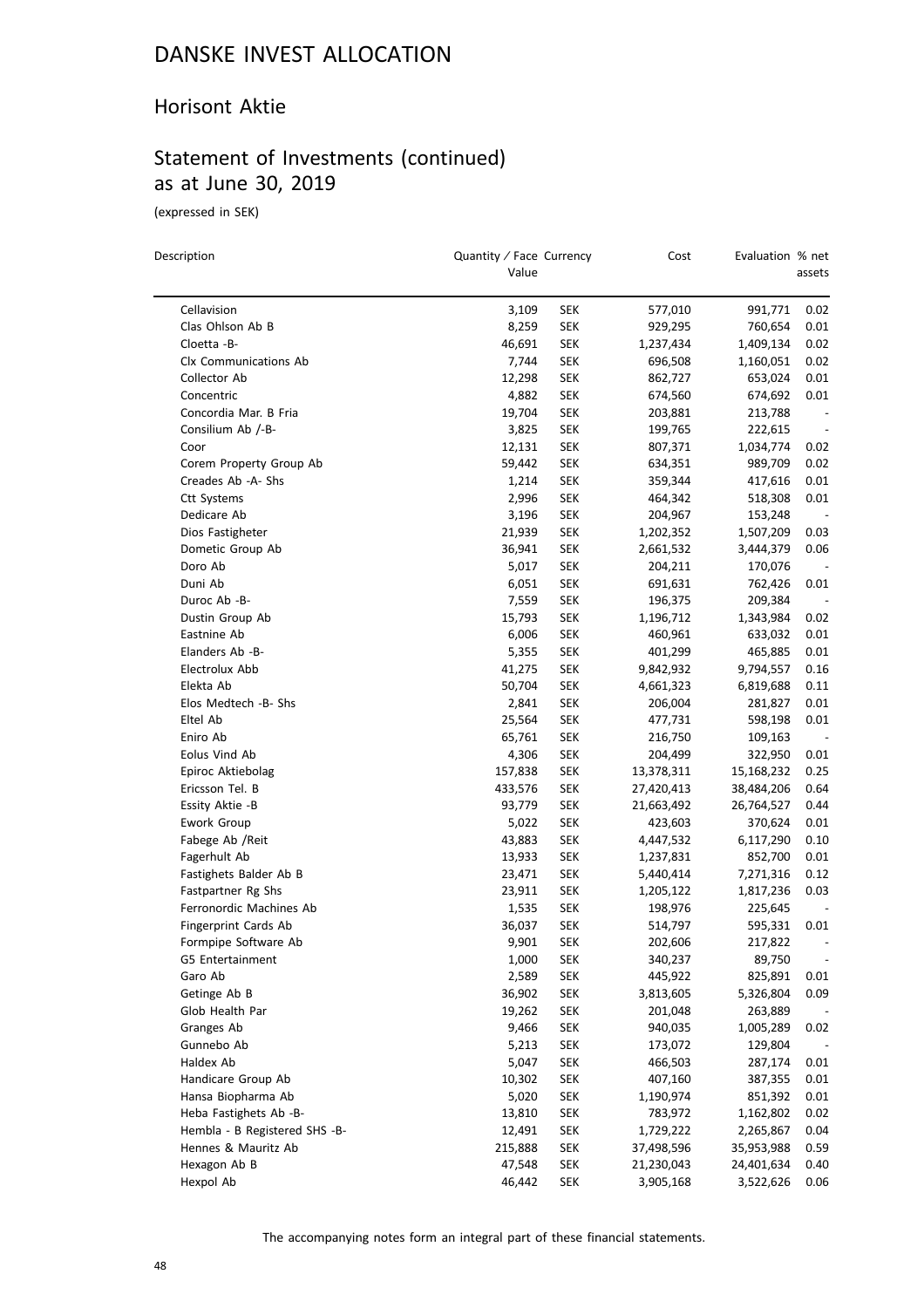#### Horisont Aktie

### Statement of Investments (continued) as at June 30, 2019

(expressed in SEK)

 $\overline{a}$ 

| Description                            | Quantity / Face Currency<br>Value |            | Cost                 | Evaluation % net     | assets                   |
|----------------------------------------|-----------------------------------|------------|----------------------|----------------------|--------------------------|
| Hiq International Ab                   | 11,609                            | SEK        | 621,327              | 603,668              | 0.01                     |
| Hms Networks Ab                        | 6,245                             | SEK        | 883,127              | 1,114,108            | 0.02                     |
| Hoist Finance                          | 9,949                             | <b>SEK</b> | 790,113              | 453,873              | 0.01                     |
| Holmen Ab                              | 22,164                            | <b>SEK</b> | 4,466,810            | 4,370,741            | 0.07                     |
| Hufvudstaden Ab A                      | 28,546                            | SEK        | 3,810,247            | 4,498,850            | 0.07                     |
| Humana Ab                              | 6,928                             | <b>SEK</b> | 405,360              | 388,661              | 0.01                     |
| Husqvarna Ab -B-                       | 75,442                            | <b>SEK</b> | 5,765,568            | 6,498,574            | 0.11                     |
| lar Systems Group Ab                   | 2,587                             | <b>SEK</b> | 493,745              | 694,610              | 0.01                     |
| Ica Gruppen Ab                         | 26,533                            | SEK        | 7,985,850            | 10,509,721           | 0.17                     |
| Immunovia Ak                           | 2,690                             | SEK        | 392,504              | 451,382              | 0.01                     |
| Industrivaerden Ab A                   | 57,347                            | SEK        | 11,517,936           | 12,123,156           | 0.20                     |
| Indutrade Ab                           | 16,336                            | <b>SEK</b> | 3,575,396            | 4,851,792            | 0.08                     |
| Infant                                 | 1,738                             | <b>SEK</b> | 211,668              | 410,168              | 0.01                     |
| Instalco Intressenter Ab               | 7,502                             | SEK        | 447,838              | 654,174              | 0.01                     |
| Intl Eng Sk                            | 5,940                             | <b>SEK</b> | 421,139              | 362,340              | 0.01                     |
| Intrum Justitia Ab                     | 17,646                            | <b>SEK</b> | 4,207,554            | 4,190,925            | 0.07                     |
| Investment Ab Kinnevik                 | 35,212                            | SEK        |                      |                      | 0.14                     |
| Investment Ab Oeresund                 | 5,063                             | <b>SEK</b> | 9,078,662<br>681,809 | 8,517,783<br>623,762 | 0.01                     |
| Investor Ab B                          |                                   |            |                      |                      |                          |
|                                        | 99,177                            | <b>SEK</b> | 38,491,676           | 44,213,107           | 0.73                     |
| Invisio Communications Ab<br>Inwido Ab | 10,231                            | SEK        | 715,353<br>622,168   | 726,401              | 0.01                     |
|                                        | 9,063                             | <b>SEK</b> |                      | 584,564              | 0.01                     |
| Itab Shop Concept Ab                   | 17,990                            | SEK        | 554,439              | 522,610              | 0.01                     |
| J.M. Ab                                | 8,993                             | <b>SEK</b> | 1,655,086            | 1,921,804            | 0.03                     |
| Kabe Husvagnar Ab B                    | 1,217                             | SEK        | 198,295              | 184,376              | $\overline{\phantom{a}}$ |
| Kappahl Ab                             | 8,056                             | <b>SEK</b> | 503,500              | 114,556              |                          |
| Karo Pharma Ab                         | 19,814                            | SEK        | 686,902              | 764,424              | 0.01                     |
| Karolinska Development Ab              | 26,258                            | SEK        | 211,716              | 99,780               |                          |
| Klovern Ab /Reit                       | 119,616                           | SEK        | 1,312,847            | 1,747,590            | 0.03                     |
| Know It Ab                             | 3,798                             | <b>SEK</b> | 619,616              | 816,570              | 0.01                     |
| Kungsleden                             | 30,715                            | <b>SEK</b> | 1,877,226            | 2,337,411            | 0.04                     |
| Lagercrantz Group Ab                   | 8,850                             | SEK        | 781,960              | 1,166,430            | 0.02                     |
| Latour Ab Investment -B- Shs           | 81,741                            | SEK        | 8,490,062            | 11,182,169           | 0.19                     |
| Lifco Ab                               | 12,097                            | SEK        | 3,855,876            | 6,229,955            | 0.10                     |
| Lime Technolog - Registered Shs        | 3,159                             | <b>SEK</b> | 250,458              | 442,260              | 0.01                     |
| Lindab International Ab                | 10,038                            | SEK        | 655,314              | 1,068,043            | 0.02                     |
| Loomis -B-                             | 10,496                            | <b>SEK</b> | 3,223,932            | 3,348,224            | 0.06                     |
| Lundbergfoeretagen /-B-                | 30,685                            | SEK        | 9,002,639            | 10,641,558           | 0.18                     |
| Lundin Petroleum Ab                    | 45,635                            | SEK        | 11,068,126           | 13,110,935           | 0.22                     |
| Magnolia Bostad Ab / Reit              | 3,245                             | <b>SEK</b> | 202,996              | 103,029              |                          |
| Malmbergs Elektriska Ab                | 2,132                             | <b>SEK</b> | 202,842              | 130,052              |                          |
| Medcap Ab                              | 5,512                             | <b>SEK</b> | 202,842              | 622,856              | 0.01                     |
| Medicover Ab                           | 18,335                            | <b>SEK</b> | 1,454,739            | 1,560,308            | 0.03                     |
| Medivir -B-                            | 6,047                             | <b>SEK</b> | 208,230              | 151,175              |                          |
| Mekonomen Ab                           | 7,252                             | <b>SEK</b> | 813,101              | 561,667              | 0.01                     |
| Micro Systemation -B-                  | 2,500                             | <b>SEK</b> | 202,751              | 105,000              |                          |
| Micronic Ab                            | 12,838                            | <b>SEK</b> | 1,226,617            | 1,449,410            | 0.02                     |
| Midsona Ab /-B-                        | 9,765                             | <b>SEK</b> | 595,525              | 477,997              | 0.01                     |
| Mips Ab                                | 2,697                             | <b>SEK</b> | 204,967              | 498,945              | 0.01                     |
| Moberg Pharma Ab                       | 4,630                             | <b>SEK</b> | 198,281              | 301,413              | 0.01                     |
| Modern Times Group Ab B                | 9,725                             | <b>SEK</b> | 3,106,954            | 1,007,996            | 0.02                     |
| Momentum Group Ab                      | 4,118                             | <b>SEK</b> | 379,536              | 475,217              | 0.01                     |
| Mq Holding Ab                          | 17,399                            | <b>SEK</b> | 224,721              | 34,798               |                          |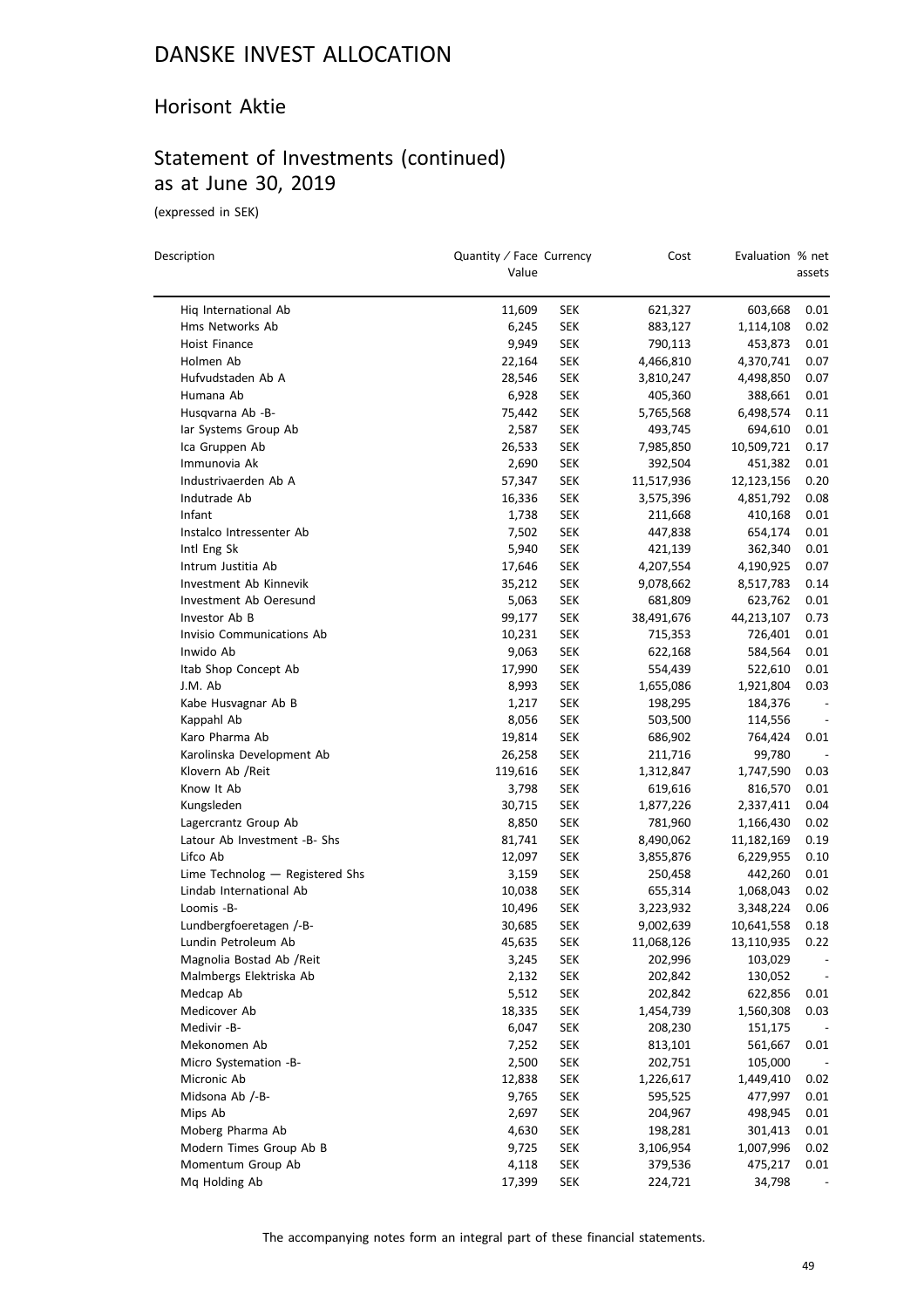#### Horisont Aktie

### Statement of Investments (continued) as at June 30, 2019

(expressed in SEK)

| Description                    | Quantity / Face Currency<br>Value |            | Cost       | Evaluation % net | assets                   |
|--------------------------------|-----------------------------------|------------|------------|------------------|--------------------------|
| Munters Group Ab               | 22,525                            | SEK        | 975,183    | 977,134          | 0.02                     |
| Ncab Group Ab                  | 2,299                             | <b>SEK</b> | 200,049    | 287,375          | 0.01                     |
| Ncc Ab B                       | 14,464                            | SEK        | 2,254,994  | 2,318,579        | 0.04                     |
| Nederman Holding Ab            | 3,744                             | SEK        | 328,848    | 424,570          | 0.01                     |
| Net Insight Ab -B-             | 26,546                            | SEK        | 146,003    | 46,456           | $\overline{\phantom{a}}$ |
| New Wave Group B               | 9,477                             | <b>SEK</b> | 525,974    | 605,580          | 0.01                     |
| Nibe Industrier Ab             | 66,320                            | <b>SEK</b> | 5,859,025  | 8,989,676        | 0.15                     |
| Nilorngruppen Ab -B-           | 2,507                             | <b>SEK</b> | 201,097    | 181,256          |                          |
| Nobia Ab                       | 22,219                            | SEK        | 1,413,873  | 1,204,270        | 0.02                     |
| Nobina Ab                      | 11,492                            | SEK        | 560,623    | 656,768          | 0.01                     |
| Nolato Ab /-B-                 | 3,708                             | SEK        | 1,949,304  | 2,082,042        | 0.03                     |
| Nordic Entertainment Group -B- | 9,725                             | SEK        |            | 2,100,600        | 0.04                     |
| Np3 Fastigheter Ab /Reit       | 9,826                             | SEK        | 529,846    | 784,115          | 0.01                     |
| Nyfosa Ab / Reit               | 23,315                            | <b>SEK</b> | 978,067    | 1,355,767        | 0.02                     |
| Oasmia Pharmaceutical Ab       | 37,638                            | SEK        | 206,350    | 132,410          |                          |
| Odd Molly                      | 12,630                            | SEK        | 202,036    | 51,657           | $\overline{\phantom{a}}$ |
| Odd Molly International Ab     | 8,420                             | <b>SEK</b> | 35,364     | 32,164           | $\overline{\phantom{a}}$ |
| Oem International Ab           | 3,267                             | SEK        | 645,702    | 784,080          | 0.01                     |
| Oncopeptides Ab                | 5,304                             | <b>SEK</b> | 544,618    | 785,522          | 0.01                     |
| Opus Group - Shs               | 30,939                            | SEK        | 203,749    | 189,037          |                          |
| Orexo Ab                       | 4,477                             | <b>SEK</b> | 184,005    | 317,419          | 0.01                     |
| Peab Ab /B Fria                | 37,763                            | SEK        | 2,840,436  | 3,002,158        | 0.05                     |
| Platzer Fastigheter            | 17,062                            | <b>SEK</b> | 906,508    | 1,458,801        | 0.02                     |
| Poolia Ab B                    | 32,773                            | SEK        | 422,716    | 213,025          | $\overline{\phantom{a}}$ |
| <b>Precise Biometrics</b>      | 119,582                           | SEK        | 201,428    | 162,632          | $\overline{\phantom{a}}$ |
| Pricer Ab /-B-                 | 17,244                            | <b>SEK</b> | 219,500    | 233,139          | $\overline{\phantom{m}}$ |
| Proact It Group Ab             | 1,177                             | SEK        | 197,040    | 269,533          |                          |
| Probi Ab                       | 1,662                             | SEK        | 630,420    | 531,840          | 0.01                     |
| Profilgruppen Ab               | 1,574                             | <b>SEK</b> | 201,677    | 179,436          | $\overline{\phantom{a}}$ |
| Projektengagemang Sweden Ab    | 5,722                             | SEK        | 207,757    | 148,200          | $\overline{\phantom{a}}$ |
| Q-Linea Ab                     | 5,032                             | SEK        | 339,343    | 329,596          | 0.01                     |
| Ratos B                        | 37,025                            | SEK        | 1,287,769  | 959,688          | 0.02                     |
| Raysearch Laboratories Ab      | 5,342                             | SEK        | 620,259    | 669,887          | 0.01                     |
| Recipharm Ab                   | 8,760                             | SEK        | 980,613    | 989,880          | 0.02                     |
| Rejlerkoncernen Ab -B-         | 3,198                             | <b>SEK</b> | 199,547    | 255,840          |                          |
| Resurs Holding Ab              | 23,741                            | SEK        | 1,329,040  | 1,309,316        | 0.02                     |
| Rottneros Ab                   | 17,263                            | <b>SEK</b> | 200,912    | 200,251          |                          |
| Sandvik Ab                     | 163,372                           | <b>SEK</b> | 23,797,068 | 27,822,252       | 0.46                     |
| Sas                            | 55,540                            | <b>SEK</b> | 1,260,598  | 690,918          | 0.01                     |
| Scandi Standard Ab             | 12,213                            | <b>SEK</b> | 683,168    | 780,411          | 0.01                     |
| Scandic Hotels Group Ab        | 16,269                            | <b>SEK</b> | 1,478,843  | 1,332,431        | 0.02                     |
| Sectra Ab                      | 5,026                             | <b>SEK</b> | 1,114,896  | 1,728,944        | 0.03                     |
| Securitas Ab B                 | 49,102                            | <b>SEK</b> | 7,221,806  | 7,922,608        | 0.13                     |
| Semcon Ab                      | 4,171                             | <b>SEK</b> | 201,531    | 226,485          |                          |
| Sensys Traffic Ab -B-          | 106,496                           | <b>SEK</b> | 197,046    | 169,648          |                          |
| Serneke Group Ab               | 2,179                             | <b>SEK</b> | 198,628    | 119,191          | $\overline{\phantom{a}}$ |
| Skandinav. Ensk. Banken A      | 282,013                           | <b>SEK</b> | 26,900,953 | 24,230,557       | 0.40                     |
| Skanska B                      | 54,949                            | <b>SEK</b> | 9,051,034  | 9,176,483        | 0.15                     |
| Skf Ab B                       | 60,179                            | <b>SEK</b> | 9,937,678  | 10,254,502       | 0.17                     |
| Skistar Ab                     | 12,870                            | <b>SEK</b> | 1,305,683  | 1,482,624        | 0.03                     |
| Softronic Ab B                 | 14,037                            | <b>SEK</b> | 198,719    | 233,014          |                          |
| Sportamore Ab                  | 2,031                             | <b>SEK</b> | 201,359    | 121,454          |                          |
|                                |                                   |            |            |                  |                          |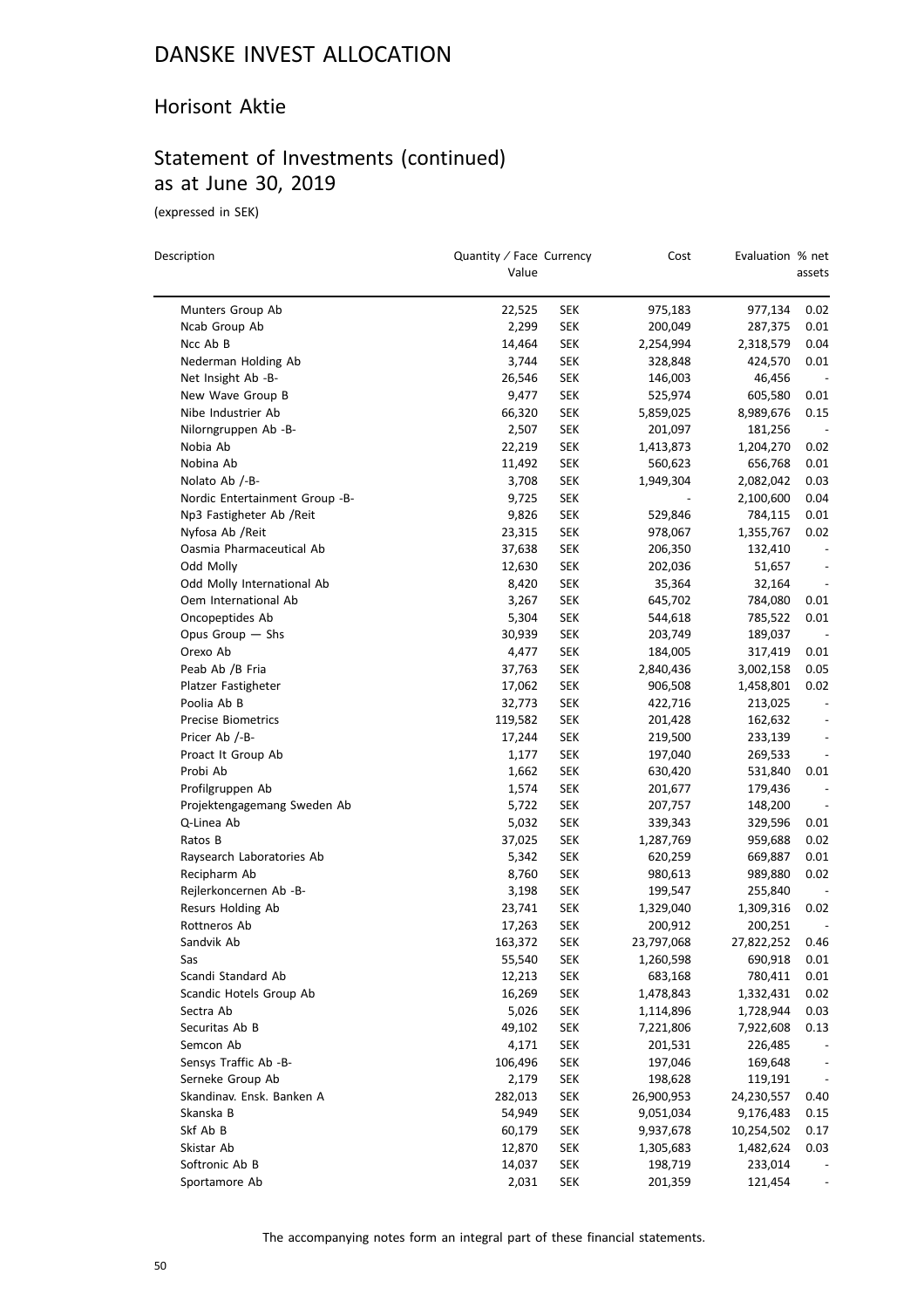### Horisont Aktie

### Statement of Investments (continued) as at June 30, 2019

(expressed in SEK)

| Description                                                                                                               | Quantity / Face Currency<br>Value |            | Cost               | Evaluation % net   | assets                   |
|---------------------------------------------------------------------------------------------------------------------------|-----------------------------------|------------|--------------------|--------------------|--------------------------|
|                                                                                                                           |                                   |            |                    |                    |                          |
| Ssab -Reg- B<br>Ssab Corporationa                                                                                         | 118,915<br>15,871                 | SEK        | 3,657,872          | 3,343,890          | 0.06<br>0.01             |
| Ssm Holding Ab / Reit                                                                                                     | 12,542                            | SEK<br>SEK | 651,505<br>204,369 | 509,459<br>114,132 |                          |
| Starbreeze -B-                                                                                                            | 20,000                            | SEK        | 208,366            | 26,660             | $\overline{\phantom{a}}$ |
| Stendorren Fast SHS B                                                                                                     | 4,499                             | SEK        | 401,852            | 528,633            | 0.01                     |
| Svenska Cellul. - B-                                                                                                      | 91,943                            | SEK        | 7,599,751          | 7,414,284          | 0.12                     |
| Svenska Handelsbanken Ab                                                                                                  | 251,134                           | SEK        | 27,004,368         | 23,249,986         | 0.38                     |
| Svolder Ab                                                                                                                | 5,526                             | SEK        | 610,623            | 692,960            | 0.01                     |
| Sweco Ab -B-                                                                                                              | 15,558                            | SEK        | 2,955,824          | 3,920,616          | 0.07                     |
| Swedbank Ab -A-                                                                                                           | 146,299                           | SEK        | 29,621,265         | 20,430,655         | 0.34                     |
| Swedish Orphan Biovitrum Ab                                                                                               | 39,064                            | <b>SEK</b> | 6,754,395          | 6,947,532          | 0.12                     |
| Swedol Ab                                                                                                                 | 13,448                            | SEK        | 429,616            | 521,782            | 0.01                     |
| Systemair                                                                                                                 | 6,679                             | SEK        | 685,322            | 868,270            | 0.01                     |
| Tele2 Ak B                                                                                                                | 89,741                            | SEK        | 9,846,497          | 12,209,263         | 0.20                     |
| Teliasonera Ab                                                                                                            | 572,628                           | SEK        | 22,639,570         | 23,683,894         | 0.39                     |
| Tethys Oil Ab                                                                                                             | 5,049                             | <b>SEK</b> | 310,824            | 375,646            | 0.01                     |
| Tf Bank Ab                                                                                                                | 2,633                             | SEK        | 202,863            | 265,933            |                          |
| Thule Group Ab                                                                                                            | 14,629                            | SEK        | 2,691,204          | 3,355,893          | 0.06                     |
| Tobii Ab                                                                                                                  | 14,464                            | SEK        | 512,137            | 604,017            | 0.01                     |
| Trelleborg B                                                                                                              | 35,979                            | SEK        | 6,539,073          | 4,731,238          | 0.08                     |
| <b>Trention Ab</b>                                                                                                        | 3,279                             | SEK        | 198,678            | 197,396            |                          |
| Troax Group Ab                                                                                                            | 8,058                             | SEK        | 753,626            | 776,791            | 0.01                     |
| Vbg Group Ab -B-                                                                                                          | 2,883                             | SEK        | 418,722            | 481,461            | 0.01                     |
| Viking Supply Ships Ab Cl-B                                                                                               | 1,160                             | SEK        | 231,086            | 83,056             | $\overline{\phantom{a}}$ |
| Vitec Software Group Ab                                                                                                   | 8,176                             | SEK        | 674,834            | 878,920            | 0.01                     |
| Vitrolife Ab                                                                                                              | 14,482                            | SEK        | 1,926,238          | 2,618,346          | 0.04                     |
| Volati Ab                                                                                                                 | 15,193                            | SEK        | 556,739            | 671,531            | 0.01                     |
| Volvo B                                                                                                                   | 279,058                           | <b>SEK</b> | 40,862,507         | 40,854,091         | 0.68                     |
| Wihlborgs Fastigheter Ab / Reit                                                                                           | 20,765                            | SEK        | 2,085,150          | 2,790,816          | 0.05                     |
| Wise Group Ab                                                                                                             | 4,310                             | SEK        | 215,192            | 209,035            | $\overline{\phantom{a}}$ |
| Xano Industri Ab                                                                                                          | 4,446                             | SEK        | 377,667            | 573,534            | 0.01                     |
| Xvivo Perfusion Ab                                                                                                        | 3,846                             | SEK        | 423,979            | 747,662            | 0.01                     |
| Zetadisplay Ab                                                                                                            | 10,609                            | SEK        | 224,484            | 235,520            |                          |
|                                                                                                                           |                                   |            | 755,161,083        | 829,352,601 13.70  |                          |
| <b>Switzerland</b>                                                                                                        |                                   |            |                    |                    |                          |
| Abb                                                                                                                       | 26,648                            | CHF        | 5,674,440          | 4,938,650          | 0.08                     |
| Abb Ltd                                                                                                                   | 48,576                            | <b>SEK</b> | 9,275,651          | 8,998,704          | 0.15                     |
| Cavotec Sa                                                                                                                | 6,721                             | <b>SEK</b> | 144,078            | 84,684             | $\overline{\phantom{a}}$ |
| Fenix Out                                                                                                                 | 1,160                             | SEK        | 1,108,267          | 1,164,640          | 0.02                     |
| Oriflame Holding Ltd                                                                                                      | 7,907                             | SEK        | 2,242,342          | 1,794,889          | 0.03                     |
|                                                                                                                           |                                   |            | 18,444,778         | 16,981,567         | 0.28                     |
| <b>United States of America</b>                                                                                           |                                   |            |                    |                    |                          |
| Veoneer Inc /Swdh Dep Rec                                                                                                 | 9,358                             | <b>SEK</b> | 2,906,756          | 1,523,014          | 0.02                     |
| Autoliv Inc /Swedish Dept. Recpt                                                                                          | 8,080                             | SEK        | 6,274,432          | 5,302,096          | 0.09                     |
|                                                                                                                           |                                   |            | 9,181,188          | 6,825,110          | 0.11                     |
| <b>Total - Shares</b>                                                                                                     |                                   |            | 835,546,734        | 899,826,472 14.87  |                          |
| Total - Transferable securities admitted to an official stock exchange listing or<br>dealt in on another regulated market |                                   |            | 835,546,734        | 899,826,472 14.87  |                          |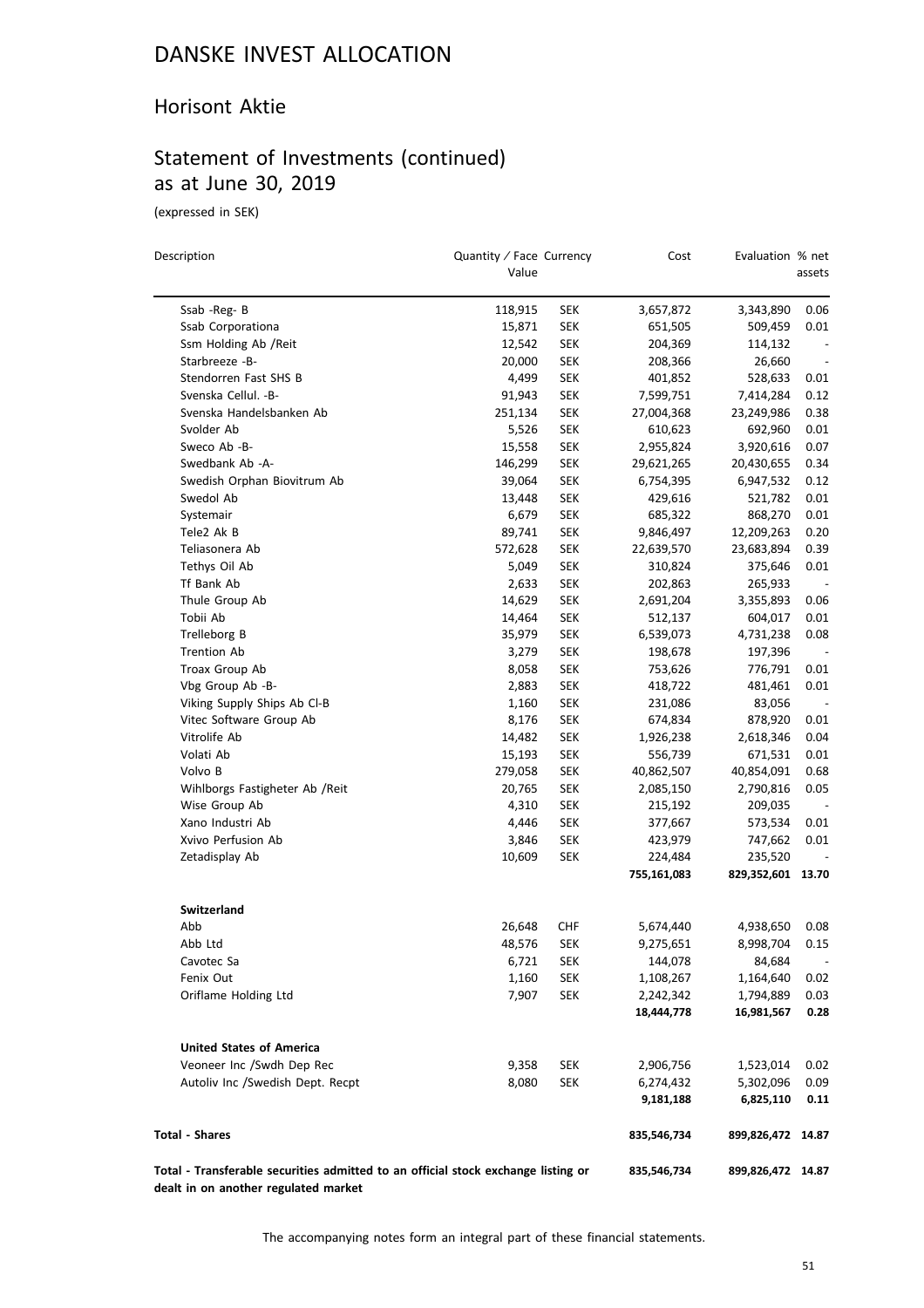#### Horisont Aktie

### Statement of Investments (continued) as at June 30, 2019

(expressed in SEK)

| Description                                  | Quantity / Face Currency<br>Value |            | Cost          | Evaluation % net    | assets |
|----------------------------------------------|-----------------------------------|------------|---------------|---------------------|--------|
| Closed - ended investment funds              |                                   |            |               |                     |        |
| Sweden                                       |                                   |            |               |                     |        |
| Hemfosa Fastigheter Ab /Reit                 | 21,953                            | <b>SEK</b> | 1,486,430     | 1,921,985           | 0.03   |
| Oscar Prop Hl / Reit                         | 8,147                             | SEK        | 200,842       | 54,585              |        |
| Pandox Ab / Reit                             | 25,665                            | <b>SEK</b> | 3,850,147     | 4,378,449           | 0.07   |
| Wallenstam Ab /Reit                          | 44,641                            | <b>SEK</b> | 3,563,676     | 4,379,282           | 0.08   |
|                                              |                                   |            | 9,101,095     | 10,734,301          | 0.18   |
| Total - Closed - ended investment funds      |                                   |            | 9,101,095     | 10,734,301          | 0.18   |
| <b>Investment Funds</b>                      |                                   |            |               |                     |        |
| <b>Denmark</b>                               |                                   |            |               |                     |        |
| Di Usa Sek /Cap*                             | 2,610,854                         | <b>SEK</b> | 714,734,277   | 841,399,802 13.90   |        |
| Pc Eur Indx -Sek -W-*                        | 5,846,324                         | <b>SEK</b> | 624,533,305   | 683,903,043 11.30   |        |
| Pc Gl Em Mr Ind -W- Sek*                     | 2,652,584                         | <b>SEK</b> | 376,460,783   | 415,288,573         | 6.86   |
| Pc Glb Ac Indx -Sek W- Cap*                  | 4,577,397                         | <b>SEK</b> | 650,201,949   | 723,640,769 11.96   |        |
| Pc Jap Indx Fnd -W- Sek*                     | 1,635,841                         | <b>SEK</b> | 187,069,713   | 196,644,438         | 3.25   |
| Pc Pc Cn Jp -Sek -W-*                        | 1,684,639                         | <b>SEK</b> | 182,615,498   | 206,115,543         | 3.41   |
| Pc Swed Indx -Sek -W-*                       | 2,682,458                         | <b>SEK</b> | 299,513,752   | 323,692,218         | 5.35   |
| Pc Usa Indx Fnd Shs-Sek W-Cap*               | 3,298,392                         | <b>SEK</b> | 432,238,304   | 527,478,837         | 8.72   |
|                                              |                                   |            | 3,467,367,581 | 3,918,163,223 64.75 |        |
| Luxembourg                                   |                                   |            |               |                     |        |
| Dan Inv Sv B - SA - Cap *                    | 498,870                           | <b>SEK</b> | 107,904,381   | 119,010,319         | 1.97   |
| Dans I Sv -Y-*                               | 238,036                           | <b>SEK</b> | 974,713,465   | 1,062,298,665 17.55 |        |
| Dans I Sv Sm -Wa- Sek/Cap*                   | 40,000                            | <b>SEK</b> | 4,000,000     | 4,452,000           | 0.07   |
|                                              |                                   |            | 1,086,617,846 | 1,185,760,984 19.59 |        |
| <b>Total - Investment Funds</b>              |                                   |            | 4,553,985,427 | 5,103,924,207 84.34 |        |
| <b>Other Transferable securities</b>         |                                   |            |               |                     |        |
| <b>Shares</b>                                |                                   |            |               |                     |        |
| Sweden                                       |                                   |            |               |                     |        |
| Hexatronic Group Ab                          | 3,744                             | <b>SEK</b> | 198,336       | 199,181             |        |
|                                              |                                   |            | 198,336       | 199,181             |        |
| <b>Total - Shares</b>                        |                                   |            | 198,336       | 199,181             |        |
| <b>Total - Other Transferable securities</b> |                                   |            | 198,336       | 199,181             |        |
| TOTAL INVESTMENT PORTFOLIO                   |                                   |            | 5,398,831,592 | 6,014,684,161 99.39 |        |

\* Related party fund (Note 3)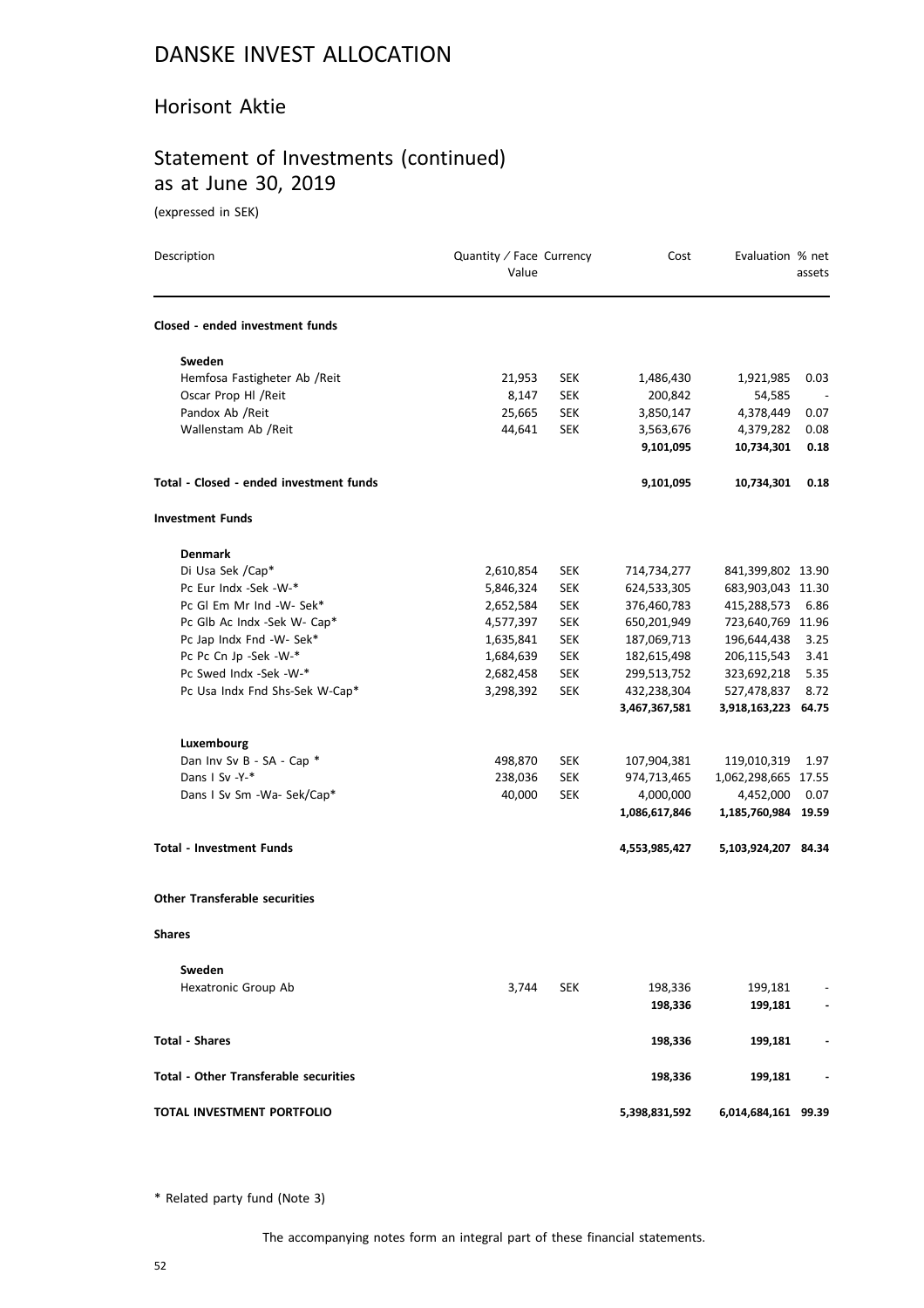### Horisont Aktie

### Geographical and Economic Portfolio Breakdowns as at June 30, 2019

(expressed as a percentage of net assets)

| Geographical breakdown   | %     |
|--------------------------|-------|
| Denmark                  | 64.76 |
| Luxembourg               | 19.70 |
| Sweden                   | 13.88 |
| Finland                  | 0.38  |
| Switzerland              | 0.28  |
| Great Britain            | 0.23  |
| United States of America | 0.11  |
| Canada                   | 0.04  |
| Bermuda Islands          | 0.01  |
|                          | 99.39 |

| Economic breakdown                      | %     |
|-----------------------------------------|-------|
| <b>Investment Funds</b>                 | 84.34 |
| Mechanics, Machinery                    | 3.27  |
| Holding and Finance Companies           | 1.61  |
| <b>Banks and Financial Institutions</b> | 1.49  |
| <b>Pharmaceuticals and Cosmetics</b>    | 1.45  |
| <b>News Transmission</b>                | 1.43  |
| Real Estate Companies                   | 1.17  |
| Automobile Industry                     | 0.82  |
| Retail                                  | 0.71  |
| Construction, Building Material         | 0.43  |
| Consumer Goods                          | 0.31  |
| <b>Food and Distilleries</b>            | 0.31  |
| Electronics and Electrical Equipment    | 0.30  |
| Petrol                                  | 0.25  |
| <b>Other Services</b>                   | 0.24  |
| Mines, Heavy Industries                 | 0.22  |
| Internet Software                       | 0.17  |
| Forest Products and Paper Industry      | 0.15  |
| Leisure                                 | 0.11  |
| Electronic Semiconductor                | 0.09  |
| Healthcare Education & Social Services  | 0.08  |
| Transportation                          | 0.07  |
| <b>Business Houses</b>                  | 0.06  |
| Tyres & Rubber                          | 0.06  |
| Biotechnology                           | 0.05  |
| Miscellaneous                           | 0.04  |
| Chemicals                               | 0.03  |
| Environmental Services & Recycling      | 0.03  |
| <b>Public Services</b>                  | 0.02  |
| Textile                                 | 0.02  |
| Aerospace Technology                    | 0.01  |
| Agriculture and Fishing                 | 0.01  |
| Graphic Art, Publishing                 | 0.01  |
| <b>Non-Ferrous Metals</b>               | 0.01  |
| Office Equipment, Computers             | 0.01  |
| <b>Precious Metals</b>                  | 0.01  |
|                                         | 99.39 |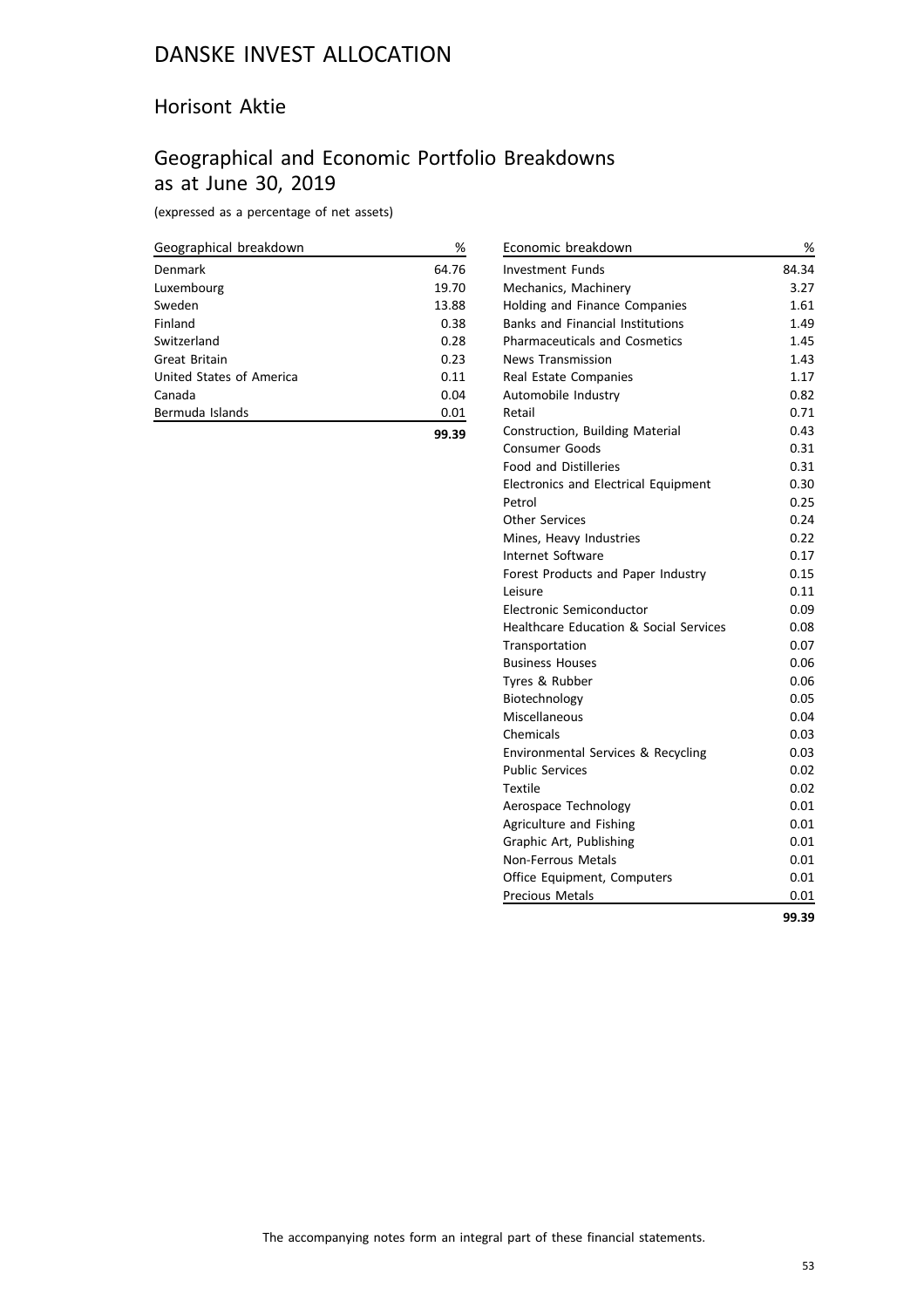#### Horisont Balanserad

#### Statement of Investments as at June 30, 2019

(expressed in SEK)

| Description                                                                                                    | Quantity / Face Currency<br>Value | Cost | Evaluation % net | assets |  |
|----------------------------------------------------------------------------------------------------------------|-----------------------------------|------|------------------|--------|--|
| Transferable securities admitted to an official stock exchange listing or dealt in on another regulated market |                                   |      |                  |        |  |

**Bonds**

| Sweden                          |             |            |             |             |                          |
|---------------------------------|-------------|------------|-------------|-------------|--------------------------|
| Stadshypo 4.5% 09-21.09.22      | 268,000,000 | <b>SEK</b> | 314,733,180 | 306,750,120 | 3.09                     |
| Swedbk 1% 15-15.06.22           | 61,600,000  | <b>SEK</b> | 62,989,080  | 63,452,928  | 0.64                     |
| Sweden 2.5% 13-12.05.25         | 99,305,000  | <b>SEK</b> | 114,870,066 | 116,235,510 | 1.17                     |
| Sweden 3.5% 10-01.06.22         | 227,495,000 | <b>SEK</b> | 260,421,361 | 255,053,744 | 2.57                     |
|                                 |             |            | 753,013,687 | 741,492,302 | 7.47                     |
| <b>Total - Bonds</b>            |             |            | 753,013,687 | 741,492,302 | 7.47                     |
| <b>Shares</b>                   |             |            |             |             |                          |
| <b>Bermuda Islands</b>          |             |            |             |             |                          |
| Vostok New Ventures Ltd         | 7,744       | <b>SEK</b> | 354,676     | 445,280     | 0.01                     |
|                                 |             |            | 354,676     | 445,280     | 0.01                     |
| Canada                          |             |            |             |             |                          |
| Africa Oil Corp                 | 30,526      | CAD        | 249,679     | 282,976     |                          |
| International Petroleum Corp    | 11,734      | <b>SEK</b> | 583,805     | 484,614     | 0.01                     |
| Lundin Mining Corp              | 8,705       | CAD        | 382,119     | 441,344     |                          |
|                                 |             |            | 1,215,603   | 1,208,934   | 0.01                     |
| <b>Denmark</b>                  |             |            |             |             |                          |
| Nordic Waterproofing            | 3,156       | <b>SEK</b> | 258,552     | 261,948     |                          |
|                                 |             |            | 258,552     | 261,948     |                          |
| <b>Finland</b>                  |             |            |             |             |                          |
| Nordea Bank Abp                 | 312,435     | <b>SEK</b> | 28,978,059  | 21,126,855  | 0.21                     |
| Stora Enso Ab R (Sek)           | 7,968       | <b>SEK</b> | 1,045,688   | 869,309     | 0.01                     |
|                                 |             |            | 30,023,747  | 21,996,164  | 0.22                     |
| <b>Great Britain</b>            |             |            |             |             |                          |
| Astrazeneca Plc                 | 14,169      | <b>SEK</b> | 9,134,373   | 10,924,299  | 0.11                     |
| Astrazeneca Plc                 | 5,647       | GBP        | 3,033,972   | 4,289,974   | 0.05                     |
| Enquest Plc                     | 65,759      | <b>SEK</b> | 270,698     | 154,402     |                          |
|                                 |             |            | 12,439,043  | 15,368,675  | 0.16                     |
| Iceland                         |             |            |             |             |                          |
| Arion Bank /Sub Rcpt            | 42,884      | <b>SEK</b> | 254,902     | 242,723     |                          |
|                                 |             |            | 254,902     | 242,723     | $\overline{\phantom{a}}$ |
| Luxembourg                      |             |            |             |             |                          |
| Millicom Intl Cell. /Swed. Dep. | 11,312      | <b>SEK</b> | 6,018,110   | 5,916,176   | 0.06                     |
|                                 |             |            | 6,018,110   | 5,916,176   | 0.06                     |
| Sweden                          |             |            |             |             |                          |
| Aak Ab                          | 32,212      | <b>SEK</b> | 3,970,901   | 5,622,605   | 0.06                     |
| Ab Sagax - B                    | 36,370      | <b>SEK</b> | 2,166,370   | 3,175,101   | 0.03                     |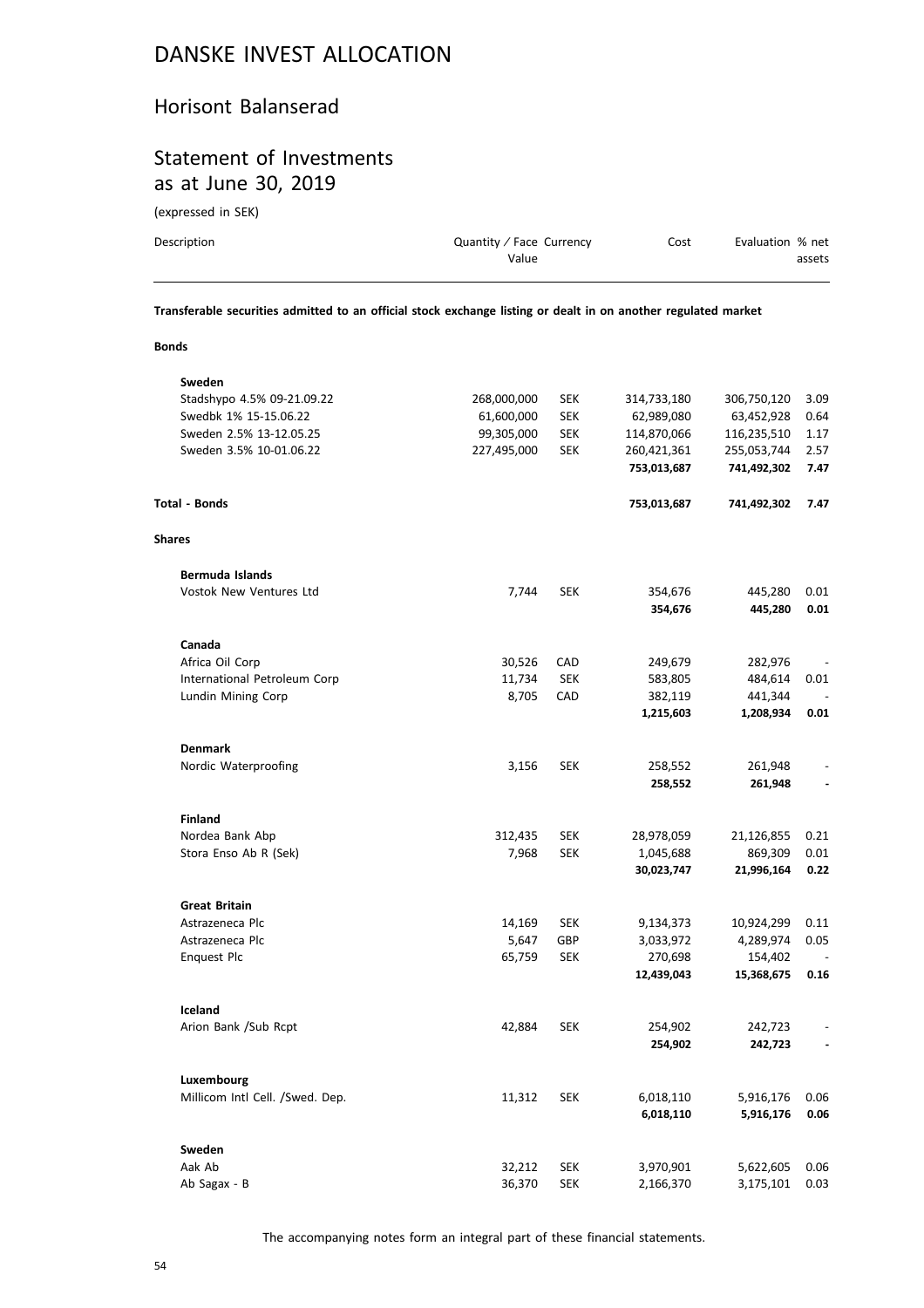#### Horisont Balanserad

### Statement of Investments (continued) as at June 30, 2019

(expressed in SEK)

 $\equiv$ 

| Description                                 | Quantity / Face Currency<br>Value |                          | Cost       | Evaluation % net | assets                           |
|---------------------------------------------|-----------------------------------|--------------------------|------------|------------------|----------------------------------|
| Ab Traction -B-                             | 2,678                             | SEK                      | 495,430    | 516,854          | 0.01                             |
| Academedia Ab                               | 7,891                             | <b>SEK</b>               | 374,647    | 410,332          |                                  |
| Actic Group Ab                              | 7,469                             | <b>SEK</b>               | 280,228    | 192,700          |                                  |
| Active Biotech Ab                           | 30,011                            | SEK                      | 86,012     | 90,333           | $\overline{\phantom{a}}$         |
| Addlife Ab                                  | 2,642                             | SEK                      | 518,499    | 752,970          | 0.01                             |
| Addnode Group Ab                            | 4,277                             | <b>SEK</b>               | 442,965    | 652,243          | 0.01                             |
| Addtech Ab                                  | 6,934                             | SEK                      | 1,256,722  | 1,951,921        | 0.02                             |
| Af Ab                                       | 8,311                             | <b>SEK</b>               | 1,500,142  | 1,740,323        | 0.02                             |
| Alfa Laval Ab                               | 49,941                            | <b>SEK</b>               | 10,620,714 | 10,093,076       | 0.10                             |
| Alimak Group Ab                             | 6,220                             | <b>SEK</b>               | 841,339    | 884,484          | 0.01                             |
| Alligator Bioscience Ab                     | 9,497                             | <b>SEK</b>               | 255,180    | 237,425          | $\overline{\phantom{a}}$         |
| Ambea Ab                                    | 6,780                             | <b>SEK</b>               | 507,755    | 416,292          | $\centerdot$                     |
| Anoto Group Ab                              | 83,402                            | SEK                      | 262,919    | 84,236           | $\overline{\phantom{a}}$         |
| Arise Ab                                    | 19,392                            | SEK                      | 248,218    | 449,894          | 0.01                             |
| Arjo Ab                                     | 33,792                            | <b>SEK</b>               | 931,187    | 1,425,347        | 0.02                             |
| Aros Quality Group Ab                       | 1,400                             | <b>SEK</b>               | 258,349    | 258,720          |                                  |
| Assa Abloy Ab                               | 131,486                           | SEK                      | 22,861,479 | 27,598,911       | 0.28                             |
| Atlas Copco Ab                              | 147,366                           | SEK                      | 37,121,073 | 43,782,439       | 0.44                             |
| Atrium Ljungb Shs -B-                       | 12,996                            | <b>SEK</b>               |            | 2,175,530        | 0.02                             |
| Attendo Ab                                  | 16,359                            | <b>SEK</b>               | 1,846,546  | 650,761          | 0.01                             |
| Avanza Bank Holding Ab                      | 16,350                            |                          | 1,438,791  |                  | 0.01                             |
| Axfood Ab                                   |                                   | <b>SEK</b>               | 1,304,801  | 1,154,310        | 0.05                             |
| Bactiguard Holding Ab                       | 25,444                            | SEK                      | 3,951,333  | 4,661,341        |                                  |
|                                             | 9,492                             | <b>SEK</b>               | 274,389    | 431,886          | $\centerdot$                     |
| Balco G Ab                                  | 4,201                             | <b>SEK</b>               | 248,367    | 291,549          |                                  |
| Be Group Ab                                 | 5,140                             | SEK                      | 259,976    | 225,646          | $\qquad \qquad -$                |
| Beijer Alma Ab<br>Beijer Electronics Ab     | 6,793<br>5,696                    | <b>SEK</b><br><b>SEK</b> | 890,469    | 835,539          | 0.01                             |
|                                             |                                   |                          | 185,120    | 315,558          |                                  |
| Beijer Ref Registered Shs B                 | 14,367                            | <b>SEK</b>               | 1,705,045  | 3,221,081        | 0.03                             |
| Bergman & Bevin -B-                         | 4,374                             | <b>SEK</b>               | 407,900    | 439,150          | 0.01<br>$\overline{\phantom{a}}$ |
| Bergs Timber -B-                            | 75,112                            | SEK                      | 240,962    | 227,589          |                                  |
| Besqab Ab                                   | 1,841                             | SEK                      | 237,029    | 217,238          | $\overline{\phantom{a}}$         |
| Bilia Ab                                    | 10,028                            | SEK                      | 783,438    | 836,837          | 0.01                             |
| Billerudkorsnas Ab                          | 23,784                            | SEK                      | 3,003,720  | 2,912,351        | 0.03                             |
| <b>Bioarctic Ab</b>                         | 11,508                            | SEK                      | 255,631    | 849,866          | 0.01                             |
| Biogaia Ab B                                | 1,976                             | SEK                      | 662,411    | 848,692          | 0.01                             |
| Biotage Ab                                  | 6,195                             | SEK                      | 560,372    | 676,494          | 0.01                             |
| Boliden Ab                                  | 32,030<br>10,070                  | <b>SEK</b>               | 8,386,398  | 7,613,531        | 0.08<br>0.01                     |
| Bonava Ab                                   |                                   | SEK                      | 1,113,048  | 1,170,134        |                                  |
| Bonesupport Holding Ab                      | 12,332                            | <b>SEK</b>               | 247,244    | 376,126          |                                  |
| Boozt Ab                                    | 7,030                             | <b>SEK</b>               | 508,862    | 357,827          |                                  |
| <b>Boule Diagnostics Ab</b>                 | 3,559<br>17,599                   | <b>SEK</b>               | 262,131    | 185,780          |                                  |
| Bravida Holding Ab                          |                                   | <b>SEK</b>               | 1,053,379  | 1,449,278        | 0.02                             |
| Brinova Fastigheter<br><b>Bts GroupP Ab</b> | 20,888                            | <b>SEK</b>               | 362,036    | 451,181          | 0.01                             |
|                                             | 1,829                             | <b>SEK</b>               | 248,250    | 320,075          |                                  |
| <b>Bufab Holding Ab</b>                     | 4,988                             | <b>SEK</b>               | 502,613    | 531,721          | 0.01                             |
| <b>Bulten Ab</b>                            | 2,463                             | <b>SEK</b>               | 258,961    | 181,277          |                                  |
| Bure Equity Ab                              | 5,017                             | <b>SEK</b>               | 534,419    | 795,696          | 0.01                             |
| Bygghemma Group First Ab                    | 12,951                            | <b>SEK</b>               | 465,577    | 495,376          | 0.01                             |
| Byggmax Grp Ab                              | 9,497                             | <b>SEK</b>               | 371,788    | 353,668          | $\overline{\phantom{a}}$         |
| C-Rad Ab /-B-                               | 8,400                             | <b>SEK</b>               | 260,056    | 310,800          | $\overline{\phantom{a}}$         |
| Calliditas Therapeutics Ab                  | 5,789                             | SEK                      | 262,631    | 371,654          | $\overline{\phantom{a}}$         |
| Camurus Ab                                  | 4,820                             | <b>SEK</b>               | 525,380    | 338,364          | $\overline{\phantom{0}}$         |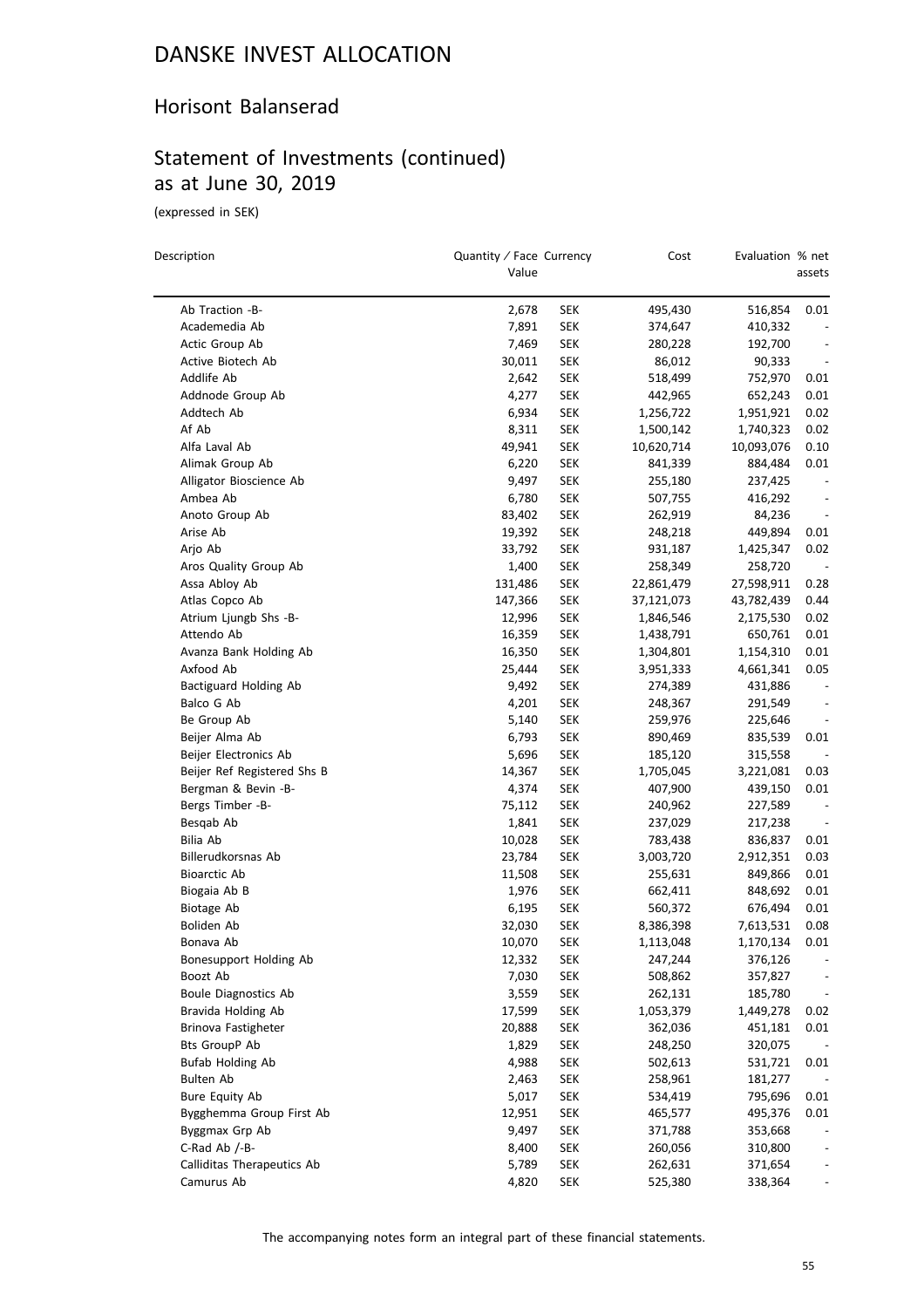#### Horisont Balanserad

# Statement of Investments (continued) as at June 30, 2019

(expressed in SEK)

| Description                     | Quantity / Face Currency<br>Value |            | Cost       | Evaluation % net | assets                   |
|---------------------------------|-----------------------------------|------------|------------|------------------|--------------------------|
| Cantargia Ab                    | 13,694                            | <b>SEK</b> | 242,653    | 251,970          |                          |
| Castellum Ab Gothenburg         | 29,332                            | <b>SEK</b> | 4,347,328  | 5,197,630        | 0.05                     |
| Catella B                       | 10,871                            | <b>SEK</b> | 255,728    | 281,015          |                          |
| Catena Ab                       | 3,383                             | <b>SEK</b> | 560,549    | 984,453          | 0.01                     |
| Cdon Group                      | 21,819                            | <b>SEK</b> | 252,944    | 260,955          | $\overline{\phantom{a}}$ |
| Cellavision                     | 2,504                             | <b>SEK</b> | 406,008    | 798,776          | 0.01                     |
| Clas Ohlson Ab B                | 7,135                             | <b>SEK</b> | 789,659    | 657,134          | 0.01                     |
| Cloetta -B-                     | 36,854                            | <b>SEK</b> | 982,846    | 1,112,254        | 0.01                     |
| Clx Communications Ab           | 6,842                             | <b>SEK</b> | 538,509    | 1,024,932        | 0.01                     |
| Collector Ab                    | 8,592                             | <b>SEK</b> | 637,157    | 456,235          | 0.01                     |
| Concentric                      | 4,018                             | <b>SEK</b> | 512,536    | 555,288          | 0.01                     |
| Consilium Ab /-B-               | 4,677                             | <b>SEK</b> |            | 272,201          | $\sim$                   |
|                                 |                                   |            | 260,596    |                  |                          |
| Coor<br>Corem Property Group Ab | 8,175                             | <b>SEK</b> | 535,462    | 697,327          | 0.01<br>0.01             |
| Creades Ab -A- Shs              | 38,155                            | <b>SEK</b> | 411,103    | 635,281          |                          |
|                                 | 905                               | <b>SEK</b> | 267,880    | 311,320          |                          |
| Ctt Systems                     | 1,136                             | <b>SEK</b> | 255,651    | 196,528          | $\overline{\phantom{0}}$ |
| Dedicare Ab                     | 3,953                             | <b>SEK</b> | 251,429    | 189,546          | $\overline{\phantom{a}}$ |
| Dios Fastigheter                | 10,301                            | <b>SEK</b> | 618,856    | 707,679          | 0.01                     |
| Dometic Group Ab                | 34,710                            | <b>SEK</b> | 2,459,546  | 3,236,360        | 0.03                     |
| Duni Ab                         | 3,799                             | <b>SEK</b> | 410,674    | 478,674          | 0.01                     |
| Duroc Ab -B-                    | 10,836                            | <b>SEK</b> | 265,555    | 300,157          |                          |
| Dustin Group Ab                 | 10,549                            | <b>SEK</b> | 768,653    | 897,720          | 0.01                     |
| East Capital Explorer Ab        | 5,833                             | <b>SEK</b> | 447,683    | 614,798          | 0.01                     |
| Edgeware Ab                     | 17,133                            | <b>SEK</b> | 266,711    | 127,641          | $\overline{\phantom{a}}$ |
| Elanders Ab -B-                 | 2,757                             | <b>SEK</b> | 257,413    | 239,859          | $\overline{\phantom{a}}$ |
| Electrolux Abb                  | 35,993                            | <b>SEK</b> | 8,635,840  | 8,541,139        | 0.09                     |
| Elekta Ab                       | 44,466                            | <b>SEK</b> | 3,905,336  | 5,980,677        | 0.06                     |
| Eltel Ab                        | 19,125                            | <b>SEK</b> | 428,219    | 447,525          | 0.01                     |
| Endomines Ab                    | 37,556                            | <b>SEK</b> | 266,764    | 177,640          |                          |
| Epiroc Aktiebolag               | 143,734                           | <b>SEK</b> | 12,045,314 | 13,812,837       | 0.14                     |
| Episurf Medical Ab              | 51,196                            | <b>SEK</b> | 258,434    | 61,947           | $\overline{\phantom{a}}$ |
| Episurf Medical Ab              | 102,392                           | <b>SEK</b> | 143,349    | 133,110          | $\overline{\phantom{a}}$ |
| Ericsson Tel. B                 | 394,197                           | <b>SEK</b> | 24,794,088 | 34,988,926       | 0.35                     |
| Essity Aktie -B                 | 82,458                            | <b>SEK</b> | 18,693,164 | 23,533,513       | 0.24                     |
| Ework Group                     | 2,454                             | <b>SEK</b> | 199,925    | 181,105          |                          |
| Fabege Ab / Reit                | 35,953                            | SEK        | 3,669,014  | 5,011,848        | 0.05                     |
| Fagerhult Ab                    | 12,330                            | <b>SEK</b> | 1,078,318  | 754,596          | 0.01                     |
| Fastighets Balder Ab B          | 19,982                            | SEK        | 4,792,093  | 6,190,424        | 0.06                     |
| Fastpartner Rg Shs              | 18,246                            | <b>SEK</b> | 937,859    | 1,386,696        | 0.01                     |
| Ferronordic Machines Ab         | 1,982                             | <b>SEK</b> | 256,675    | 291,354          |                          |
| Fingerprint Cards Ab            | 38,167                            | <b>SEK</b> | 393,147    | 630,519          | 0.01                     |
| Fm Mattsson Mora Group Ab       | 3,897                             | <b>SEK</b> | 262,663    | 370,215          | $\sim$                   |
| Formpipe Software Ab            | 39,724                            | <b>SEK</b> | 577,984    | 873,928          | 0.01                     |
| G5 Entertainment                | 1,000                             | <b>SEK</b> | 449,513    | 89,750           |                          |
| Garo Ab                         | 1,519                             | <b>SEK</b> | 257,201    | 484,561          | 0.01                     |
| Getinge Ab B                    | 31,514                            | <b>SEK</b> | 3,267,293  | 4,549,046        | 0.05                     |
| Glob Health Par                 | 16,051                            | <b>SEK</b> | 206,649    | 219,899          |                          |
| Granges Ab                      | 8,003                             | <b>SEK</b> | 764,977    | 849,919          | 0.01                     |
| Gunnebo Ab                      | 4,432                             | <b>SEK</b> | 147,142    | 110,357          |                          |
| Haldex Ab                       | 5,913                             | <b>SEK</b> | 493,023    | 336,450          |                          |
| Handicare Group Ab              | 6,163                             | <b>SEK</b> | 264,278    | 231,729          |                          |
| Hansa Biopharma Ab              | 4,327                             | <b>SEK</b> | 1,013,798  | 733,859          | 0.01                     |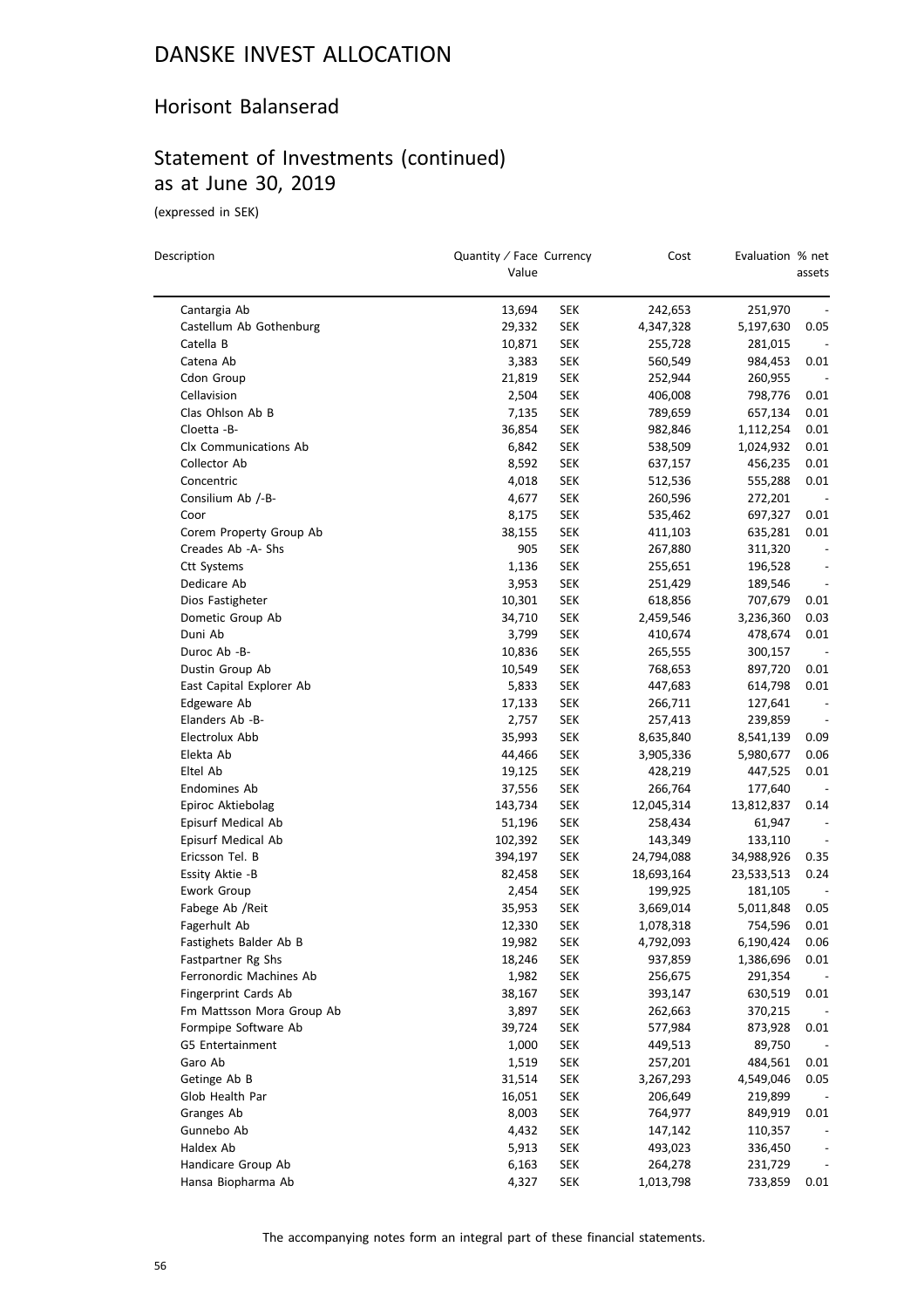#### Horisont Balanserad

### Statement of Investments (continued) as at June 30, 2019

(expressed in SEK)

| Description                     | Quantity / Face Currency<br>Value |            | Cost       | Evaluation % net      | assets                       |
|---------------------------------|-----------------------------------|------------|------------|-----------------------|------------------------------|
| Heba Fastighets Ab -B-          | 18,634                            | SEK        | 1,081,316  | 1,568,983             | 0.02                         |
| Hembla Ab                       | 10,612                            | SEK        | 1,491,117  | 1,925,017             | 0.02                         |
| Hemfosa Fastigheter Ab /Reit    | 16,423                            | SEK        | 1,178,466  | 1,437,834             | 0.02                         |
| Hennes & Mauritz Ab             | 197,090                           | <b>SEK</b> | 35,132,965 | 32,823,369            | 0.33                         |
| Hexagon Ab B                    | 42,225                            | SEK        | 18,334,077 | 21,669,870            | 0.22                         |
| Hexpol Ab                       | 38,651                            | SEK        | 3,204,148  | 2,931,678             | 0.03                         |
| Hiq International Ab            | 3,980                             | SEK        | 232,830    | 206,960               |                              |
| Hms Networks Ab                 | 4,928                             | SEK        | 667,038    | 879,155               | 0.01                         |
| Hoist Finance                   | 6,815                             | SEK        | 570,756    | 310,900               |                              |
| Holmen Ab                       | 19,152                            | SEK        | 3,887,747  | 3,776,774             | 0.04                         |
| Hufvudstaden Ab A               | 21,671                            | SEK        | 2,970,666  | 3,415,350             | 0.04                         |
| Humana Ab                       | 4,438                             | SEK        | 262,256    | 248,972               |                              |
| Husqvarna Ab -B-                | 65,428                            | SEK        | 4,925,241  | 5,635,968             | 0.06                         |
| lar Systems Group Ab            | 2,748                             | SEK        | 658,648    | 737,838               | 0.01                         |
| Ica Gruppen Ab                  | 23,482                            | SEK        | 7,058,174  | 9,301,220             | 0.09                         |
| Icta Ab                         | 26,979                            | SEK        | 265,258    | 232,019               |                              |
| Immunovia Ak                    | 1,669                             | SEK        | 258,536    |                       | $\overline{\phantom{m}}$     |
| Industrivaerden Ab A            | 50,511                            | <b>SEK</b> | 10,404,180 | 280,058<br>10,678,025 | 0.11                         |
| Indutrade Ab                    |                                   |            |            |                       | 0.04                         |
| Infant                          | 13,538<br>1,664                   | SEK        | 2,958,448  | 4,020,786             |                              |
|                                 |                                   | SEK        | 242,022    | 392,704               |                              |
| Instalco Intressenter Ab        | 3,867                             | SEK        | 248,433    | 337,202               |                              |
| Intl Eng Sk                     | 3,645                             | SEK        | 254,829    | 222,345               |                              |
| Intrum Justitia Ab              | 14,889                            | SEK        | 3,511,545  | 3,536,137             | 0.04                         |
| Investment Ab Kinnevik          | 32,141                            | <b>SEK</b> | 8,324,573  | 7,774,908             | 0.08                         |
| Investment Ab Oeresund          | 3,588                             | SEK        | 461,964    | 442,042               | 0.01                         |
| Investor Ab B                   | 90,970                            | SEK        | 35,387,079 | 40,554,426            | 0.41                         |
| Invisio Communications Ab       | 5,223                             | SEK        | 386,502    | 370,833               |                              |
| Inwido Ab                       | 5,846                             | SEK        | 413,531    | 377,067               |                              |
| Itab Shop Concept Ab            | 6,315                             | SEK        | 345,746    | 183,451               | $\qquad \qquad \blacksquare$ |
| J.M. Ab                         | 7,871                             | SEK        | 1,464,498  | 1,682,033             | 0.02                         |
| Kabe Husvagnar Ab B             | 1,579                             | SEK        | 250,272    | 239,219               | $\centerdot$                 |
| Kappahl Ab                      | 9,842                             | SEK        | 615,125    | 139,953               | $\overline{\phantom{a}}$     |
| Karo Pharma Ab                  | 16,683                            | SEK        | 557,023    | 643,630               | 0.01                         |
| Klovern Ab /Reit                | 84,425                            | SEK        | 975,497    | 1,233,449             | 0.01                         |
| Know It Ab                      | 1,488                             | SEK        | 255,956    | 319,920               |                              |
| Kungsleden                      | 20,920                            | SEK        | 1,310,202  | 1,592,012             | 0.02                         |
| Lagercrantz Group Ab            | 8,098                             | SEK        | 718,338    | 1,067,316             | 0.01                         |
| Lammhults Design Group Ab       | 7,267                             | SEK        | 348,816    | 345,183               |                              |
| Latour Ab Investment -B- Shs    | 74,727                            | SEK        | 7,745,811  | 10,222,654            | 0.10                         |
| Lifco Ab                        | 10,499                            | <b>SEK</b> | 3,384,003  | 5,406,985             | 0.06                         |
| Lime Technolog - Registered Shs | 2,516                             | <b>SEK</b> | 199,479    | 352,240               |                              |
| Lindab International Ab         | 7,308                             | <b>SEK</b> | 466,958    | 777,571               | 0.01                         |
| Loomis -B-                      | 8,078                             | <b>SEK</b> | 2,418,495  | 2,576,882             | 0.03                         |
| Lundbergfoeretagen /-B-         | 27,417                            | <b>SEK</b> | 8,148,412  | 9,508,216             | 0.10                         |
| Lundin Petroleum Ab             | 38,962                            | SEK        | 9,321,424  | 11,193,783            | 0.11                         |
| Magnolia Bostad Ab / Reit       | 4,890                             | <b>SEK</b> | 200,542    | 155,258               |                              |
| Malmbergs Elektriska Ab         | 3,211                             | <b>SEK</b> | 255,188    | 195,871               | $\overline{\phantom{a}}$     |
| Medcap Ab                       | 3,091                             | <b>SEK</b> | 250,181    | 349,283               | $\overline{\phantom{a}}$     |
| Medicover Ab                    | 15,516                            | <b>SEK</b> | 1,230,004  | 1,320,412             | 0.01                         |
| Medivir -B-                     | 7,941                             | SEK        | 267,327    | 198,525               |                              |
| Mekonomen Ab                    | 5,475                             | SEK        | 676,634    | 424,039               |                              |
| Micro Systemation -B-           | 3,500                             | <b>SEK</b> | 228,646    | 147,000               |                              |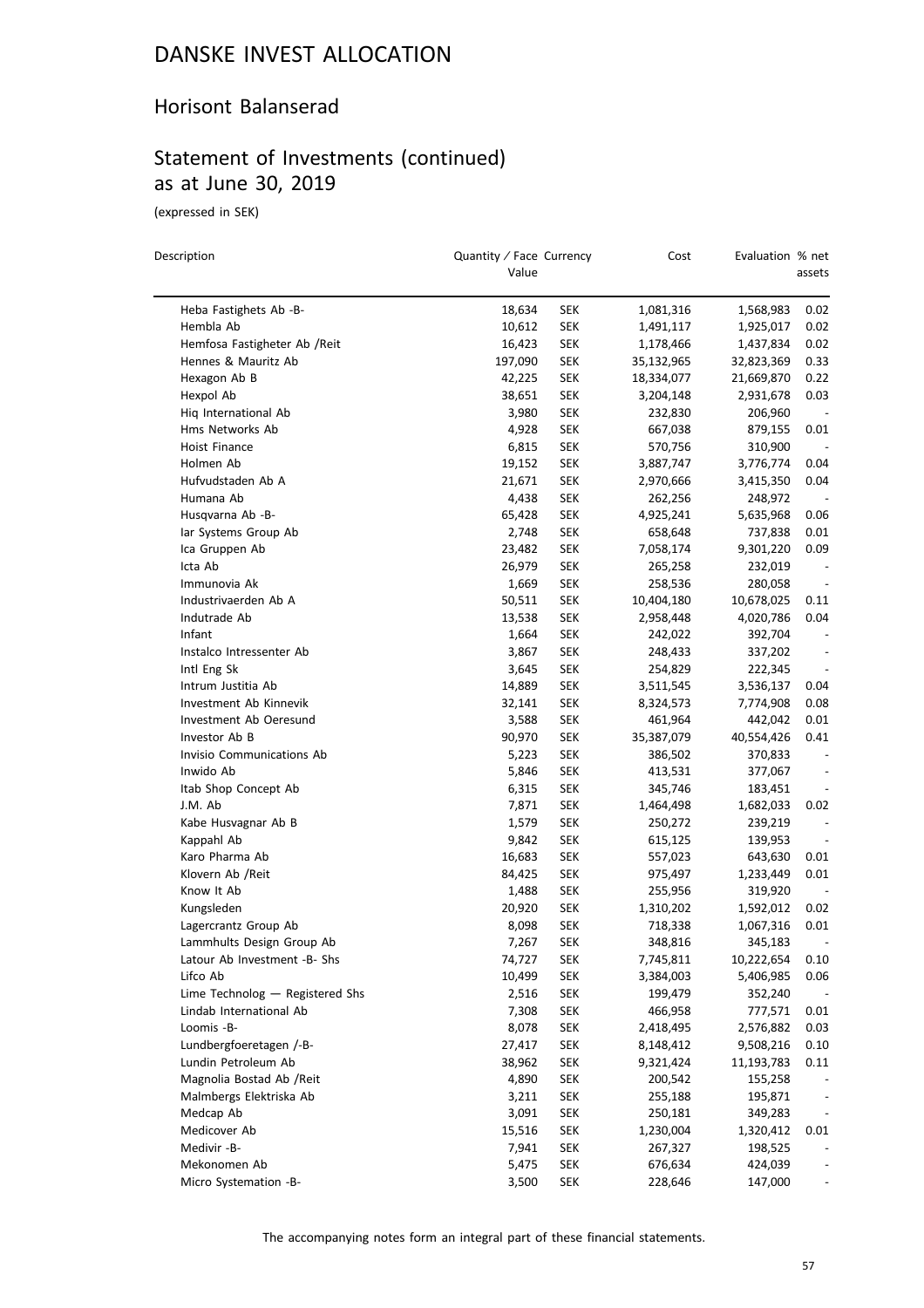#### Horisont Balanserad

### Statement of Investments (continued) as at June 30, 2019

(expressed in SEK)

| Description                                  | Quantity / Face Currency<br>Value |                   | Cost               | Evaluation % net     | assets                           |
|----------------------------------------------|-----------------------------------|-------------------|--------------------|----------------------|----------------------------------|
| Micronic Ab                                  | 10,521                            | SEK               | 1,035,295          | 1,187,821            | 0.01                             |
| Midsona Ab /-B-                              | 6,970                             | <b>SEK</b>        | 446,433            | 341,182              |                                  |
| Midway Holdind Ab / B                        | 16,307                            | SEK               | 266,821            | 339,186              |                                  |
| Mips Ab                                      | 3,524                             | SEK               | 262,616            | 651,940              | 0.01                             |
| Moberg Pharma Ab                             | 5,069                             | SEK               | 256,344            | 329,992              |                                  |
| Modern Times Group Ab B                      | 7,455                             | SEK               | 2,389,400          | 772,711              | 0.01                             |
| Momentum Group Ab                            | 1,595                             | SEK               | 157,108            | 184,063              |                                  |
| Mq Holding Ab                                | 18,719                            | <b>SEK</b>        | 265,002            | 37,438               |                                  |
| Multiiq Ab                                   | 615,233                           | <b>SEK</b>        | 399,901            | 602,313              | 0.01                             |
| Munters Group Ab                             | 18,314                            | SEK               | 738,264            | 794,461              | 0.01                             |
| Ncab Group Ab                                | 2,760                             | <b>SEK</b>        | 245,934            | 345,000              |                                  |
| Ncc Ab B                                     | 10,662                            | SEK               | 1,681,212          | 1,709,119            | 0.02                             |
| Nederman Holding Ab                          | 4,728                             | SEK               | 415,276            | 536,155              | 0.01                             |
| New Wave Group B                             | 8,472                             | <b>SEK</b>        | 470,196            | 541,361              | 0.01                             |
| Ngs Group Ab                                 | 10,000                            | <b>SEK</b>        | 299,654            | 229,000              |                                  |
| Nibe Industrier Ab                           | 56,904                            | SEK               | 4,915,205          | 7,713,337            | 0.08                             |
| Nilorngruppen Ab -B-                         | 3,239                             | <b>SEK</b>        | 259,275            | 234,180              |                                  |
| Nobia Ab                                     | 16,779                            | <b>SEK</b>        | 1,118,368          | 909,422              | 0.01                             |
| Nobina Ab                                    | 8,448                             | SEK               | 388,608            | 482,803              | 0.01                             |
| Nolato Ab /-B-                               | 2,942                             | <b>SEK</b>        | 1,354,799          | 1,651,933            | 0.02                             |
| Nordic Entertainment Group -B-               | 7,455                             | SEK               |                    |                      | 0.02                             |
| Np3 Fastigheter Ab /Reit                     |                                   |                   |                    | 1,610,280            |                                  |
|                                              | 7,916                             | SEK               | 397,779            | 631,697<br>1,078,392 | 0.01                             |
| Nyfosa Ab / Reit<br>Oasmia Pharmaceutical Ab | 18,545<br>20,700                  | <b>SEK</b><br>SEK | 776,206<br>253,593 | 72,823               | 0.01<br>$\overline{\phantom{a}}$ |
| Oem International Ab                         |                                   |                   |                    |                      |                                  |
|                                              | 2,351                             | SEK               | 469,025            | 564,240              | 0.01                             |
| Oncopeptides Ab                              | 3,972                             | <b>SEK</b>        | 295,914            | 588,253              | 0.01                             |
| Opus Group - Shs<br>Orexo Ab                 | 47,303                            | <b>SEK</b>        | 251,399            | 289,021              |                                  |
|                                              | 7,246                             | <b>SEK</b>        | 297,811            | 513,741              | 0.01                             |
| Pandox Ab / Reit                             | 17,692                            | <b>SEK</b>        | 2,660,529          | 3,018,255            | 0.03                             |
| Peab Ab /B Fria                              | 32,209                            | <b>SEK</b>        | 2,478,800          | 2,560,615            | 0.03                             |
| Platzer Fastigheter                          | 9,809                             | SEK               | 521,520            | 838,669              | 0.01                             |
| <b>Precise Biometrics</b>                    | 152,986                           | <b>SEK</b>        | 260,541            | 208,061              |                                  |
| Pricer Ab /-B-                               | 24,206                            | <b>SEK</b>        | 243,801            | 327,265              |                                  |
| Probi Ab                                     | 1,278                             | <b>SEK</b>        | 440,169            | 408,960              | $\overline{\phantom{a}}$         |
| Profilgruppen Ab                             | 1,635                             | <b>SEK</b>        | 181,485            | 186,390              |                                  |
| Q-Linea Ab                                   | 3,886                             | <b>SEK</b>        | 262,059            | 254,533              | $\qquad \qquad -$                |
| Railcare Group Ab                            | 14,982                            | SEK               | 209,345            | 302,636              | $\overline{\phantom{a}}$         |
| Ratos B                                      | 31,438                            | <b>SEK</b>        | 1,076,567          | 814,873              | 0.01                             |
| Raysearch Laboratories Ab                    | 4,071                             | <b>SEK</b>        | 479,386            | 510,503              | 0.01                             |
| Recipharm Ab                                 | 6,680                             | <b>SEK</b>        | 699,221            | 754,840              | 0.01                             |
| Rejlerkoncernen Ab -B-                       | 2,841                             | <b>SEK</b>        | 210,339            | 227,280              |                                  |
| Resurs Holding Ab                            | 19,050                            | <b>SEK</b>        | 1,071,745          | 1,050,607            | 0.01                             |
| Rottneros Ab                                 | 22,250                            | <b>SEK</b>        | 251,522            | 258,100              |                                  |
| Sandvik Ab                                   | 150,500                           | <b>SEK</b>        | 22,020,920         | 25,630,150           | 0.26                             |
| Saniona Ab                                   | 8,417                             | <b>SEK</b>        | 259,607            | 160,765              |                                  |
| Saniona Ab                                   | 1,530                             | <b>SEK</b>        | 27,540             | 29,070               |                                  |
| Sas                                          | 37,156                            | <b>SEK</b>        | 840,235            | 462,221              | 0.01                             |
| Scandi Standard Ab                           | 8,592                             | <b>SEK</b>        | 512,007            | 549,029              | 0.01                             |
| Scandic Hotels Group Ab                      | 11,458                            | <b>SEK</b>        | 1,111,700          | 938,410              | 0.01                             |
| Sectra Ab                                    | 3,824                             | <b>SEK</b>        | 792,693            | 1,315,456            | 0.01                             |
| Securitas Ab B                               | 39,541                            | <b>SEK</b>        | 5,823,256          | 6,379,940            | 0.06                             |
| Sensys Traffic Ab -B-                        | 159,916                           | <b>SEK</b>        | 248,031            | 254,746              |                                  |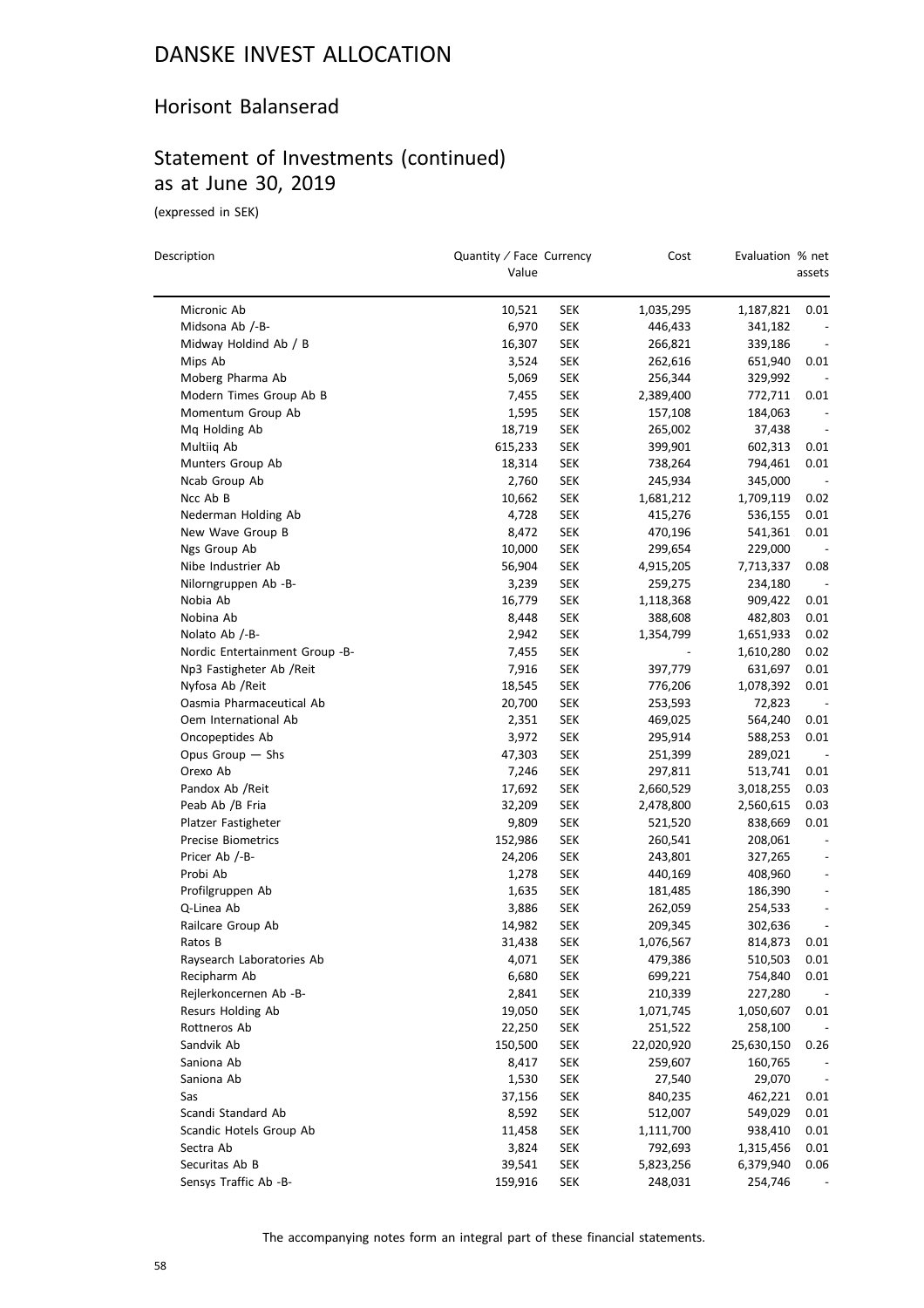#### Horisont Balanserad

### Statement of Investments (continued) as at June 30, 2019

(expressed in SEK)

| Description                      | Quantity / Face Currency<br>Value |            | Cost        | Evaluation % net | assets                   |
|----------------------------------|-----------------------------------|------------|-------------|------------------|--------------------------|
| Skandinav. Ensk. Banken A        | 256,562                           | SEK        | 24,686,905  | 22,043,807       | 0.22                     |
| Skanska B                        | 46,877                            | <b>SEK</b> | 7,702,793   | 7,828,459        | 0.08                     |
| Skf Ab B                         | 54,901                            | <b>SEK</b> | 9,009,409   | 9,355,130        | 0.09                     |
| Skistar Ab                       | 9,648                             | <b>SEK</b> | 1,025,452   | 1,111,450        | 0.01                     |
| Softronic Ab B                   | 39,724                            | SEK        | 554,150     | 659,418          | 0.01                     |
| Sportamore Ab                    | 2,678                             | <b>SEK</b> | 258,446     | 160,144          | $\overline{\phantom{a}}$ |
| Ssab -Reg-B                      | 106,810                           | SEK        | 3,388,218   | 3,003,497        | 0.03                     |
| Ssab Corporation A               | 7,127                             | SEK        | 292,563     | 228,777          |                          |
| Stendorren Fast                  | 2,472                             | <b>SEK</b> | 249,722     | 290,460          |                          |
| Svenska Cellul. - B-             | 80,931                            | <b>SEK</b> | 6,671,097   | 6,526,276        | 0.07                     |
| Svenska Handelsbanken Ab         | 227,362                           | <b>SEK</b> | 24,740,253  | 21,049,174       | 0.21                     |
| Svolder Ab                       | 5,184                             | <b>SEK</b> | 572,832     | 650,074          | 0.01                     |
| Sweco Ab -B-                     | 12,687                            | SEK        | 2,365,233   | 3,197,124        | 0.03                     |
| Swedbank Ab -A-                  | 131,988                           | SEK        | 26,759,220  | 18,432,124       | 0.19                     |
| Swedish Orphan Biovitrum Ab      | 33,556                            | SEK        | 5,487,947   | 5,967,935        | 0.06                     |
| Swedol Ab                        | 8,474                             | <b>SEK</b> | 249,809     | 328,791          |                          |
| Systemair                        | 4,588                             | SEK        | 494,567     | 596,440          | 0.01                     |
| Tele2 Ak B                       | 78,568                            | <b>SEK</b> | 8,639,962   | 10,689,176       | 0.11                     |
| Teliasonera Ab                   | 499,480                           | <b>SEK</b> | 19,653,048  | 20,658,493       | 0.21                     |
| Tethys Oil Ab                    | 5,344                             | SEK        | 328,985     | 397,594          |                          |
| Tf Bank Ab                       | 3,162                             | <b>SEK</b> | 248,682     | 319,362          |                          |
| Thule Group Ab                   | 10,496                            | <b>SEK</b> | 1,887,262   | 2,407,782        | 0.02                     |
| Tobii Ab                         | 9,398                             | <b>SEK</b> | 368,663     | 392,460          |                          |
| Trelleborg B                     | 32,045                            | <b>SEK</b> | 5,856,830   | 4,213,917        | 0.04                     |
| Troax Group Ab                   | 6,372                             | <b>SEK</b> | 563,676     | 614,261          | 0.01                     |
| Vbg Group Ab -B-                 | 1,850                             | SEK        | 259,292     | 308,950          |                          |
| Viking Supply Ships Ab Cl-B      | 1,192                             | SEK        | 245,862     | 85,347           |                          |
| Vitec Software Group Ab          | 7,403                             | SEK        | 600,063     | 795,822          | 0.01                     |
| Vitrolife Ab                     | 12,108                            | SEK        | 1,489,760   | 2,189,126        | 0.02                     |
| Volati Ab                        | 6,091                             | SEK        | 257,438     | 269,222          | $\sim$                   |
| Volvo B                          | 253,927                           | SEK        | 37,651,675  | 37,174,913       | 0.38                     |
| Wallenstam Ab /Reit              | 32,116                            | SEK        | 2,548,077   | 3,150,580        | 0.03                     |
| Wihlborgs Fastigheter Ab / Reit  | 15,183                            | <b>SEK</b> | 1,578,978   | 2,040,595        | 0.02                     |
| Wise Group Ab                    | 3,968                             | SEK        | 194,830     | 192,448          |                          |
| Xano Industri Ab                 | 9,408                             | <b>SEK</b> | 705,600     | 1,213,632        | 0.01                     |
| Xvivo Perfusion Ab               | 3,351                             | SEK        | 371,510     | 651,434          | 0.01                     |
| Zetadisplay Ab                   | 12,550                            | <b>SEK</b> | 250,661     | 278,610          | $\overline{\phantom{a}}$ |
|                                  |                                   |            | 671,231,239 | 736,288,781      | 7.42                     |
| Switzerland                      |                                   |            |             |                  |                          |
| Abb                              | 23,936                            | <b>CHF</b> | 5,096,945   | 4,436,037        | 0.04                     |
| Abb Ltd                          | 47,783                            | <b>SEK</b> | 8,873,076   | 8,851,801        | 0.09                     |
| Cavotec Sa                       | 13,058                            | <b>SEK</b> | 284,271     | 164,531          |                          |
| Fenix Out                        | 870                               | <b>SEK</b> | 863,910     | 873,480          | 0.01                     |
| Oriflame Holding Ltd             | 6,946                             | <b>SEK</b> | 1,910,330   | 1,576,742        | 0.02                     |
|                                  |                                   |            | 17,028,532  | 15,902,591       | 0.16                     |
| <b>United States of America</b>  |                                   |            |             |                  |                          |
| Autoliv Inc /Swedish Dept. Recpt | 7,759                             | SEK        | 5,937,907   | 5,091,456        | 0.05                     |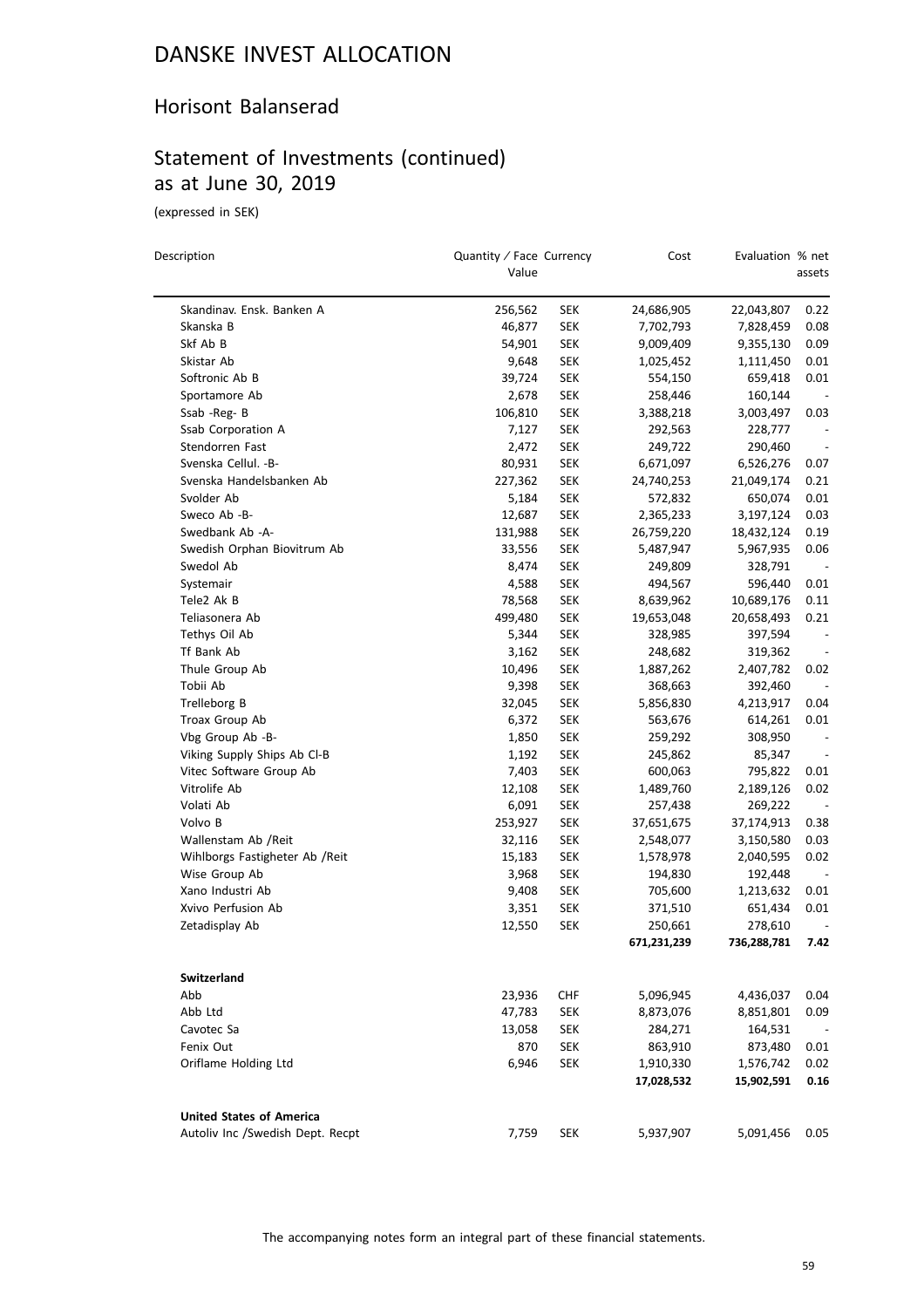#### Horisont Balanserad

### Statement of Investments (continued) as at June 30, 2019

(expressed in SEK)

| Description                                                                                                               | Quantity / Face Currency<br>Value |            | Cost               | Evaluation % net    | assets |
|---------------------------------------------------------------------------------------------------------------------------|-----------------------------------|------------|--------------------|---------------------|--------|
| Veoneer Inc /Swdh Dep Rec                                                                                                 | 7,442                             | <b>SEK</b> | 2,352,249          | 1,211,185           | 0.01   |
|                                                                                                                           |                                   |            | 8,290,156          | 6,302,641           | 0.06   |
| <b>Total - Shares</b>                                                                                                     |                                   |            | 747,114,560        | 803,933,913         | 8.10   |
| <b>Rights</b>                                                                                                             |                                   |            |                    |                     |        |
| Sweden                                                                                                                    |                                   |            |                    |                     |        |
| Right Endomines 01.07.19 /Sous                                                                                            | 37,556                            | <b>SEK</b> |                    | 150<br>150          |        |
| <b>Total - Rights</b>                                                                                                     |                                   |            |                    | 150                 |        |
| Total - Transferable securities admitted to an official stock exchange listing or<br>dealt in on another regulated market |                                   |            | 1,500,128,247      | 1,545,426,365 15.57 |        |
| Closed - ended investment funds                                                                                           |                                   |            |                    |                     |        |
| Sweden                                                                                                                    |                                   |            |                    |                     |        |
| Oscar Prop HI / Reit                                                                                                      | 10,637                            | <b>SEK</b> | 256,893<br>256,893 | 71,268<br>71,268    |        |
| Total - Closed - ended investment funds                                                                                   |                                   |            | 256,893            | 71,268              |        |
| <b>Investment Funds</b>                                                                                                   |                                   |            |                    |                     |        |
| <b>Denmark</b>                                                                                                            |                                   |            |                    |                     |        |
| Di Nord Foere Sek -H-*                                                                                                    | 2,093,202                         | <b>SEK</b> | 234,606,075        | 237,410,965         | 2.39   |
| Di Tillvax Akk -H- Sek Hdg /Cap*                                                                                          | 5,872,751                         | <b>SEK</b> | 704,893,554        | 758,818,134         | 7.64   |
| Di Usa Sek /Cap*                                                                                                          | 1,911,370                         | <b>SEK</b> | 531,996,549        | 615,977,133         | 6.21   |
| Pc Eur Indx -Sek -W-*                                                                                                     | 4,214,185                         | <b>SEK</b> | 442,262,651        | 492,975,443         | 4.97   |
| Pc Gl Em Mr Ind -W- Sek*                                                                                                  | 1,813,187                         | <b>SEK</b> | 268,906,066        | 283,872,511         | 2.86   |
| Pc Glb Ac Indx -Sek W- Cap*                                                                                               | 6,358,892                         | <b>SEK</b> | 898,990,357        | 1,005,277,212 10.13 |        |
| Pc Jap Indx Fnd -W- Sek*                                                                                                  | 1,132,718                         | <b>SEK</b> | 130,474,998        | 136,164,027         | 1.37   |
| Pc Pc Cn Jp -Sek -W-*                                                                                                     | 1,177,448                         | SEK        | 122,277,325        | 144,060,768         | 1.45   |
| Pc Swed Indx -Sek -W-*                                                                                                    | 2,056,919                         | SEK        | 233,512,113        | 248,208,395         | 2.50   |
| Pc Usa Indx Fnd Shs -Sek W- Cap*                                                                                          | 4,027,850                         | SEK        | 557,208,698        | 644,133,756         | 6.49   |
|                                                                                                                           |                                   |            | 4,125,128,386      | 4,566,898,344       | 46.01  |
| Luxembourg                                                                                                                |                                   |            |                    |                     |        |
| Dan I Dan M Bd -A- Sek H Cap *                                                                                            | 2,118,873                         | <b>SEK</b> | 341,607,473        | 348,957,198         | 3.52   |
| Dan I Eu Cor S -I- Sek /Cap*                                                                                              | 2,785,761                         | <b>SEK</b> | 279,161,130        | 287,741,274         | 2.90   |
| Dans I Sv -Y-*                                                                                                            | 201,676                           | SEK        | 822,706,665        | 900,033,786         | 9.07   |
| Dans I Sv Kr -Sa- Sek /Cap                                                                                                | 249,796                           | <b>SEK</b> | 292,126,176        | 292,968,169         | 2.95   |
| Dans I Sv R -Sa- Cap /Sek*                                                                                                | 1,310,917                         | <b>SEK</b> | 1,496,895,857      | 1,521,554,981       | 15.33  |
| Dans I Sv Sm -Wa- Sek /Cap*                                                                                               | 40,000                            | <b>SEK</b> | 4,000,000          | 4,452,000           | 0.04   |

\* Related party fund (Note 3)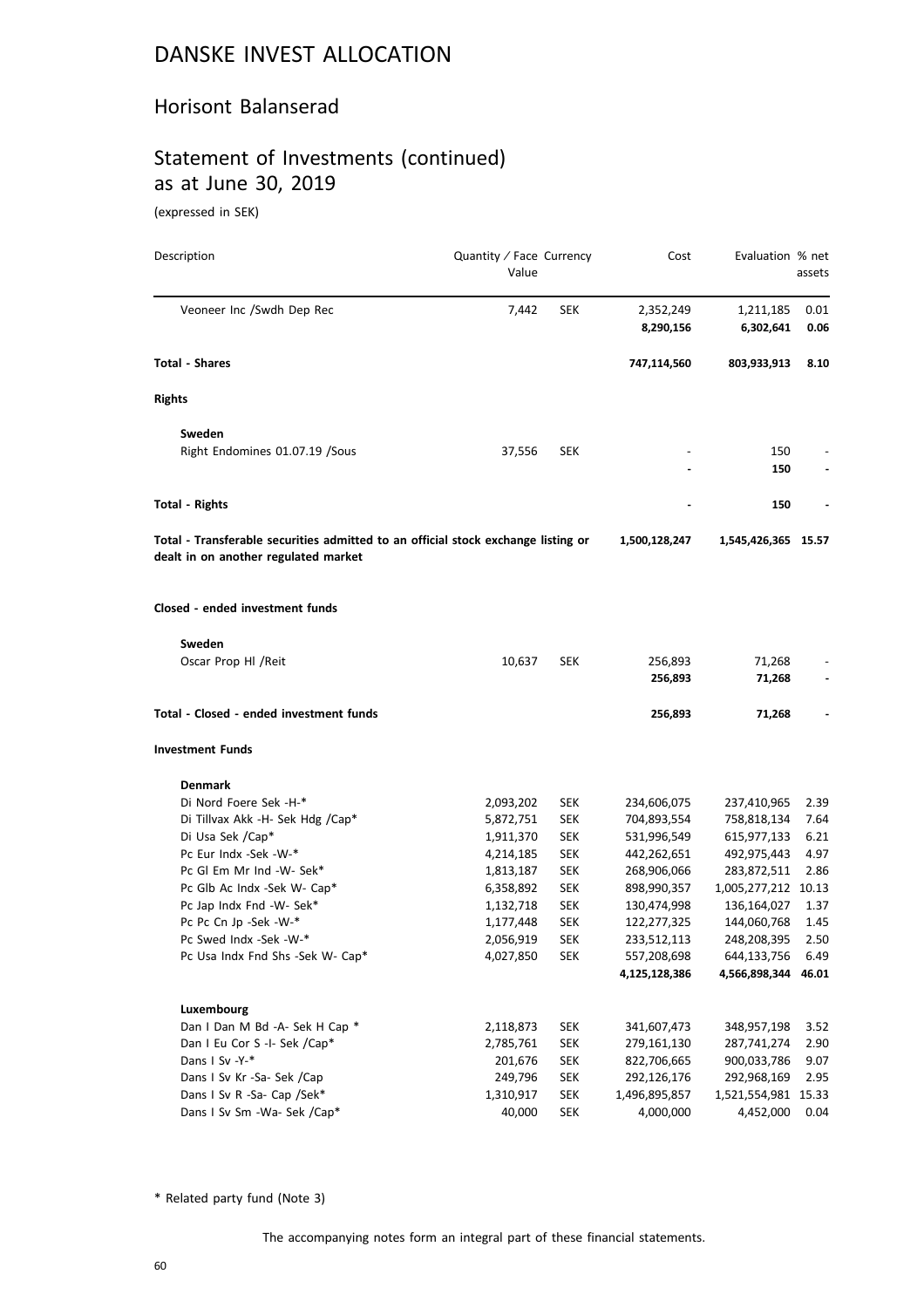#### Horisont Balanserad

### Statement of Investments (continued) as at June 30, 2019

(expressed in SEK)

| Description                                  | Quantity / Face Currency<br>Value |            | Cost                         | Evaluation % net             | assets        |
|----------------------------------------------|-----------------------------------|------------|------------------------------|------------------------------|---------------|
| Danske Inv Swedish Bd Y /Cap*                | 2,554,487                         | <b>SEK</b> | 353,311,044<br>3,589,808,345 | 358,522,197<br>3,714,229,605 | 3.61<br>37.42 |
| <b>Total - Investment Funds</b>              |                                   |            | 7,714,936,731                | 8,281,127,949 83.43          |               |
| <b>Other Transferable securities</b>         |                                   |            |                              |                              |               |
| <b>Shares</b>                                |                                   |            |                              |                              |               |
| Sweden<br>Hexatronic Group Ab                | 4,807                             | <b>SEK</b> | 258,810<br>258,810           | 255,732<br>255,732           |               |
| <b>Total - Shares</b>                        |                                   |            | 258,810                      | 255,732                      |               |
| <b>Total - Other Transferable securities</b> |                                   |            | 258,810                      | 255,732                      |               |
| TOTAL INVESTMENT PORTFOLIO                   |                                   |            | 9,215,580,681                | 9,826,881,314 99.00          |               |

\* Related party fund (Note 3)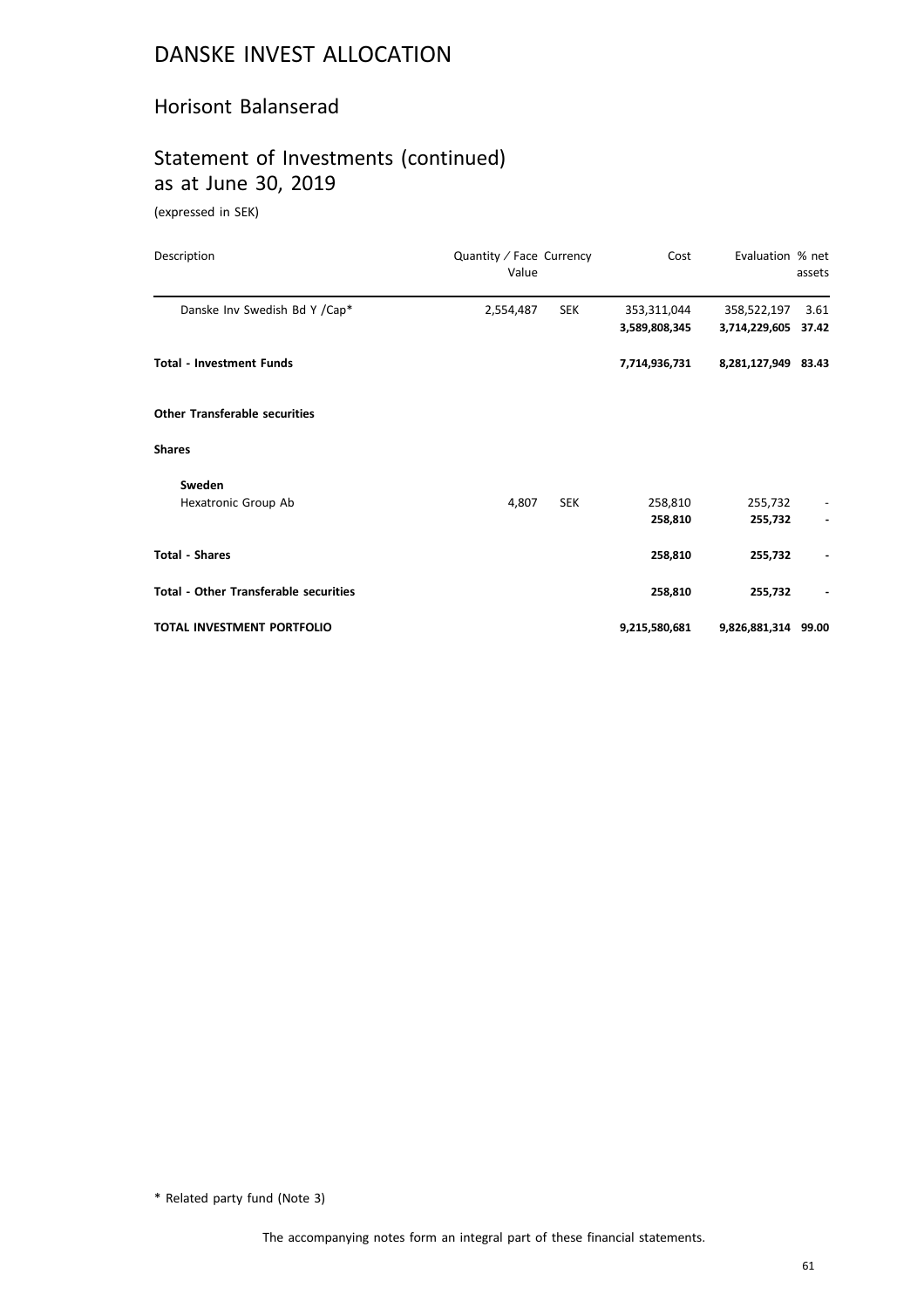#### Horisont Balanserad

### Geographical and Economic Portfolio Breakdowns as at June 30, 2019

(expressed as a percentage of net assets)

| Geographical breakdown   | %     |
|--------------------------|-------|
| Denmark                  | 46.01 |
| Luxembourg               | 37.48 |
| Sweden                   | 14.89 |
| Finland                  | 0.22  |
| Great Britain            | 0.16  |
| Switzerland              | 0.16  |
| United States of America | 0.06  |
| Bermuda Islands          | 0.01  |
| Canada                   | 0.01  |
|                          | 99.00 |

| Economic breakdown                      | %     |
|-----------------------------------------|-------|
| <b>Investment Funds</b>                 | 83.43 |
| <b>Banks and Financial Institutions</b> | 3.93  |
| States, Provinces and Municipalities    | 3.74  |
| Mechanics, Machinery                    | 1.80  |
| Holding and Finance Companies           | 0.89  |
| <b>Pharmaceuticals and Cosmetics</b>    | 0.82  |
| <b>News Transmission</b>                | 0.77  |
| Mortgage and Funding Institutions       | 0.64  |
| Real Estate Companies                   | 0.57  |
| Automobile Industry                     | 0.45  |
| Retail                                  | 0.40  |
| Construction, Building Material         | 0.21  |
| Electronics and Electrical Equipment    | 0.17  |
| <b>Food and Distilleries</b>            | 0.17  |
| <b>Consumer Goods</b>                   | 0.16  |
| Petrol                                  | 0.13  |
| Mines, Heavy Industries                 | 0.11  |
| Internet Software                       | 0.09  |
| <b>Other Services</b>                   | 0.09  |
| Forest Products and Paper Industry      | 0.08  |
| Electronic Semiconductor                | 0.05  |
| Leisure                                 | 0.05  |
| <b>Business Houses</b>                  | 0.04  |
| Transportation                          | 0.04  |
| Healthcare Education & Social Services  | 0.03  |
| Tyres & Rubber                          | 0.03  |
| Biotechnology                           | 0.02  |
| Chemicals                               | 0.02  |
| Environmental Services & Recycling      | 0.02  |
| Office Equipment, Computers             | 0.02  |
| Miscellaneous                           | 0.01  |
| <b>Public Services</b>                  | 0.01  |
| <b>Textile</b>                          | 0.01  |
|                                         | 99.00 |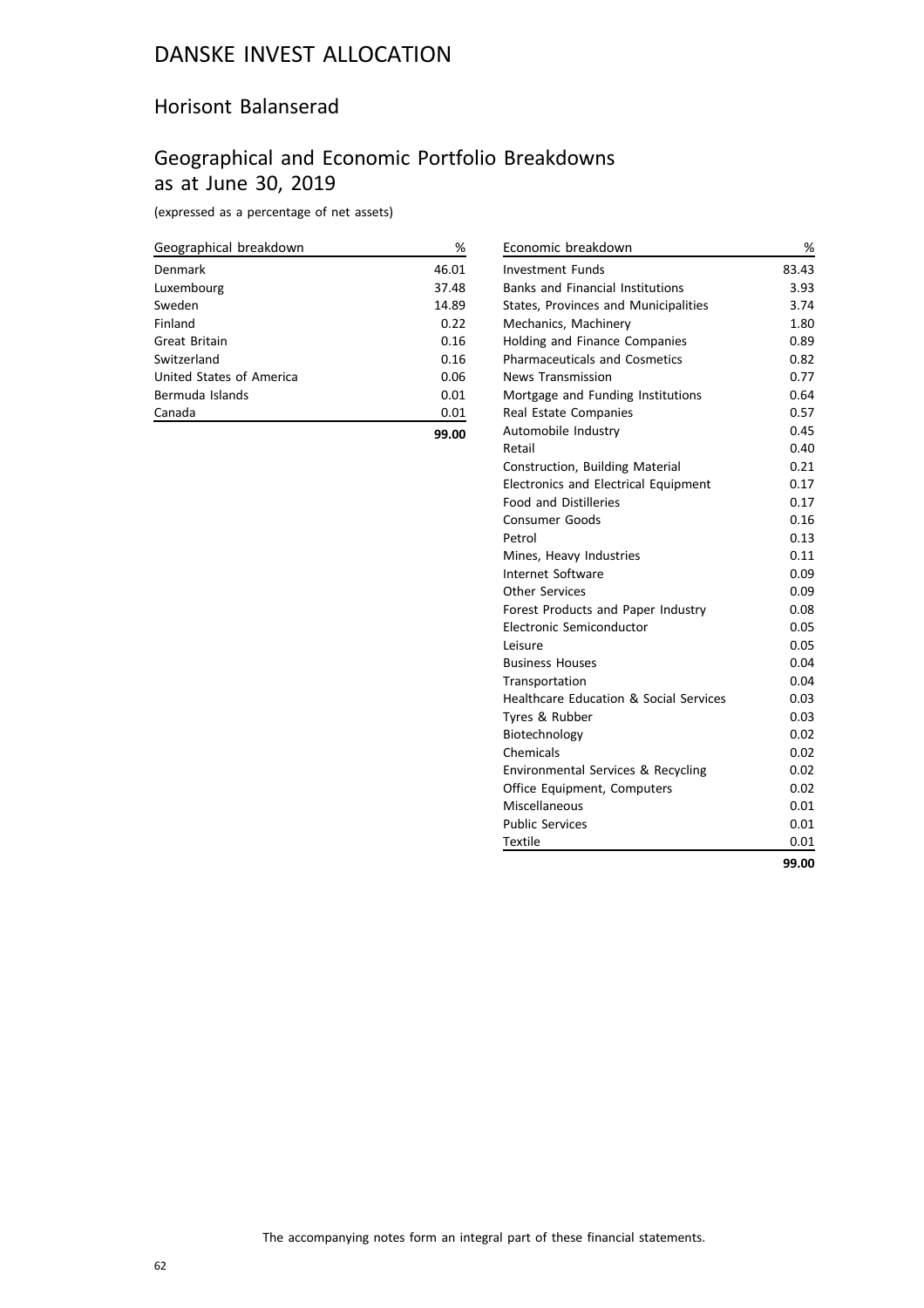### Horisont Försiktig

#### Statement of Investments as at June 30, 2019

(expressed in SEK)

| Description | Quantity / Face Currency | Cost | Evaluation % net |
|-------------|--------------------------|------|------------------|
|             | Value                    |      | assets           |
|             |                          |      |                  |

**Transferable securities admitted to an official stock exchange listing or dealt in on another regulated market**

#### **Bonds**

| Sweden                          |             |            |               |                     |      |
|---------------------------------|-------------|------------|---------------|---------------------|------|
| Stadshypo 4.5% 09-21.09.22      | 295,000,000 | <b>SEK</b> | 347,470,560   | 337,654,050         | 4.75 |
| Swedbk 1% 15-15.06.22           | 32,600,000  | <b>SEK</b> | 33,335,130    | 33,580,608          | 0.47 |
| Sweden 1% 14-12.11.26           | 310,835,000 | <b>SEK</b> | 322,242,645   | 339,204,910         | 4.77 |
| Sweden 2.5% 13-12.05.25         | 220,780,000 | <b>SEK</b> | 255,385,057   | 258,420,782         | 3.64 |
| Sweden 3.5% 10-01.06.22         | 212,570,000 | <b>SEK</b> | 244,191,901   | 238,320,730         | 3.35 |
|                                 |             |            | 1,202,625,293 | 1,207,181,080 16.98 |      |
| <b>Total - Bonds</b>            |             |            | 1,202,625,293 | 1,207,181,080 16.98 |      |
| <b>Shares</b>                   |             |            |               |                     |      |
| <b>Bermuda Islands</b>          |             |            |               |                     |      |
| Vostok New Ventures Ltd         | 3,750       | <b>SEK</b> | 175,312       | 215,625             |      |
|                                 |             |            | 175,312       | 215,625             |      |
| Canada                          |             |            |               |                     |      |
| Africa Oil Corp                 | 6,179       | CAD        | 62,964        | 57,280              |      |
| International Petroleum Corp    | 6,221       | <b>SEK</b> | 354,030       | 256,927             |      |
| Lundin Mining Corp              | 6,707       | CAD        | 354,701       | 340,045             | 0.01 |
|                                 |             |            | 771,695       | 654,252             | 0.01 |
|                                 |             |            |               |                     |      |
| <b>Denmark</b>                  |             |            |               |                     |      |
| Nordic Waterproofing            | 4,002       | <b>SEK</b> | 331,936       | 332,166             |      |
|                                 |             |            | 331,936       | 332,166             |      |
| <b>Finland</b>                  |             |            |               |                     |      |
| Nordea Bank Abp                 | 133,947     | <b>SEK</b> | 12,409,285    | 9,057,496           | 0.13 |
| Stora Enso Ab R (Sek)           | 1,984       | <b>SEK</b> | 348,616       | 216,454             |      |
| Stora Enso Ab /-R-              | 734         | <b>EUR</b> | 95,612        | 80,056              |      |
|                                 |             |            | 12,853,513    | 9,354,006           | 0.13 |
| <b>Great Britain</b>            |             |            |               |                     |      |
| Astrazeneca Plc                 | 4,469       | <b>SEK</b> | 2,634,758     | 3,445,599           | 0.05 |
| Astrazeneca Plc                 | 213         | GBP        | 114,439       | 161,814             |      |
|                                 |             |            | 2,749,197     | 3,607,413           | 0.05 |
| Iceland                         |             |            |               |                     |      |
| Arion Bank /Sub Rcpt            | 51,406      | <b>SEK</b> | 354,879       | 290,958             |      |
|                                 |             |            | 354,879       | 290,958             |      |
| Luxembourg                      |             |            |               |                     |      |
| Millicom Intl Cell. /Swed. Dep. | 3,592       | <b>SEK</b> | 1,940,051     | 1,878,616           | 0.03 |
|                                 |             |            | 1,940,051     | 1,878,616           | 0.03 |
| Sweden                          |             |            |               |                     |      |
| Aak Ab                          | 10,061      | <b>SEK</b> | 1,230,598     | 1,756,147           | 0.03 |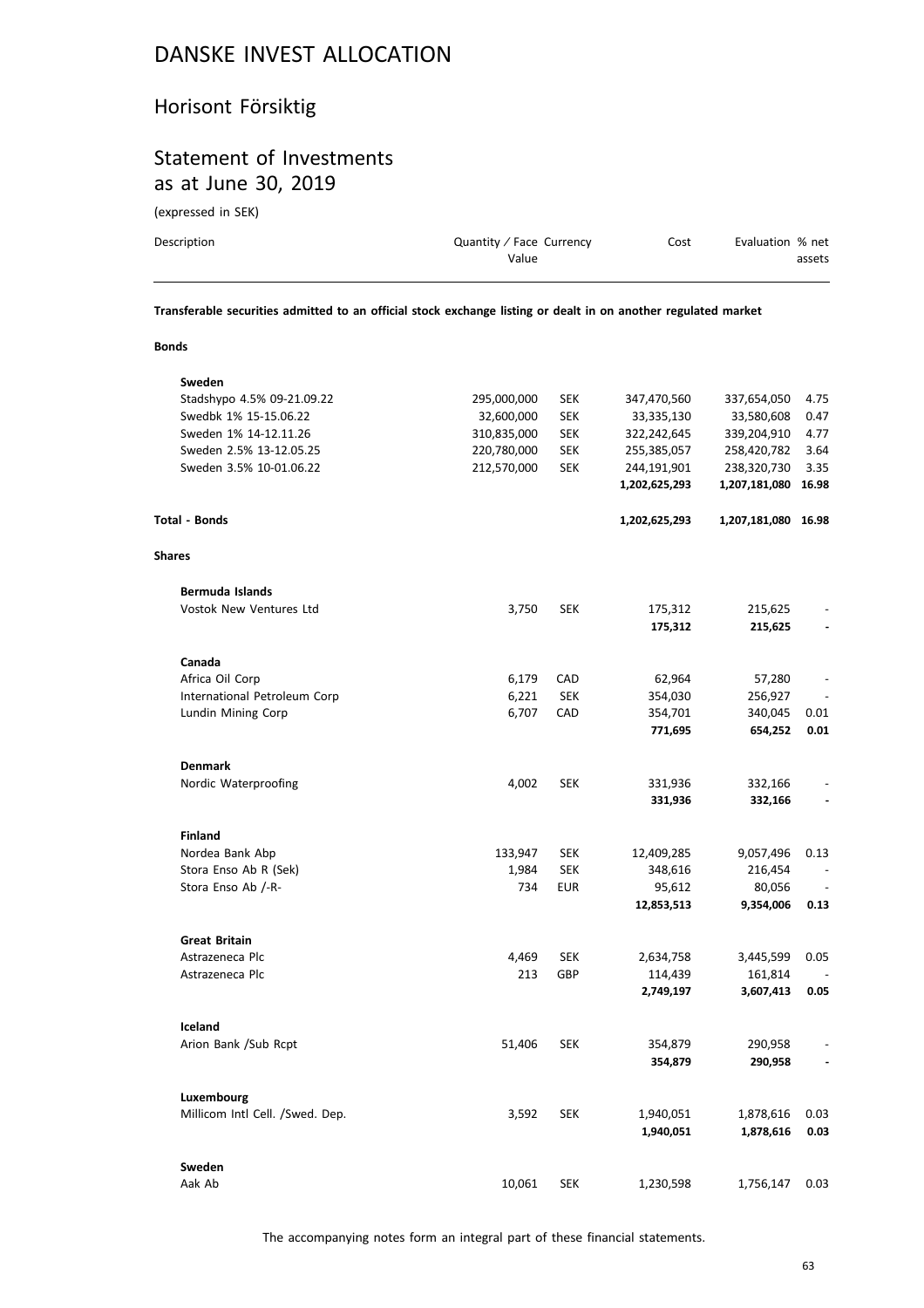### Horisont Försiktig

### Statement of Investments (continued) as at June 30, 2019

(expressed in SEK)

| Description                    | Quantity / Face Currency<br>Value |            | Cost       | Evaluation % net | assets                   |
|--------------------------------|-----------------------------------|------------|------------|------------------|--------------------------|
|                                |                                   |            |            |                  |                          |
| Ab Sagax - B                   | 12,230                            | <b>SEK</b> | 752,511    | 1,067,679        | 0.02                     |
| Ab Traction -B-                | 759                               | <b>SEK</b> | 140,415    | 146,487          |                          |
| Academedia Ab                  | 3,432                             | SEK        | 216,216    | 178,464          |                          |
| Addlife Ab                     | 269                               | <b>SEK</b> | 44,654     | 76,665           | $\overline{\phantom{a}}$ |
| Addnode Group Ab               | 2,941                             | SEK        | 300,427    | 448,502          | 0.01                     |
| Addtech Ab                     | 2,794                             | SEK        | 538,860    | 786,511          | 0.01                     |
| Af Ab                          | 2,809                             | <b>SEK</b> | 544,060    | 588,205          | 0.01                     |
| Alfa Laval Ab                  | 14,556                            | SEK        | 3,042,893  | 2,941,768        | 0.04                     |
| Alimak Group Ab                | 1,253                             | SEK        | 179,179    | 178,177          |                          |
| Alligator Bioscience Ab        | 10,868                            | SEK        | 369,541    | 271,700          |                          |
| Ambea Ab                       | 5,295                             | <b>SEK</b> | 353,909    | 325,113          | 0.01                     |
| Arjo Ab                        | 11,728                            | SEK        | 326,313    | 494,687          | 0.01                     |
| Aros Quality Group Ab          | 400                               | SEK        | 89,400     | 73,920           | $\overline{\phantom{a}}$ |
| Assa Abloy Ab                  | 39,874                            | <b>SEK</b> | 7,097,400  | 8,369,553        | 0.12                     |
| Atlas Copco Ab                 | 44,841                            | SEK        | 12,111,309 | 13,322,261       | 0.19                     |
| Atrium Ljungb Shs -B-          | 4,699                             | SEK        | 673,380    | 786,613          | 0.01                     |
| Attendo Ab                     | 7,140                             | <b>SEK</b> | 601,615    | 284,029          | $\overline{\phantom{a}}$ |
| Avanza Bank Holding Ab         | 5,680                             | <b>SEK</b> | 478,627    | 401,008          | 0.01                     |
| Axfood Ab                      | 7,858                             | <b>SEK</b> | 1,239,574  | 1,439,586        | 0.02                     |
| Beijer Alma Ab                 | 1,404                             | SEK        | 182,520    | 172,692          |                          |
| Beijer Ref Registered Shs B    | 4,356                             | SEK        | 557,258    | 976,615          | 0.01                     |
| Bergman & Bevin -B-            | 134                               | SEK        | 12,462     | 13,454           |                          |
| Bergs Timber -B-               | 38,989                            | <b>SEK</b> | 104,880    | 118,137          | $\overline{\phantom{a}}$ |
| Besqab Ab                      | 3,328                             | <b>SEK</b> | 345,882    | 392,704          | 0.01                     |
| Bilia Ab                       | 1,689                             | <b>SEK</b> | 125,291    | 140,947          | $\overline{\phantom{a}}$ |
| Billerudkorsnas Ab             | 6,624                             | SEK        | 888,117    | 811,109          | 0.01                     |
| <b>Bioarctic Ab</b>            | 6,435                             | <b>SEK</b> | 146,162    | 475,225          | 0.01                     |
| Biogaia Ab B                   | 488                               | <b>SEK</b> | 151,280    | 209,596          | $\overline{\phantom{a}}$ |
| Biotage Ab                     | 3,127                             | <b>SEK</b> | 347,552    | 341,468          | 0.01                     |
| Boliden Ab                     | 9,310                             | <b>SEK</b> | 2,739,961  | 2,212,987        | 0.03                     |
| Bonava Ab                      | 3,805                             | <b>SEK</b> | 425,889    | 442,141          | 0.01                     |
| Boozt Ab                       | 4,538                             | SEK        | 346,764    | 230,984          | $\overline{\phantom{a}}$ |
| Boule Diagnostics Ab           | 1,112                             | SEK        | 76,450     | 58,046           |                          |
| Bravida Holding Ab             | 7,468                             | SEK        | 498,122    | 614,990          | 0.01                     |
| Brinova Fastigheter            | 11,662                            | <b>SEK</b> | 202,129    | 251,899          |                          |
| <b>Bufab Holding Ab</b>        | 3,127                             | <b>SEK</b> | 352,274    | 333,338          | 0.01                     |
| <b>Bulten Ab</b>               | 3,267                             | <b>SEK</b> | 357,588    | 240,451          |                          |
| Bure Equity Ab                 | 2,931                             | SEK        | 293,100    | 464,857          | 0.01                     |
| Bygghemma Group First Ab       | 7,573                             | SEK        | 322,311    | 289,667          |                          |
| Byggmax Grp Ab                 | 2,762                             | <b>SEK</b> | 151,219    | 102,857          |                          |
| Camurus Ab                     | 1,264                             | <b>SEK</b> | 137,776    | 88,733           | $\overline{\phantom{a}}$ |
| Castellum Ab Gothenburg        | 9,874                             | <b>SEK</b> | 1,461,855  | 1,749,673        | 0.03                     |
| Catena Ab                      | 1,512                             | <b>SEK</b> | 219,996    | 439,992          | 0.01                     |
| Cdon Group                     | 27,553                            | <b>SEK</b> | 372,933    | 329,534          | 0.01                     |
| Cellavision                    | 539                               | <b>SEK</b> | 74,113     | 171,941          |                          |
| Christian Berner Tech Trade Ab | 17,784                            | <b>SEK</b> | 353,873    | 499,730          | 0.01                     |
| Clas Ohlson Ab B               | 966                               | <b>SEK</b> | 136,448    | 88,969           |                          |
| Cloetta -B-                    | 12,961                            | <b>SEK</b> | 346,867    | 391,163          | 0.01                     |
| Clx Communications Ab          | 751                               | <b>SEK</b> | 56,701     | 112,500          |                          |
| Collector Ab                   | 2,501                             | <b>SEK</b> | 214,711    | 132,803          | $\overline{\phantom{a}}$ |
| Concentric                     | 1,982                             | <b>SEK</b> | 281,444    | 273,912          |                          |
| Coor                           | 5,554                             | <b>SEK</b> | 363,409    | 473,756          | 0.01                     |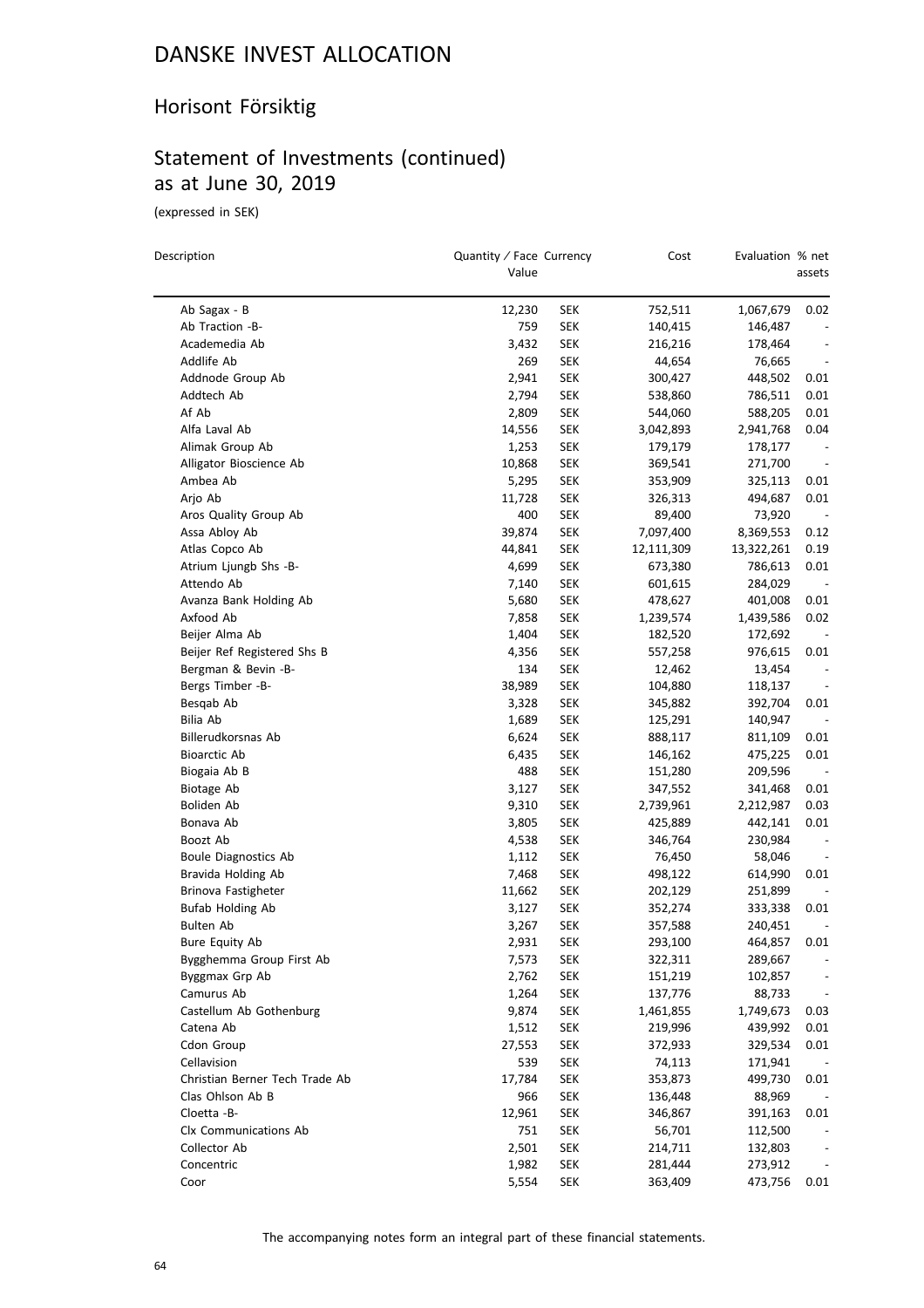### Horisont Försiktig

### Statement of Investments (continued) as at June 30, 2019

(expressed in SEK)

| Description                   | Quantity / Face Currency<br>Value |            | Cost       | Evaluation % net | assets                   |
|-------------------------------|-----------------------------------|------------|------------|------------------|--------------------------|
| Creades Ab -A- Shs            | 679                               | <b>SEK</b> | 200,984    | 233,576          |                          |
| Ctt Systems                   | 1,586                             | <b>SEK</b> | 354,355    | 274,378          |                          |
| Dios Fastigheter              | 3,136                             | SEK        | 174,832    | 215,443          |                          |
| Dometic Group Ab              | 10,602                            | <b>SEK</b> | 846,663    | 988,530          | 0.01                     |
| Duni Ab                       | 1,010                             | <b>SEK</b> | 120,190    | 127,260          | $\qquad \qquad -$        |
| Dustin Group Ab               | 3,385                             | <b>SEK</b> | 239,489    | 288,063          | $\qquad \qquad -$        |
| East Capital Explorer Ab      | 324                               | <b>SEK</b> | 24,867     | 34,150           | $\qquad \qquad -$        |
| Elanders Ab -B-               | 902                               | <b>SEK</b> | 78,249     | 78,474           | $\qquad \qquad -$        |
| Electrolux Abb                | 10,744                            | <b>SEK</b> | 2,739,903  | 2,549,551        | 0.04                     |
| Elekta Ab                     | 12,645                            | <b>SEK</b> | 1,113,563  | 1,700,752        | 0.02                     |
| Eltel Ab                      | 2,205                             | <b>SEK</b> | 63,945     | 51,597           |                          |
| Eolus Vind Ab                 | 10,119                            | <b>SEK</b> | 354,962    | 758,925          | 0.01                     |
| Epiroc Aktiebolag             | 43,154                            | <b>SEK</b> | 3,774,139  | 4,147,099        | 0.06                     |
| Ericsson Tel. B               | 119,885                           | <b>SEK</b> | 7,020,993  | 10,640,993       | 0.15                     |
| Essity Aktie -B               | 25,539                            | <b>SEK</b> | 5,973,166  | 7,288,831        | 0.10                     |
| Fabege Ab / Reit              | 10,208                            | <b>SEK</b> | 996,489    | 1,422,995        | 0.02                     |
| Fagerhult Ab                  | 2,910                             | <b>SEK</b> | 286,635    | 178,092          |                          |
| Fastighets Balder Ab B        | 6,080                             | <b>SEK</b> | 1,442,880  | 1,883,584        | 0.03                     |
| Fastpartner Rg Shs            | 6,399                             | <b>SEK</b> | 345,150    | 486,324          | 0.01                     |
| Fingerprint Cards Ab          | 6,500                             | <b>SEK</b> | 109,070    | 107,380          |                          |
| G5 Entertainment              | 1,000                             | <b>SEK</b> | 485,202    | 89,750           |                          |
| Garo Ab                       | 443                               | <b>SEK</b> | 78,190     | 141,317          | $\overline{\phantom{a}}$ |
| Getinge Ab B                  | 9,131                             | <b>SEK</b> | 957,934    | 1,318,060        | 0.02                     |
| Granges Ab                    | 2,823                             | <b>SEK</b> | 242,072    | 299,803          | $\qquad \qquad -$        |
| Gunnebo Ab                    | 4,609                             | <b>SEK</b> | 153,019    | 114,764          | $\overline{\phantom{a}}$ |
| Haldex Ab                     | 338                               | SEK        | 32,448     | 19,232           |                          |
| Handicare Group Ab            | 8,424                             | <b>SEK</b> | 351,412    | 316,742          | 0.01                     |
| Hansa Biopharma Ab            | 1,248                             | <b>SEK</b> | 257,088    | 211,661          |                          |
| Heba Fastighets Ab -B-        | 3,608                             | <b>SEK</b> | 197,538    | 303,794          | $\overline{\phantom{a}}$ |
| Hembla Ab                     | 3,025                             | <b>SEK</b> | 333,131    | 548,735          | 0.01                     |
| Hemfosa Fastigheter Ab / Reit | 4,031                             | <b>SEK</b> | 276,605    | 352,914          | 0.01                     |
| Hennes & Mauritz Ab           | 59,673                            | <b>SEK</b> | 10,470,995 | 9,937,941        | 0.14                     |
| Hexagon Ab B                  | 12,670                            | <b>SEK</b> | 5,701,704  | 6,502,244        | 0.09                     |
| Hexpol Ab                     | 10,644                            | <b>SEK</b> | 910,302    | 807,347          | 0.01                     |
| Hig International Ab          | 3,788                             | <b>SEK</b> | 221,598    | 196,976          |                          |
| Hms Networks Ab               | 2,240                             | <b>SEK</b> | 346,566    | 399,616          | 0.01                     |
| Hoist Finance                 | 1,769                             | <b>SEK</b> | 148,154    | 80,702           |                          |
| Holmen Ab                     | 5,173                             | <b>SEK</b> | 1,048,820  | 1,020,116        | 0.01                     |
| Hufvudstaden Ab A             | 5,123                             | <b>SEK</b> | 693,175    | 807,385          | 0.01                     |
| Humana Ab                     | 2,622                             | <b>SEK</b> | 153,387    | 147,094          |                          |
| Husqvarna Ab -B-              | 18,640                            | <b>SEK</b> | 1,518,378  | 1,605,650        | 0.02                     |
| lar Systems Group Ab          | 816                               | <b>SEK</b> | 197,487    | 219,096          |                          |
| Ica Gruppen Ab                | 6,940                             | <b>SEK</b> | 1,998,335  | 2,748,934        | 0.04                     |
| Image Systems Ab              | 380,388                           | <b>SEK</b> | 658,745    | 760,776          | 0.01                     |
| Immunovia Ak                  | 2,084                             | <b>SEK</b> | 343,033    | 349,695          | 0.01                     |
| Industrivaerden Ab A          | 14,227                            | <b>SEK</b> | 2,939,455  | 3,007,588        | 0.04                     |
| Indutrade Ab                  | 4,052                             | <b>SEK</b> | 890,887    | 1,203,444        | 0.02                     |
| Intrum Justitia Ab            | 4,197                             | <b>SEK</b> | 1,023,174  | 996,787          | 0.01                     |
| Investment Ab Kinnevik        | 9,324                             | <b>SEK</b> | 2,555,526  | 2,255,476        | 0.03                     |
| Investment Ab Oeresund        | 1,274                             | <b>SEK</b> | 157,468    | 156,957          |                          |
| Investor Ab B                 | 28,391                            | <b>SEK</b> | 10,915,462 | 12,656,708       | 0.18                     |
| Invisio Communications Ab     | 5,830                             | <b>SEK</b> | 354,995    | 413,930          | 0.01                     |
|                               |                                   |            |            |                  |                          |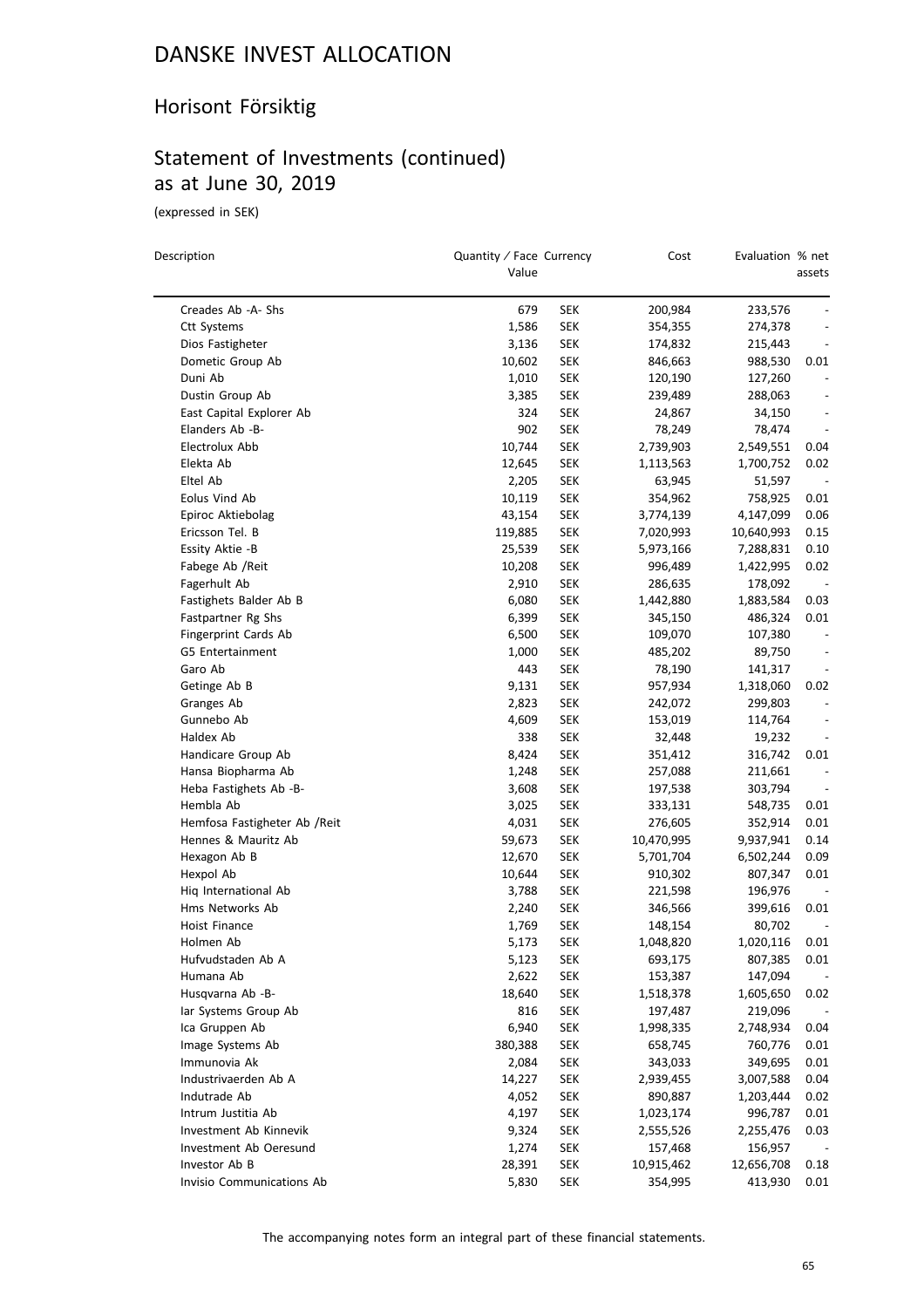### Horisont Försiktig

# Statement of Investments (continued) as at June 30, 2019

(expressed in SEK)

| Description                    | Quantity / Face Currency<br>Value |            | Cost              | Evaluation % net   | assets                       |
|--------------------------------|-----------------------------------|------------|-------------------|--------------------|------------------------------|
|                                |                                   |            |                   |                    |                              |
| Inwido Ab                      | 1,352                             | <b>SEK</b> | 118,976           | 87,204             |                              |
| J.M. Ab                        | 1,714                             | SEK        | 352,056           | 366,282            | 0.01                         |
| Kappahl Ab                     | 13,902                            | <b>SEK</b> | 361,095           | 197,686            |                              |
| Karo Pharma Ab                 | 5,067                             | SEK        | 156,996           | 195,485            |                              |
| Klovern Ab /Reit               | 16,267                            | SEK        | 180,564           | 237,661            | $\qquad \qquad \blacksquare$ |
| Kungsleden                     | 9,301                             | <b>SEK</b> | 625,592           | 707,806            | 0.01                         |
| Lagercrantz Group Ab           | 1,895                             | <b>SEK</b> | 158,706           | 249,761            |                              |
| Latour Ab Investment -B- Shs   | 20,647                            | <b>SEK</b> | 2,077,088         | 2,824,510          | 0.04                         |
| Lifco Ab                       | 2,978                             | SEK        | 893,273           | 1,533,670          | 0.02                         |
| Lindab International Ab        | 2,903                             | SEK        | 192,324           | 308,879            | $\overline{\phantom{a}}$     |
| Loomis -B-                     | 2,673                             | <b>SEK</b> | 865,029           | 852,687            | 0.01                         |
| Lundbergfoeretagen /-B-        | 7,224                             | <b>SEK</b> | 2,195,545         | 2,505,283          | 0.04                         |
| Lundin Petroleum Ab            | 11,942                            | SEK        | 2,917,109         | 3,430,937          | 0.05                         |
| Malmbergs Elektriska Ab        | 681                               | <b>SEK</b> | 82,742            | 41,541             |                              |
| Medicover Ab                   | 4,603                             | <b>SEK</b> | 351,537           | 391,715            | 0.01                         |
| Mekonomen Ab                   | 832                               | <b>SEK</b> | 117,936           | 64,438             |                              |
| Micronic Ab                    | 3,586                             | SEK        | 362,880           | 404,859            | 0.01                         |
| Midsona Ab /-B-                | 3,180                             | <b>SEK</b> | 199,274           | 155,661            |                              |
| Mips Ab                        | 4,621                             | SEK        | 344,567           | 854,885            | 0.01                         |
| Modern Times Group Ab B        | 2,910                             | <b>SEK</b> | 969,330           | 301,621            |                              |
| Munters Group Ab               | 7,722                             | <b>SEK</b> | 357,234           | 334,980            | 0.01                         |
| Ncc Ab B                       | 4,276                             | <b>SEK</b> | 693,889           | 685,443            | 0.01                         |
| Nederman Holding Ab            | 1,197                             | SEK        | 105,137           | 135,740            | $\overline{\phantom{a}}$     |
| Neurovive Pharmaceutical Ab    | 26,000                            | <b>SEK</b> | 102,180           | 30,524             |                              |
| New Wave Group B               | 6,682                             | SEK        | 351,541           | 426,980            | 0.01                         |
| Nibe Industrier Ab             | 14,598                            | SEK        | 1,230,913         | 1,978,759          | 0.03                         |
| Nobia Ab                       | 4,141                             | <b>SEK</b> | 294,218           | 224,442            |                              |
| Nobina Ab                      | 4,998                             | <b>SEK</b> | 362,739           | 285,636            |                              |
| Nolato Ab /-B-                 | 1,035                             | SEK        | 613,875           | 581,152            | 0.01                         |
| Nordic Entertainment Group -B- | 2,910                             | <b>SEK</b> |                   | 628,560            | 0.01                         |
| Nyfosa Ab / Reit               | 4,031                             | SEK        | 174,464           | 234,403            | $\overline{\phantom{a}}$     |
| Oem International Ab           | 1,973                             | <b>SEK</b> | 356,855           | 473,520            | 0.01                         |
| Oncopeptides Ab                | 2,137                             | <b>SEK</b> | 356,500           | 316,490            | 0.01                         |
| Pandox Ab / Reit               | 5,180                             | SEK        |                   |                    | 0.01                         |
| Peab Ab /B Fria                | 10,906                            | SEK        | 782,970           | 883,708<br>867,027 | 0.01                         |
| Platzer Fastigheter            |                                   | SEK        | 803,255           |                    | 0.01                         |
| Probi Ab                       | 4,448<br>299                      | <b>SEK</b> | 210,835<br>96,278 | 380,304<br>95,680  | $\overline{\phantom{a}}$     |
| Ratos B                        | 7,103                             | SEK        | 284,759           | 184.110            |                              |
| Raysearch Laboratories Ab      |                                   | <b>SEK</b> |                   |                    |                              |
| Recipharm Ab                   | 1,214                             |            | 161,462           | 152,236            |                              |
|                                | 1,268                             | <b>SEK</b> | 109,682           | 143,284            |                              |
| Resurs Holding Ab              | 4,154                             | <b>SEK</b> | 230,547           | 229,093            |                              |
| Sandvik Ab                     | 44,912                            | <b>SEK</b> | 6,738,299         | 7,648,514          | 0.11                         |
| Sas                            | 6,256                             | <b>SEK</b> | 150,144           | 77,825             |                              |
| Scandi Standard Ab             | 3,356                             | <b>SEK</b> | 198,843           | 214,448            | $\overline{\phantom{a}}$     |
| Scandic Hotels Group Ab        | 2,218                             | <b>SEK</b> | 226,790           | 181,654            |                              |
| Sectra Ab                      | 1,796                             | <b>SEK</b> | 406,029           | 617,824            | 0.01                         |
| Securitas Ab B                 | 11,009                            | <b>SEK</b> | 1,575,801         | 1,776,302          | 0.03                         |
| Skandinav. Ensk. Banken A      | 77,301                            | <b>SEK</b> | 7,215,555         | 6,641,702          | 0.09                         |
| Skanska B                      | 13,847                            | <b>SEK</b> | 2,383,815         | 2,312,449          | 0.03                         |
| Skf Ab B                       | 15,980                            | <b>SEK</b> | 2,795,796         | 2,722,992          | 0.04                         |
| Skistar Ab                     | 3,162                             | <b>SEK</b> | 269,561           | 364,262            | 0.01                         |
| Ssab - Reg-B                   | 30,858                            | <b>SEK</b> | 1,041,709         | 867,727            | 0.01                         |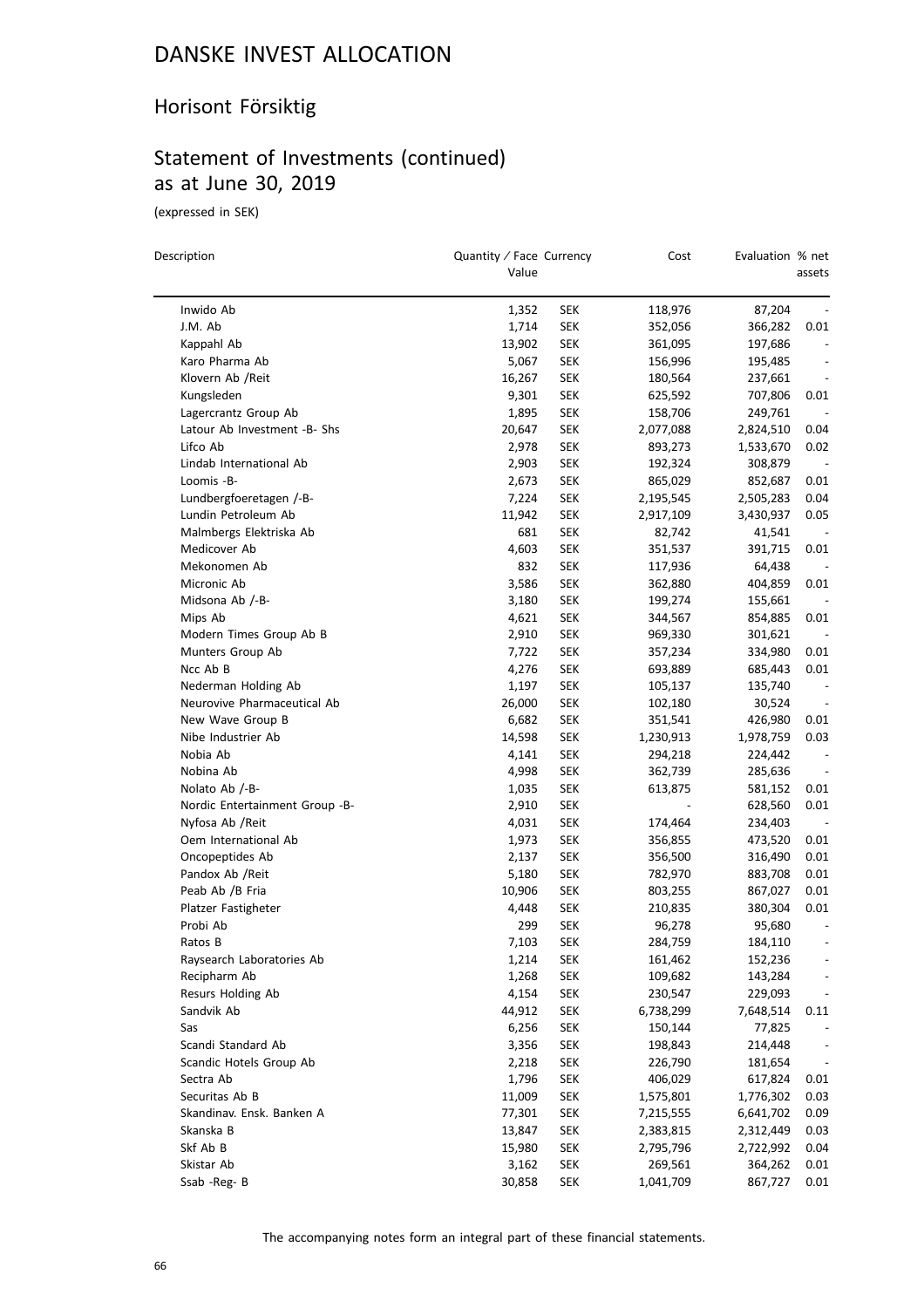### Horisont Försiktig

### Statement of Investments (continued) as at June 30, 2019

(expressed in SEK)

| Description                                                                       | Quantity / Face Currency<br>Value |            | Cost          | Evaluation % net    | assets                   |
|-----------------------------------------------------------------------------------|-----------------------------------|------------|---------------|---------------------|--------------------------|
|                                                                                   |                                   |            |               |                     |                          |
| Ssab Corporation A                                                                | 788                               | <b>SEK</b> | 32,347        | 25,295              |                          |
| Starbreeze -B-                                                                    | 30,000                            | <b>SEK</b> | 305,240       | 39,990              | $\overline{\phantom{a}}$ |
| Svenska Cellul. - B-                                                              | 23,938                            | <b>SEK</b> | 2,061,786     | 1,930,360           | 0.03                     |
| Svenska Handelsbanken Ab                                                          | 68,767                            | <b>SEK</b> | 7,508,752     | 6,366,449           | 0.09                     |
| Sweco Ab -B-                                                                      | 4,509                             | <b>SEK</b> | 843,526       | 1,136,268           | 0.02                     |
| Swedbank Ab -A-                                                                   | 40,083                            | <b>SEK</b> | 7,947,353     | 5,597,591           | 0.08                     |
| Swedish Orphan Biovitrum Ab                                                       | 9,875                             | <b>SEK</b> | 1,481,266     | 1,756,269           | 0.03                     |
| Systemair                                                                         | 1,428                             | <b>SEK</b> | 176,715       | 185,640             | $\overline{\phantom{a}}$ |
| Tele2 Ak B                                                                        | 23,892                            | <b>SEK</b> | 2,667,640     | 3,250,507           | 0.05                     |
| Teliasonera Ab                                                                    | 152,923                           | <b>SEK</b> | 6,034,151     | 6,324,895           | 0.09                     |
| Tethys Oil Ab                                                                     | 3,612                             | <b>SEK</b> | 353,507       | 268,733             |                          |
| Thule Group Ab                                                                    | 2,936                             | <b>SEK</b> | 601,262       | 673,518             | 0.01                     |
| Tobii Ab                                                                          | 3,559                             | <b>SEK</b> | 145,207       | 148,624             | $\overline{\phantom{a}}$ |
| Trelleborg B                                                                      | 8,769                             | <b>SEK</b> | 1,734,521     | 1,153,123           | 0.02                     |
| Troax Group Ab                                                                    | 1,311                             | <b>SEK</b> | 123,452       | 126,380             |                          |
| Vbg Group Ab -B-                                                                  | 2,480                             | <b>SEK</b> | 346,576       | 414,160             | 0.01                     |
| Vitec Software Group Ab                                                           | 2,481                             | <b>SEK</b> | 201,651       | 266,707             |                          |
| Vitrolife Ab                                                                      | 3,770                             | <b>SEK</b> | 508,438       | 681,616             | 0.01                     |
| Volati Ab                                                                         | 1,265                             | <b>SEK</b> | 78,746        | 55,913              | $\overline{\phantom{a}}$ |
| Volvo B                                                                           | 77,299                            | <b>SEK</b> | 11,823,558    | 11,316,574          | 0.16                     |
| Wallenstam Ab / Reit                                                              | 10,938                            | <b>SEK</b> | 872,501       | 1,073,018           | 0.02                     |
| Wihlborgs Fastigheter Ab / Reit                                                   | 3,890                             | <b>SEK</b> | 379,470       | 522,816             | 0.01                     |
| Xano Industri Ab                                                                  | 2,580                             | <b>SEK</b> | 349,565       | 332,820             | 0.01                     |
| Xvivo Perfusion Ab                                                                | 3,030                             | <b>SEK</b> | 346,711       | 589,032             | 0.01                     |
|                                                                                   |                                   |            | 206,979,262   | 223,677,815         | 3.15                     |
| <b>Switzerland</b>                                                                |                                   |            |               |                     |                          |
| Abb                                                                               | 9,097                             | <b>CHF</b> | 1,937,120     | 1,685,939           | 0.02                     |
| Abb Ltd                                                                           | 11,345                            | <b>SEK</b> | 2,235,264     | 2,101,662           | 0.03                     |
| Cavotec Sa                                                                        | 16,902                            | <b>SEK</b> | 375,169       | 212,965             |                          |
| Fenix Out                                                                         | 431                               | <b>SEK</b> | 459,232       | 432,724             | 0.01                     |
| Oriflame Holding Ltd                                                              | 2,124                             | <b>SEK</b> | 692,307       | 482,148             | 0.01                     |
|                                                                                   |                                   |            | 5,699,092     | 4,915,438           | 0.07                     |
| <b>United States of America</b>                                                   |                                   |            |               |                     |                          |
| Autoliv Inc /Swedish Dept. Recpt                                                  | 2,276                             | <b>SEK</b> | 1,822,619     | 1,493,511           | 0.02                     |
| Veoneer Inc /Swdh Dep Rec                                                         | 2,276                             | <b>SEK</b> | 779,141       | 370,419             | 0.01                     |
|                                                                                   |                                   |            | 2,601,760     | 1,863,930           | 0.03                     |
| <b>Total - Shares</b>                                                             |                                   |            | 234,456,697   | 246,790,219         | 3.47                     |
| Total - Transferable securities admitted to an official stock exchange listing or |                                   |            | 1,437,081,990 | 1,453,971,299 20.45 |                          |
| dealt in on another regulated market                                              |                                   |            |               |                     |                          |
| <b>Investment Funds</b>                                                           |                                   |            |               |                     |                          |
| <b>Denmark</b>                                                                    |                                   |            |               |                     |                          |
| Da Inv Ti Lo Va- Accum -W- Sek*                                                   | 15,000                            | <b>SEK</b> | 1,500,000     | 1,654,650           | 0.02                     |
| Di Glob Realr /Sek*                                                               | 946,943                           | <b>SEK</b> | 121,749,744   | 125,176,410         | 1.76                     |
| Di Usa Sek /Cap*                                                                  | 500,192                           | <b>SEK</b> | 146,160,702   | 161,196,855         | 2.27                     |

\* Related party fund (Note 3)

The accompanying notes form an integral part of these financial statements.

Di Tillvax Akk -H- Sek Hdg /Cap\* 4,305,368 SEK 520,343,372 556,296,648 7.82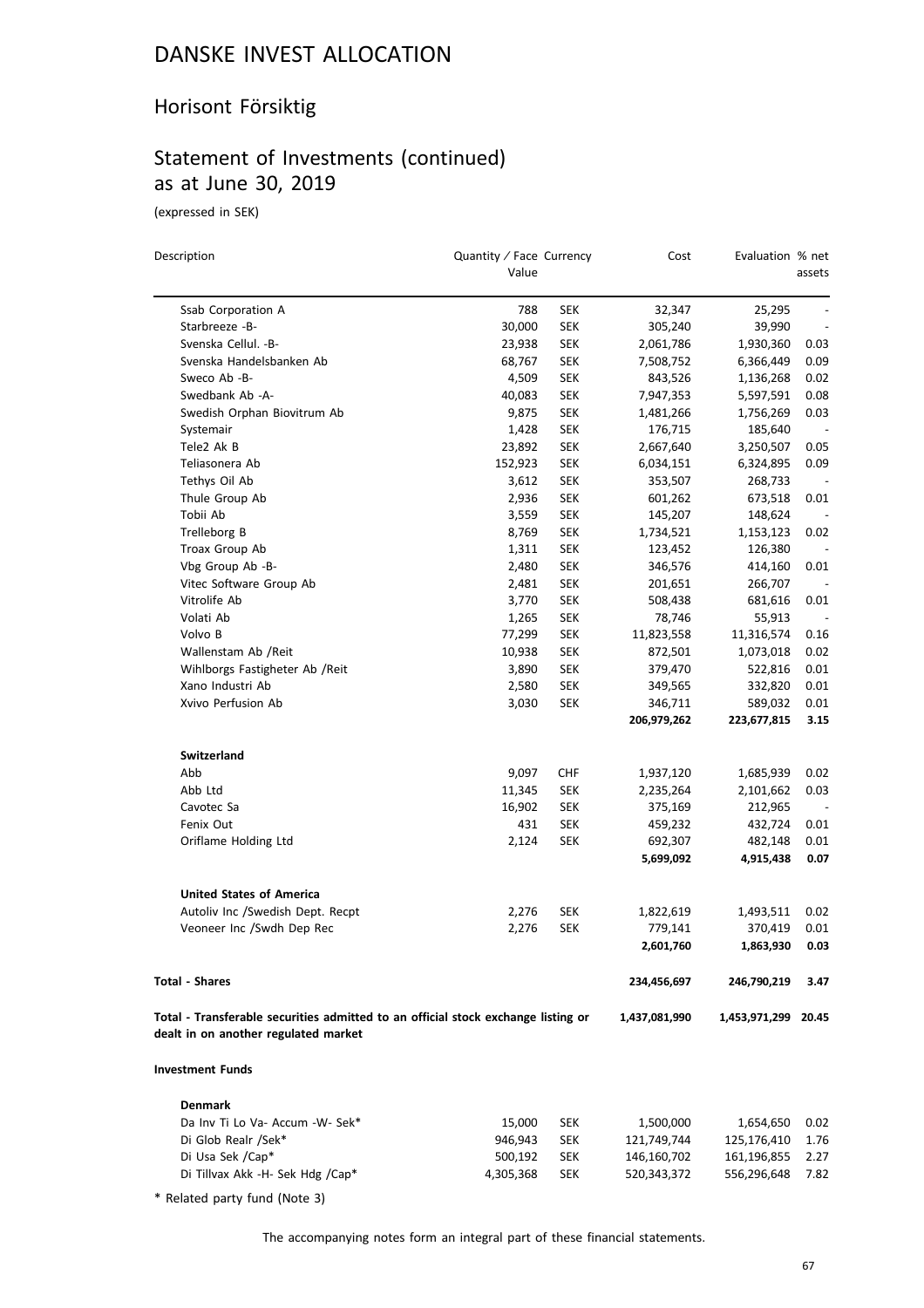### Horisont Försiktig

### Statement of Investments (continued) as at June 30, 2019

(expressed in SEK)

| Description                                  | Quantity / Face Currency |            | Cost          | Evaluation % net    |        |
|----------------------------------------------|--------------------------|------------|---------------|---------------------|--------|
|                                              | Value                    |            |               |                     | assets |
| Di Nord Foere Sek -H-*                       | 1,479,254                | <b>SEK</b> | 165,794,819   | 167,777,020         | 2.36   |
| Pc Eur Indx -Sek -W-*                        | 1,979,337                | <b>SEK</b> | 210,667,113   | 231,542,848         | 3.26   |
| Pc Glb Ac Indx -Sek W- Cap*                  | 2,474,521                | <b>SEK</b> | 346,044,160   | 391,197,001         | 5.50   |
| Pc Gl Em Mr Ind -W- Sek*                     | 794,418                  | <b>SEK</b> | 119,391,412   | 124,374,117         | 1.75   |
| Pc Jap Indx Fnd -W- Sek*                     | 574,548                  | <b>SEK</b> | 65,854,458    | 69,066,412          | 0.97   |
| Pc Pc Cn Jp -Sek -W-*                        | 520,326                  | <b>SEK</b> | 54,609,312    | 63,661,927          | 0.90   |
| Pc Swed Indx -Sek -W-*                       | 1,044,758                | <b>SEK</b> | 116,102,358   | 126,070,875         | 1.77   |
| Pc Usa Indx Fnd Shs -Sek W- Cap*             | 2,463,535                | <b>SEK</b> | 339,650,662   | 393,968,510         | 5.54   |
|                                              |                          |            | 2,207,868,112 | 2,411,983,273 33.92 |        |
| Luxembourg                                   |                          |            |               |                     |        |
| Dan I Dan M Bd -A- Sek H Cap *               | 442,169                  | <b>SEK</b> | 70,994,445    | 72,820,828          | 1.02   |
| Dan I Eu Cor S -I- Sek /Cap                  | 1,659,483                | <b>SEK</b> | 166,296,734   | 171,407,940         | 2.41   |
| Dans I Sv -A- Sek /Cap*                      | 62,983                   | <b>SEK</b> | 41,823,893    | 45,379,286          | 0.64   |
| Dans I Sv -Y-*                               | 95,100                   | <b>SEK</b> | 387,608,979   | 424,408,471         | 5.97   |
| Dans I Sv Kr -Sa- Sek /Cap*                  | 603,064                  | <b>SEK</b> | 706,401,345   | 707,290,905         | 9.95   |
| Dans I Sv R -Sa- Cap /Sek*                   | 1,152,686                | <b>SEK</b> | 1,315,136,203 | 1,337,900,077       | 18.81  |
| Dans I Sv Sm -Wa- Sek /Cap*                  | 40,000                   | <b>SEK</b> | 4,000,000     | 4,452,000           | 0.06   |
| Danske Inv Swedish Bd Y /Cap*                | 2,782,635                | <b>SEK</b> | 385,378,642   | 390,542,835         | 5.49   |
|                                              |                          |            | 3,077,640,241 | 3,154,202,342 44.35 |        |
| <b>Total - Investment Funds</b>              |                          |            | 5,285,508,353 | 5,566,185,615 78.27 |        |
| <b>Other Transferable securities</b>         |                          |            |               |                     |        |
| <b>Shares</b>                                |                          |            |               |                     |        |
| Sweden                                       |                          |            |               |                     |        |
| Hexatronic Group Ab                          | 6,145                    | <b>SEK</b> | 337,720       | 326,914             |        |
|                                              |                          |            | 337,720       | 326,914             |        |
| <b>Total - Shares</b>                        |                          |            | 337,720       | 326,914             |        |
| <b>Total - Other Transferable securities</b> |                          |            | 337,720       | 326,914             |        |
| <b>TOTAL INVESTMENT PORTFOLIO</b>            |                          |            | 6,722,928,063 | 7,020,483,828 98.72 |        |

\* Related party fund (Note 3)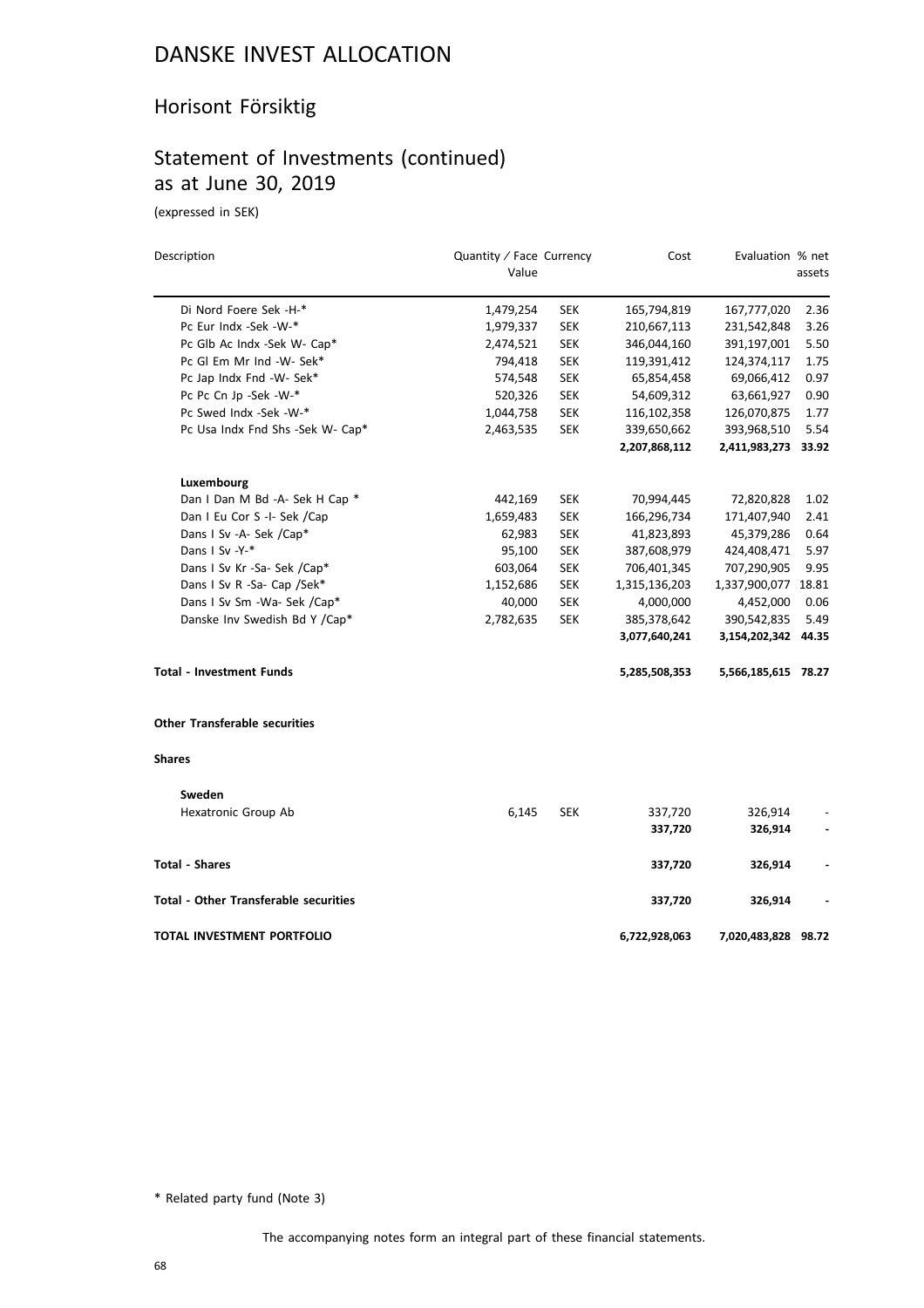### Horisont Försiktig

### Geographical and Economic Portfolio Breakdowns as at June 30, 2019

(expressed as a percentage of net assets)

| Geographical breakdown   | %     |
|--------------------------|-------|
| Luxembourg               | 44.38 |
| Denmark                  | 33.92 |
| Sweden                   | 20.13 |
| Finland                  | 0.13  |
| Switzerland              | 0.07  |
| Great Britain            | 0.05  |
| United States of America | 0.03  |
| Canada                   | 0.01  |
|                          | 98.72 |

| Economic breakdown                          | %     |
|---------------------------------------------|-------|
| <b>Investment Funds</b>                     | 78.27 |
| States, Provinces and Municipalities        | 11.76 |
| <b>Banks and Financial Institutions</b>     | 5.14  |
| Mechanics, Machinery                        | 0.77  |
| Mortgage and Funding Institutions           | 0.47  |
| Holding and Finance Companies               | 0.36  |
| <b>News Transmission</b>                    | 0.35  |
| <b>Pharmaceuticals and Cosmetics</b>        | 0.32  |
| Real Estate Companies                       | 0.26  |
| Automobile Industry                         | 0.18  |
| Retail                                      | 0.16  |
| Construction, Building Material             | 0.09  |
| <b>Food and Distilleries</b>                | 0.08  |
| Consumer Goods                              | 0.06  |
| <b>Electronics and Electrical Equipment</b> | 0.06  |
| <b>Other Services</b>                       | 0.05  |
| Petrol                                      | 0.05  |
| Mines, Heavy Industries                     | 0.04  |
| Electronic Semiconductor                    | 0.03  |
| Healthcare Education & Social Services      | 0.03  |
| Internet Software                           | 0.03  |
| Biotechnology                               | 0.02  |
| Forest Products and Paper Industry          | 0.02  |
| Leisure                                     | 0.02  |
| <b>Business Houses</b>                      | 0.01  |
| Chemicals                                   | 0.01  |
| Environmental Services & Recycling          | 0.01  |
| Miscellaneous                               | 0.01  |
| Non-Ferrous Metals                          | 0.01  |
| Office Equipment, Computers                 | 0.01  |
| <b>Public Services</b>                      | 0.01  |
| Textile                                     | 0.01  |
| Transportation                              | 0.01  |
| Tyres & Rubber                              | 0.01  |
|                                             | 98.72 |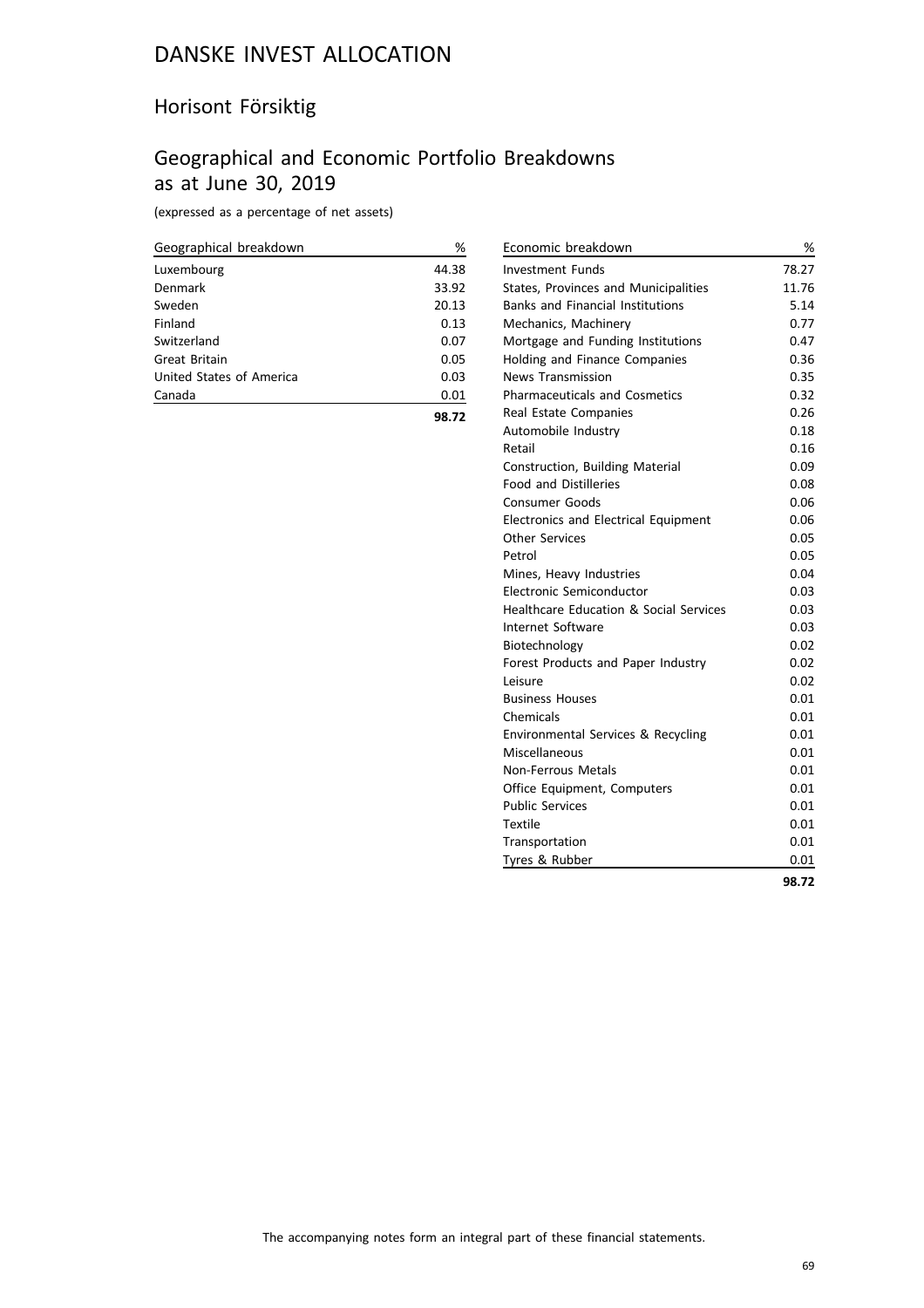#### Horisont Offensiv

### Statement of Investments as at June 30, 2019

(expressed in SEK)

**Bonds**

| Description | Quantity / Face Currency<br>Value | Cost | Evaluation % net<br>assets |
|-------------|-----------------------------------|------|----------------------------|
|             |                                   |      |                            |

**Transferable securities admitted to an official stock exchange listing or dealt in on another regulated market**

| Sweden                                                                            |            |            |               |                     |       |
|-----------------------------------------------------------------------------------|------------|------------|---------------|---------------------|-------|
| Stadshypo 4.5% 09-21.09.22                                                        | 12,000,000 | <b>SEK</b> | 14,174,280    | 13,735,080          | 0.90  |
| Sweden 1% 14-12.11.26                                                             | 7,760,000  | <b>SEK</b> | 8,032,750     | 8,468,255           | 0.56  |
| Sweden 3.5% 10-01.06.22                                                           | 7,065,000  | <b>SEK</b> | 8,131,663     | 7,920,854           | 0.52  |
|                                                                                   |            |            | 30,338,693    | 30,124,189          | 1.98  |
| Total - Bonds                                                                     |            |            | 30,338,693    | 30,124,189          | 1.98  |
| Total - Transferable securities admitted to an official stock exchange listing or |            |            | 30,338,693    | 30,124,189          | 1.98  |
| dealt in on another regulated market                                              |            |            |               |                     |       |
| Investment Funds                                                                  |            |            |               |                     |       |
| <b>Denmark</b>                                                                    |            |            |               |                     |       |
| Di Nord Foere Sek -H-*                                                            | 107,922    | <b>SEK</b> | 12,095,869    | 12,240,484          | 0.80  |
| Di Tillvax Akk -H- Sek Hdg /Cap*                                                  | 898,867    | <b>SEK</b> | 108,256,938   | 116,142,659         | 7.64  |
| Di Usa Sek /Cap*                                                                  | 286,386    | <b>SEK</b> | 81,318,053    | 92,293,656          | 6.07  |
| Pc Eur Indx -Sek -W-*                                                             | 917,207    | <b>SEK</b> | 96,036,878    | 107,294,892         | 7.06  |
| Pc Gl Em Mr Ind -W- Sek*                                                          | 377,278    | <b>SEK</b> | 56,633,706    | 59,066,629          | 3.88  |
| Pc Glb Ac Indx -Sek W- Cap*                                                       | 1,203,734  | <b>SEK</b> | 169,004,134   | 190,298,275 12.51   |       |
| Pc Jap Indx Fnd -W- Sek*                                                          | 280,517    | <b>SEK</b> | 32,190,396    | 33,720,976          | 2.22  |
| Pc Pc Cn Jp -Sek -W-*                                                             | 259,619    | <b>SEK</b> | 27,093,411    | 31,764,402          | 2.09  |
| Pc Swed Indx -Sek -W-*                                                            | 1,601,741  | <b>SEK</b> | 176,287,820   | 193,282,062 12.71   |       |
| Pc Usa Indx Fnd Shs -Sek W- Cap*                                                  | 1,066,277  | <b>SEK</b> | 145,432,909   | 170,519,076 11.21   |       |
|                                                                                   |            |            | 904,350,114   | 1,006,623,111 66.19 |       |
| Luxembourg                                                                        |            |            |               |                     |       |
| Dan I Eu Cor S -I- Sek /Cap*                                                      | 637,734    | <b>SEK</b> | 63,907,287    | 65,871,506          | 4.33  |
| Dans I Sv -A- Sek /Cap*                                                           | 14,476     | <b>SEK</b> | 9,800,000     | 10,429,535          | 0.69  |
| Dans I Sv -Y-*                                                                    | 48,245     | <b>SEK</b> | 196,305,568   | 215,307,692 14.16   |       |
| Dans I Sv R -Sa- Cap /Sek*                                                        | 84,285     | <b>SEK</b> | 96,662,726    | 97,827,948          | 6.43  |
| Dans I Sv Sm -Wa- Sek /Cap*                                                       | 40,000     | <b>SEK</b> | 4,000,000     | 4,452,000           | 0.29  |
| Danske Inv Swedish Bd Y /Cap*                                                     | 523,747    | <b>SEK</b> | 72,514,728    | 73,507,919          | 4.84  |
|                                                                                   |            |            | 443,190,309   | 467,396,600         | 30.74 |
| <b>Total - Investment Funds</b>                                                   |            |            | 1,347,540,423 | 1,474,019,711 96.93 |       |
| TOTAL INVESTMENT PORTFOLIO                                                        |            |            | 1,377,879,116 | 1,504,143,900 98.91 |       |
|                                                                                   |            |            |               |                     |       |

\* Related party fund (Note 3)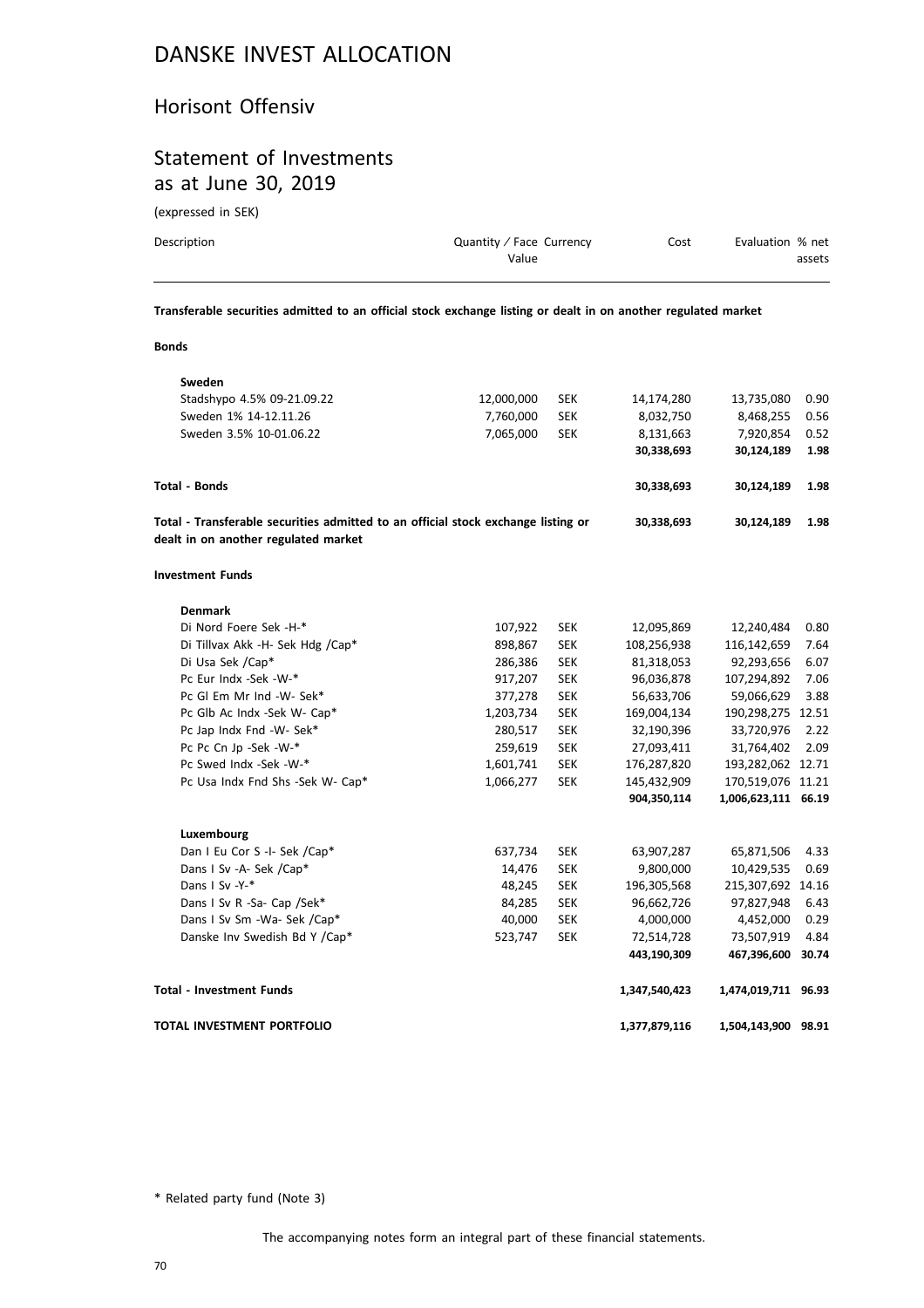### Horisont Offensiv

### Geographical and Economic Portfolio Breakdowns as at June 30, 2019

(expressed as a percentage of net assets)

| Geographical breakdown | %     |
|------------------------|-------|
| Denmark                | 66.19 |
| Luxembourg             | 30.74 |
| Sweden                 | 1.98  |
|                        | 98.91 |

| Economic breakdown                      | ℅     |
|-----------------------------------------|-------|
| <b>Investment Funds</b>                 | 96.93 |
| States, Provinces and Municipalities    | 1.08  |
| <b>Banks and Financial Institutions</b> | 0.90  |
|                                         | 98.91 |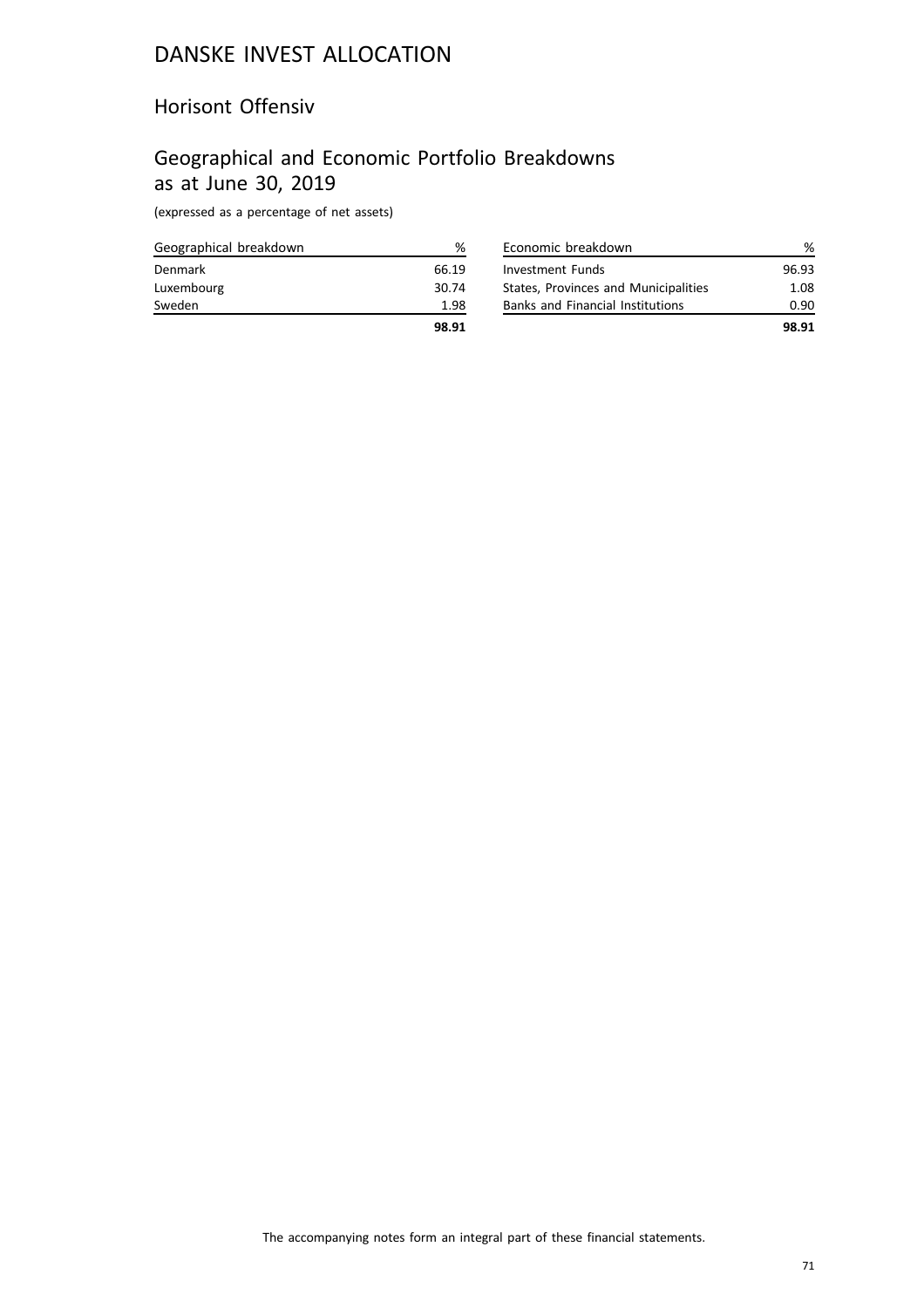#### Horisont Ränta

### Statement of Investments as at June 30, 2019

(expressed in SEK)

| Description | Quantity / Face Currency<br>Value | Cost | Evaluation % net<br>assets |
|-------------|-----------------------------------|------|----------------------------|
|             |                                   |      |                            |

**Transferable securities admitted to an official stock exchange listing or dealt in on another regulated market**

| ٦<br>. |  |
|--------|--|
|--------|--|

| Sweden                                                                                                                    |             |            |             |                   |      |
|---------------------------------------------------------------------------------------------------------------------------|-------------|------------|-------------|-------------------|------|
| Sweden 1% 14-12.11.26                                                                                                     | 105,090,000 | <b>SEK</b> | 109,651,274 | 114,681,564 12.93 |      |
| Sweden 2.5% 13-12.05.25                                                                                                   | 25,780,000  | <b>SEK</b> | 29,923,276  | 30,175,232        | 3.40 |
|                                                                                                                           |             |            | 139,574,550 | 144.856.796 16.33 |      |
| <b>Total - Bonds</b>                                                                                                      |             |            | 139,574,550 | 144,856,796 16.33 |      |
| Total - Transferable securities admitted to an official stock exchange listing or<br>dealt in on another regulated market |             |            | 139,574,550 | 144,856,796 16.33 |      |
| <b>Investment Funds</b>                                                                                                   |             |            |             |                   |      |
| <b>Denmark</b>                                                                                                            |             |            |             |                   |      |
| Da Inv Ti Lo Va- Accum - W- Sek*                                                                                          | 92,629      | <b>SEK</b> | 9,672,812   | 10,217,938        | 1.15 |
| Di Glob Realr /Sek*                                                                                                       | 258,411     | <b>SEK</b> | 33,198,392  | 34,159,290        | 3.85 |
| Di Tillva Lo Va Sek /Cap*                                                                                                 | 323,571     | <b>SEK</b> | 34,432,598  | 38,559,995        | 4.35 |
| Di Tillvax Akk -H- Sek Hdg /Cap*                                                                                          | 324,459     | <b>SEK</b> | 40,317,235  | 41,923,306        | 4.73 |
|                                                                                                                           |             |            | 117,621,037 | 124,860,529 14.08 |      |
| Luxembourg                                                                                                                |             |            |             |                   |      |
| Dan I Dan M Bd -A- Sek H Cap *                                                                                            | 416,305     | <b>SEK</b> | 65,738,987  | 68,561,242        | 7.73 |
| Dan I Eu Cor S -I- Sek /Cap*                                                                                              | 835,356     | <b>SEK</b> | 83,757,109  | 86,283,958        | 9.73 |
| Dans I Sv Kr -Sa- Sek /Cap*                                                                                               | 135,372     | <b>SEK</b> | 158,511,996 | 158,767,861 17.90 |      |
| Dans I Sv R -Sa- Cap /Sek*                                                                                                | 134,117     | <b>SEK</b> | 153,388,173 | 155,667,048 17.55 |      |
| Danske Inv Swedish Bd Y /Cap*                                                                                             | 1,009,367   | <b>SEK</b> | 139,846,691 | 141,664,645 15.98 |      |
|                                                                                                                           |             |            | 601,242,956 | 610,944,754 68.89 |      |
| <b>Total - Investment Funds</b>                                                                                           |             |            | 718,863,993 | 735,805,283 82.97 |      |
| TOTAL INVESTMENT PORTFOLIO                                                                                                |             |            | 858,438,543 | 880,662,079 99.30 |      |

\* Related party fund (Note 3)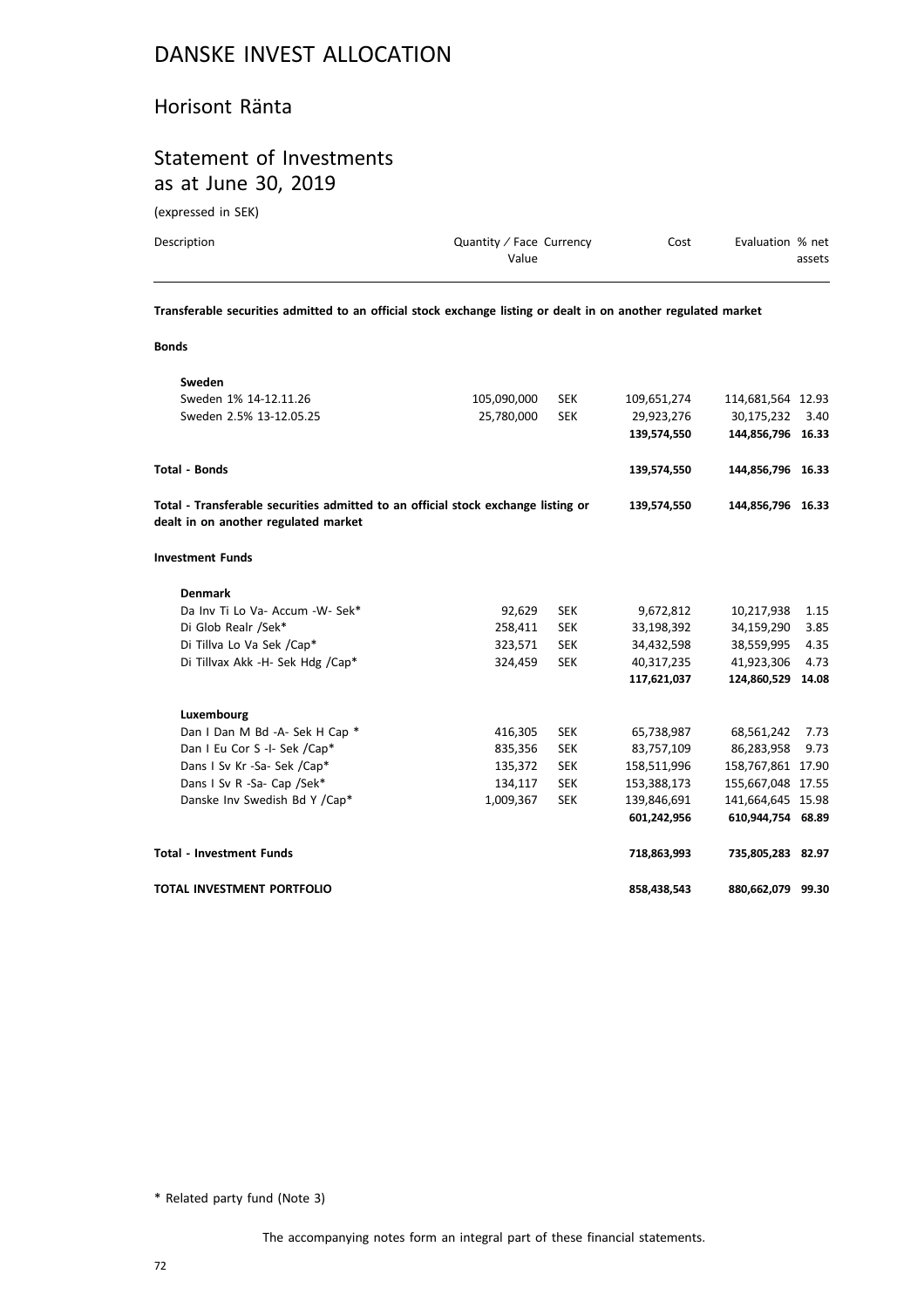### Horisont Ränta

## Geographical and Economic Portfolio Breakdowns as at June 30, 2019

| Geographical breakdown | ℅     |
|------------------------|-------|
| Luxembourg             | 68.89 |
| Sweden                 | 16.33 |
| Denmark                | 14.08 |
|                        | 99.30 |

| Economic breakdown                   |       |
|--------------------------------------|-------|
| Investment Funds                     | 82.97 |
| States, Provinces and Municipalities | 16.33 |
|                                      | 99.30 |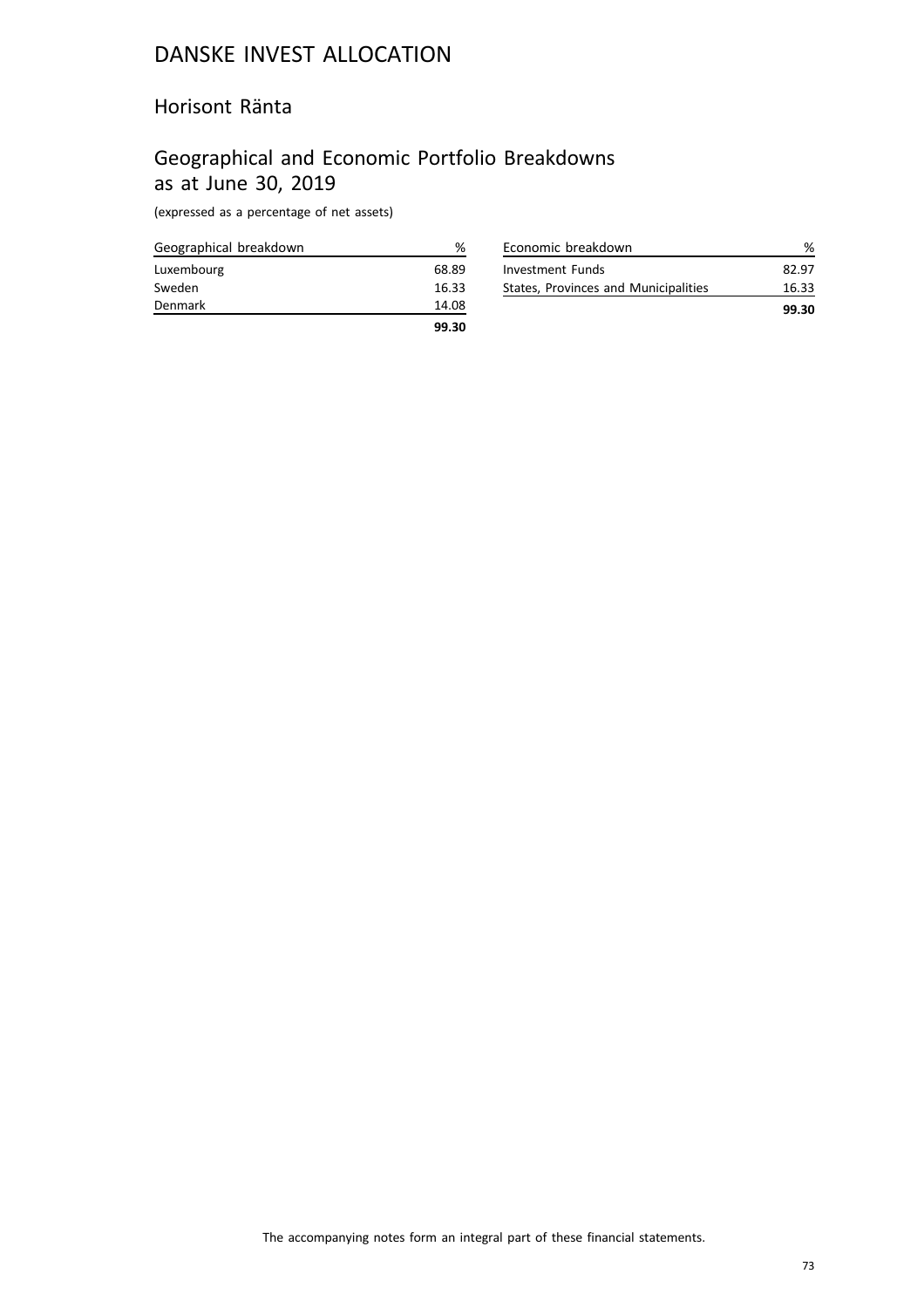### June Balanced

## Statement of Investments as at June 30, 2019

| Description                      | Quantity / Face Currency<br>Value |            | Cost       | Evaluation % net | assets |
|----------------------------------|-----------------------------------|------------|------------|------------------|--------|
| <b>Investment Funds</b>          |                                   |            |            |                  |        |
| Germany                          |                                   |            |            |                  |        |
| Ishares Dj Stoxx 600 (De)        | 29,753                            | <b>EUR</b> | 1,114,427  | 1,132,697        | 3.23   |
|                                  |                                   |            | 1,114,427  | 1,132,697        | 3.23   |
| Ireland                          |                                   |            |            |                  |        |
| Ishares Eur Corp Bd 1-5y Etf     | 15,477                            | <b>EUR</b> | 1,708,365  | 1,729,555        | 4.93   |
| Ishs Cr Msci Jp Usd Accum        | 24,208                            | <b>USD</b> | 860,417    | 859,165          | 2.45   |
| Ishs Cr Pac /Ac Ex Tr Fds Usd    | 2,805                             | <b>USD</b> | 338,318    | 385,866          | 1.10   |
| Ishs Msci Em Usd-Ac Shs Usd Etf  | 69,656                            | <b>USD</b> | 1,700,937  | 1,735,588        | 4.95   |
| Ishs Usd Em Bd Hdg Eur Etf       | 28,384                            | <b>EUR</b> | 2,638,905  | 2,702,157        | 7.71   |
| Ishs Vi Core S&P 500 Ucits Cap   | 18,842                            | <b>USD</b> | 4,228,862  | 4,785,464        | 13.65  |
| Shs Co Eur Cor Eur Shs Eur Etf   | 13,596                            | <b>EUR</b> | 1,762,815  | 1,819,009        | 5.19   |
| Spdr Barcl Eur Gov Bd Ucit Etf   | 44,613                            | <b>EUR</b> | 2,772,441  | 2,925,631        | 8.34   |
| Spdr Barclays Euro Hy Bond Etf   | 38,018                            | <b>EUR</b> | 2,177,370  | 2,193,030        | 6.25   |
| Ssga Barc 1-3y Eur Gov Bd /Dis   | 52,752                            | <b>EUR</b> | 2,767,329  | 2,771,168        | 7.90   |
| Ssga Spdr Etfs Eur I Msci Emu    | 7,715                             | <b>EUR</b> | 364,078    | 383,397          | 1.09   |
| Ssga Spdr Eu Eur-Ac Etf          | 5,747                             | <b>EUR</b> | 1,114,868  | 1,170,836        | 3.34   |
| Vang S&P 500 Ptf -Usd- /Dis      | 66,303                            | <b>USD</b> | 3,011,551  | 3,238,721        | 9.23   |
|                                  |                                   |            | 25,446,256 | 26,699,587 76.13 |        |
| Luxembourg                       |                                   |            |            |                  |        |
| Mul L 3-5y Ig -C- Eur -Etf       | 17,032                            | <b>EUR</b> | 2,602,503  | 2,634,339        | 7.51   |
| Mul Ly Am In Gr Shs -C- Eur -C   | 10,319                            | <b>EUR</b> | 1,832,477  | 1,947,918        | 5.55   |
| Mul Ly Euhrmwgb -C- Eur -Cap Etf | 4,502                             | <b>EUR</b> | 669,736    | 675,435          | 1.93   |
| Mul Ly 3-5y Dr - Shs -Acc- Cap   | 10,680                            | <b>EUR</b> | 1,208,967  | 1,214,263        | 3.46   |
|                                  |                                   |            | 6,313,683  | 6,471,955 18.45  |        |
| <b>Total - Investment Funds</b>  |                                   |            | 32,874,366 | 34,304,239 97.81 |        |
| TOTAL INVESTMENT PORTFOLIO       |                                   |            | 32,874,366 | 34,304,239 97.81 |        |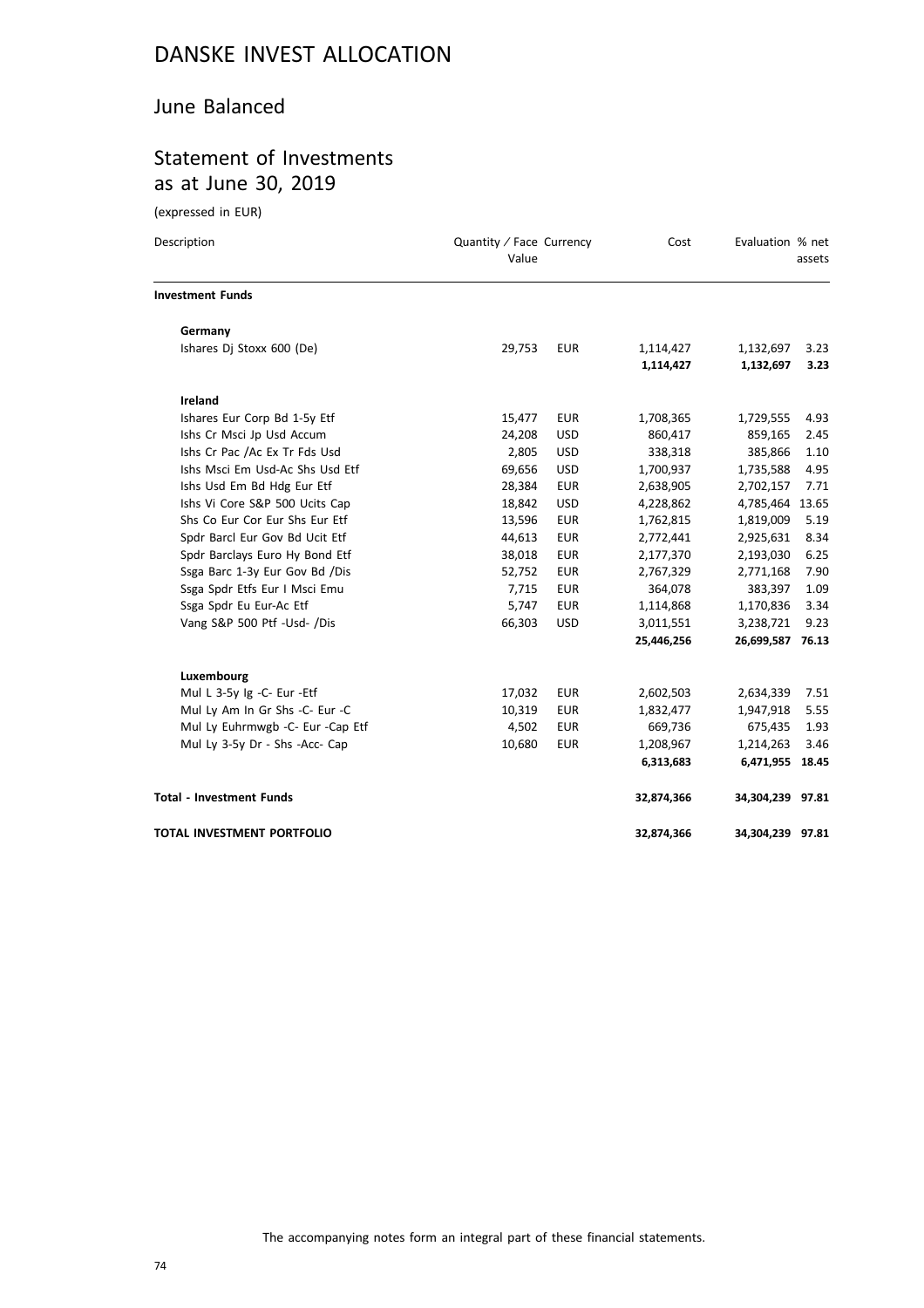### June Balanced

## Geographical and Economic Portfolio Breakdowns as at June 30, 2019

| Geographical breakdown | %     |
|------------------------|-------|
| Ireland                | 76.13 |
| Luxembourg             | 18.45 |
| Germany                | 3.23  |
|                        | 97.81 |

| Economic breakdown |       |
|--------------------|-------|
| Investment Funds   | 97.81 |
|                    | 97.81 |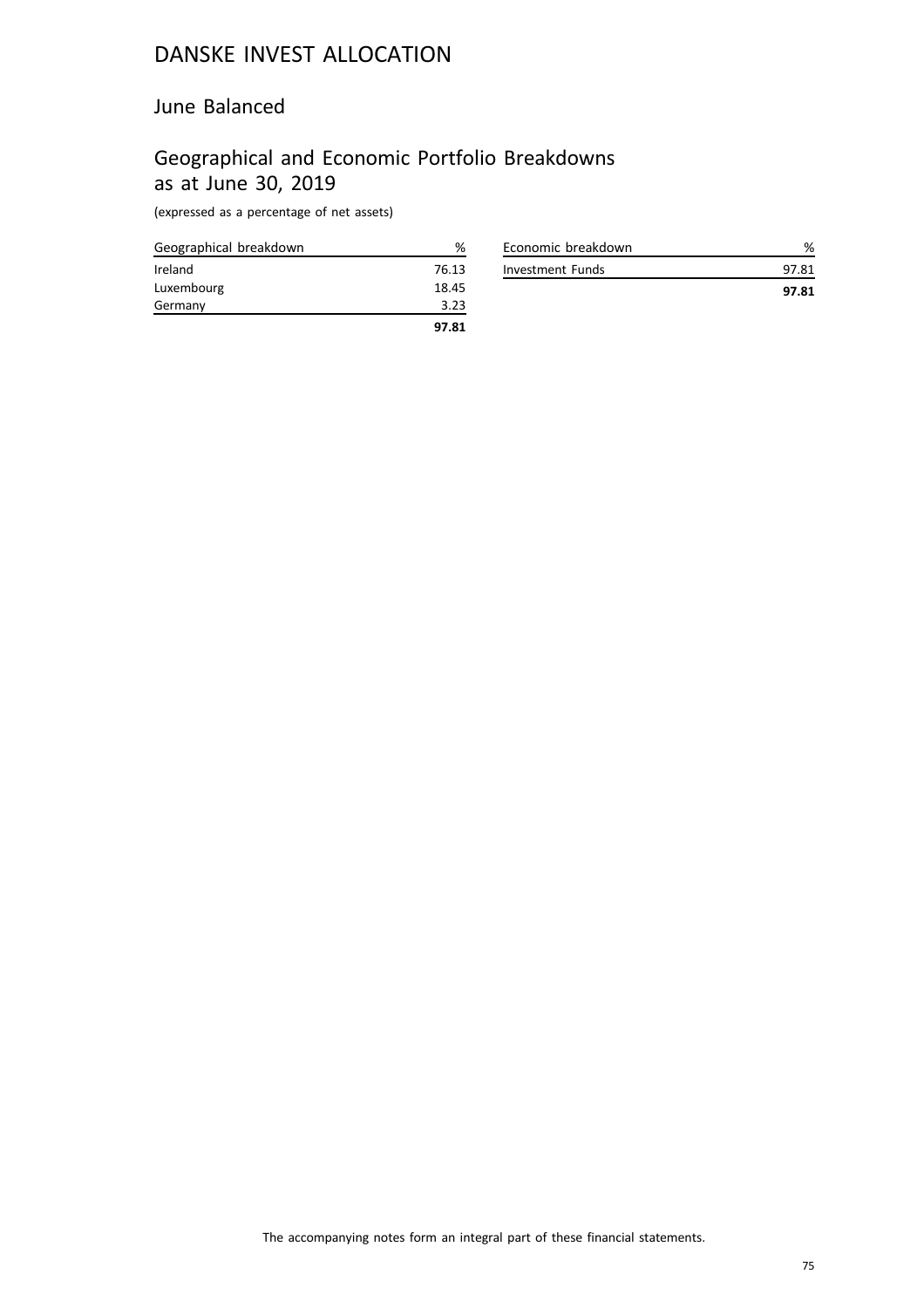### June Defensive

## Statement of Investments as at June 30, 2019

| Description                      | Quantity / Face Currency<br>Value |            | Cost      | Evaluation % net | assets |
|----------------------------------|-----------------------------------|------------|-----------|------------------|--------|
| <b>Investment Funds</b>          |                                   |            |           |                  |        |
| Germany                          |                                   |            |           |                  |        |
| Ishares Dj Stoxx 600 (De)        | 1,448                             | <b>EUR</b> | 53,499    | 55,125           | 1.01   |
|                                  |                                   |            | 53,499    | 55,125           | 1.01   |
| <b>Ireland</b>                   |                                   |            |           |                  |        |
| Ish Eur Inf Linked Govt Etf      | 455                               | <b>EUR</b> | 94,677    | 97,393           | 1.78   |
| Ishares Eur Corp Bd 1-5y Etf     | 2,426                             | <b>EUR</b> | 267,626   | 271,105          | 4.96   |
| Ishs Cr Msci Jp Usd Accum        | 1,031                             | <b>USD</b> | 36,420    | 36,591           | 0.67   |
| Ishs Cr Pac /Ac Ex Tr Fds Usd    | 140                               | <b>USD</b> | 16,656    | 19,259           | 0.35   |
| Ishs Msci Em Usd-Ac Shs Usd Etf  | 3,629                             | <b>USD</b> | 88,193    | 90,422           | 1.66   |
| Ishs Usd Em Bd Hdg Eur Etf       | 2,883                             | <b>EUR</b> | 267,807   | 274,462          | 5.03   |
| Ishs Usd Tips Ac Ex Tr Fd Usd    | 784                               | <b>USD</b> | 135,371   | 147,897          | 2.71   |
| Ishs Vi Core S&P 500 Ucits Cap   | 1,582                             | <b>USD</b> | 356,530   | 401,794          | 7.36   |
| Shs Co Eur Cor Eur Shs Eur Etf   | 1,770                             | <b>EUR</b> | 228,877   | 236,808          | 4.34   |
| Spdr Barcl Eur Gov Bd Ucit Etf   | 14,230                            | <b>EUR</b> | 884,567   | 933,175 17.09    |        |
| Spdr Barclays Euro Hy Bond Etf   | 6,112                             | <b>EUR</b> | 349,393   | 352,565          | 6.46   |
| Ssga Barc 1-3y Eur Gov Bd /Dis   | 14,275                            | <b>EUR</b> | 748,209   | 749,894 13.73    |        |
| Ssga Spdr Etfs Eur I Msci Emu    | 726                               | <b>EUR</b> | 34,001    | 36,079           | 0.66   |
| Ssga Spdr Eu Eur-Ac Etf          | 296                               | <b>EUR</b> | 56,593    | 60,304           | 1.10   |
|                                  |                                   |            | 3,564,920 | 3,707,748 67.90  |        |
| Luxembourg                       |                                   |            |           |                  |        |
| Mul L 3-5y Ig -C- Eur -Etf       | 5,902                             | <b>EUR</b> | 900,788   | 912,862 16.72    |        |
| Mul Ly 3-5y Dr - Shs -Acc- Cap   | 1,190                             | <b>EUR</b> | 134,455   | 135,297          | 2.48   |
| Mul Ly Am In Gr Shs -C- Eur -C   | 2,665                             | <b>EUR</b> | 473,208   | 503,072          | 9.21   |
| Mul Ly Euhrmwgb -C- Eur -Cap Etf | 217                               | <b>EUR</b> | 32,049    | 32,557           | 0.60   |
|                                  |                                   |            | 1,540,500 | 1,583,788 29.01  |        |
| <b>Total - Investment Funds</b>  |                                   |            | 5,158,919 | 5,346,661 97.92  |        |
| TOTAL INVESTMENT PORTFOLIO       |                                   |            | 5,158,919 | 5,346,661 97.92  |        |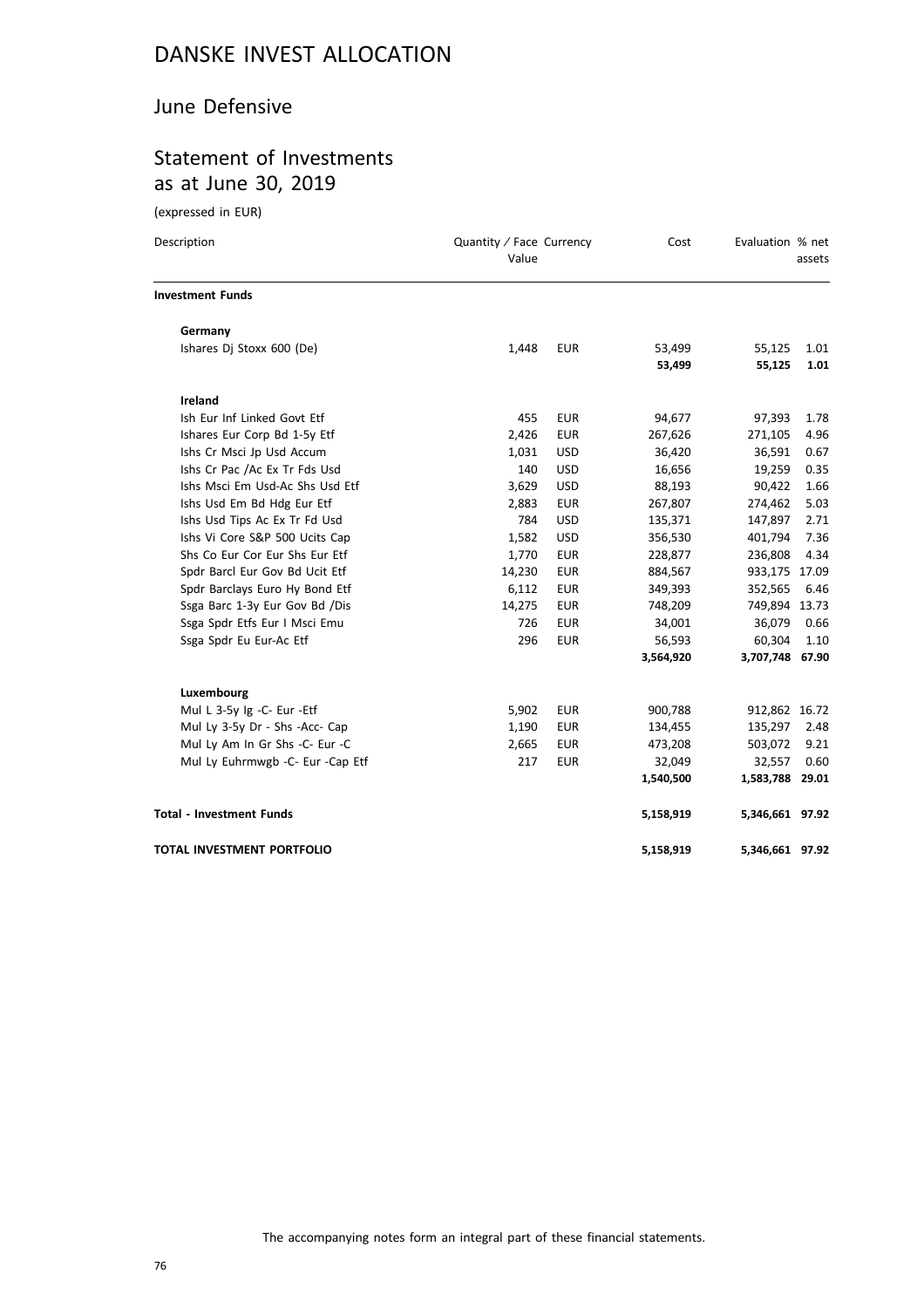### June Defensive

## Geographical and Economic Portfolio Breakdowns as at June 30, 2019

| Geographical breakdown | ℅     |
|------------------------|-------|
| Ireland                | 67.90 |
| Luxembourg             | 29.01 |
| Germany                | 1.01  |
|                        | 97.92 |

| Economic breakdown |       |
|--------------------|-------|
| Investment Funds   | 97 92 |
|                    | 97.92 |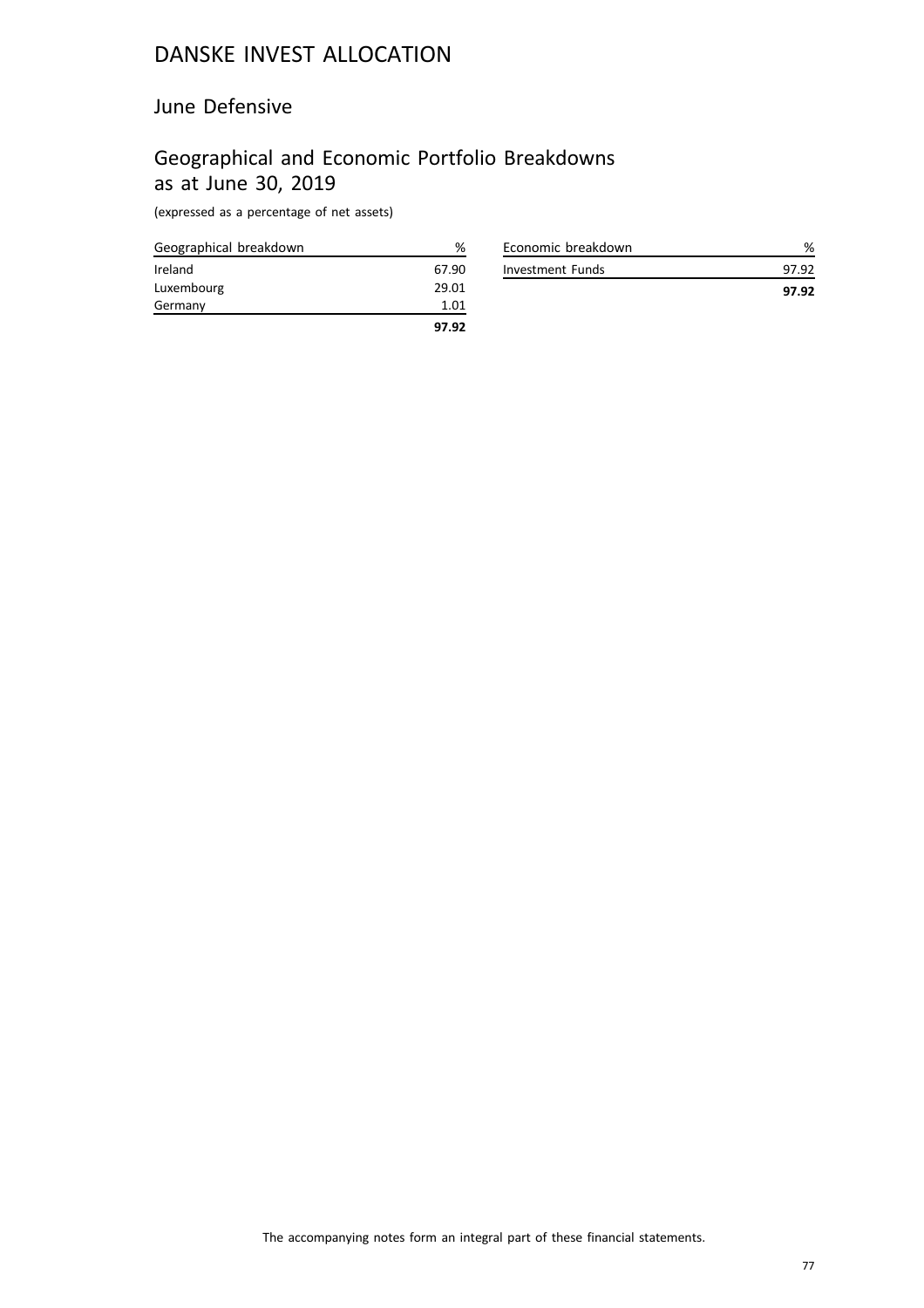## June Equity

## Statement of Investments as at June 30, 2019

| Description                     | Quantity / Face Currency<br>Value |            | Cost      | Evaluation % net | assets |
|---------------------------------|-----------------------------------|------------|-----------|------------------|--------|
| <b>Investment Funds</b>         |                                   |            |           |                  |        |
| Germany                         |                                   |            |           |                  |        |
| Ishares Dj Stoxx 600 (De)       | 6,403                             | <b>EUR</b> | 242,230   | 243,762 10.89    |        |
|                                 |                                   |            | 242,230   | 243,762 10.89    |        |
| Ireland                         |                                   |            |           |                  |        |
| Cfs Dbx Usa Inx -1c- Usd /Cap   | 3,124                             | <b>USD</b> | 196.091   | 218.098          | 9.75   |
| Ishs Cr Msci Jp Usd Accum       | 4,389                             | <b>USD</b> | 157,654   | 155,770          | 6.96   |
| Ishs Cr Pac /Ac Ex Tr Fds Usd   | 585                               | <b>USD</b> | 73,457    | 80,475           | 3.60   |
| Ishs Msci Em Usd-Ac Shs Usd Etf | 13,566                            | <b>USD</b> | 332.712   | 338,018 15.10    |        |
| Ishs Vi Core S&P 500 Ucits Cap  | 1,474                             | <b>USD</b> | 351,723   | 374.364 16.73    |        |
| Ssga Spdr Etfs Eur I Msci Emu   | 1,369                             | <b>EUR</b> | 66,358    | 68,033           | 3.04   |
| Ssga Spdr Eu Eur-Ac Etf         | 853                               | <b>EUR</b> | 166,394   | 173,782          | 7.77   |
| Ssga Spdr S&P 500 Etf Dis       | 840                               | <b>EUR</b> | 199,358   | 216,174          | 9.66   |
| Vang S&P 500 Ptf -Usd- /Dis     | 7,321                             | <b>USD</b> | 334,456   | 357,611 15.98    |        |
|                                 |                                   |            | 1,878,203 | 1,982,325 88.59  |        |
| <b>Total - Investment Funds</b> |                                   |            | 2,120,433 | 2,226,087 99.48  |        |
| TOTAL INVESTMENT PORTFOLIO      |                                   |            | 2,120,433 | 2,226,087 99.48  |        |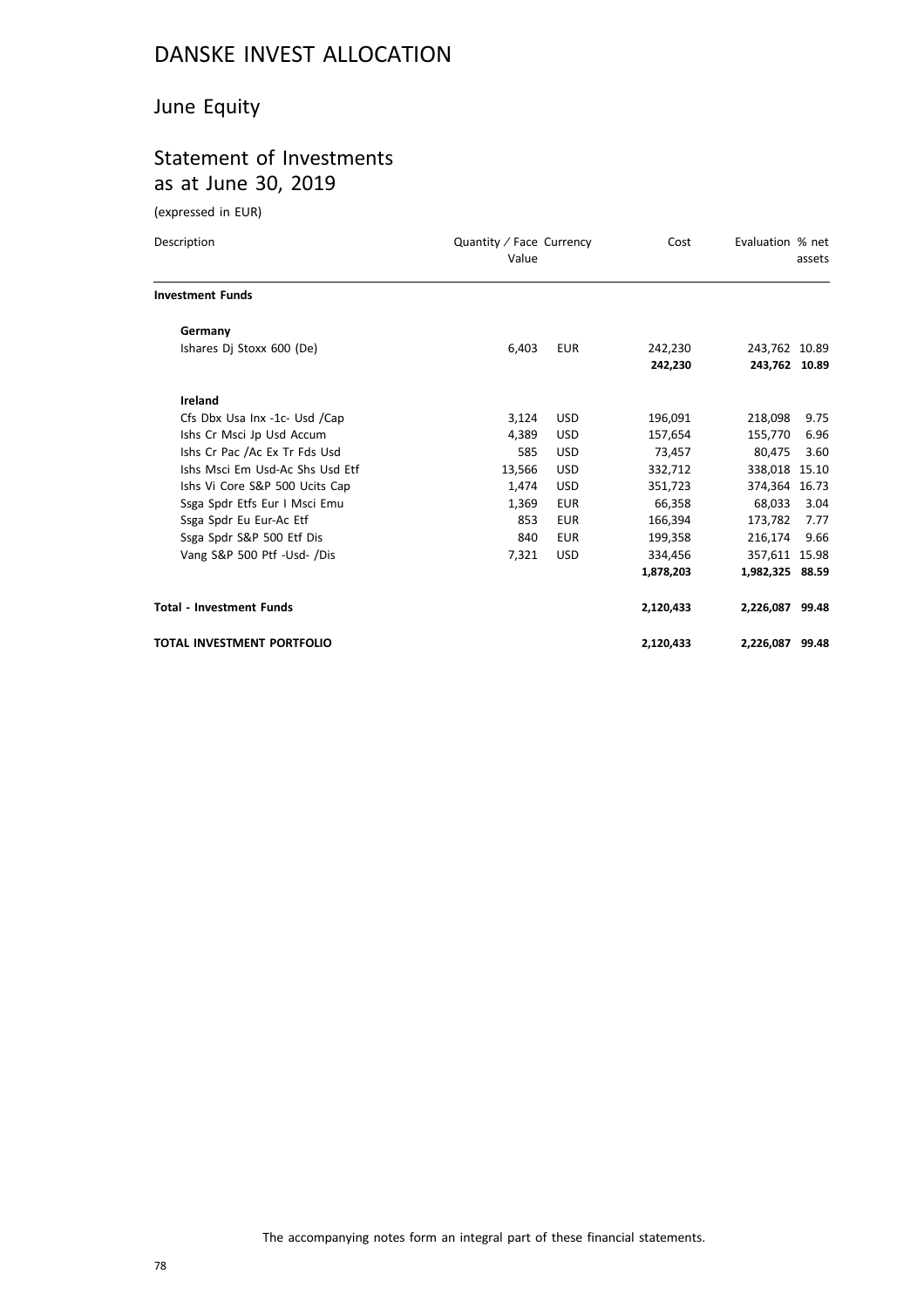## June Equity

## Geographical and Economic Portfolio Breakdowns as at June 30, 2019

| Geographical breakdown | %     |
|------------------------|-------|
| Ireland                | 88.59 |
| Germany                | 10.89 |
|                        | 99.48 |

| Investment Funds | 99.48 |
|------------------|-------|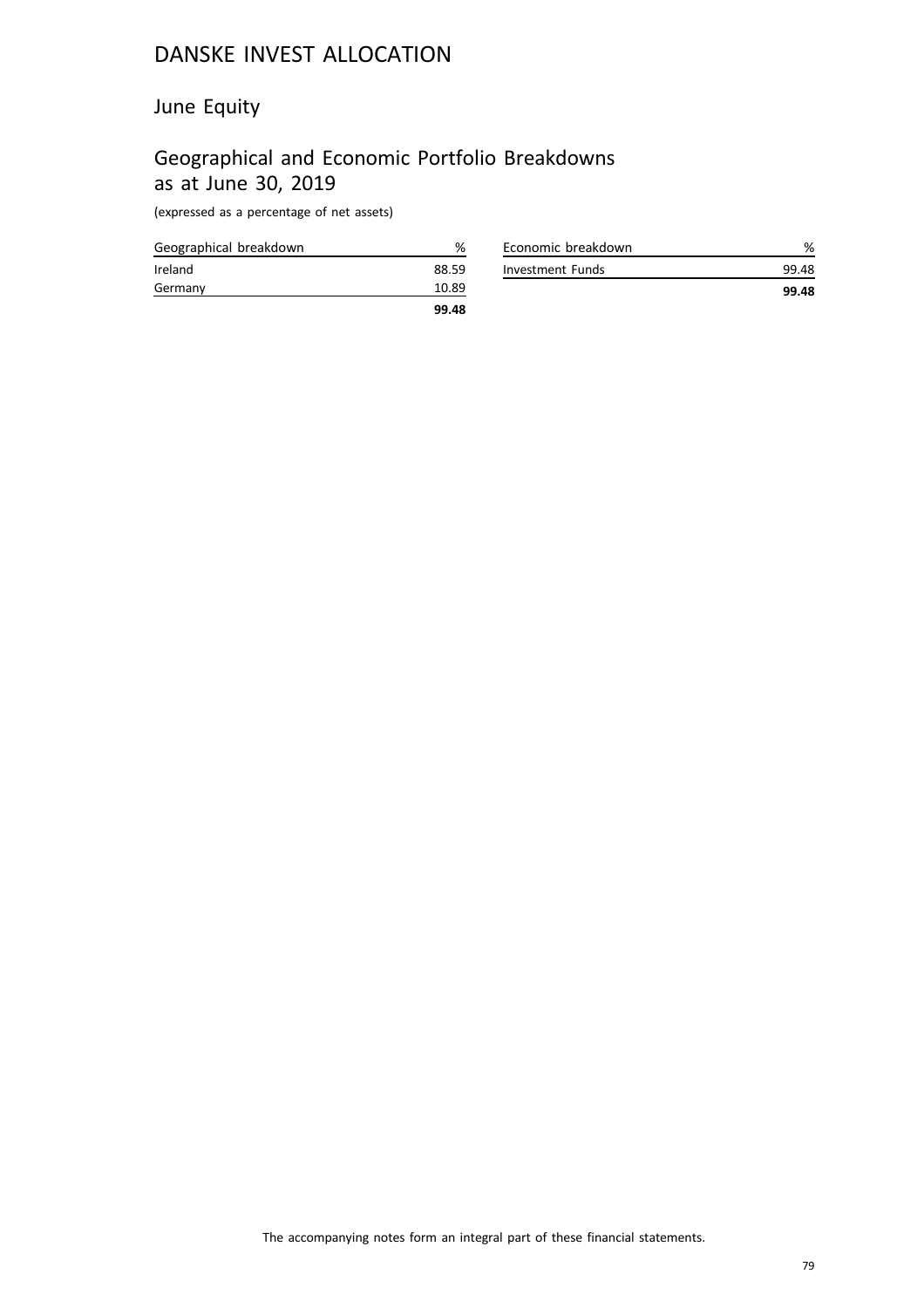### June Moderate

# Statement of Investments as at June 30, 2019

| Description                      | Quantity / Face Currency<br>Value |            | Cost               | Evaluation % net   | assets       |
|----------------------------------|-----------------------------------|------------|--------------------|--------------------|--------------|
| <b>Investment Funds</b>          |                                   |            |                    |                    |              |
| Germany                          |                                   |            |                    |                    |              |
| Ishares Dj Stoxx 600 (De)        | 13,329                            | <b>EUR</b> | 501,233<br>501,233 | 507,435<br>507,435 | 2.20<br>2.20 |
| Ireland                          |                                   |            |                    |                    |              |
| Ishares Eur Corp Bd 1-5y Etf     | 10,209                            | <b>EUR</b> | 1,126,818          | 1,140,856          | 4.96         |
| Ishs Cr Msci Jp Usd Accum        | 11,625                            | <b>USD</b> | 412,629            | 412,582            | 1.79         |
| Ishs Cr Pac /Ac Ex Tr Fds Usd    | 1,430                             | <b>USD</b> | 172,441            | 196,716            | 0.86         |
| Ishs Msci Em Usd-Ac Shs Usd Etf  | 31,491                            | <b>USD</b> | 766,016            | 784,647            | 3.41         |
| Ishs Usd Em Bd Hdg Eur Etf       | 14,958                            | <b>EUR</b> | 1,393,483          | 1,424,002          | 6.19         |
| Ishs Vi Core S&P 500 Ucits Cap   | 14,459                            | <b>USD</b> | 3,273,348          | 3,672,276 15.95    |              |
| Shs Co Eur Cor Eur Shs Eur Etf   | 8,624                             | <b>EUR</b> | 1,117,533          | 1,153,805          | 5.01         |
| Spdr Barcl Eur Gov Bd Ucit Etf   | 45,648                            | <b>EUR</b> | 2,831,995          | 2,993,505 13.00    |              |
| Spdr Barclays Euro Hy Bond Etf   | 25,943                            | <b>EUR</b> | 1,489,975          | 1,496,496          | 6.50         |
| Ssga Barc 1-3y Eur Gov Bd /Dis   | 46,237                            | <b>EUR</b> | 2,425,513          | 2,428,922 10.55    |              |
| Ssga Spdr Etfs Eur I Msci Emu    | 3,337                             | <b>EUR</b> | 160,893            | 165,832            | 0.72         |
| Ssga Spdr Eu Eur-Ac Etf          | 2,925                             | <b>EUR</b> | 562,694            | 595,910            | 2.59         |
|                                  |                                   |            | 15,733,338         | 16,465,549 71.53   |              |
| Luxembourg                       |                                   |            |                    |                    |              |
| Mul L 3-5y Ig -C- Eur -Etf       | 19,049                            | <b>EUR</b> | 2,915,643          | 2,946,309 12.80    |              |
| Mul Ly 3-5y Dr - Shs -Acc- Cap   | 4,390                             | <b>EUR</b> | 495,661            | 499,121            | 2.17         |
| Mul Ly Am In Gr Shs -C- Eur -C   | 10,657                            | <b>EUR</b> | 1,894,927          | 2,011,722          | 8.74         |
| Mul Ly Euhrmwgb -C- Eur -Cap Etf | 1,240                             | <b>EUR</b> | 181,024            | 186,037            | 0.81         |
|                                  |                                   |            | 5,487,255          | 5,643,189 24.52    |              |
| <b>Total - Investment Funds</b>  |                                   |            | 21,721,826         | 22,616,173 98.25   |              |
| TOTAL INVESTMENT PORTFOLIO       |                                   |            | 21,721,826         | 22,616,173 98.25   |              |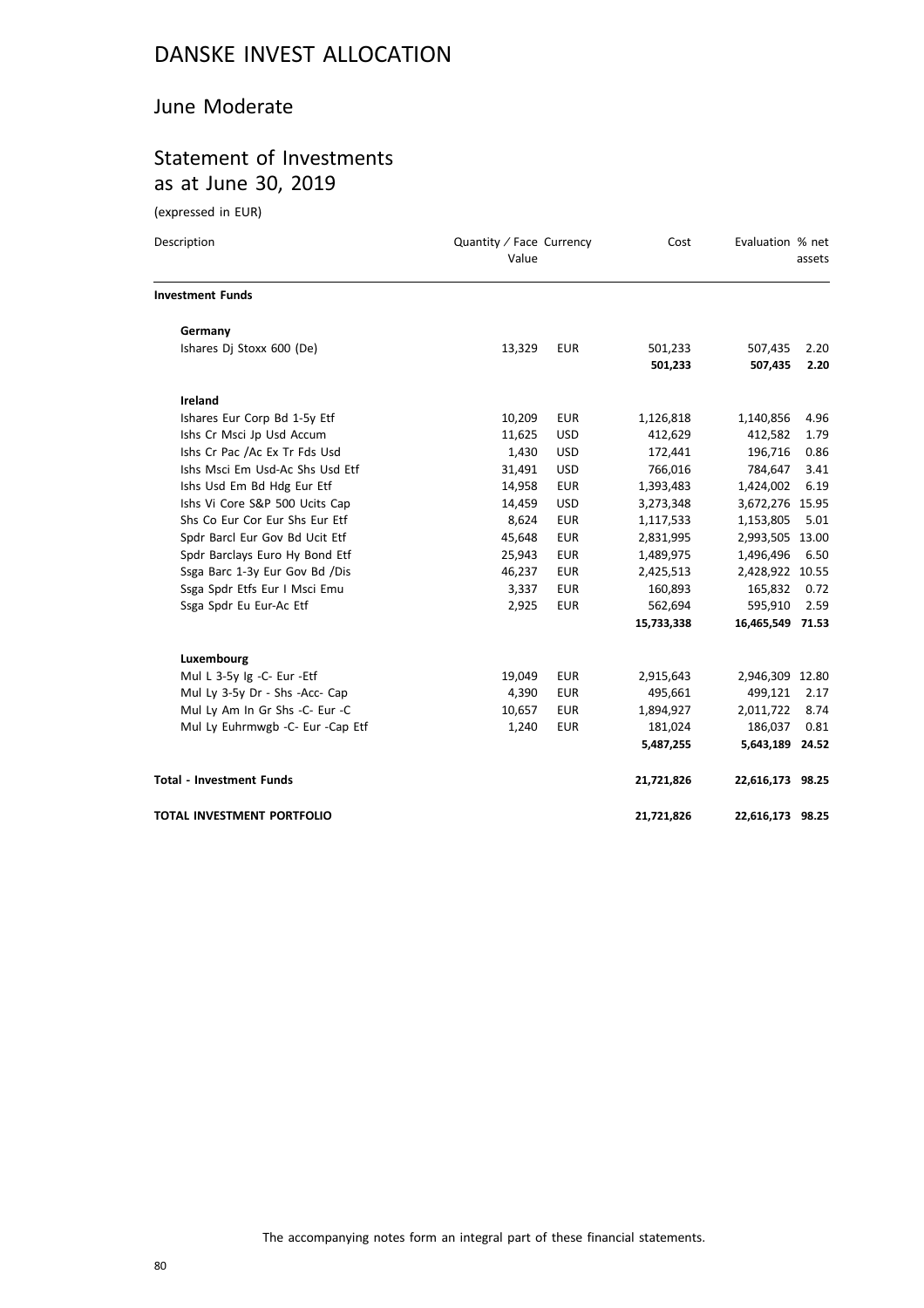### June Moderate

## Geographical and Economic Portfolio Breakdowns as at June 30, 2019

| Geographical breakdown | %     |
|------------------------|-------|
| Ireland                | 71.53 |
| Luxembourg             | 24.52 |
| Germany                | 2.20  |
|                        | 98.25 |

| Economic breakdown |       |
|--------------------|-------|
| Investment Funds   |       |
|                    | 98.25 |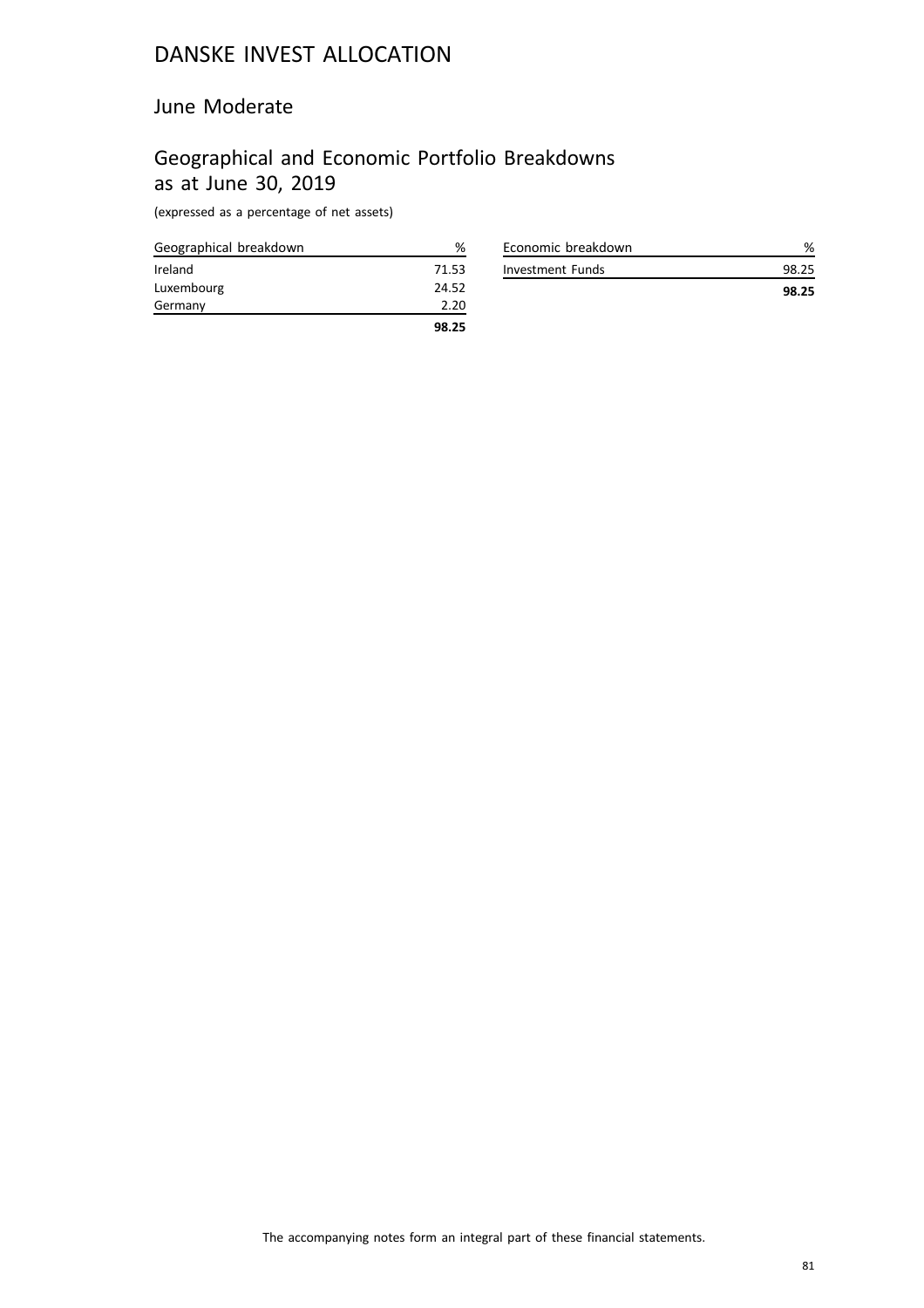### June Moderate Short

## Statement of Investments as at June 30, 2019

| Description                       | Quantity / Face Currency<br>Value |            | Cost   | Evaluation % net | assets       |
|-----------------------------------|-----------------------------------|------------|--------|------------------|--------------|
| <b>Investment Funds</b>           |                                   |            |        |                  |              |
| Germany                           |                                   |            |        |                  |              |
| Ishares Dj Stoxx 600 (De)         | 10                                | <b>EUR</b> | 367    | 380              | 1.15         |
|                                   |                                   |            | 367    | 380              | 1.15         |
| Ireland                           |                                   |            |        |                  |              |
| Ishares Eur Corp Bd 1-5y Etf      | 30                                | <b>EUR</b> | 3,310  |                  | 3,352 10.13  |
| Ishs Cr Msci Jp Usd Accum         | 18                                | <b>USD</b> | 643    | 639              | 1.93         |
| Ishs Cr Pac /Ac Ex Tr Fds Usd     | $\overline{2}$                    | <b>USD</b> | 239    | 275              | 0.83         |
| Ishs Hy Corp Bd Eur Shs Eur Etf   | 21                                | <b>EUR</b> | 2,217  | 2,205            | 6.66         |
| Ishs Msci Em Usd-Ac Shs Usd Etf   | 45                                | <b>USD</b> | 1,060  | 1,121            | 3.39         |
| Ishs Usd Em Bd Hdg Eur Etf        | 21                                | <b>EUR</b> | 1,967  | 1,999            | 6.04         |
| Ishs Vi Core S&P 500 Ucits Cap    | 21                                | <b>USD</b> | 4,561  |                  | 5,334 16.12  |
| Ssga Barc 1-3y Eur Gov Bd /Dis    | 114                               | <b>EUR</b> | 5,983  |                  | 5,989 18.10  |
| Ssga Spdr Etfs Eur I Msci Emu     | 9                                 | <b>EUR</b> | 444    | 447              | 1.35         |
| Ssga Spdr Eu Eur-Ac Etf           | 5                                 | <b>EUR</b> | 843    | 1,019            | 3.09         |
|                                   |                                   |            | 21,267 |                  | 22,380 67.64 |
| Luxembourg                        |                                   |            |        |                  |              |
| Mul L 1-3y Ig - Shs -C-Eur- C     | 44                                | <b>EUR</b> | 5,545  |                  | 5,517 16.67  |
| Xtr2 Egb13 -1C- Cap               | 23                                | <b>EUR</b> | 3,892  |                  | 3,888 11.75  |
|                                   |                                   |            | 9,437  |                  | 9,405 28.42  |
| <b>Total - Investment Funds</b>   |                                   |            | 31,071 |                  | 32,165 97.21 |
| <b>TOTAL INVESTMENT PORTFOLIO</b> |                                   |            | 31,071 |                  | 32,165 97.21 |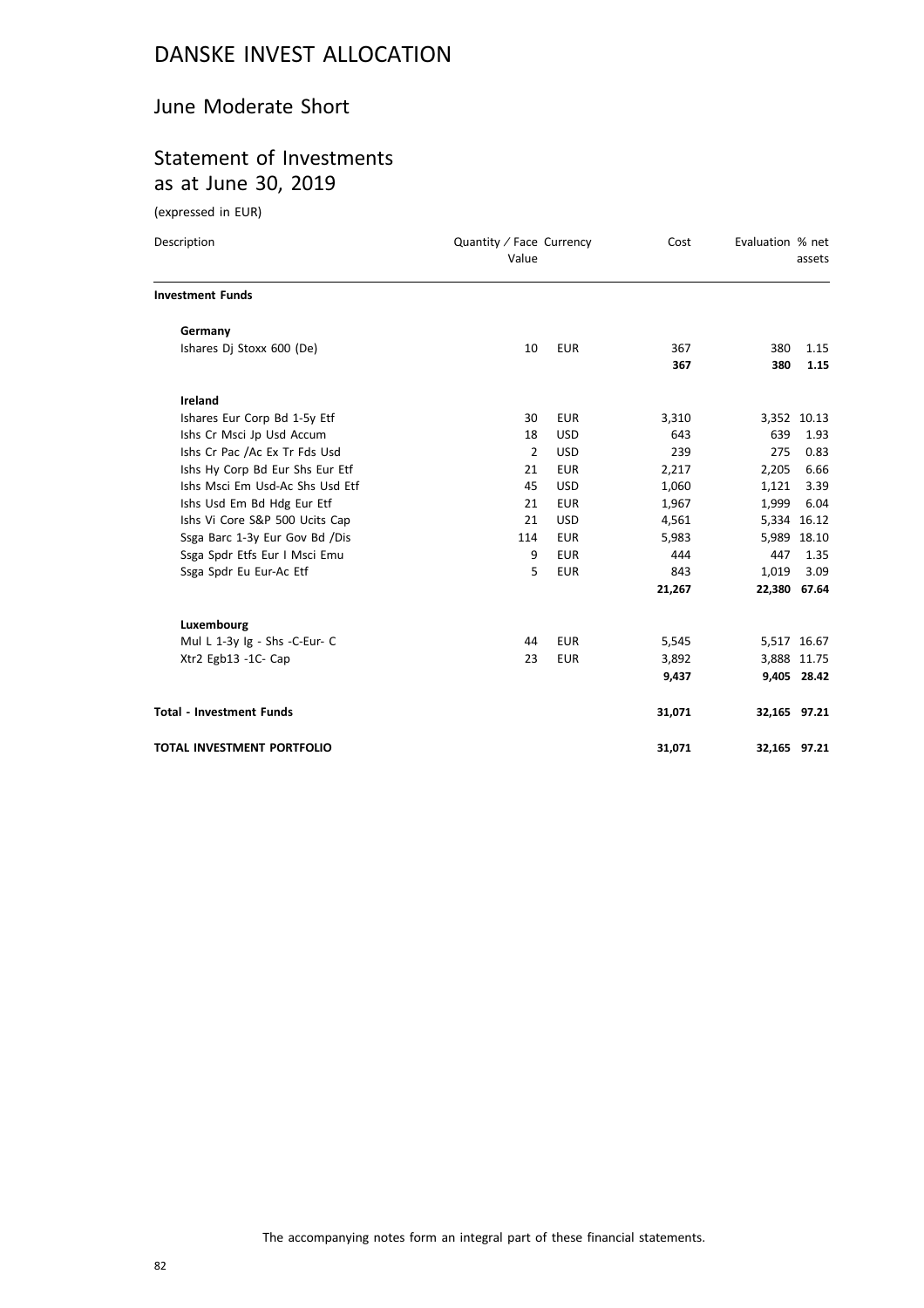### June Moderate Short

## Geographical and Economic Portfolio Breakdowns as at June 30, 2019

| Geographical breakdown | ℅     |
|------------------------|-------|
| Ireland                | 67.64 |
| Luxembourg             | 28.42 |
| Germany                | 1.15  |
|                        | 97.21 |

| Economic breakdown |       |
|--------------------|-------|
| Investment Funds   | 97 21 |
|                    | 97.21 |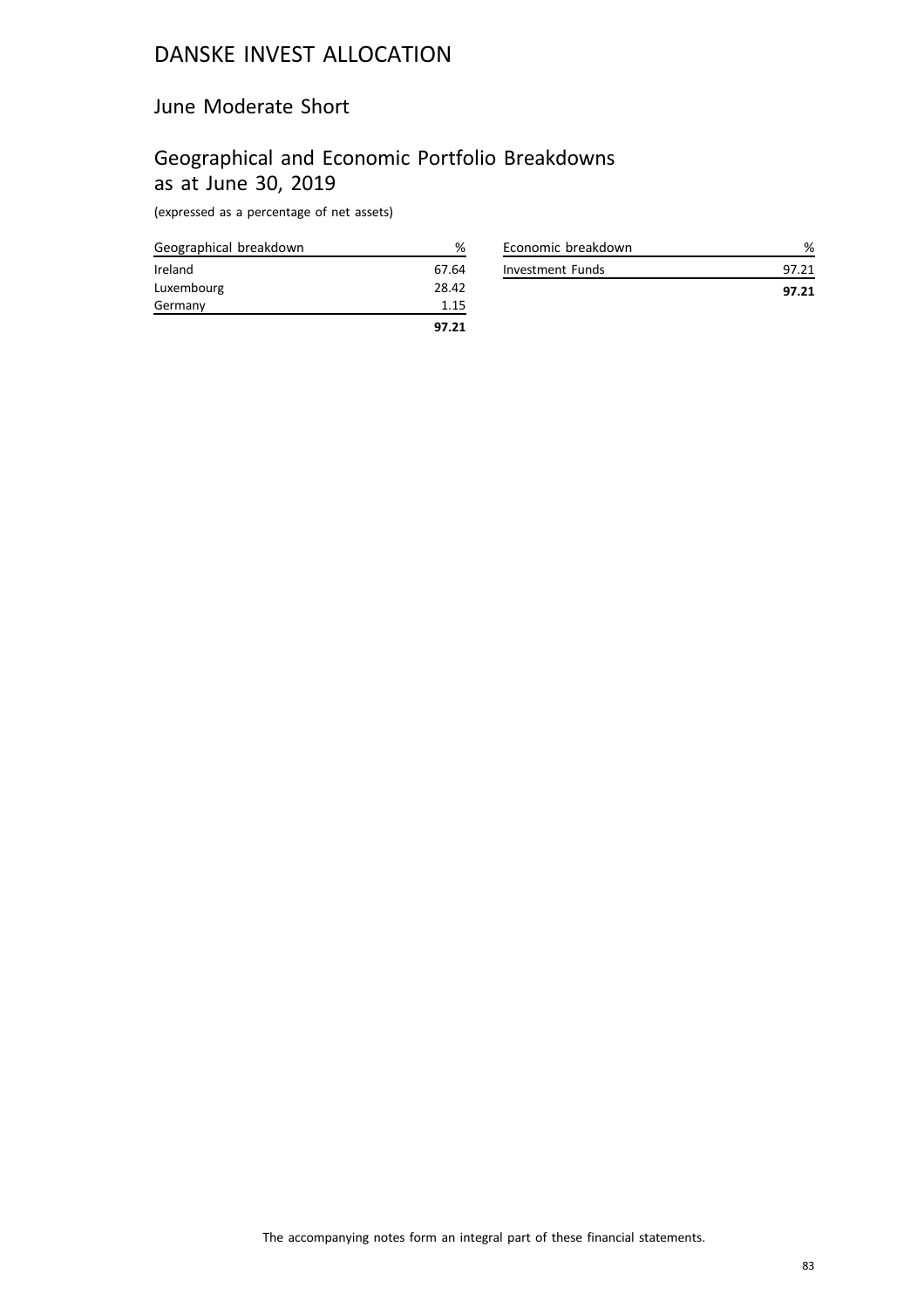## June Opportunity

# Statement of Investments as at June 30, 2019

| Description                     | Quantity / Face Currency<br>Value |            | Cost       | Evaluation % net | assets |
|---------------------------------|-----------------------------------|------------|------------|------------------|--------|
| <b>Investment Funds</b>         |                                   |            |            |                  |        |
| Germany                         |                                   |            |            |                  |        |
| Ishares Dj Stoxx 600 (De)       | 57,812                            | <b>EUR</b> | 2,183,638  | 2,200,903        | 7.85   |
|                                 |                                   |            | 2,183,638  | 2,200,903        | 7.85   |
| <b>Ireland</b>                  |                                   |            |            |                  |        |
| Ishs Cr Msci Jp Usd Accum       | 45,277                            | <b>USD</b> | 1,626,314  | 1,606,924        | 5.72   |
| Ishs Cr Pac /Ac Ex Tr Fds Usd   | 5,490                             | <b>USD</b> | 661,325    | 755,225          | 2.69   |
| Ishs Msci Em Usd-Ac Shs Usd Etf | 111,182                           | <b>USD</b> | 2,731,568  | 2,770,273        | 9.87   |
| Ishs Usd Em Bd Hdg Eur Etf      | 7,624                             | <b>EUR</b> | 710,102    | 725,805          | 2.59   |
| Ishs Vi Core S&P 500 Ucits Cap  | 19,507                            | <b>USD</b> | 4,314,347  | 4,954,360        | 17.65  |
| Spdr Barcl Eur Gov Bd Ucit Etf  | 31,900                            | <b>EUR</b> | 1,984,298  | 2,091,938        | 7.45   |
| Spdr Barclays Euro Hy Bond Etf  | 8,436                             | <b>EUR</b> | 473,354    | 486,622          | 1.73   |
| Ssga Spdr Etfs Eur I Msci Emu   | 6,689                             | <b>EUR</b> | 328,472    | 332,410          | 1.18   |
| Ssga Spdr Eu Eur-Ac Etf         | 10,042                            | <b>EUR</b> | 1,953,931  | 2,045,857        | 7.29   |
| Ssga Spdr S&P 500 Etf Dis       | 14,803                            | <b>EUR</b> | 3,482,027  | 3,809,553 13.57  |        |
| Vang S&P 500 Ptf -Usd- /Dis     | 99,544                            | <b>USD</b> | 4,331,069  | 4,862,452 17.31  |        |
|                                 |                                   |            | 22,596,807 | 24,441,419 87.05 |        |
| Luxembourg                      |                                   |            |            |                  |        |
| Mul Ly 3-5y Dr - Shs -Acc- Cap  | 7,666                             | <b>EUR</b> | 870,507    | 871,586          | 3.10   |
|                                 |                                   |            | 870,507    | 871,586          | 3.10   |
| <b>Total - Investment Funds</b> |                                   |            | 25,650,952 | 27,513,908 98.00 |        |
| TOTAL INVESTMENT PORTFOLIO      |                                   |            | 25,650,952 | 27,513,908 98.00 |        |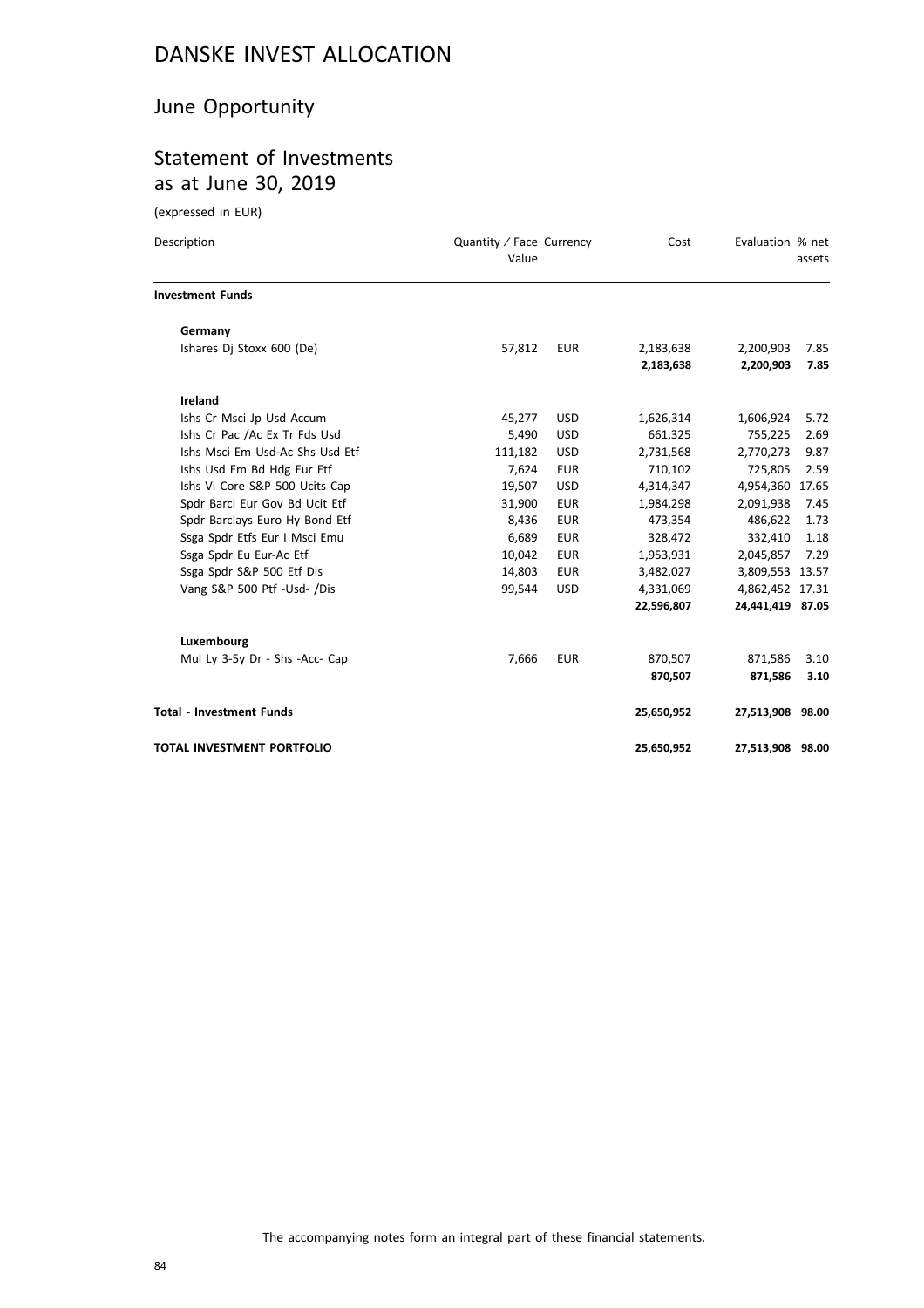## June Opportunity

# Geographical and Economic Portfolio Breakdowns as at June 30, 2019

| Geographical breakdown | %     |
|------------------------|-------|
| Ireland                | 87.05 |
| Germany                | 7.85  |
| Luxembourg             | 3.10  |
|                        | 98.00 |

| Economic breakdown |       |
|--------------------|-------|
| Investment Funds   | 98.OO |
|                    | 98.00 |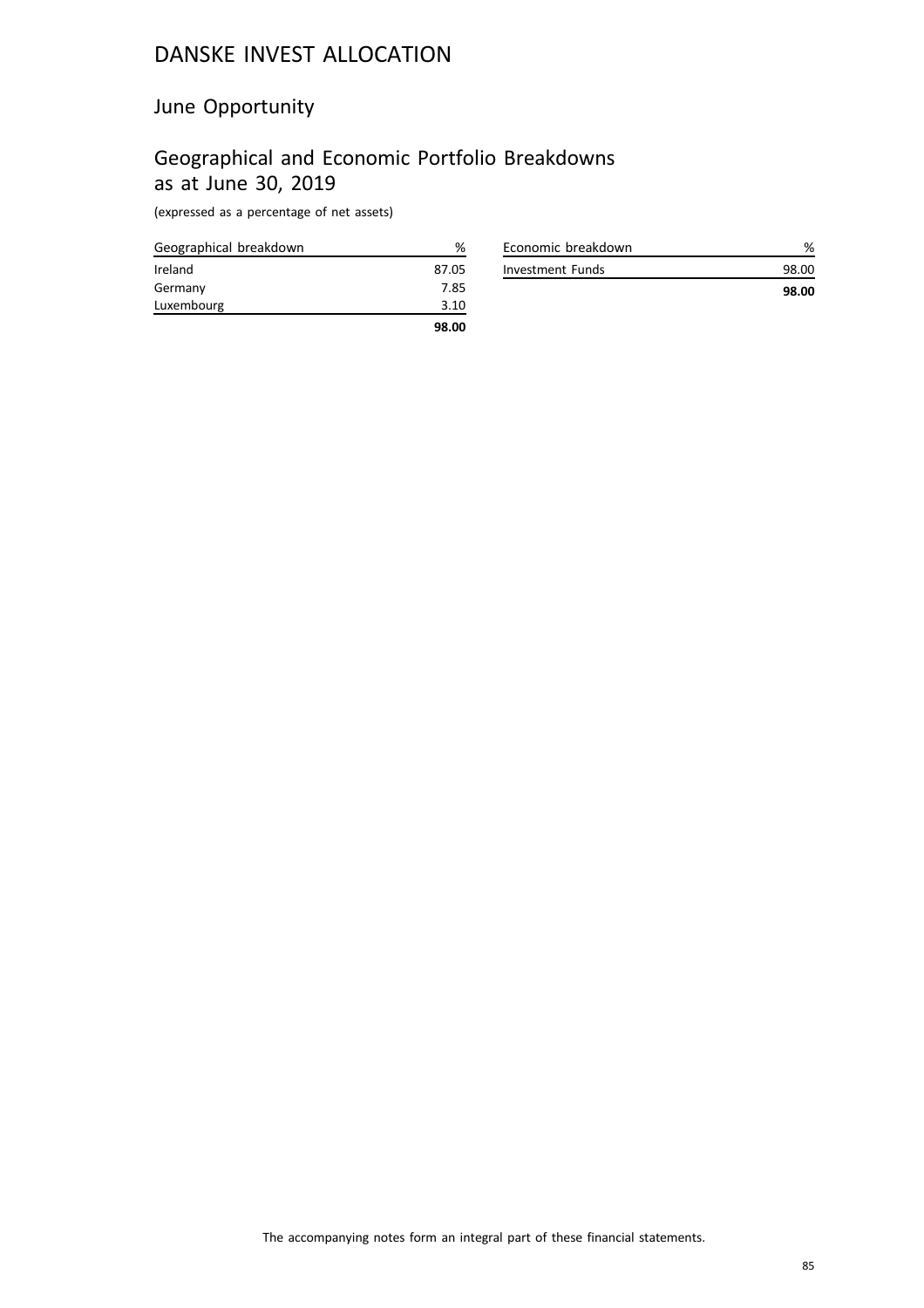## June Progressive

## Statement of Investments as at June 30, 2019

| Description                       | Quantity / Face Currency<br>Value |            | Cost                   | Evaluation % net       | assets       |
|-----------------------------------|-----------------------------------|------------|------------------------|------------------------|--------------|
| <b>Investment Funds</b>           |                                   |            |                        |                        |              |
| Germany                           |                                   |            |                        |                        |              |
| Ishares Dj Stoxx 600 (De)         | 64,963                            | <b>EUR</b> | 2,429,873<br>2,429,873 | 2,473,141<br>2,473,141 | 5.03<br>5.03 |
| Ireland                           |                                   |            |                        |                        |              |
| Ishares Eur Corp Bd 1-5y Etf      | 21,609                            | <b>EUR</b> | 2,386,018              | 2,414,806              | 4.91         |
| Ishs Cr Msci Jp Usd Accum         | 48,910                            | <b>USD</b> | 1,750,931              | 1,735,862              | 3.53         |
| Ishs Cr Pac /Ac Ex Tr Fds Usd     | 5,828                             | <b>USD</b> | 707,235                | 801,721                | 1.63         |
| Ishs Msci Em Usd-Ac Shs Usd Etf   | 130,332                           | <b>USD</b> | 3,194,542              | 3,247,426              | 6.61         |
| Ishs Usd Em Bd Hdg Eur Etf        | 38,808                            | <b>EUR</b> | 3,592,526              | 3,694,522              | 7.52         |
| Ishs Vi Core S&P 500 Ucits Cap    | 28,765                            | <b>USD</b> | 6,424,200              | 7,305,694 14.86        |              |
| Shs Co Eur Cor Eur Shs Eur Etf    | 12,789                            | <b>EUR</b> | 1,661,430              | 1,711,040              | 3.48         |
| Spdr Barcl Eur Gov Bd Ucit Etf    | 58,403                            | <b>EUR</b> | 3,633,985              | 3,829,952              | 7.79         |
| Spdr Barclays Euro Hy Bond Etf    | 51,714                            | <b>EUR</b> | 2,955,081              | 2,983,070              | 6.07         |
| Ssga Barc 1-3y Eur Gov Bd /Dis    | 44,895                            | <b>EUR</b> | 2,353,660              | 2,358,424              | 4.80         |
| Ssga Spdr Etfs Eur I Msci Emu     | 12,227                            | <b>EUR</b> | 603,712                | 607,621                | 1.24         |
| Ssga Spdr Eu Eur-Ac Etf           | 10,770                            | <b>EUR</b> | 2,087,412              | 2,194,172              | 4.46         |
| Vang S&P 500 Ptf -Usd- /Dis       | 167,881                           | <b>USD</b> | 7,697,776              | 8,200,528 16.68        |              |
|                                   |                                   |            | 39,048,508             | 41,084,838 83.58       |              |
| Luxembourg                        |                                   |            |                        |                        |              |
| Mul L 3-5y Ig -C- Eur -Etf        | 13,360                            | <b>EUR</b> | 2,043,194              | 2,066,391              | 4.20         |
| Mul Ly 3-5y Dr - Shs -Acc- Cap    | 12,250                            | <b>EUR</b> | 1,387,247              | 1,392,764              | 2.83         |
| Mul Ly Euhrmwgb -C- Eur -Cap Etf  | 7,250                             | <b>EUR</b> | 1,078,404              | 1,087,718              | 2.22         |
|                                   |                                   |            | 4,508,845              | 4,546,873              | 9.25         |
| <b>Total - Investment Funds</b>   |                                   |            | 45,987,226             | 48,104,852 97.86       |              |
| <b>TOTAL INVESTMENT PORTFOLIO</b> |                                   |            | 45,987,226             | 48,104,852 97.86       |              |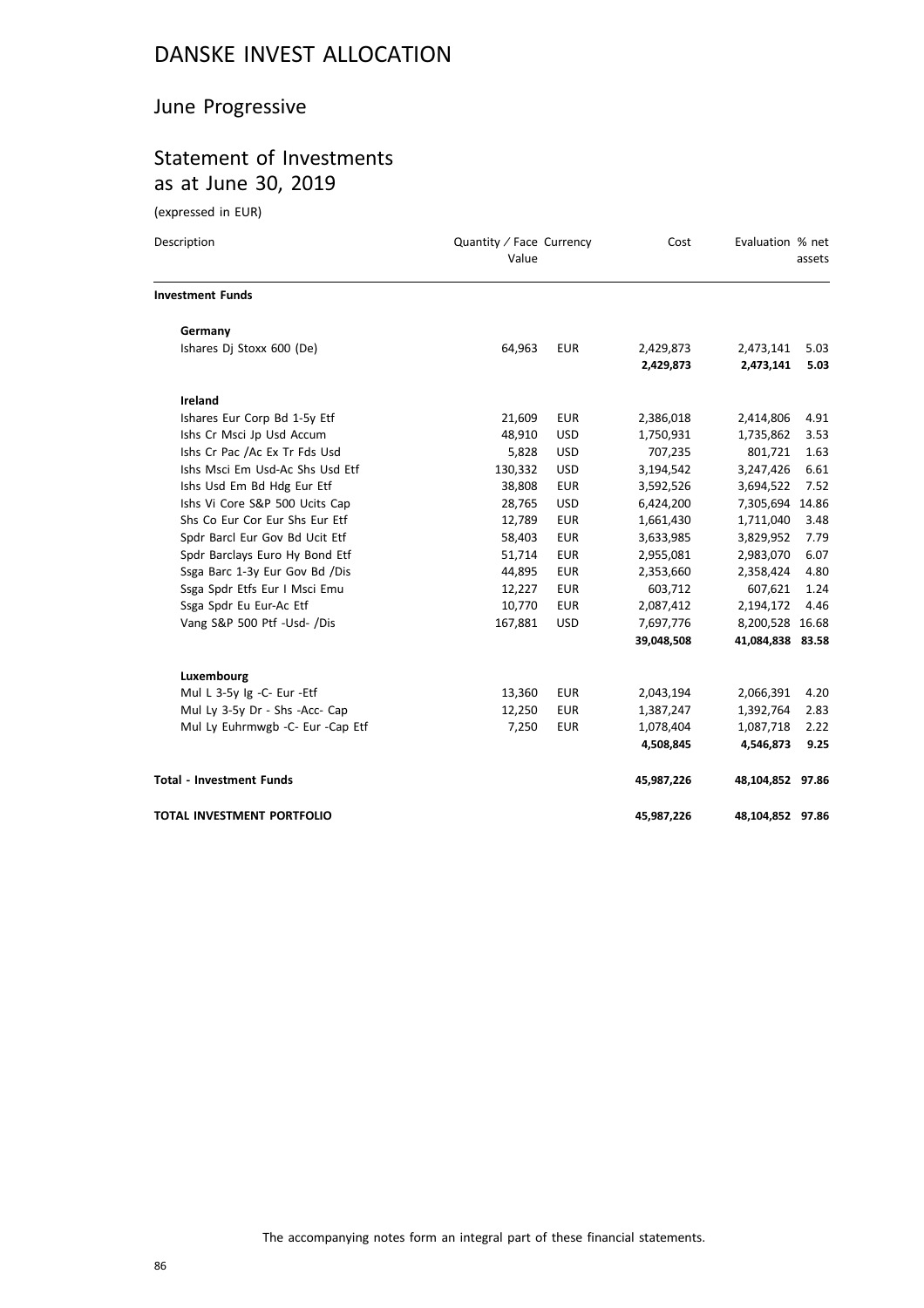## June Progressive

## Geographical and Economic Portfolio Breakdowns as at June 30, 2019

| Geographical breakdown | %     |
|------------------------|-------|
| Ireland                | 83.58 |
| Luxembourg             | 9.25  |
| Germany                | 5.03  |
|                        | 97.86 |

| Economic breakdown |       |
|--------------------|-------|
| Investment Funds   | 97.86 |
|                    | 97.86 |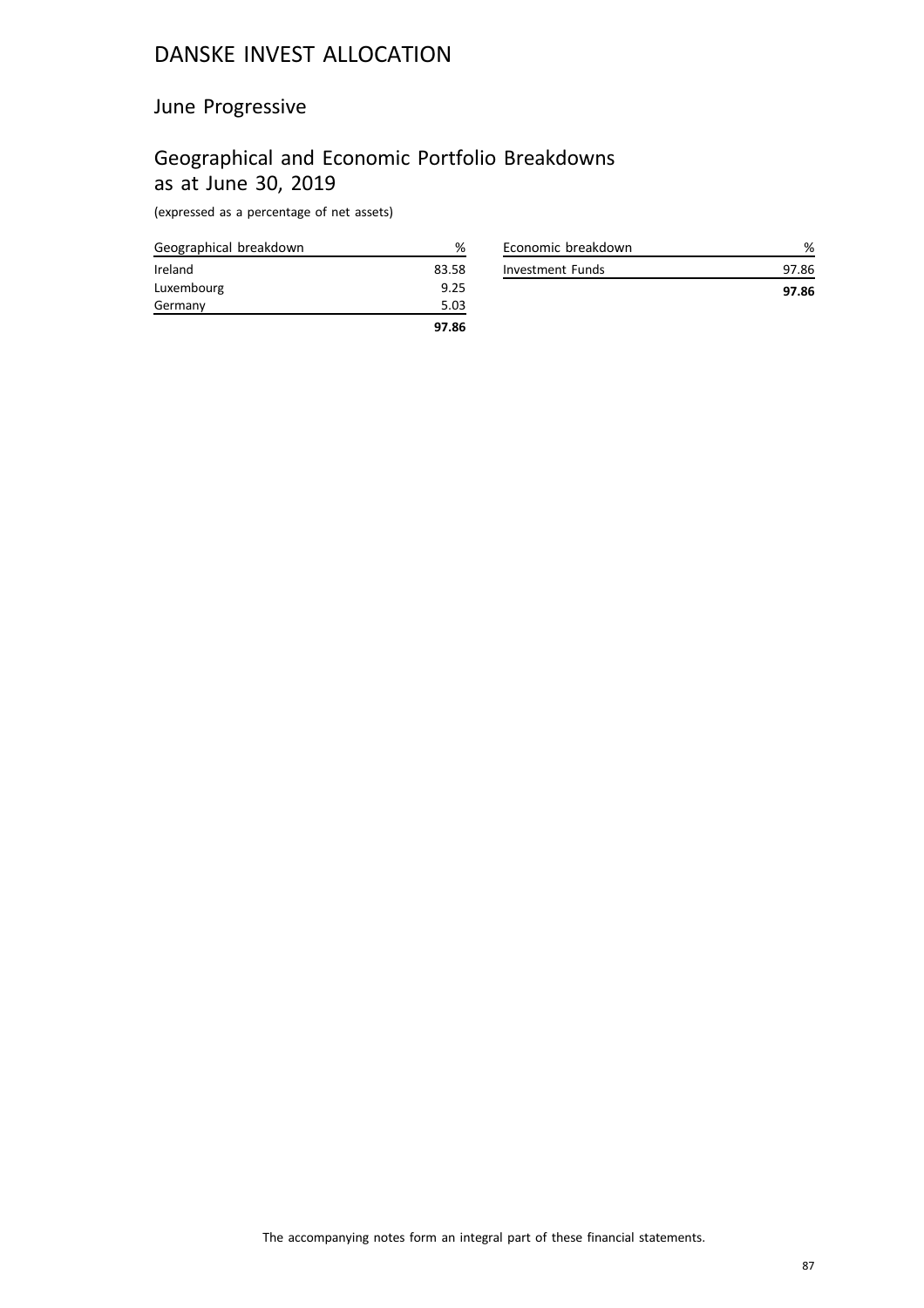### Notes to the Unaudited Financial Statements as at June 30, 2019

### **NOTE 1 — GENERAL**

DANSKE INVEST ALLOCATION (the "Fund") is an undertaking for collective investment in transferable securities in the legal form of an investment company with variable capital *(Société d'Investissement à Capital Variable)*, subject to Part I of the amended Law of December 17, 2010 (the "2010 Law") transposing Directive 2009/65/EC relating to undertakings for collective investment in transferable securities ("UCITS").

The Articles were first published on August 10, 2001 in the *Mémorial C*. They were amended on September 6, 2005, October 24, 2005, November 14, 2008 and July 16, 2014 and published in the *RESA (Recueil électronique des sociétés et associations)* on November 25, 2005, November 16, 2005, December 8, 2008 and October 8, 2014 respectively.

The Fund has appointed Danske Invest Management Company to serve as its designated Management Company under chapter 15 of the 2010 Law pursuant to an agreement as of July 16, 2014 (the "Management Company Agreement") for an unlimited duration, unless terminated by either party with six (6) months' prior written notice. The Management Company must at all time act honestly and fairly in conducting its activities in the best interest of the Shareholders and in conformity with the 2010 Law, the Prospectus and the Articles. The Management Company was incorporated on September 21, 1988 as a société anonyme under the laws of the Grand Duchy of Luxembourg. The Management Company is registered with the Luxembourg Registre de Commerce et des Sociétés under the number B28945 and is approved as a Management Company under Chapter 15 of the 2010 Law. Danske Invest Management Company has also been appointed as Management Company for the following Investment Funds: Danske Invest SICAV, Danske Fund of Funds and Danske Invest SICAV-SIF.

The registered office of the Fund is established at 13, rue Edward Steichen, L-2540 Luxembourg. The Fund is recorded at the Luxembourg Registre de Commerce et des Sociétés under the number B 82717.

The Fund is an umbrella fund and as such provides investors with the choice of investments in a range of funds, each of which relates to a separate portfolio of liquid assets and other securities and assets permitted by the 2010 Law and the specific investment objectives as described in the relevant appendix to the prospectus.

#### **Liquidation of the Equity Opportunities fund**

The Equity Opportunities fund was liquidated on February 18, 2019. This was due to the fund's assets under management reaching a level which no longer allowed for the fund to be operated in an economically efficient manner.

#### **Fund Merger - March 15, 2019**

In order to optimise the Luxembourg product range of Danske Group, two fund mergers were carried out successfully on March 15, 2019 between another fund structure that Danske Invest Management Company is managing namely, Danske Invest SICAV and Danske Invest Allocation as outlined below.

| Merging fund                           |                         | <b>Receiving fund</b>                                        |
|----------------------------------------|-------------------------|--------------------------------------------------------------|
| Danske Invest SICAV Sverige Europa     | was transferred<br>into | Danske Invest Allocation Horisont Aktie                      |
| Class SA (LU1349501459)                |                         | Class SA (LU1349504479)                                      |
| Class SI (LU1349501707)                |                         | Class SI (LU1349504800)                                      |
| Danske Invest Allocation Stable Income | was transferred<br>into | Danske Invest SICAV Multi Asset Inflation<br><b>Strategy</b> |
| Class Ap (LU0130372484)                |                         | Class A (LU1916065078)                                       |
| Class A-sek hp (LU1269705874)          |                         | Class A-sek h (LU1916064931)                                 |
| Class WAp (LU1555306692)               |                         | Class WA (LU1916065151)                                      |

On June 30, 2019, twenty three funds were operational:

— Dynamic

- ESG Basic 20
- ESG Basic 35
- ESG Basic 50
- ESG Basic 80

 $-$  ESG Basic 100

- Global Portfolio Solution DKK Fixed Income (launched on April 02, 2019)
- Global Portfolio Solution DKK Defensive (launched on April 02, 2019)
- Global Portfolio Solution DKK Balanced (launched on April 02, 2019)
- Global Portfolio Solution DKK Opportunity (launched on April 02, 2019)
- Global Portfolio Solution DKK Equities (launched on April 02, 2019)

— Horisont Aktie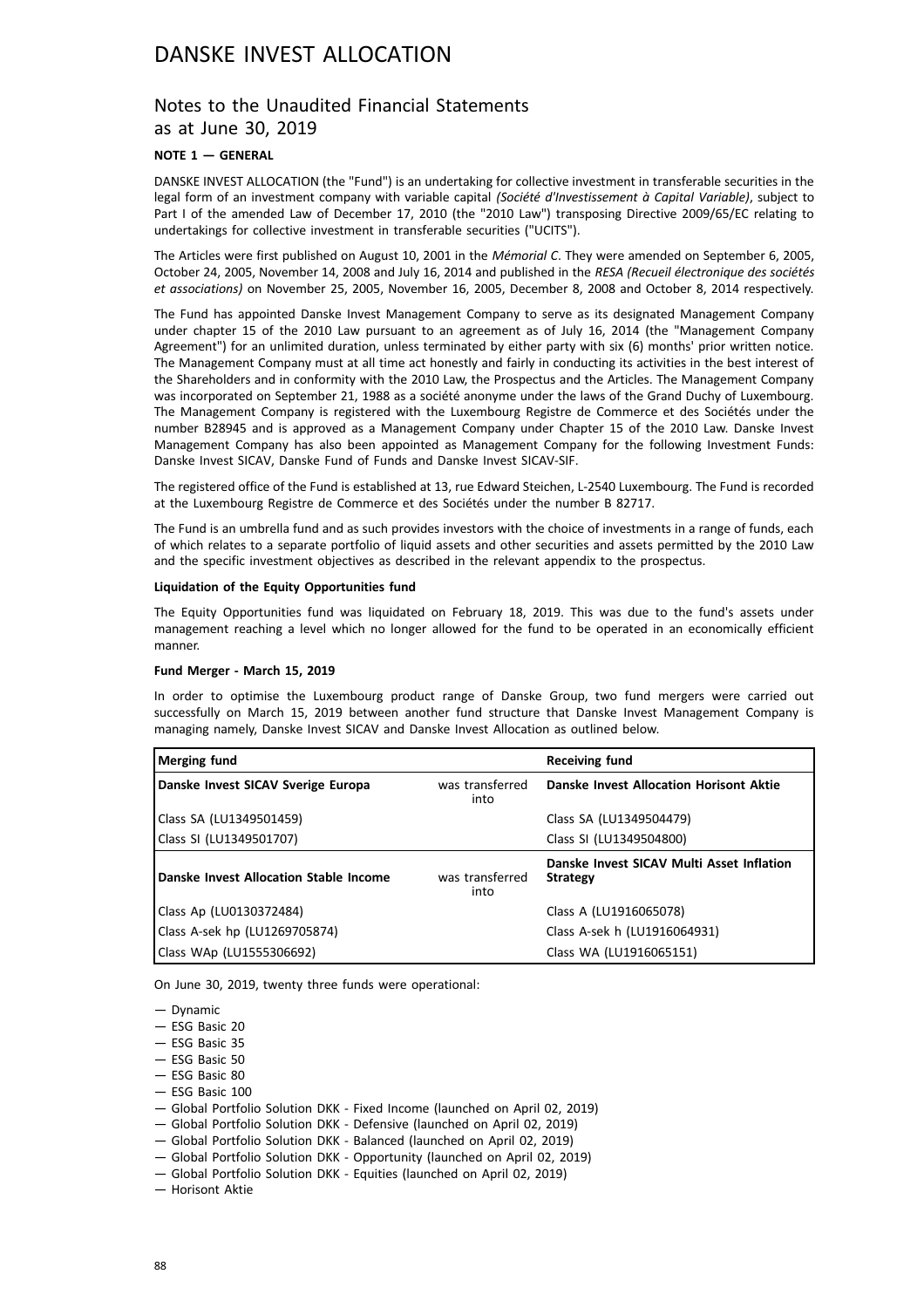### Notes to the Unaudited Financial Statements as at June 30, 2019 (continued)

#### **NOTE 1 — GENERAL (continued)**

- Horisont Balanserad
- Horisont Försiktig
- Horisont Offensiv
- Horisont Ränta
- June Balanced
- June Defensive
- June Equity
- June Moderate
- June Moderate Short
- June Opportunity
- June Progressive

#### **NOTE 2 — SIGNIFICANT ACCOUNTING POLICIES**

The financial statements have been prepared in accordance with generally accepted accounting principles, laws and regulations in force in the Grand Duchy of Luxembourg applicable to undertakings for collective investment in transferable securities.

#### **a) Valuation of investments in portfolio**

In general, we determine the value of each fund's assets as follows:

(i) **Cash in hand or on deposit, bills and demand notes and accounts receivable, prepaid expenses, cash dividends and interest declared or accrued but not yet received.** Valued at full value, adjusted for any appropriate discount or premium that may apply based on assessments of any circumstances that make the full payment unlikely.

(ii) **Transferable securities and money market instrument that are listed or traded on an official stock exchange or other regulated market.** Generally valued at the most recent price quoted on the market where they are principally traded.

(iii) **Non-listed securities, or listed securities for which the price determined according to the above methods is not representative of fair market value.** Valued in good faith at a prudent estimate of their sales price.

(iv) **Derivatives that are traded on stock exchanges or on regulated markets.** Valued at the settlement price most recently quoted for a derivative's primary market(s), adjusted if necessary to allow for settlement on a different day if current-day settlement is not possible.

(v) **Derivatives that are not traded on stock exchanges or on regulated markets.** Valued at liquidation value, according to policies applied consistently for each given type of derivative.

(vi) **Shares or units of UCITS or UCIs.** Valued at the most recent NAV reported by the UCITS/UCI, or, if the most recent NAV does not reflect current market realities, at fair value.

(vii) **Credit default swaps and contracts for difference.** Valued according to valuation principles set by the board, based on mark-to-market practice using standard market practice.

(viii) **All other swaps.** Valued at market value, with reference to the applicable rate curve.

(ix) **Currencies.** Valued at the latest mid-market foreign exchange rate (applies to currencies held as assets, to hedging positions, and when translating values of securities denominated in other currencies into the base currency of the fund).

(x) **All other assets.** Valued in good faith at a prudent estimate of their fair market value.

All valuation methodologies are established by the Board. For any asset, the Board can choose a different valuation method if it believes that method may result in a fairer valuation. For more information on our asset valuation methods, see the articles.

All assets which are valued in a currency other than the currency in which shares of the relevant fund are denominated will be converted into the relevant currency at the latest median foreign exchange rate.

#### **b) Realised profits/(losses) on sale of investments**

Profits and losses on sale of investments sold are computed on the basis of average cost.

#### **c) Foreign exchange conversion**

All assets valued in a currency other than the base currency of the fund are converted to the base currency at the exchange rates prevailing at June 30, 2019.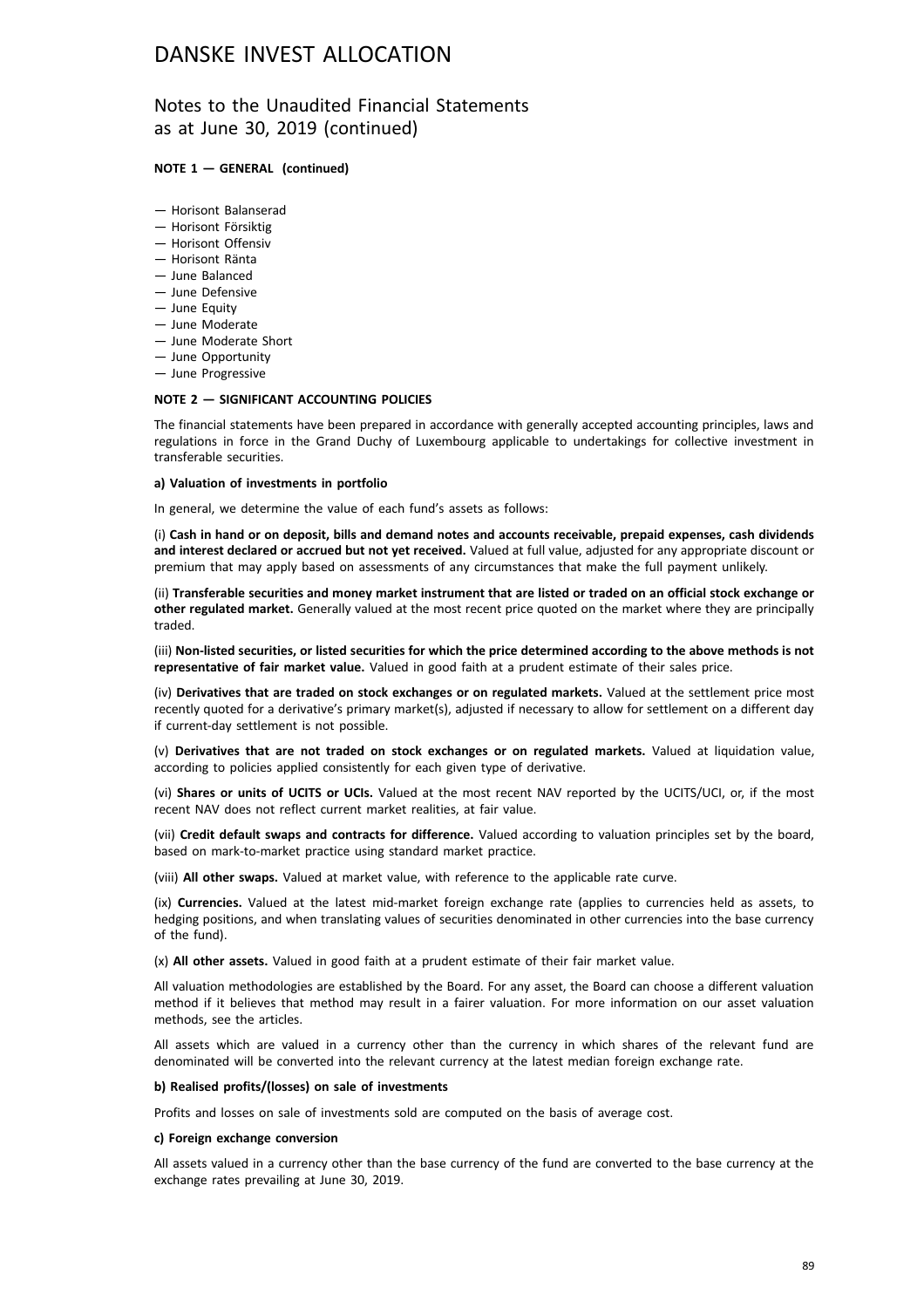### Notes to the Unaudited Financial Statements as at June 30, 2019 (continued)

#### **NOTE 2 — SIGNIFICANT ACCOUNTING POLICIES (continued)**

The exchange rates used for the Horisont funds as at June 30, 2019, are the following:

|   | 1 CAD      | <b>Simple Street</b> | 7.094470      | <b>SFK</b> |
|---|------------|----------------------|---------------|------------|
|   | 1 CHF      | $=$                  | 9.516257      | SEK        |
| 1 | <b>FUR</b> | $\equiv$             | 10.568585     | SEK        |
|   | 1 GBP      | $\equiv$             | 11.794608 SEK |            |

The exchange rates used for the ESG Basic and June funds as at June 30, 2019 are as follows:

| 1 DKK | $=$ | 0.133975 | EUR |
|-------|-----|----------|-----|
| 1 SFK | $=$ | 0.094712 | EUR |
| 1 USD | $=$ | 0.878272 | EUR |

The exchange rates used for the Global Portfolio Solution\* funds as at June 30, 2019 are as follows:

1 EUR = 7.462168 DKK 1 USD = 6.556689 DKK

The exchange rates used for the remaining funds as at June 30, 2019 are as follows:

| 1 | DKK.  | $=$ | 0.133978 | EUR |
|---|-------|-----|----------|-----|
| 1 | . IPY | $=$ | 0.008156 | EUR |
| 1 | USD   | $=$ | 0.878156 | EUR |

Income and expenses derived in a currency other than the base currency of the fund are converted at the applicable exchange rate prevailing at the transaction date.

#### **d) Cost of investments**

The acquisition cost of investments in each fund deriving in currencies other than the currency of denomination is converted to the base currency at the exchange rates prevailing at the purchase date.

#### **e) Combined financial statements of the Fund**

The consolidated financial statements are presented in EUR, using the exchange rate in effect as at June 30, 2019.

#### **f) Income from investments**

Dividends are recognized as income on the date the securities are first quoted ex-dividend, to the extent information thereon is reasonably available to the fund. Interest is accrued for each net asset valuation.

#### **g) Cost of target funds**

When the funds invest in other UCIs which are not managed directly or by delegation by the same Management Company or by any other company to which the Management Company is linked by common management, the funds may be liable to transaction costs such as sales charges and redemption charges as well as to management fees.

#### **h) RBT securities**

In the Statements of Investments the Danish bonds that are repaid by instalments and are subject to drawing are called "RBT" securities - the instalments are drawn from the bondholders in exchange for the instalments paid by the borrower. When the borrowers pay instalments, the same amount of the bond series is drawn pro rata from the bondholders, and they will receive the par value of the drawn bonds.

#### **i) Forward foreign exchange contracts**

Profit and loss arising from un-matured forward foreign exchange contracts are determined on the basis of the applicable forward exchange rates at the valuation date, and are recorded in the combined Statement of Net Assets.

<sup>\*</sup> Please refer to Note 1.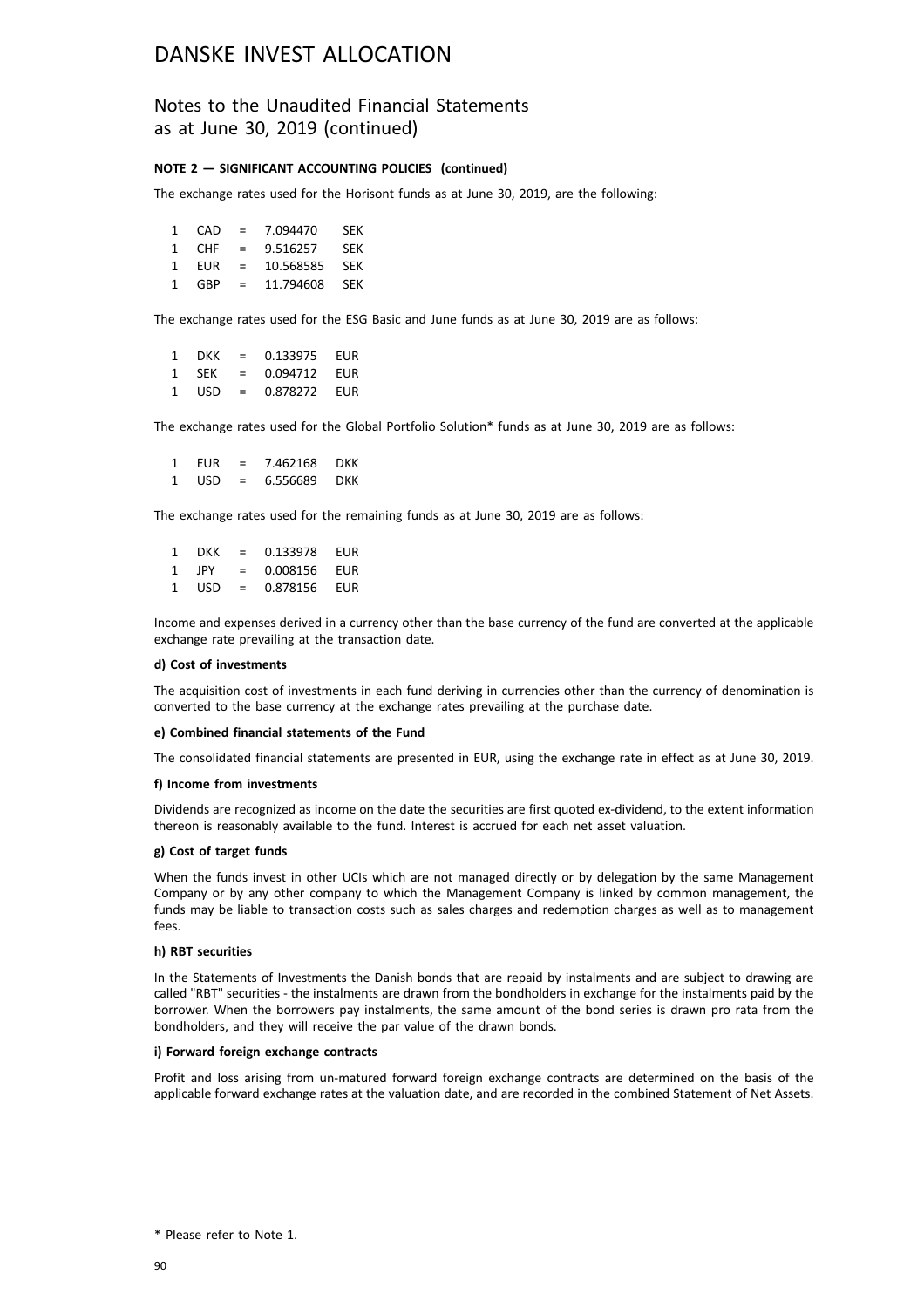### Notes to the Unaudited Financial Statements as at June 30, 2019 (continued)

#### **NOTE 2 — SIGNIFICANT ACCOUNTING POLICIES (continued)**

#### **j) Futures contracts**

Futures are valued on the last available published price on the valuation date and are recorded in the Statement of Net Assets.

#### **k) Swing pricing**

On business days when trading in a fund's shares will require net purchases or sales of portfolio investments exceeding a certain percentage of the fund's net assets (as set by the management company and approved by the Fund, a fund's NAV may be adjusted. This adjustment reflects an assessment of the overall costs incurred in buying and selling investments to satisfy subscriptions or redemptions of shares.

Swing pricing is intended to reduce the impact of these costs on shareholders who are not trading their shares at that time. In general, the NAV will be adjusted upward when there is strong demand to subscribe for fund shares and downward when there is strong demand to redeem fund shares. Swing pricing adjustments are automatic and are applied systematically by computation.

Thresholds and adjustment percentages can vary by fund, but the adjustment will not be larger than 2% of NAV for all share classes within a fund. In extraordinary situations the management company can raise this limit to protect the interests of shareholders.

The swing pricing mechanism has not been implemented in any of the funds for the year to date.

#### **NOTE 3 — MANAGEMENT FEES**

The Fund pays to the Management Company a management fee amounting to a percentage of maximum 3.5% per annum of the Net Asset Value as determined in respect of each fund.

The Management Company receives, from each fund, an annual fee as set out in the table below.

In respect of a fund's investments in UCITS and other UCIs whether managed or not by the Management Company or any other company linked to the Management Company, the total management fee (excluding any performance fee, if any, and taking into account net amount of possible rebates from the other UCITS and/or UCIs in which the fund invests in) charged to such fund itself and the other UCITS and/or other UCIs concerned are outlined in the table below.

| Share - Class name                                          | <b>ISIN</b>  | <b>MAXIMUM</b><br><b>Management</b><br>Fee in<br>% p.a. | <b>CURRENT</b><br><b>Management</b><br>Fee in<br>% p.a. | <b>MAXIMUM</b><br>Annual<br><b>Management</b><br>Fees incl.<br>underlying<br>funds |
|-------------------------------------------------------------|--------------|---------------------------------------------------------|---------------------------------------------------------|------------------------------------------------------------------------------------|
| Dynamic $-$ Class A p                                       | LU0130372641 | 0.90%                                                   | 0.90%                                                   | 2.25%                                                                              |
| Equity Opportunities* - Class A                             | LU0130373375 | 1.60%                                                   | 1.60%                                                   | 2.75%                                                                              |
| ESG Basic $20 - Class WA$                                   | LU1806382021 | 0.75%                                                   | 0.24%                                                   | 1.55%                                                                              |
| ESG Basic $35 - Class WA$                                   | LU1806384829 | 0.75%                                                   | 0.24%                                                   | 1.55%                                                                              |
| ESG Basic 50 - Class WA                                     | LU1806387848 | 0.75%                                                   | 0.24%                                                   | 1.55%                                                                              |
| ESG Basic 80 - Class WA                                     | LU1806390636 | 0.75%                                                   | 0.24%                                                   | 1.55%                                                                              |
| ESG Basic 100 - Class WA                                    | LU1806393499 | 0.75%                                                   | 0.24%                                                   | 1.55%                                                                              |
| Global Portfolio Solution DKK - Fixed<br>Income* Class TI   | LU1806394547 | 0.75%                                                   | 0.45%                                                   | 2.50%                                                                              |
| Global Portfolio Solution DKK - Fixed<br>Income* Class TI d | LU1966038595 | 0.75%                                                   | 0.45%                                                   | 2.50%                                                                              |
| Global Portfolio Solution DKK - Defensive*<br>Class TI      | LU1806395197 | 0.85%                                                   | 0.53%                                                   | 2.50%                                                                              |
| Global Portfolio Solution DKK - Defensive*<br>Class TI d    | LU1966038678 | 0.85%                                                   | 0.53%                                                   | 2.50%                                                                              |
| Global Portfolio Solution DKK - Balanced*<br>Class TI       | LU1806395601 | 0.95%                                                   | 0.65%                                                   | 2.50%                                                                              |
| Global Portfolio Solution DKK - Balanced*<br>Class TI d     | LU1966038751 | 0.95%                                                   | 0.65%                                                   | 2.50%                                                                              |
| Global Portfolio Solution DKK -<br>Opportunity* Class TI    | LU1806396088 | 1.05%                                                   | 0.73%                                                   | 2.50%                                                                              |

\* Please refer to Note 1.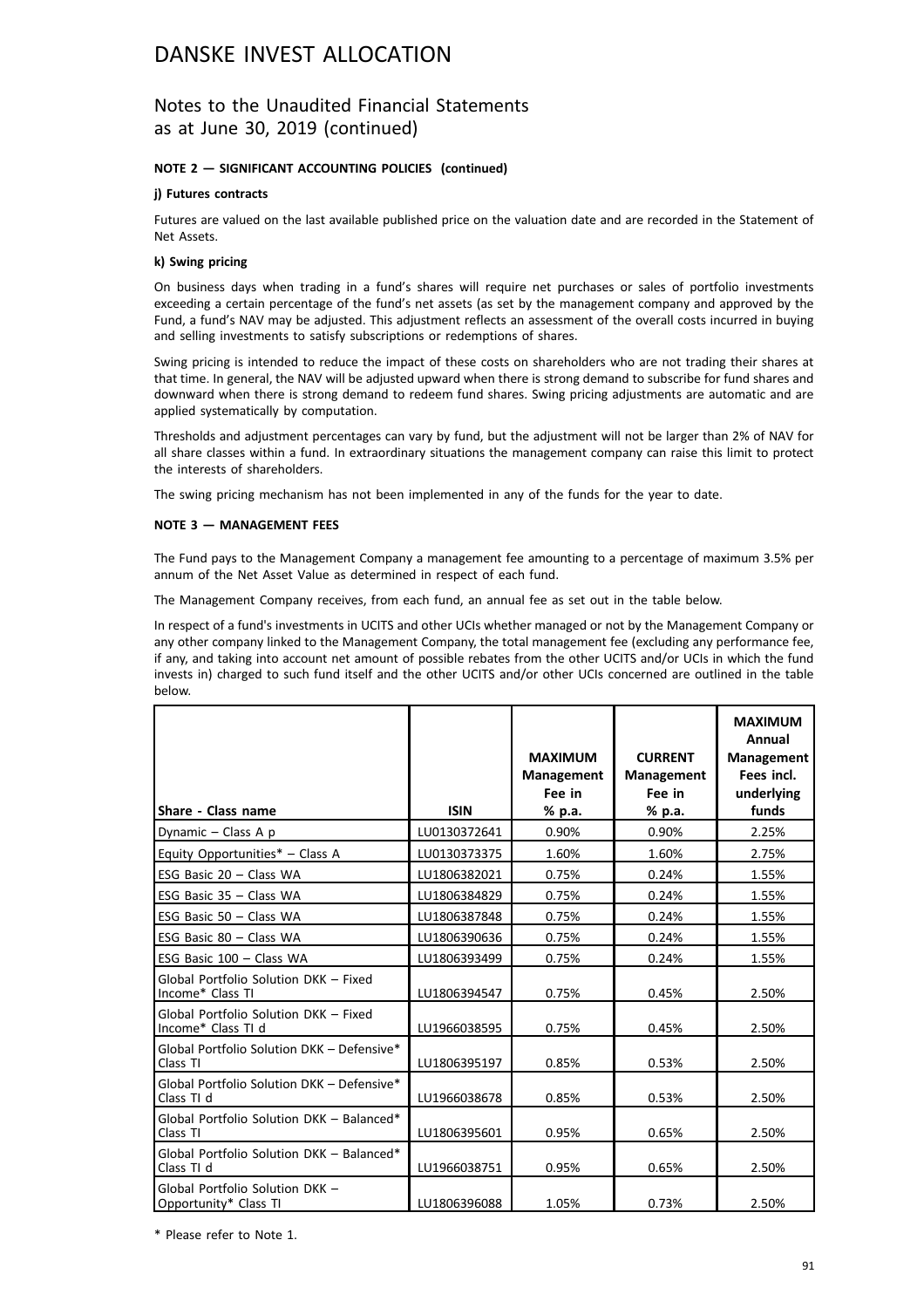### Notes to the Unaudited Financial Statements as at June 30, 2019 (continued)

#### **NOTE 3 — MANAGEMENT FEES (continued)**

|                                                            |              | <b>MAXIMUM</b><br><b>Management</b><br>Fee in | <b>CURRENT</b><br><b>Management</b><br>Fee in | <b>MAXIMUM</b><br>Annual<br><b>Management</b><br>Fees incl.<br>underlying |
|------------------------------------------------------------|--------------|-----------------------------------------------|-----------------------------------------------|---------------------------------------------------------------------------|
| Share - Class name                                         | <b>ISIN</b>  | % p.a.                                        | % p.a.                                        | funds                                                                     |
| Global Portfolio Solution DKK -<br>Opportunity* Class TI d | LU1966038835 | 1.05%                                         | 0.73%                                         | 2.50%                                                                     |
| Global Portfolio Solution DKK - Equities*<br>Class TI      | LU1806396591 | 1.15%                                         | 0.85%                                         | 2.50%                                                                     |
| Global Portfolio Solution DKK - Equities*<br>Class TI d    | LU1966038918 | 1.15%                                         | 0.85%                                         | 2.50%                                                                     |
| Horisont Aktie - Class SA                                  | LU1349504479 | 1.45%                                         | 1.43%                                         | 1.75%                                                                     |
| Horisont Aktie - Class SA d                                | LU1349505286 | 1.45%                                         | 1.43%                                         | 1.75%                                                                     |
| Horisont Aktie - Class SI                                  | LU1349504800 | 1.45%                                         | 1.43%                                         | 1.75%                                                                     |
| Horisont Aktie - Class WA                                  | LU1668273458 | 1.45%                                         | 0.80%                                         | 1.75%                                                                     |
| Horisont Aktie - Class WA d                                | LU1677767011 | 1.45%                                         | 0.80%                                         | 1.75%                                                                     |
| Horisont Balanserad - Class SA                             | LU1349505955 | 1.05%                                         | 1.03%                                         | 1.35%                                                                     |
| Horisont Balanserad - Class SA d                           | LU1349506680 | 1.05%                                         | 1.03%                                         | 1.35%                                                                     |
| Horisont Balanserad - Class SI                             | LU1349506334 | 1.05%                                         | 1.03%                                         | 1.35%                                                                     |
| Horisont Balanserad - Class WA                             | LU1668273961 | 1.05%                                         | 0.60%                                         | 1.35%                                                                     |
| Horisont Balanserad - Class WA d                           | LU1677767441 | 1.05%                                         | 0.60%                                         | 1.35%                                                                     |
| Horisont Försiktig - Class SA                              | LU1349507498 | 0.85%                                         | 0.83%                                         | 1.15%                                                                     |
| Horisont Försiktig - Class SA d                            | LU1349508033 | 0.85%                                         | 0.83%                                         | 1.15%                                                                     |
| Horisont Försiktig - Class SI                              | LU1349507738 | 0.85%                                         | 0.83%                                         | 1.15%                                                                     |
| Horisont Försiktig - Class WA                              | LU1668274423 | 0.85%                                         | 0.50%                                         | 1.15%                                                                     |
| Horisont Offensiv - Class SA                               | LU1349509783 | 1.25%                                         | 1.23%                                         | 1.55%                                                                     |
| Horisont Offensiv - Class SA d                             | LU1349512738 | 1.25%                                         | 1.23%                                         | 1.55%                                                                     |
| Horisont Offensiv - Class SI                               | LU1349512068 | 1.25%                                         | 1.23%                                         | 1.55%                                                                     |
| Horisont Offensiv - Class WA                               | LU1668274936 | 1.25%                                         | 0.70%                                         | 1.55%                                                                     |
| Horisont Offensiv - Class WA d                             | LU1677770742 | 1.25%                                         | 0.70%                                         | 1.55%                                                                     |
| Horisont Ränta - Class SA                                  | LU1349513462 | 0.55%                                         | 0.53%                                         | 0.85%                                                                     |
| Horisont Ränta - Class SA d                                | LU1349998028 | 0.55%                                         | 0.53%                                         | 0.85%                                                                     |
| Horisont Ränta - Class SI                                  | LU1349513892 | 0.55%                                         | 0.53%                                         | 0.85%                                                                     |
| Horisont Ränta – Class WA                                  | LU1668275313 | 0.55%                                         | 0.35%                                         | 0.85%                                                                     |
| Horisont Ränta - Class WA d                                | LU1677772102 | 0.55%                                         | 0.35%                                         | 0.85%                                                                     |
| June Balanced - Class J-dkk                                | LU1446763192 | 0.35%                                         | 0.35%                                         | 0.65%                                                                     |
| June Balanced - Class WA                                   | LU1668276394 | 0.35%                                         | 0.20%                                         | 0.65%                                                                     |
| June Balanced Screened - Class J-dkk                       | LU1806383342 | 0.75%                                         | 0.49%                                         | 1.55%                                                                     |
| June Balanced Screened - Class J-sek h                     | LU1806383185 | 0.75%                                         | 0.39%                                         | 1.55%                                                                     |
| June Balanced Screened - Class R                           | LU1806383425 | 0.60%                                         | 0.24%                                         | 1.40%                                                                     |
| June Defensive - Class J-dkk                               | LU1446763606 | 0.35%                                         | 0.35%                                         | 0.65%                                                                     |
| June Defensive - Class WA                                  | LU1668277871 | 0.35%                                         | 0.20%                                         | 0.65%                                                                     |
| June Equity - Class J                                      | LU1668279901 | 0.35%                                         | 0.35%                                         | 0.65%                                                                     |
| June Equity - Class J-dkk                                  | LU1668280230 | 0.35%                                         | 0.35%                                         | 0.65%                                                                     |
| June Equity - Class J-nok                                  | LU1668280156 | 0.35%                                         | 0.35%                                         | 0.65%                                                                     |
| June Equity - Class J-sek                                  | LU1668280073 | 0.35%                                         | 0.35%                                         | 0.65%                                                                     |
| June Equity - Class R                                      | LU1668280313 | 0.20%                                         | 0.20%                                         | 0.50%                                                                     |
| June Equity - Class WA                                     | LU1668280826 | 0.35%                                         | 0.20%                                         | 0.65%                                                                     |

\* Please refer to Note 1.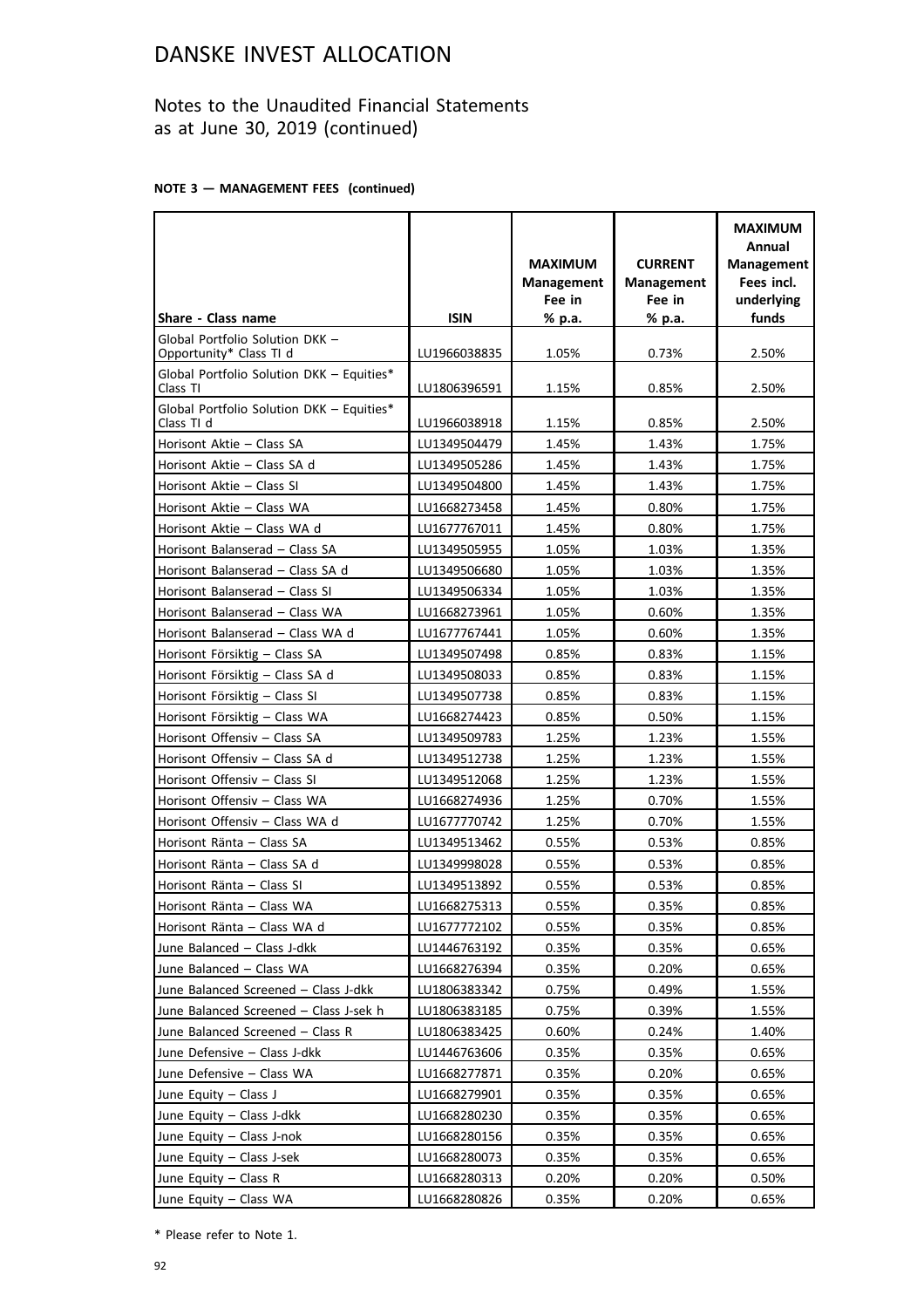### Notes to the Unaudited Financial Statements as at June 30, 2019 (continued)

#### **NOTE 3 — MANAGEMENT FEES (continued)**

| Share - Class name                        | <b>ISIN</b>  | <b>MAXIMUM</b><br>Management<br>Fee in<br>% p.a. | <b>CURRENT</b><br><b>Management</b><br>Fee in<br>% p.a. | <b>MAXIMUM</b><br>Annual<br><b>Management</b><br>Fees incl.<br>underlying<br>funds |
|-------------------------------------------|--------------|--------------------------------------------------|---------------------------------------------------------|------------------------------------------------------------------------------------|
| June Equity - Class WI                    | LU1668281550 | 0.35%                                            | 0.20%                                                   | 0.65%                                                                              |
| June Equity Screened - Class J-dkk        | LU1806391873 | 0.75%                                            | 0.49%                                                   | 1.55%                                                                              |
| June Equity Screened - Class J-sek h      | LU1806391527 | 0.75%                                            | 0.39%                                                   | 1.55%                                                                              |
| June Equity Screened - Class R            | LU1806391956 | 0.60%                                            | 0.24%                                                   | 1.40%                                                                              |
| June Moderate - Class J-dkk               | LU1446764752 | 0.35%                                            | 0.35%                                                   | 0.65%                                                                              |
| June Moderate - Class WA                  | LU1668282368 | 0.35%                                            | 0.20%                                                   | 0.65%                                                                              |
| June Moderate Screened - Class J-dkk      | LU1806380595 | 0.75%                                            | 0.49%                                                   | 1.55%                                                                              |
| June Moderate Screened - Class J-sek h    | LU1806380249 | 0.75%                                            | 0.39%                                                   | 1.55%                                                                              |
| June Moderate Screened - Class R          | LU1806380678 | 0.60%                                            | 0.24%                                                   | 1.40%                                                                              |
| June Moderate Short - Class J-dkk         | LU1446765213 | 0.35%                                            | 0.35%                                                   | 0.65%                                                                              |
| June Opportunity - Class J-dkk            | LU1446765726 | 0.35%                                            | 0.35%                                                   | 0.65%                                                                              |
| June Opportunity - Class WA               | LU1668284653 | 0.35%                                            | 0.20%                                                   | 0.65%                                                                              |
| June Opportunity Screened - Class J-dkk   | LU1806389034 | 0.75%                                            | 0.49%                                                   | 1.55%                                                                              |
| June Opportunity Screened - Class J-sek h | LU1806388812 | 0.75%                                            | 0.39%                                                   | 1.55%                                                                              |
| June Opportunity Screened - Class R       | LU1806389117 | 0.60%                                            | 0.24%                                                   | 1.40%                                                                              |
| June Progressive - Class J-dkk            | LU1446766450 | 0.35%                                            | 0.35%                                                   | 0.65%                                                                              |
| June Progressive - Class WA               | LU1668286518 | 0.35%                                            | 0.20%                                                   | 0.65%                                                                              |
| June Progressive Screened - Class J-dkk   | LU1806386287 | 0.75%                                            | 0.49%                                                   | 1.55%                                                                              |
| June Progressive Screened - Class J-sek h | LU1806386014 | 0.75%                                            | 0.39%                                                   | 1.55%                                                                              |
| June Progressive Screened - Class R       | LU1806386360 | 0.60%                                            | 0.24%                                                   | 1.40%                                                                              |
| Stable Income* - Class A p                | LU0130372484 | 0.65%                                            | 0.65%                                                   | 2.50%                                                                              |
| Stable Income* - Class A sek hp           | LU1269705874 | 0.65%                                            | 0.65%                                                   | 2.50%                                                                              |
| Stable Income* - Class WA p               | LU1555306692 | 0.65%                                            | 0.55%                                                   | 2.50%                                                                              |

If the fund invests in the units of other UCITS and/or other UCIs that are managed, directly or by delegation, by the same Management Company or by any other company to which the Management Company is linked by common management or control or by a substantial direct or indirect holding, that Management Company or other company may not charge subscription or redemption fees on account of the fund's investment in the units of other UCITS and/ or other UCI. These positions are identified by an "\*" in the statement of investments of each fund.

#### **NOTE 4 — CENTRAL ADMINISTRATION, DEPOSITARY FEES, REGISTRAR AND TRANSFER AGENT FEES, UCITS V FEES AND COMPLIANCE FEES**

#### **Central Administration Fees:**

The Management Company has appointed RBC Investor Services Bank S.A. as its central administration (the Central Administration Agent) pursuant to an agreement as of July 16, 2014 (the Administration Agency Agreement) for an unlimited duration, unless terminated by either party with ninety (90) days prior written notice.

The central administration fees are paid by the Management Company out of the Operating and Administrative Expenses. (See note 6).

#### **Depositary Fees:**

The Fund has appointed RBC Investor Services Bank S.A. as its Depositary and Paying Agent (the Depositary and Paying Agent) pursuant to an agreement as of July 14, 2016 for an unlimited term unless terminated by either part with ninety (90) days prior written notice. The fees are paid by the Management Company out of the Operating and Administrative Expenses.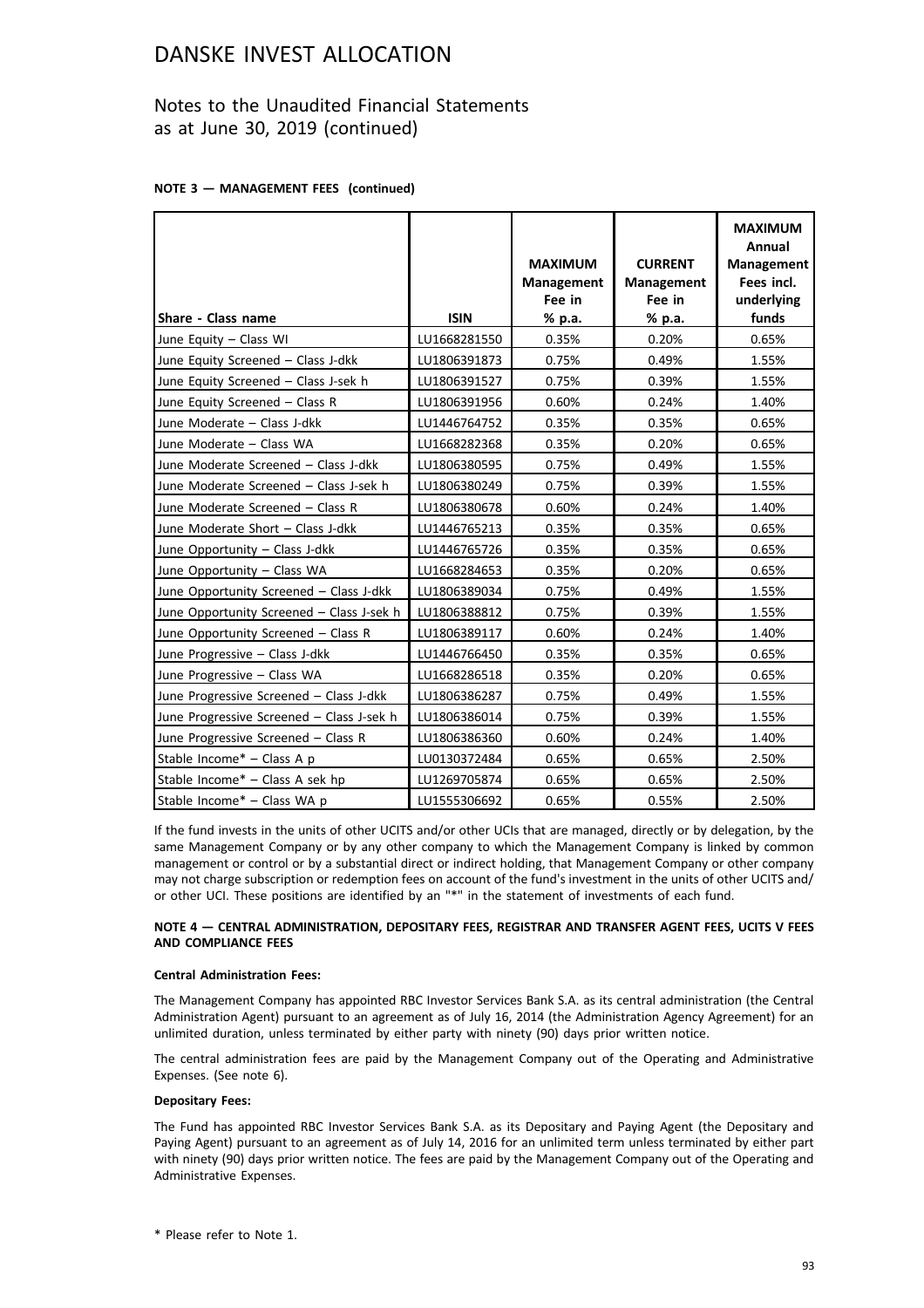### Notes to the Unaudited Financial Statements as at June 30, 2019 (continued)

#### **NOTE 4 — CENTRAL ADMINISTRATION, DEPOSITARY FEES, REGISTRAR AND TRANSFER AGENT FEES, UCITS V FEES AND COMPLIANCE FEES (continued)**

#### **Registrar and Transfer Agent Fees:**

In accordance with the agreement dated July 16, 2014, RBC investor Services Bank S.A. provides registrar and transfer agency services to the Fund.

The registrar and transfer agency fees are paid by the Management Company out of the Operating and Administrative Expenses. (See note 6).

#### **UCITS V Fees:**

The UCITS V fees are paid by the Management Company out of the Operating and Administrative Expenses. (See note 6).

#### **Compliance Fees:**

In accordance with the Compliance Monitoring Agreement dated July 16, 2014 RBC Investor Services Bank S.A. provides compliance monitoring services to the Fund.

The compliance monitoring fees are paid by the Management Company out of the Operating and Administrative Expenses. (See note 6).

#### **NOTE 5 — SUBSCRIPTION TAX**

Under present Luxembourg law, the fund is subject only to a subscription tax ("Taxe d' Abonnement") at the annual rate of 0.05% calculated and payable quarterly on the net asset value of the fund at the end of each quarter, (except those funds or Share Classes, which may benefit from the lower rate of 0.01% as more fully described in Article 174 of the 2010 Law or may be exempt as described in Article 175 of the 2010 Law).

For all funds the subscription tax ("Taxe d' Abonnement") fees are paid by the Management Company out of the Operating and Administrative Expenses. (See note 6).

In case some funds are invested in other Luxembourg investment funds, which in turn are subject to the subscription tax, no subscription tax is due from the funds on the portion of assets invested therein.

#### **NOTE 6 — OPERATING AND ADMINISTRATIVE FEES**

In the table below, the funds pay the Management Company an operating and administrative fee (the "Operating and Administrative Fees") as determined in respect of each fund and/or Share Class in the relevant Fund Description in the Fund Prospectus.

The Operating and Administrative Fees are fixed. This means that the Management Company shall bear the excess in actual expenses to any Operating and Administrative Fees charged to the fund and/or Share Class. On the other hand the Management Company is entitled to retain any amount of the Operating and Administrative Fees charged to the fund and/or Share Class which exceeds the actual related fees incurred by the respective fund and/or Share Class.

The Operating and Administrative Fees cover the administration and safe-keeping of assets and in addition other ongoing operating and administrative fees as follows:

(a) Remuneration of the Depositary and its transaction charges and such part of any fees or charges of a local correspondent as may exceed the Depositary's remuneration; remuneration of the Central Administration; remuneration of the Registrar Agent; remuneration of the Principal Paying Agent and of any paying agent. The fees and reasonable out-of-pocket expenses incurred by the Board of Directors (no fees are paid to directors who are also employees of the Danske Bank group) as well as auditors' fees and expenses;

(b) A fund servicing fee, remaining part of the Operating and Administrative Fees after deduction of the expenses detailed under paragraph (a) above, paid to the Management Company for administrative and related services including but limited to:

- . the cost of ordinary legal advice received by the Management Company, the Depositary, the Central Administration or the Registrar Agent when acting in the interest of the Shareholders;
- . the costs of printing, preparing, translating and distributing financial reports, KIIDs, and Prospectus;
- . any fees of registration of the funds in different jurisdictions including fees due to the supervisory authorities in such countries;
- . the cost of publishing the Offer Price and Redemption Price and publishing and/or sending any notices to Shareholders;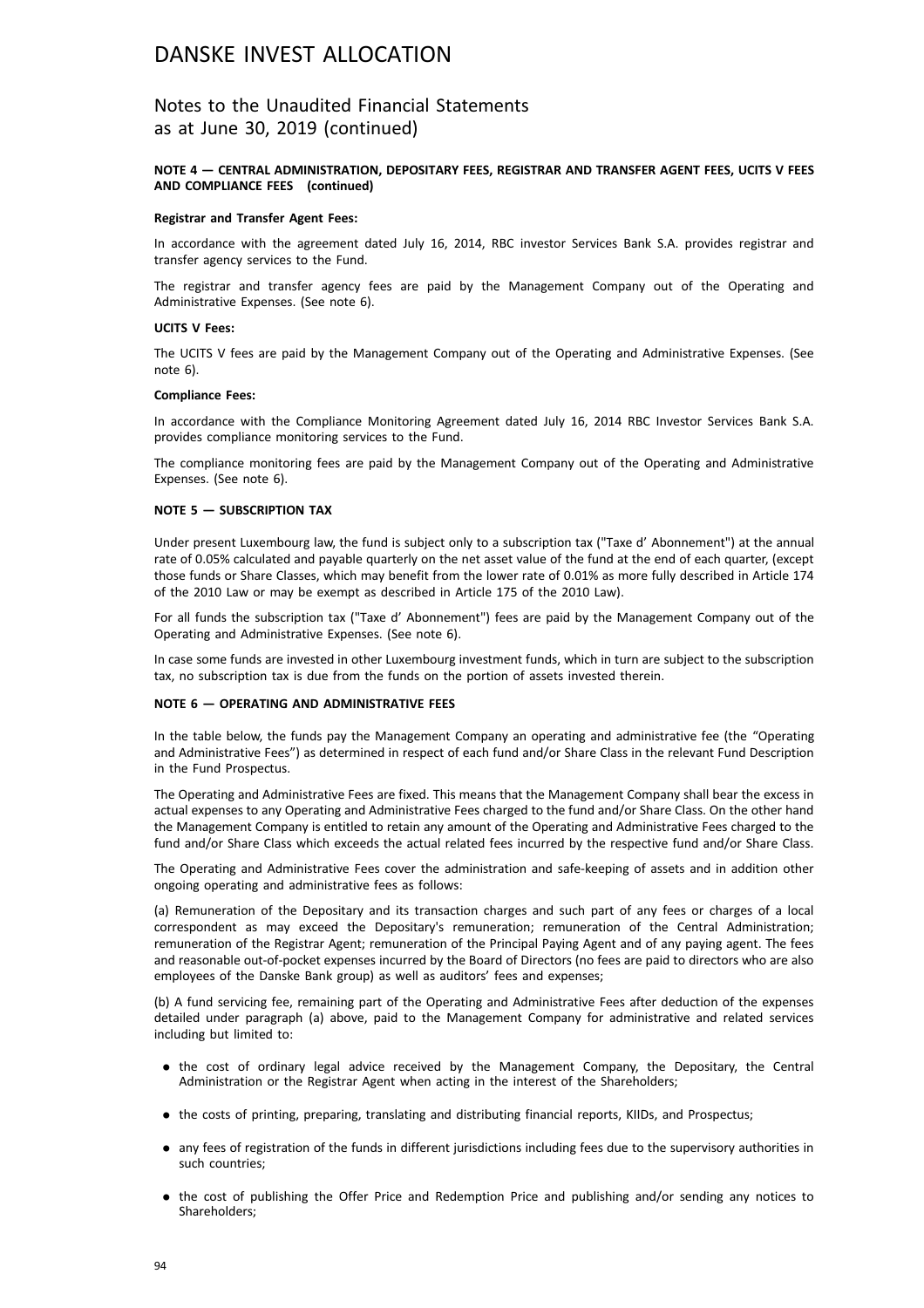### Notes to the Unaudited Financial Statements as at June 30, 2019 (continued)

#### **NOTE 6 — OPERATING AND ADMINISTRATIVE FEES (continued)**

- . other customary administration and publication expenses arising from the fund's operations;
- . risk and compliance monitoring support;
- . operational support relating to securities lending;
- . the costs and expenses incurred in connection with the formation of the Fund and/or fund and the initial issue of Shares by the relevant fund; and
- . the payment of the Luxembourg taxe d'abonnement, subscription tax.

In case a portion of the above mentioned fees of the Service Providers is paid directly from the assets of the fund and/or Share Class, the Operating and Administrative Fees due to the Management Company is reduced accordingly. The Operating and Administrative Fees do not include the following fees and expenses, which are payable by the relevant funds:

- . brokerage fees and commissions;
- . interest and bank charges or other transaction related expenses such as taxes payable in relation to the transaction;
- . extraordinary expenses such as litigation expenses and any tax, levy duty or similar charge and any unforeseen charges imposed on the fund or its assets that would not be considered as ordinary expenses.

| <b>Share-Class Name</b>                                     | <b>ISIN</b>  | <b>Maximum</b><br><b>Operating &amp;</b><br><b>Administrative</b><br>fees in % p.a. | <b>Current Operating</b><br>&<br><b>Administrative</b><br>fees in % p.a. |
|-------------------------------------------------------------|--------------|-------------------------------------------------------------------------------------|--------------------------------------------------------------------------|
| Dynamic - Class A p                                         | LU0130372641 | 0.40%                                                                               | 0.33%                                                                    |
| Equity Opportunities* - Class A                             | LU0130373375 | 0.40%                                                                               | 0.40%                                                                    |
| ESG Basic 20 - Class WA                                     | LU1806382021 | 0.20%                                                                               | 0.20%                                                                    |
| ESG Basic 35 - Class WA                                     | LU1806384829 | 0.20%                                                                               | 0.20%                                                                    |
| ESG Basic 50 - Class WA                                     | LU1806387848 | 0.20%                                                                               | 0.20%                                                                    |
| ESG Basic 80 - Class WA                                     | LU1806390636 | 0.20%                                                                               | 0.20%                                                                    |
| ESG Basic 100 - Class WA                                    | LU1806393499 | 0.20%                                                                               | 0.20%                                                                    |
| Global Portfolio Solution DKK - Fixed<br>Income* Class TI   | LU1806394547 | 0.25%                                                                               | 0.20%                                                                    |
| Global Portfolio Solution DKK - Fixed<br>Income* Class TI d | LU1966038595 | 0.25%                                                                               | 0.20%                                                                    |
| Global Portfolio Solution DKK - Defensive*<br>Class TI      | LU1806395197 | 0.25%                                                                               | 0.20%                                                                    |
| Global Portfolio Solution DKK - Defensive*<br>Class TI d    | LU1966038678 | 0.25%                                                                               | 0.20%                                                                    |
| Global Portfolio Solution DKK - Balanced*<br>Class TI       | LU1806395601 | 0.25%                                                                               | 0.20%                                                                    |
| Global Portfolio Solution DKK - Balanced*<br>Class TI d     | LU1966038751 | 0.25%                                                                               | 0.20%                                                                    |
| Global Portfolio Solution DKK -<br>Opportunity* Class TI    | LU1806396088 | 0.25%                                                                               | 0.20%                                                                    |
| Global Portfolio Solution DKK -<br>Opportunity* Class TI d  | LU1966038835 | 0.25%                                                                               | 0.20%                                                                    |
| Global Portfolio Solution DKK - Equities*<br>Class TI       | LU1806396591 | 0.25%                                                                               | 0.20%                                                                    |
| Global Portfolio Solution DKK - Equities*<br>Class TI d     | LU1966038918 | 0.25%                                                                               | 0.20%                                                                    |
| Horisont Aktie - Class SA                                   | LU1349504479 | 0.25%                                                                               | 0.07%                                                                    |

\* Please refer to Note 1.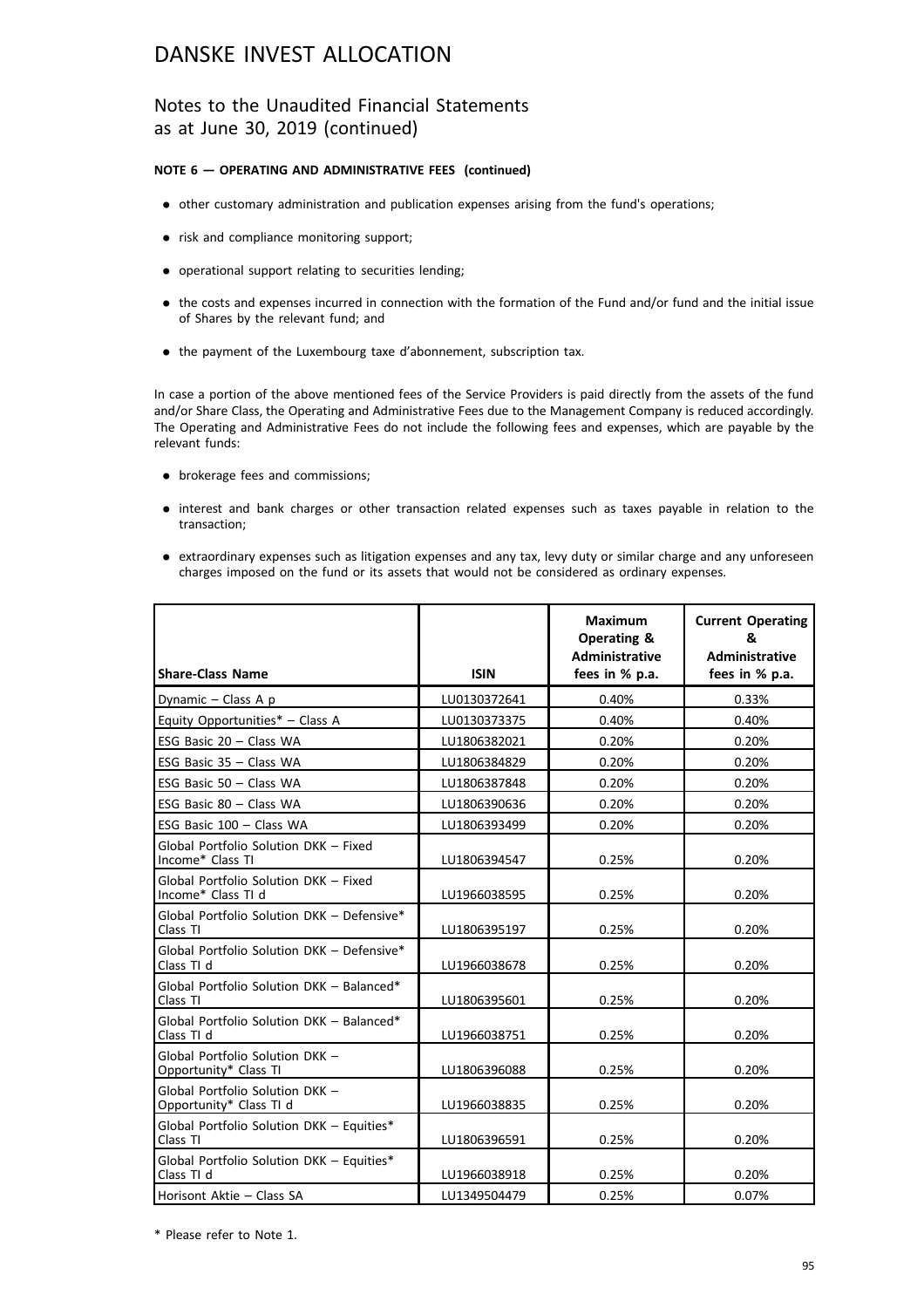### Notes to the Unaudited Financial Statements as at June 30, 2019 (continued)

### **NOTE 6 — OPERATING AND ADMINISTRATIVE FEES (continued)**

|                                        |              | <b>Maximum</b><br>Operating &<br><b>Administrative</b> | <b>Current Operating</b><br>&<br>Administrative |
|----------------------------------------|--------------|--------------------------------------------------------|-------------------------------------------------|
| <b>Share-Class Name</b>                | <b>ISIN</b>  | fees in % p.a.                                         | fees in % p.a.                                  |
| Horisont Aktie - Class SA d            | LU1349505286 | 0.25%                                                  | 0.07%                                           |
| Horisont Aktie - Class SI              | LU1349504800 | 0.25%                                                  | 0.07%                                           |
| Horisont Aktie - Class WA              | LU1668273458 | 0.25%                                                  | 0.07%                                           |
| Horisont Aktie - Class WA d            | LU1677767011 | 0.25%                                                  | 0.07%                                           |
| Horisont Balanserad - Class SA         | LU1349505955 | 0.25%                                                  | 0.07%                                           |
| Horisont Balanserad - Class SA d       | LU1349506680 | 0.25%                                                  | 0.07%                                           |
| Horisont Balanserad - Class SI         | LU1349506334 | 0.25%                                                  | 0.07%                                           |
| Horisont Balanserad - Class WA         | LU1668273961 | 0.25%                                                  | 0.07%                                           |
| Horisont Balanserad - Class WA d       | LU1677767441 | 0.25%                                                  | 0.07%                                           |
| Horisont Försiktig - Class SA          | LU1349507498 | 0.25%                                                  | 0.07%                                           |
| Horisont Försiktig - Class SA d        | LU1349508033 | 0.25%                                                  | 0.07%                                           |
| Horisont Försiktig - Class SI          | LU1349507738 | 0.25%                                                  | 0.07%                                           |
| Horisont Försiktig - Class WA          | LU1668274423 | 0.25%                                                  | 0.07%                                           |
| Horisont Offensiv - Class SA           | LU1349509783 | 0.25%                                                  | 0.07%                                           |
| Horisont Offensiv - Class SA d         | LU1349512738 | 0.25%                                                  | 0.07%                                           |
| Horisont Offensiv - Class SI           | LU1349512068 | 0.25%                                                  | 0.07%                                           |
| Horisont Offensiv - Class WA           | LU1668274936 | 0.25%                                                  | 0.07%                                           |
| Horisont Offensiv - Class WA d         | LU1677770742 | 0.25%                                                  | 0.07%                                           |
| Horisont Ränta - Class SA              | LU1349513462 | 0.25%                                                  | 0.07%                                           |
| Horisont Ränta - Class SA d            | LU1349998028 | 0.25%                                                  | 0.07%                                           |
| Horisont Ränta - Class SI              | LU1349513892 | 0.25%                                                  | 0.07%                                           |
| Horisont Ränta - Class WA              | LU1668275313 | 0.25%                                                  | 0.07%                                           |
| Horisont Ränta - Class WA d            | LU1677772102 | 0.25%                                                  | 0.07%                                           |
| June Balanced - Class J-dkk            | LU1446763192 | 0.20%                                                  | 0.20%                                           |
| June Balanced - Class WA               | LU1668276394 | 0.20%                                                  | 0.20%                                           |
| June Balanced Screened - Class J-dkk   | LU1806383342 | 0.20%                                                  | 0.20%                                           |
| June Balanced Screened - Class J-sek h | LU1806383185 | 0.20%                                                  | 0.20%                                           |
| June Balanced Screened - Class R       | LU1806383425 | 0.20%                                                  | 0.20%                                           |
| June Defensive - Class J-dkk           | LU1446763606 | 0.20%                                                  | 0.20%                                           |
| June Defensive - Class WA              | LU1668277871 | 0.20%                                                  | 0.20%                                           |
| June Equity - Class J                  | LU1668279901 | 0.20%                                                  | 0.20%                                           |
| June Equity - Class J-dkk              | LU1668280230 | 0.20%                                                  | 0.20%                                           |
| June Equity - Class J-nok              | LU1668280156 | 0.20%                                                  | 0.20%                                           |
| June Equity - Class J-sek              | LU1668280073 | 0.20%                                                  | 0.20%                                           |
| June Equity - Class R                  | LU1668280313 | 0.20%                                                  | 0.20%                                           |
| June Equity - Class WA                 | LU1668280826 | 0.20%                                                  | 0.20%                                           |
| June Equity - Class WI                 | LU1668281550 | 0.20%                                                  | 0.16%                                           |
| June Equity Screened - Class J-dkk     | LU1806391873 | 0.20%                                                  | 0.20%                                           |
| June Equity Screened - Class J-sek h   | LU1806391527 | 0.20%                                                  | 0.20%                                           |
| June Equity Screened - Class R         | LU1806391956 | 0.20%                                                  | 0.20%                                           |
| June Moderate - Class J-dkk            | LU1446764752 | 0.20%                                                  | 0.20%                                           |
| June Moderate - Class WA               | LU1668282368 | 0.20%                                                  | 0.20%                                           |
| June Moderate Screened - Class J-dkk   | LU1806380595 | 0.20%                                                  | 0.20%                                           |
| June Moderate Screened - Class J-sek h | LU1806380249 | 0.20%                                                  | 0.20%                                           |
| June Moderate Screened - Class R       | LU1806380678 | 0.20%                                                  | 0.20%                                           |
| June Moderate Short - Class J-dkk      | LU1446765213 | 0.20%                                                  | 0.20%                                           |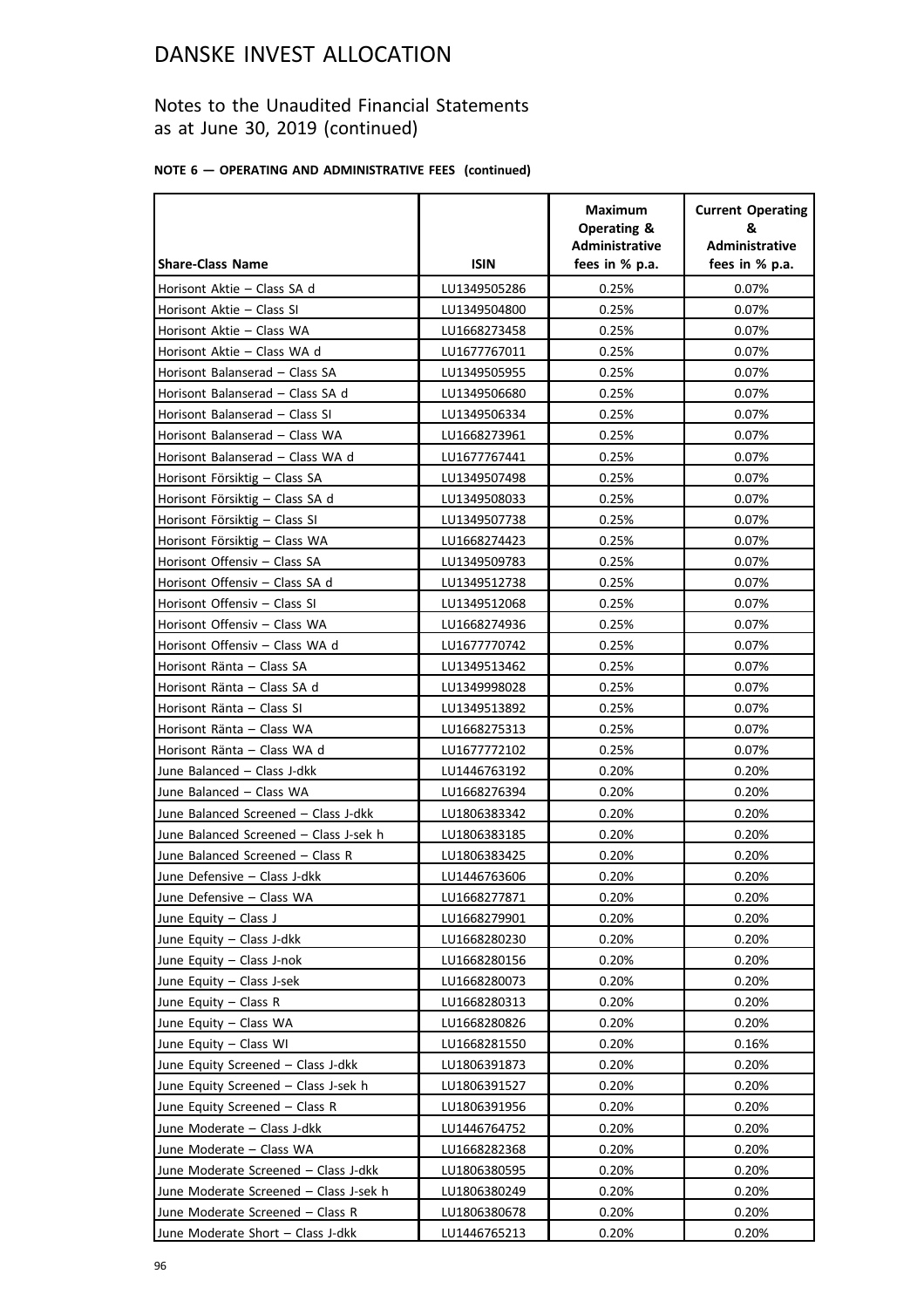### Notes to the Unaudited Financial Statements as at June 30, 2019 (continued)

#### **NOTE 6 — OPERATING AND ADMINISTRATIVE FEES (continued)**

| <b>Share-Class Name</b>                   | <b>ISIN</b>  | <b>Maximum</b><br>Operating &<br><b>Administrative</b><br>fees in % p.a. | <b>Current Operating</b><br>&<br><b>Administrative</b><br>fees in % p.a. |
|-------------------------------------------|--------------|--------------------------------------------------------------------------|--------------------------------------------------------------------------|
| June Opportunity - Class J-dkk            | LU1446765726 | 0.20%                                                                    | 0.20%                                                                    |
| June Opportunity - Class WA               | LU1668284653 | 0.20%                                                                    | 0.20%                                                                    |
| June Opportunity Screened - Class J-dkk   | LU1806389034 | 0.20%                                                                    | 0.20%                                                                    |
| June Opportunity Screened - Class J-sek h | LU1806388812 | 0.20%                                                                    | 0.20%                                                                    |
| June Opportunity Screened - Class R       | LU1806389117 | 0.20%                                                                    | 0.20%                                                                    |
| June Progressive - Class J-dkk            | LU1446766450 | 0.20%                                                                    | 0.20%                                                                    |
| June Progressive - Class WA               | LU1668286518 | 0.20%                                                                    | 0.20%                                                                    |
| June Progressive Screened - Class J-dkk   | LU1806386287 | 0.20%                                                                    | 0.20%                                                                    |
| June Progressive Screened - Class J-sek h | LU1806386014 | 0.20%                                                                    | 0.20%                                                                    |
| June Progressive Screened - Class R       | LU1806386360 | 0.20%                                                                    | 0.20%                                                                    |
| Stable Income* - Class A p                | LU0130372484 | 0.35%                                                                    | 0.35%                                                                    |
| Stable Income* - Class A sek hp           | LU1269705874 | 0.35%                                                                    | 0.35%                                                                    |
| Stable Income* - Class WA p               | LU1555306692 | 0.50%                                                                    | 0.35%                                                                    |

#### **NOTE 7 — PERFORMANCE COMMISSION**

In the funds Dynamic and Stable Income\*, the Investment Manager is entitled to receive a performance fee accrued and locked on each Valuation Day and paid annually in arrears on or after the last Valuation Day in each financial year. If a performance fee is payable in relation to a relevant Class, the performance fee shall be an amount equal respectively to 15% of the Out performance of the Dynamic fund and 20% of the Out performance of the Stable Income\* Fund.

#### **Hurdle rates use of "floor" when calculating performance fees in the Dynamic and Stable Income\* funds.**

The hurdle rates used to calculate performance fees across currencies for funds managed by Danske Invest Management Company, are indicated in the table below:

| <b>Class currency</b> |                                                                                      |
|-----------------------|--------------------------------------------------------------------------------------|
| <b>DKK</b>            | Stable Income*: Tomorrow/Next Interest Rate (DETNT/N <sup>**</sup> )                 |
| <b>EUR</b>            | Dynamic and Stable Income*: EMMI EURO Overnight Index Average (EONIA <sup>**</sup> ) |
| l NOK                 | Stable Income*: Norwegian Overnight Weighted Average Rate (NOWA**)                   |
| l SEK                 | Stable Income*: Stockholm Interbank Offered Rate T/N (STIB1D <sup>**</sup> )         |

The Board of Directors decided – until further notice – to introduce a zero percentage floor for currencies, where the actual rate would be negative. This will have a positive impact (less performance fees charged) on currencies where the actual rate is negative and a zero impact on currencies where the actual rate is positive.

The performance fee is collected by the Management Company from the respective funds' assets and passed on to the Investment Manager.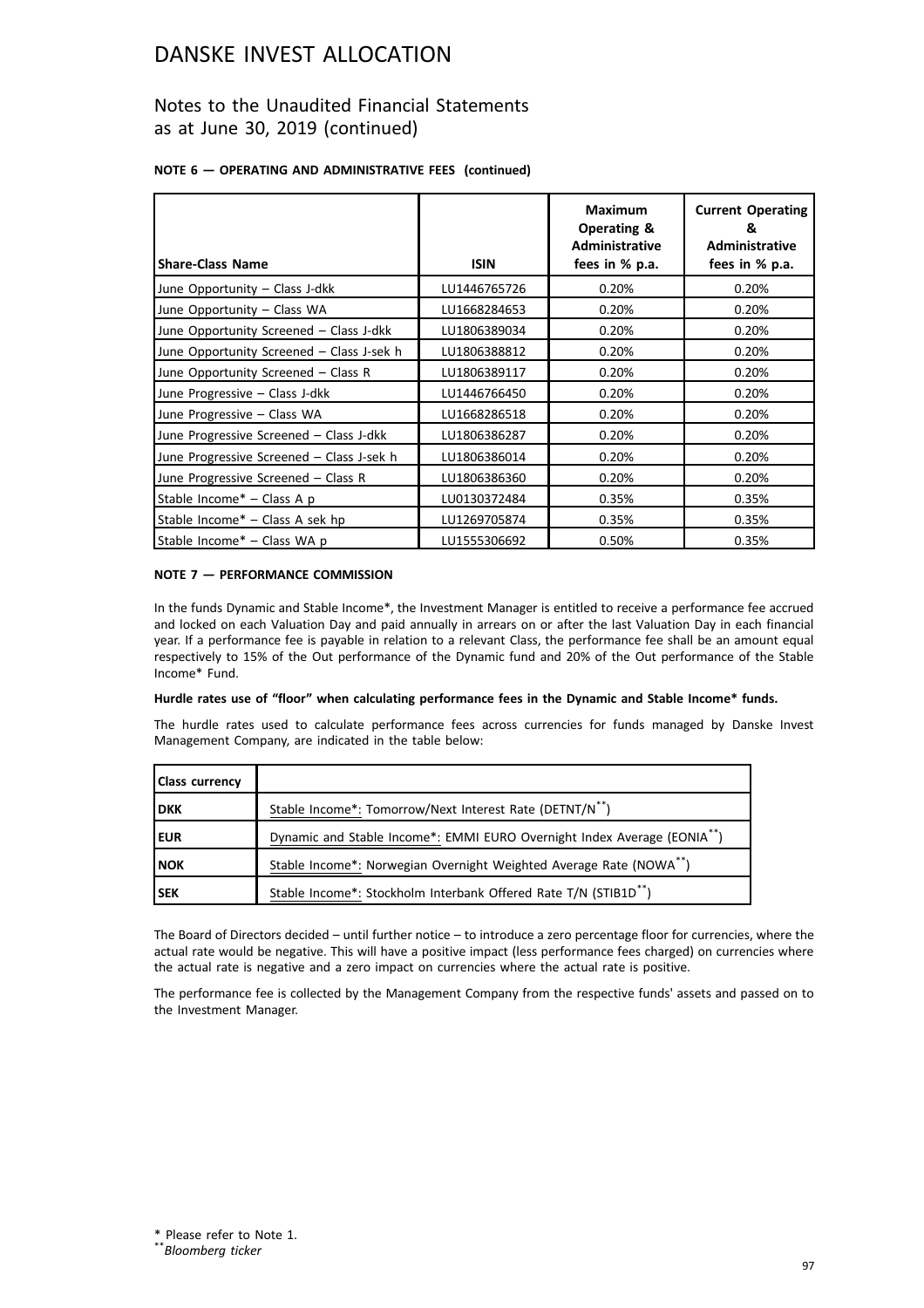### Notes to the Unaudited Financial Statements as at June 30, 2019 (continued)

#### **NOTE 8 — FORWARD FOREIGN EXCHANGE CONTRACTS**

For the period ended June 30, 2019, the following forward foreign exchange contracts were outstanding: **ESG Basic 20**

|                     |           |            |         |                        |            | Unrealised<br>gain/(loss) |
|---------------------|-----------|------------|---------|------------------------|------------|---------------------------|
|                     | Purchase  |            | Sale    | Maturity               |            | (EUR)                     |
| <b>EUR</b>          | 6,759     | <b>USD</b> | 7,600   | 19/07/2019             | <b>EUR</b> | 95                        |
| <b>EUR</b>          | 459       | <b>SEK</b> | 4,900   | 15/08/2019             | <b>EUR</b> | (5)                       |
| <b>SEK</b>          | 375,579   | <b>EUR</b> | 34,703  | 15/08/2019             | <b>EUR</b> | 859                       |
|                     |           |            |         |                        |            | 949                       |
| <b>ESG Basic 35</b> |           |            |         |                        |            |                           |
|                     |           |            |         |                        |            | Unrealised                |
|                     | Purchase  |            | Sale    | Maturity               |            | gain<br>(EUR)             |
| <b>SEK</b>          | 201,200   | <b>EUR</b> | 18,557  | 15/08/2019             | <b>EUR</b> | 494                       |
|                     |           |            |         |                        |            | 494                       |
| <b>ESG Basic 50</b> |           |            |         |                        |            |                           |
|                     |           |            |         |                        |            | Unrealised                |
|                     |           |            |         |                        |            | gain/(loss)               |
|                     | Purchase  |            | Sale    | Maturity               |            | (EUR)                     |
| <b>EUR</b>          | 11,240    | <b>SEK</b> | 119,889 | 15/08/2019             | <b>EUR</b> | (112)                     |
| <b>SEK</b>          | 1,695,317 | <b>EUR</b> | 157,071 | 15/08/2019             | <b>EUR</b> | 3,450                     |
|                     |           |            |         |                        |            | 3,338                     |
| ESG Basic 80        |           |            |         |                        |            |                           |
|                     |           |            |         |                        |            | Unrealised                |
|                     |           |            |         |                        |            | gain/(loss)               |
|                     | Purchase  |            | Sale    | Maturity               |            | (EUR)                     |
| <b>EUR</b>          | 19,282    | <b>SEK</b> | 206,719 | 15/08/2019             | <b>EUR</b> | (291)                     |
| <b>SEK</b>          | 2,171,462 | EUR        | 200,840 | 15/08/2019             | <b>EUR</b> | 4,766                     |
|                     |           |            |         |                        |            | 4,475                     |
| ESG Basic 100       |           |            |         |                        |            |                           |
|                     |           |            |         |                        |            | Unrealised                |
|                     | Purchase  |            | Sale    |                        |            | gain/(loss)<br>(EUR)      |
| <b>EUR</b>          | 5,509     | <b>SEK</b> | 59,014  | Maturity<br>15/08/2019 | <b>EUR</b> |                           |
| <b>SEK</b>          | 2,412,740 | <b>EUR</b> | 223,318 | 15/08/2019             | <b>EUR</b> | (79)<br>5,134             |
|                     |           |            |         |                        |            | 5,055                     |
|                     |           |            |         |                        |            |                           |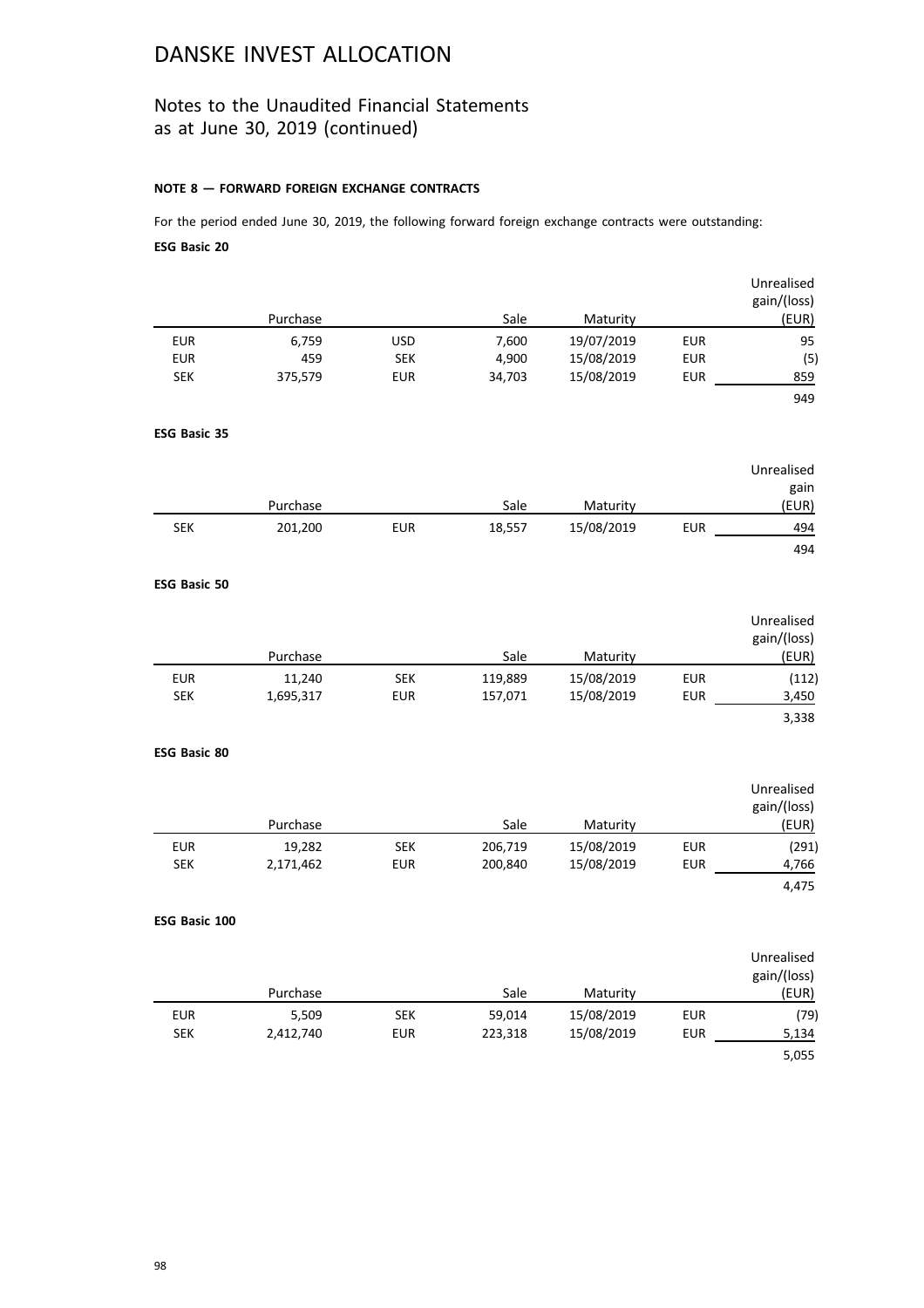### Notes to the Unaudited Financial Statements as at June 30, 2019 (continued)

#### **NOTE 8 — FORWARD FOREIGN EXCHANGE CONTRACTS (continued)**

#### **Global Portfolio Solution DKK - Fixed Income\***

|            | Purchase  |            | Sale      | Maturity   |            | Unrealised<br>gain/(loss)<br>(DKK) |
|------------|-----------|------------|-----------|------------|------------|------------------------------------|
| <b>DKK</b> | 6,635     | USD        | 1,000     | 01/07/2019 | <b>DKK</b> | 80                                 |
| USD        | 1,000     | <b>DKK</b> | 6,648     | 01/07/2019 | <b>DKK</b> | (93)                               |
| <b>DKK</b> | 8,674,304 | USD        | 1,304,820 | 22/07/2019 | <b>DKK</b> | 136,409                            |
|            |           |            |           |            |            | 136,396                            |

#### **Global Portfolio Solution DKK - Defensive\***

| Unrealised  |            |            |           |            |            |            |
|-------------|------------|------------|-----------|------------|------------|------------|
| gain/(loss) |            |            |           |            |            |            |
| (DKK)       |            | Maturity   | Sale      |            | Purchase   |            |
| (6, 122)    | <b>DKK</b> | 01/07/2019 | 438.759   | <b>DKK</b> | 66.000     | <b>USD</b> |
| 408,631     | <b>DKK</b> | 22/07/2019 | 3,908,760 | USD        | 25,985,020 | <b>DKK</b> |
| (800)       | <b>DKK</b> | 01/08/2019 | 432,320   | <b>DKK</b> | 66,000     | <b>USD</b> |
| 401,709     |            |            |           |            |            |            |

#### **Global Portfolio Solution DKK - Balanced\***

| Unrealised<br>gain/(loss) |            |            |           |            |            |            |
|---------------------------|------------|------------|-----------|------------|------------|------------|
| (DKK)                     |            | Maturity   | Sale      |            | Purchase   |            |
| (2,783)                   | <b>DKK</b> | 01/07/2019 | 199.436   | <b>DKK</b> | 30,000     | USD        |
| 188,282                   | <b>DKK</b> | 22/07/2019 | 1,801,010 | <b>USD</b> | 11,972,923 | <b>DKK</b> |
| (364)                     | <b>DKK</b> | 01/08/2019 | 196,509   | <b>DKK</b> | 30,000     | <b>USD</b> |
| 185.135                   |            |            |           |            |            |            |

#### **Global Portfolio Solution DKK - Opportunity\***

| Unrealised<br>gain/(loss) |            |            |         |            |           |            |
|---------------------------|------------|------------|---------|------------|-----------|------------|
| (DKK)                     |            | Maturity   | Sale    |            | Purchase  |            |
| (1,855)                   | <b>DKK</b> | 01/07/2019 | 132,957 | <b>DKK</b> | 20,000    | <b>USD</b> |
| 100,079                   | <b>DKK</b> | 22/07/2019 | 957,310 | USD        | 6,364,095 | <b>DKK</b> |
| (242)                     | <b>DKK</b> | 01/08/2019 | 131,006 | <b>DKK</b> | 20,000    | <b>USD</b> |
| 97.982                    |            |            |         |            |           |            |

#### **Global Portfolio Solution DKK - Equities\***

|            |          |            |         |            |            | Unrealised<br>gain/(loss) |
|------------|----------|------------|---------|------------|------------|---------------------------|
|            | Purchase |            | Sale    | Maturity   |            | (DKK)                     |
| <b>DKK</b> | 106,158  | USD        | 16,000  | 01/07/2019 | <b>DKK</b> | 1,277                     |
| USD        | 16,000   | <b>DKK</b> | 106,366 | 01/07/2019 | <b>DKK</b> | (1,484)                   |
|            |          |            |         |            |            | (207)                     |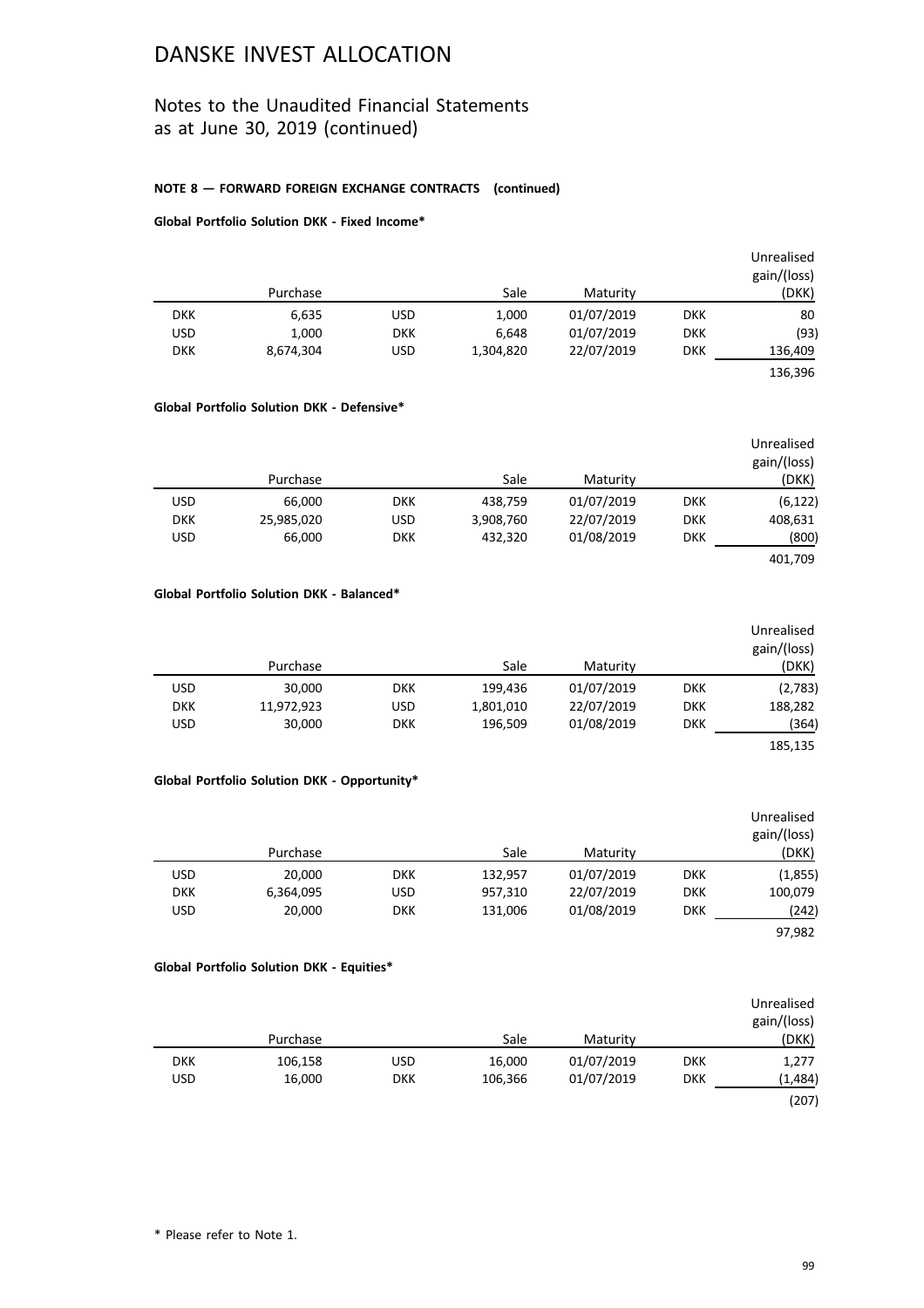### Notes to the Unaudited Financial Statements as at June 30, 2019 (continued)

#### **NOTE 8 — FORWARD FOREIGN EXCHANGE CONTRACTS (continued)**

#### **June Defensive**

|            |          |     |         |            |            | Unrealised |
|------------|----------|-----|---------|------------|------------|------------|
|            |          |     |         |            |            | gain       |
|            | Purchase |     | Sale    | Maturity   |            | (EUR)      |
| <b>EUR</b> | 146,742  | USD | 165,000 | 19/07/2019 | <b>EUR</b> | 2,069      |
|            |          |     |         |            |            | 2,069      |

#### **NOTE 9 – OPTIONS**

For the period ended June 30, 2019, the following options were outstanding:

#### **Global Portfolio Solution Dkk - Defensive\***

|            | Quantity Type Description | Maturity Date Strike Currency |       |            | Market Value<br>(in DKK) |
|------------|---------------------------|-------------------------------|-------|------------|--------------------------|
| $(27)$ PUT | EURO STOXX 50 PR          | 20/03/2020                    | 2.650 | EUR        | (47, 952)                |
| 27 PUT     | EURO STOXX 50 PR          | 20/03/2020                    | 2.950 | <b>EUR</b> | 104,769                  |
| $(7)$ PUT  | S&P 500 INDICES           | 20/12/2019                    | 2,325 | <b>USD</b> | (73,940)                 |
| 7 PUT      | S&P 500 INDICES           | 20/12/2019                    | 2.625 | <b>USD</b> | 206,077                  |
|            |                           |                               |       |            | 188,954                  |

#### **Global Portfolio Solution Dkk - Balanced\***

| Quantity |            | Type Description | Maturity Date Strike Currency |       |            | Market Value<br>(in DKK) |
|----------|------------|------------------|-------------------------------|-------|------------|--------------------------|
|          | $(25)$ PUT | EURO STOXX 50 PR | 20/03/2020                    | 2.650 | EUR        | (44, 400)                |
|          | 25 PUT     | EURO STOXX 50 PR | 20/03/2020                    | 2.950 | EUR        | 97,008                   |
|          | $(7)$ PUT  | S&P 500 INDICES  | 20/12/2019                    | 2.325 | <b>USD</b> | (73,940)                 |
|          | 7 PUT      | S&P 500 INDICES  | 20/12/2019                    | 2,625 | <b>USD</b> | 206,077                  |
|          |            |                  |                               |       |            | 184,745                  |

#### **Global Portfolio Solution Dkk - Opportunity\***

| Quantity |            | Type Description | Maturity Date Strike Currency |       |            | Market Value |
|----------|------------|------------------|-------------------------------|-------|------------|--------------|
|          |            |                  |                               |       |            | (in DKK)     |
|          | $(25)$ PUT | EURO STOXX 50 PR | 20/03/2020                    | 2,650 | EUR        | (44, 400)    |
|          | 25 PUT     | EURO STOXX 50 PR | 20/03/2020                    | 2.950 | EUR        | 97,008       |
|          | $(7)$ PUT  | S&P 500 INDICES  | 20/12/2019                    | 2,325 | <b>USD</b> | (73,940)     |
|          | 7 PUT      | S&P 500 INDICES  | 20/12/2019                    | 2.625 | <b>USD</b> | 206,077      |
|          |            |                  |                               |       |            | 184,745      |

#### **Global Portfolio Solution Dkk - Equities\***

|            | Quantity Type Description | Maturity Date Strike Currency |       |            | Market Value<br>(in DKK) |
|------------|---------------------------|-------------------------------|-------|------------|--------------------------|
| (43) PUT   | EURO STOXX 50 PR          | 20/03/2020                    | 2.650 | EUR        | (76, 368)                |
| 43 PUT     | EURO STOXX 50 PR          | 20/03/2020                    | 2.950 | <b>EUR</b> | 166,854                  |
| $(12)$ PUT | S&P 500 INDICES           | 20/12/2019                    | 2,325 | <b>USD</b> | (126, 754)               |
| 12 PUT     | S&P 500 INDICES           | 20/12/2019                    | 2.625 | <b>USD</b> | 353,275                  |
|            |                           |                               |       |            | 317,007                  |

\* Please refer to Note 1.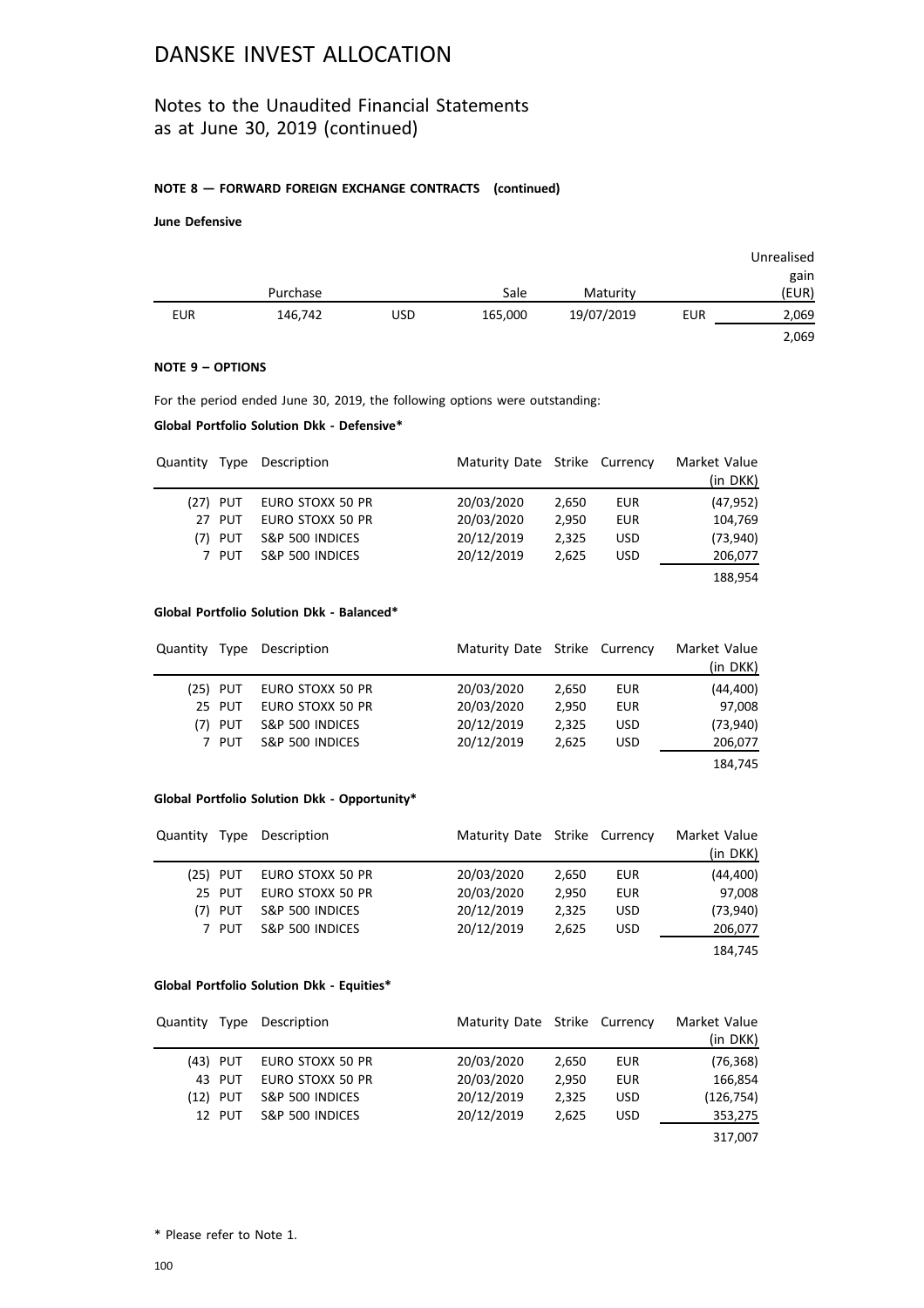### Notes to the Unaudited Financial Statements as at June 30, 2019 (continued)

#### **NOTE 10 – DIVIDEND DISTRIBUTIONS**

The following amounts per share will be paid out of the funds to distributing share class shareholders in September 2019.

| <b>Fund/Class</b>                | <b>ISIN</b>  | <b>CCY</b> | <b>Amount</b><br>per Share |
|----------------------------------|--------------|------------|----------------------------|
| Horisont Aktie - Class SA d      | LU1349505286 | <b>SEK</b> | 10.24                      |
| Horisont Aktie - Class WA d      | LU1677767011 | <b>SEK</b> | 10.31                      |
| Horisont Balanserad - Class SA d | LU1349506680 | <b>SEK</b> | 6.81                       |
| Horisont Balanserad - Class WA d | LU1677767441 | <b>SEK</b> | 4.06                       |
| Horisont Försiktig – Class SA d  | LU1349508033 | <b>SEK</b> | 4.67                       |
| Horisont Offensiv - Class SA d   | LU1349512738 | <b>SEK</b> | 5.69                       |
| Horisont Offensiv - Class WA d   | LU1677770742 | <b>SEK</b> | 5.72                       |
| Horisont Ränta – Class SA d      | LU1349998028 | <b>SEK</b> | 2.89                       |
| Horisont Ränta – Class WA d      | LU1677772102 | <b>SEK</b> | 2.90                       |

#### **NOTE 11 — REBATE FEES**

As at June 30, 2019, "Other assets" mostly includes rebate fees from underlying investments in target funds for the funds. Rebate fee agreements have been negotiated by the Investment Manager when the initial investments were made in the target fund. The rebate fees receivable are recorded as "Other assets" in the Statement of Net Assets.

#### **NOTE 12 — SECURITIES LENDING**

The Fund had entered into fully collateralized securities lending agreements through a high quality financial institution as described in the prospectus. On June 30, 2019, the overall value of the securities lent by the Fund amounted to:

| <b>Fund</b>                                   | <b>Market Value of securities lent</b> |
|-----------------------------------------------|----------------------------------------|
|                                               | <b>EUR</b>                             |
| Global Portfolio Solution Dkk - Fixed Income* | 160,601                                |
| Global Portfolio Solution Dkk - Defensive*    | 212.374                                |
| Global Portfolio Solution Dkk - Balanced*     | 32,753                                 |
| Horisont Balanserad                           | 11.064.678                             |
| Horisont Försiktig                            | 35.013.129                             |
| Total                                         | 46,483,535                             |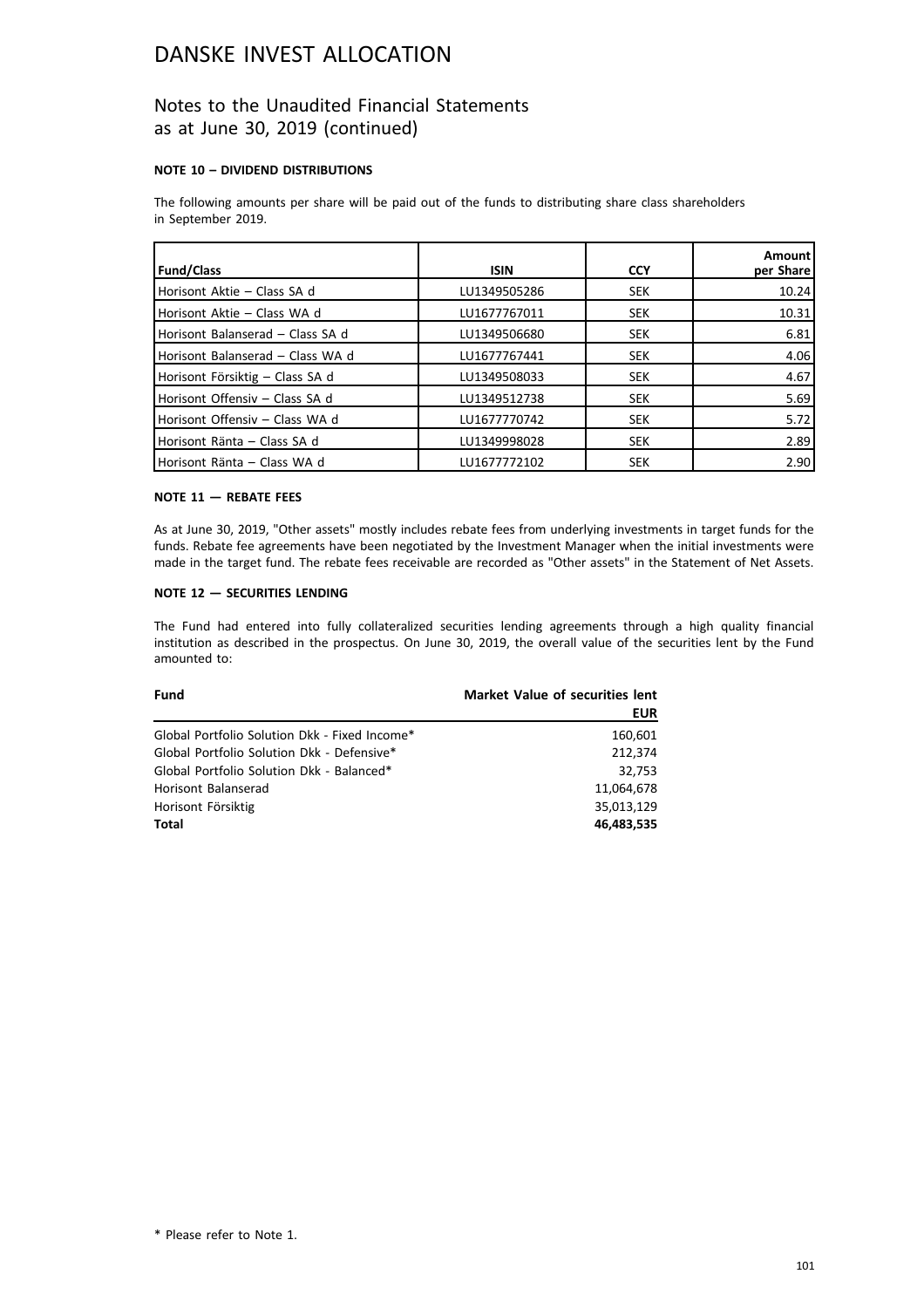### Unaudited Appendix

**REGULATION (EU) 2015/2365 OF THE EUROPEAN PARLIAMENT AND OF THE COUNCIL of November 25, 2015 on Transparency of Securities Financing Transactions of Reuse and amending Regulation (EU) N°648/2012 Securities Lending**

### **Global Data in (EUR)**

| <b>Fund</b>                          | Collateral | <b>Overall</b><br>valuation | <b>Total net</b><br>assets | (%) of assets |
|--------------------------------------|------------|-----------------------------|----------------------------|---------------|
| GLOBAL PORTFOLIO DKK - FIXED INCOME* | 168,631    | 160,601                     | 6,813,143                  | 2.36          |
| GLOBAL PORTFOLIO DKK - DEFENSIVE*    | 222,993    | 212,374                     | 10,841,459                 | 1.96          |
| GLOBAL PORTFOLIO DKK - BALANCED*     | 34,391     | 32,753                      | 5,405,977                  | 0.61          |
| <b>HORISONT BALANSERAD</b>           | 11,617,921 | 11,064,678                  | 939,251,530                | 1.18          |
| HORISONT FÖRSIKTIG                   | 36,763,775 | 35,013,129                  | 672,869,506                | 5.20          |
| Total                                | 48,807,711 | 46,483,535                  | 1,635,181,615              |               |

| <b>Fund</b>                          | <b>Overall valuation</b> | Investment<br>portfolio at<br>market value | (%) lendable<br>assets |
|--------------------------------------|--------------------------|--------------------------------------------|------------------------|
| GLOBAL PORTFOLIO DKK - FIXED INCOME* | 160,601                  | 6,709,412                                  | 2.39                   |
| GLOBAL PORTFOLIO DKK - DEFENSIVE*    | 212,374                  | 10,253,972                                 | 2.07                   |
| GLOBAL PORTFOLIO DKK - BALANCED*     | 32,753                   | 5,066,695                                  | 0.65                   |
| <b>HORISONT BALANSERAD</b>           | 11,064,678               | 929,819,976                                | 1.19                   |
| <b>HORISONT FÖRSIKTIG</b>            | 35,013,129               | 664,278,513                                | 5.27                   |
| <b>Total</b>                         | 46,483,535               | 1,616,128,568                              |                        |

#### **Concentration data in (EUR)**

| Ten largest collateral issuers                   | Amount of<br><b>Collateral</b> |
|--------------------------------------------------|--------------------------------|
| <b>SCOUT24 AG</b>                                | 16,460,426                     |
| ISOCIETE GENERALE SA                             | 9,731,015                      |
| <b>IOSRAM LICHT AG</b>                           | 7,481,488                      |
| Ialten boulogne billancourt                      | 4,735,157                      |
| Istandard Chartered PLC                          | 4,480,250                      |
| IGAZTRANSPORT ET TECHNIGAZ SA                    | 3,453,647                      |
| <b>IMAG SILVER CORP</b>                          | 1,029,031                      |
| IXING AG                                         | 711,311                        |
| IMETROPOLE TELEVISION SA M6                      | 299,369                        |
| ILANDESKREDITBANK BADEN WUERTTEMBERG FOERDERBANK | 137,021                        |

| <b>Top 10 Counterparties</b> | <b>Overall</b><br>valuation |
|------------------------------|-----------------------------|
| IBANCO SANTANDER S.A.        | 46,077,807                  |
| IUNICREDIT BANK AG           | 405.728                     |

\* Please refer to Note 1.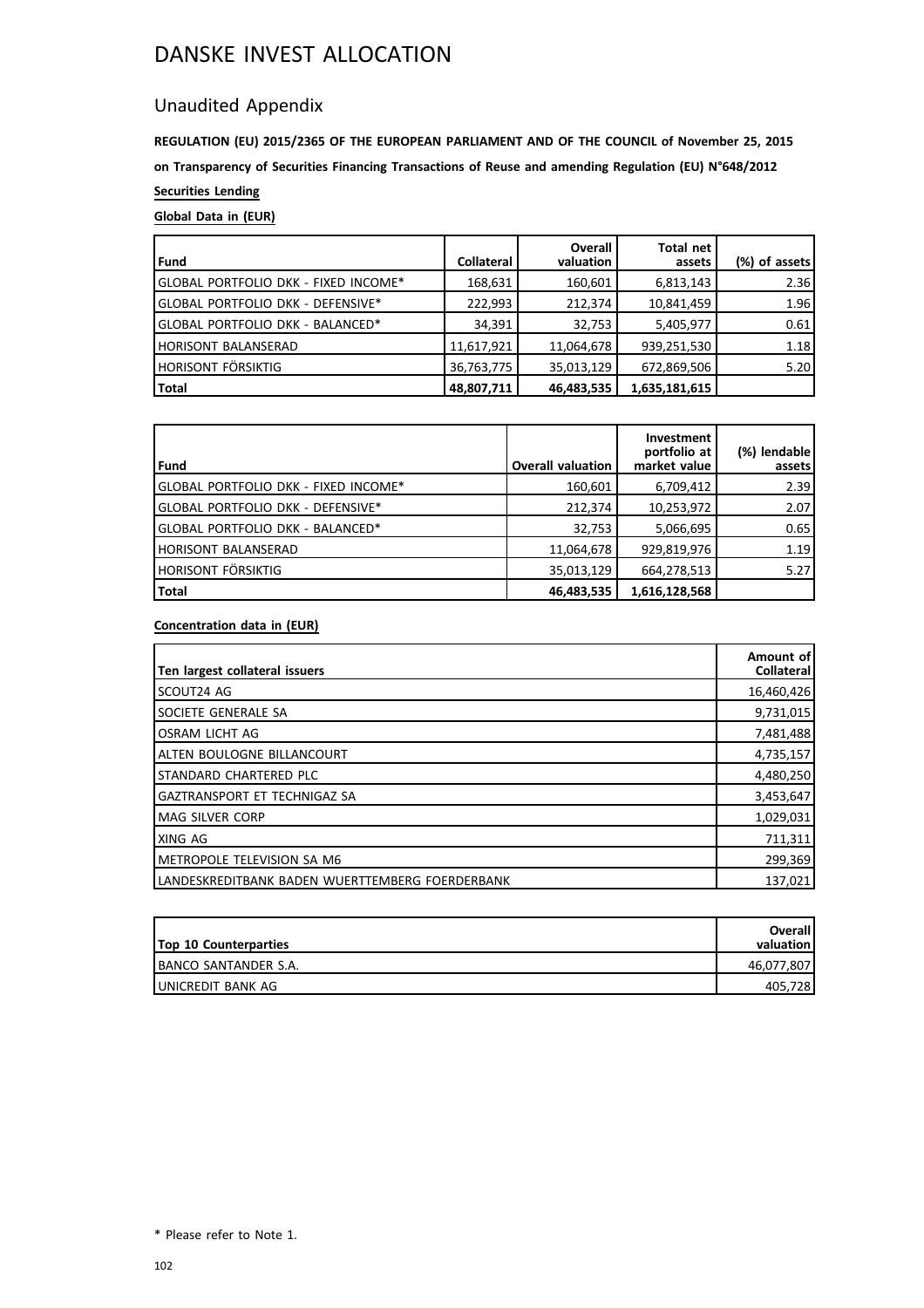## Unaudited Appendix (continued)

**Aggregate transaction data for each type of SFTs broken down according to the below categories in (EUR)**

| Type of Collateral | Amount of<br><b>Collateral</b> |
|--------------------|--------------------------------|
| <b>BONDS</b>       | 318,640                        |
| <b>EQUITIES</b>    | 48,381,696                     |
| MONEY MARKET       | 107,375                        |
| <b>Total</b>       | 48,807,711                     |

| Maturity tenor of the Collateral | Amount of<br>Collateral |
|----------------------------------|-------------------------|
| Less than one day                |                         |
| One day to one week              |                         |
| One week to one month            |                         |
| One month to three months        |                         |
| Three months to one year         | 107,375                 |
| Above one year                   | 318,640                 |
| Open transaction                 | 48,381,696              |
| Total                            | 48,807,711              |

| Currencies of Cash Collateral | Amount of<br><b>Collateral</b> |
|-------------------------------|--------------------------------|
| N/A                           |                                |

| Currencies of Securities Collateral | Amount of<br><b>Collateral</b> |
|-------------------------------------|--------------------------------|
| EUR                                 | 43,298,430                     |
| GBP                                 | 4,480,250                      |
| <b>CAD</b>                          | 1,029,031                      |
| Total                               | 48,807,711                     |

| Maturity tenor of the SFTs | <b>Overall</b><br>valuation |
|----------------------------|-----------------------------|
| Less than one day          |                             |
| One day to one week        |                             |
| One week to one month      |                             |
| One month to three months  |                             |
| Three months to one year   |                             |
| Above one year             |                             |
| Open transaction           | 46,483,535                  |
| Total                      | 46,483,535                  |

| Countries in which the counterparties are established | <b>Overall</b><br>valuation l |
|-------------------------------------------------------|-------------------------------|
| <b>SPAIN</b>                                          | 46,077,807                    |
| lGERMANY                                              | 405.728                       |
| <b>Total</b>                                          | 46,483,535                    |

| Settlement and clearing | <b>Overall</b><br>valuation |
|-------------------------|-----------------------------|
| l Bilateral             | 46,483,535                  |
| Total                   | 46,483,535                  |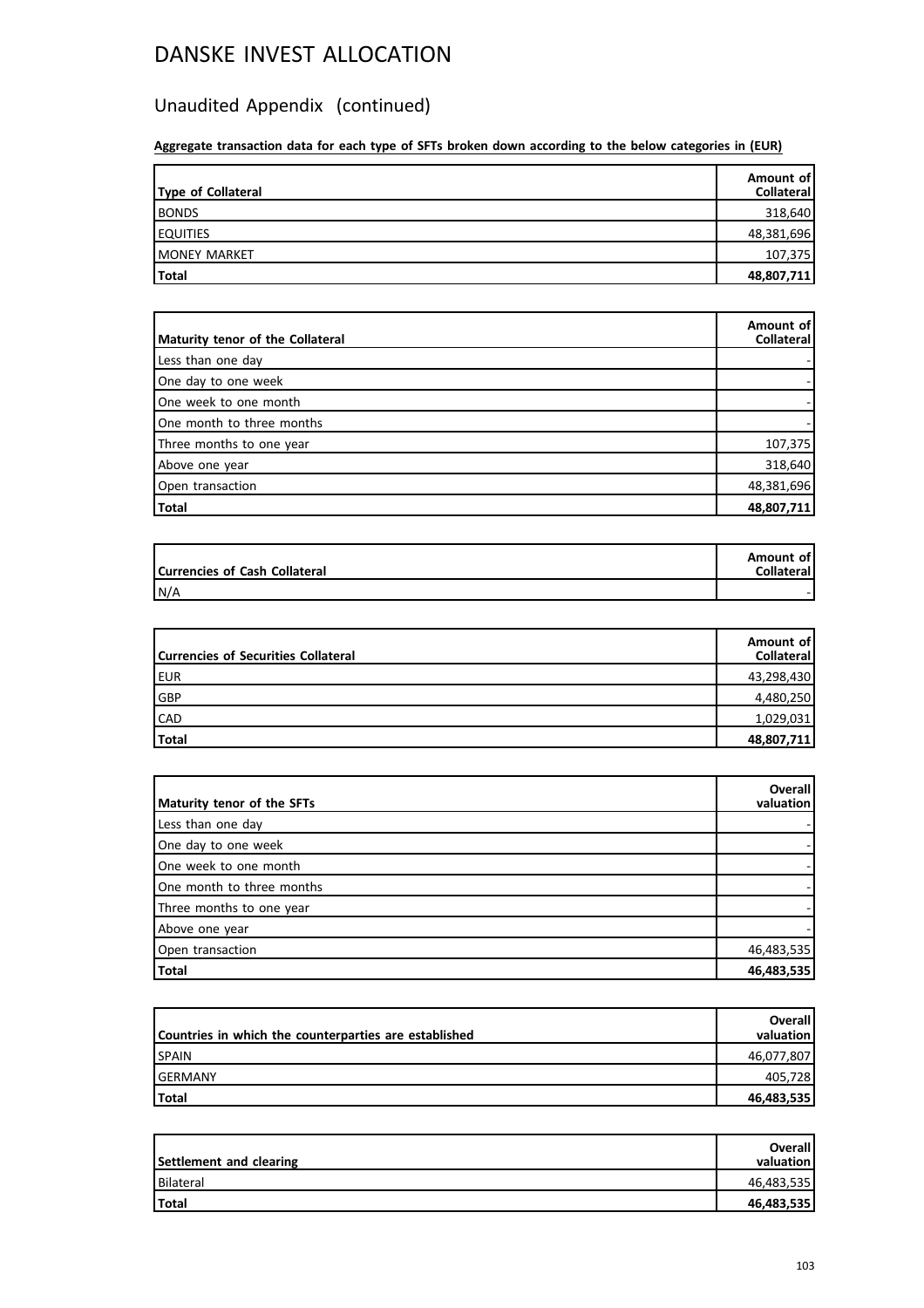### Unaudited Appendix (continued)

### **Data on reuse of Collateral in (EUR)**

| Reuse of Collateral                                                           | Amount of<br><b>Collateral</b> |
|-------------------------------------------------------------------------------|--------------------------------|
| Share of collateral received that is reused                                   | None l                         |
| Cash collateral reinvestment returns to the collective investment undertaking | None l                         |

#### **Safekeeping of collateral received by the collective investment undertaking as part of SFTs in (EUR)**

| Name of the Custodian                   | Amount of<br>collateral asset<br>safe-kept |
|-----------------------------------------|--------------------------------------------|
| <b>IRBC INVESTOR SERVICES BANK S.A.</b> | 48,807,711                                 |
| <b>Total</b>                            | 48,807,711                                 |

#### **Safekeeping of collateral granted by the collective investment undertaking as part of SFTs in (EUR)**

**Type of accounts**

Segregated accounts

### **Data on return and cost for each type of SFTs in (EUR)**

|                                      |                      | <b>RBC I&amp;TS</b> |              | Management<br>Company | <b>Client Revenue</b> |
|--------------------------------------|----------------------|---------------------|--------------|-----------------------|-----------------------|
| Fund                                 | <b>Gross Revenue</b> | Revenue             | Tax Withheld | Revenue               | (Net of Tax)          |
| GLOBAL PORTFOLIO DKK - FIXED INCOME* |                      |                     |              |                       |                       |
| GLOBAL PORTFOLIO DKK - DEFENSIVE*    |                      |                     |              |                       |                       |
| GLOBAL PORTFOLIO DKK - BALANCED*     |                      |                     |              |                       |                       |
| <b>HORISONT AKTIE</b>                | 55,762               | 19,517              |              |                       | 36,245                |
| <b>HORISONT BALANSERAD</b>           | 52,319               | 18,312              |              |                       | 34,007                |
| HORISONT FÖRSIKTIG                   | 19,674               | 6,886               |              |                       | 12,788                |
| JUNE BALANCED                        | 2.364                | 827                 |              |                       | 1,537                 |
| JUNE DEFENSIVE                       | 3                    |                     |              |                       | 2                     |
| <b>JUNE MODERATE</b>                 | 1,808                | 633                 |              |                       | 1,175                 |
| JUNE OPPORTUNITY                     | 2,207                | 773                 |              |                       | 1,435                 |
| JUNE PROGRESSIVE                     | 8,883                | 3,109               |              |                       | 5,774                 |
| <b>STABLE INCOME*</b>                | 1,221                | 427                 |              |                       | 794                   |
| Total                                | 144,241              | 50,485              |              |                       | 93,757                |

<sup>\*</sup> Please refer to Note 1.